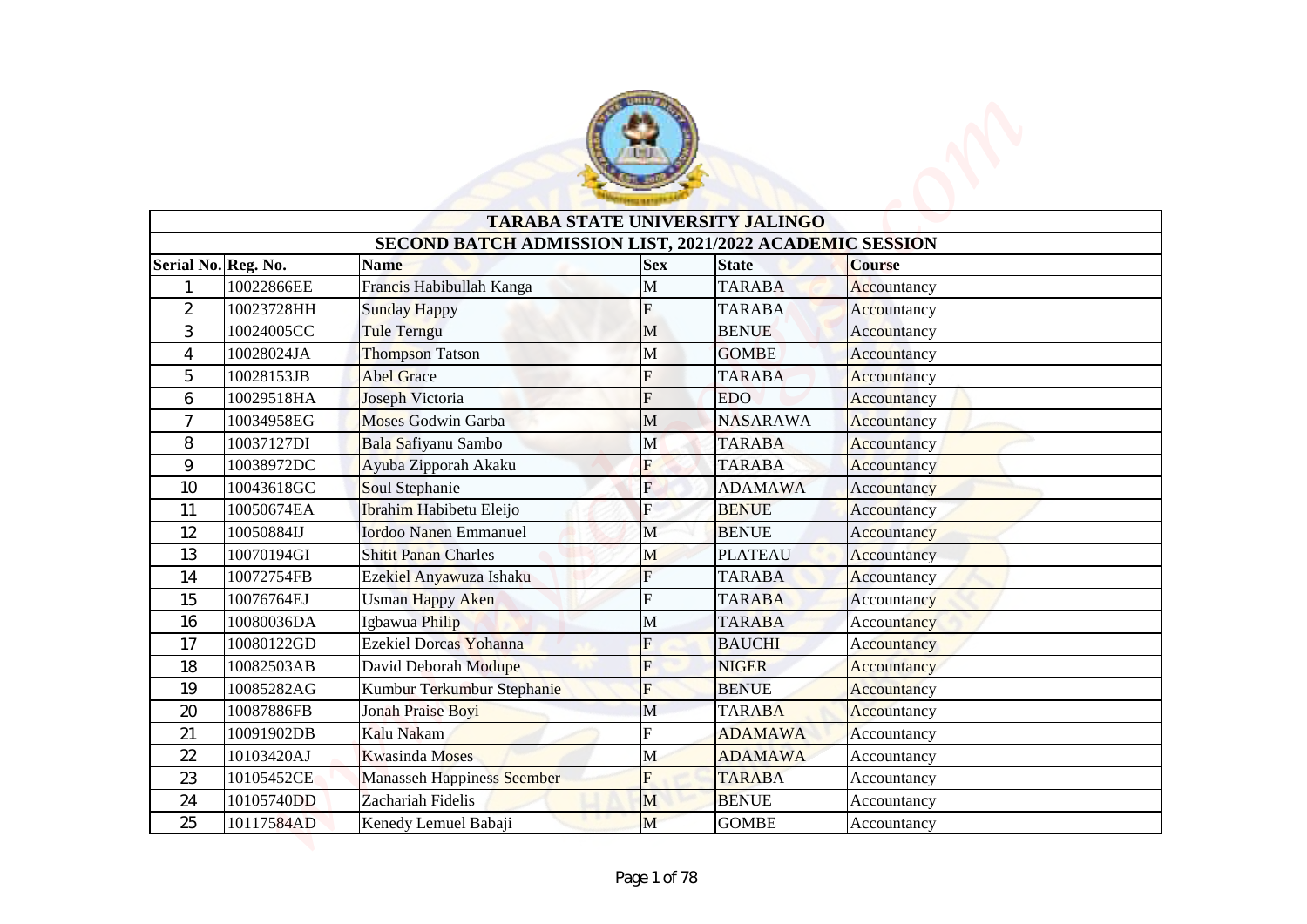| 26 | 10120870DJ | Peter Judith Anyaole          | F            | <b>BENUE</b>   | Accountancy        |
|----|------------|-------------------------------|--------------|----------------|--------------------|
| 27 | 10137013BD | Anthony Nchiamiyan Sani       | $\mathbf{M}$ | <b>TARABA</b>  | Accountancy        |
| 28 | 10138363DH | Kefas Awunyidoh Emmanuel      | F            | <b>TARABA</b>  | Accountancy        |
| 29 | 10153402CF | <b>Ernest Beatrice</b>        | F            | <b>ADAMAWA</b> | Accountancy        |
| 30 | 10159702EA | <b>Tarkumbur Terdoo Titus</b> | M            | <b>BENUE</b>   | Accountancy        |
| 31 | 10162719BA | <b>Victor Dickson</b>         | M            | <b>TARABA</b>  | Accountancy        |
| 32 | 10167039EI | Achi Terwanger Patience       | F            | <b>BENUE</b>   | Accountancy        |
| 33 | 10171483AF | Akoga Meek Gideon             | $\mathbf M$  | <b>TARABA</b>  | Accountancy        |
| 34 | 10171977HF | Daniel Awudu                  | М            | <b>TARABA</b>  | Accountancy        |
| 35 | 10176545EI | Suleiman Umar Umar            | M            | <b>TARABA</b>  | Accountancy        |
| 36 | 10180727BF | Gabreil Homtapwa Teneke       | F            | <b>ADAMAWA</b> | Accountancy        |
| 37 | 10185111FF | <b>Joel Donas</b>             | M            | <b>TARABA</b>  | Accountancy        |
| 38 | 10193329DJ | Obediah Halleluya             | F            | <b>ADAMAWA</b> | Accountancy        |
| 39 | 10196966IJ | Vincent Jeremiah Irmiya       | M            | <b>ADAMAWA</b> | Accountancy        |
| 40 | 10233794II | Yohanna Ediseh Jonathan       | F            | <b>TARABA</b>  | Accountancy        |
| 41 | 10234241AI | Dutse Sughnen Dominic         | M            | <b>BENUE</b>   | Accountancy        |
| 42 | 10242721HJ | <b>Ibrahim Alice Barde</b>    | F            | <b>TARABA</b>  | Accountancy        |
| 43 | 10244034CA | <b>Atiribom Edith</b>         | F            | <b>TARABA</b>  | Accountancy        |
| 44 | 10254086DB | <b>Solomon</b> Forman         | $\mathbf{M}$ | <b>TARABA</b>  | Accountancy        |
| 45 | 10264985CD | <b>Tability Happiness</b>     | F            | <b>TARABA</b>  | Accountancy        |
| 46 | 10265019BI | Danjuma Desire                | F            | <b>ADAMAWA</b> | Accountancy        |
| 47 | 10278151AE | Chiga Zungwem Anabel          | F            | <b>BENUE</b>   | Accountancy        |
| 48 | 10279368DJ | Musa Ntubunre                 | $\mathbf M$  | <b>TARABA</b>  | Accountancy        |
| 49 | 10292140DI | Musa Hafsah Mijinyawa         | F            | <b>TARABA</b>  | Accountancy        |
| 50 | 10320044DH | Gbidye Iember Happiness       | F            | <b>BENUE</b>   | Accountancy        |
| 51 | 10321167GD | Apaa Tavershima Basil         | M            | <b>BENUE</b>   | <b>Accountancy</b> |
| 52 | 10338046GA | Damisa Hassana                | F            | <b>TARABA</b>  | Accountancy        |
| 53 | 10339700EF | Chioke Chinaza Rejoice        | F            | <b>TARABA</b>  | Accountancy        |
| 54 | 10361431DG | <b>Amos Catherine Yusuf</b>   | F            | <b>KANO</b>    | Accountancy        |
| 55 | 10369842CD | Caleb Godiya                  | F            | <b>TARABA</b>  | Accountancy        |
| 56 | 10386394DB | <b>Gbenda Doofan Dorathy</b>  | F            | <b>BENUE</b>   | Accountancy        |
| 57 | 10387829JB | Luka Yakubu                   | M            | <b>ADAMAWA</b> | Accountancy        |
| 58 | 10392123BD | Joseph Alpha                  | M            | <b>TARABA</b>  | Accountancy        |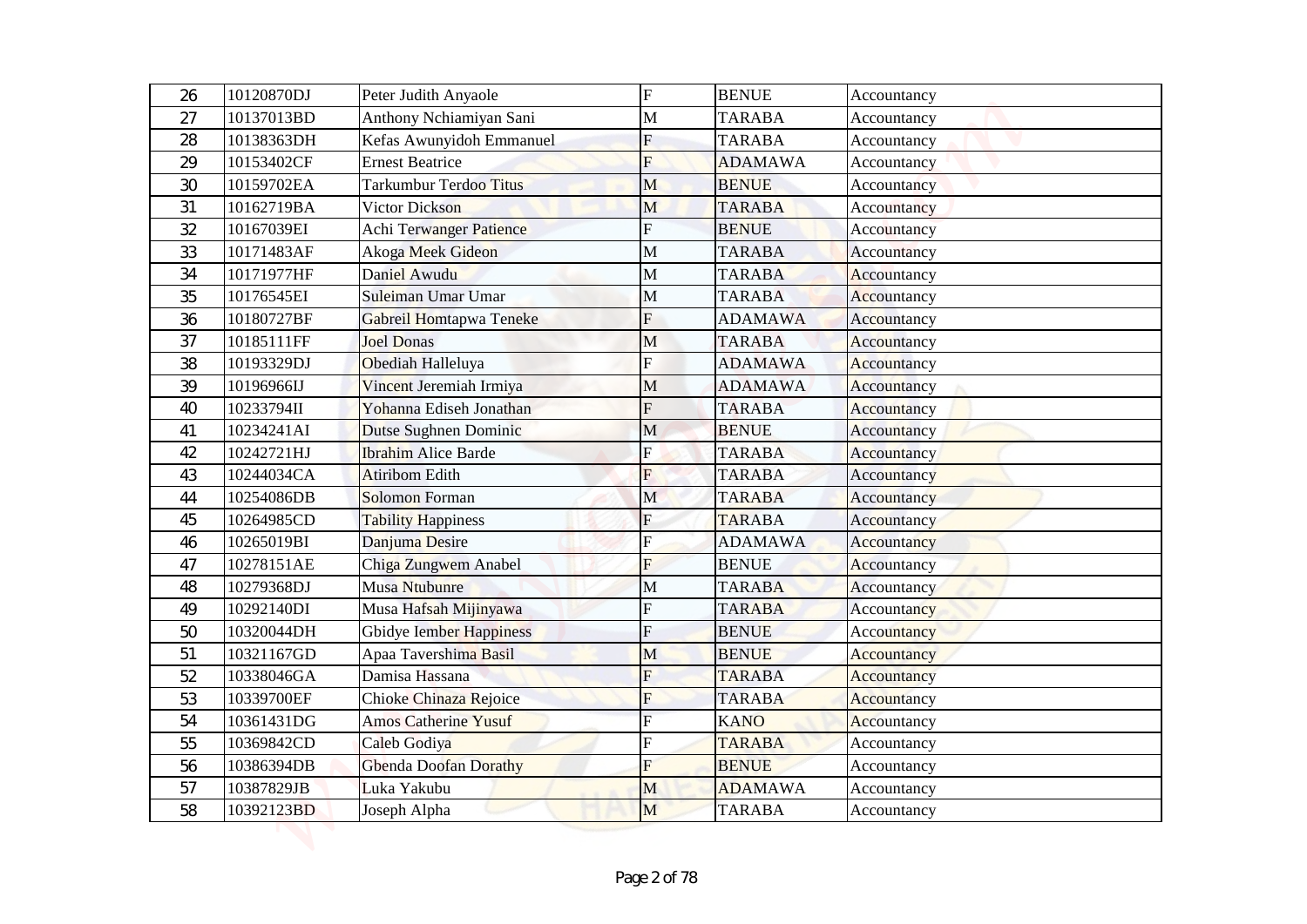| 59       | 10401270CD               | Torna Comfort Msurshima                            | $\overline{F}$      | <b>BENUE</b>                 | Accountancy                |
|----------|--------------------------|----------------------------------------------------|---------------------|------------------------------|----------------------------|
| 60       | 10403452HD               | <b>Titus Patience</b>                              | F                   | <b>TARABA</b>                | Accountancy                |
| 61       | 10407124BI               | Ujah Helen Ojochenemi                              | F                   | <b>KOGI</b>                  | Accountancy                |
| 62       | 10424678CH               | Abah Joshua                                        | M                   | <b>TARABA</b>                | Accountancy                |
| 63       | 10435738CB               | Mngumi Nengenen Philip                             | M                   | <b>BENUE</b>                 | Accountancy                |
| 64       | 10450849IE<br>10457330EB | Tyoker Nguvan Sandra<br>Monday Blessing Ojimagocho | $\overline{F}$<br>F | <b>BENUE</b><br><b>BENUE</b> | Accountancy                |
| 65<br>66 | 10479395JH               | Reuben Peace Bujujen                               | F                   | <b>TARABA</b>                | Accountancy<br>Accountancy |
| 67       | 10486633BE               | <b>Iornongu Shimeson Janet</b>                     | F                   | <b>BENUE</b>                 | Accountancy                |
| 68       | 10491041HJ               | Abah Virginia Okpokwu                              | F                   | <b>BENUE</b>                 | Accountancy                |
| 69       | 10503689GC               | Adamu Fatima Kawu                                  | F                   | <b>TARABA</b>                | Accountancy                |
| 70       | 10527395EF               | Tinga Ndernen Jerry                                | $\mathbf{M}$        | <b>BENUE</b>                 | Accountancy                |
| 71       | 10539766ID               | <b>Terdoo Luter Wilfred</b>                        | M                   | <b>BENUE</b>                 | Accountancy                |
| 72       | 10557946FH               | Aondongu John Raphel                               | M                   | <b>BENUE</b>                 | Accountancy                |
| 73       | 10602973JH               | <b>Moses Efoseh</b>                                | F                   | <b>TARABA</b>                | Accountancy                |
| 74       | 10607139BF               | <b>Umar Halilu Saidu</b>                           | M                   | <b>ADAMAWA</b>               | Accountancy                |
| 75       | 10610834IF               | Shodipo Mojisola Anjolaoluwa                       | F                   | <b>OGUN</b>                  | Accountancy                |
| 76       | 10654577JH               | Sunday Elijah Olamide                              | M                   | <b>OYO</b>                   | Accountancy                |
| $77 \,$  | 10667178CH               | Kwatwa Awalu Sallau                                | $\mathbf M$         | <b>TARABA</b>                | Accountancy                |
| 78       | 10679416HG               | <b>Ukpe Abasiakan Moses</b>                        | M                   | <b>AKWA IBOM</b>             | Accountancy                |
| 79       | 10687856HD               | <b>Moses Prince</b>                                | M                   | <b>CROSS RIVER</b>           | Accountancy                |
| 80       | 10689687BC               | Daniel Ninyatimna Kamkano                          | F                   | <b>ADAMAWA</b>               | Accountancy                |
| 81       | 10693600BA               | Jabule Rose                                        | $\overline{F}$      | <b>TARABA</b>                | Accountancy                |
| 82       | 10698500FE               | Akpa Umar                                          | M                   | <b>KOGI</b>                  | Accountancy                |
| 83       | 10699703DE               | <b>Barnabas Doofan Linda</b>                       | F                   | <b>BENUE</b>                 | Accountancy                |
| 84       | 10706691CC               | Yaranja Ezekiel                                    | M                   | <b>TARABA</b>                | <b>Accountancy</b>         |
| 85       | 10709392GH               | Otse Agada Emmanuel                                | M                   | <b>BENUE</b>                 | Accountancy                |
| 86       | 10709748GG               | Abubakar Bashar Dantsoho                           | M                   | <b>NASARAWA</b>              | Accountancy                |
| 87       | 10724835AH               | <b>Uten Divine</b>                                 |                     | <b>TARABA</b>                | Accountancy                |
| 88       | 10724908HJ               | Elijah Ama'Achon                                   | F                   | <b>TARABA</b>                | Accountancy                |
| 89       | 10750207DG               | Aliyu Umar Garu                                    | M                   | <b>ADAMAWA</b>               | Accountancy                |
| 90       | 10758916AC               | Muktar David Judson                                | M                   | <b>ADAMAWA</b>               | Accountancy                |
| 91       | 10766759EE               | Asaamoga Vihimga Samuel                            | M                   | <b>BENUE</b>                 | Accountancy                |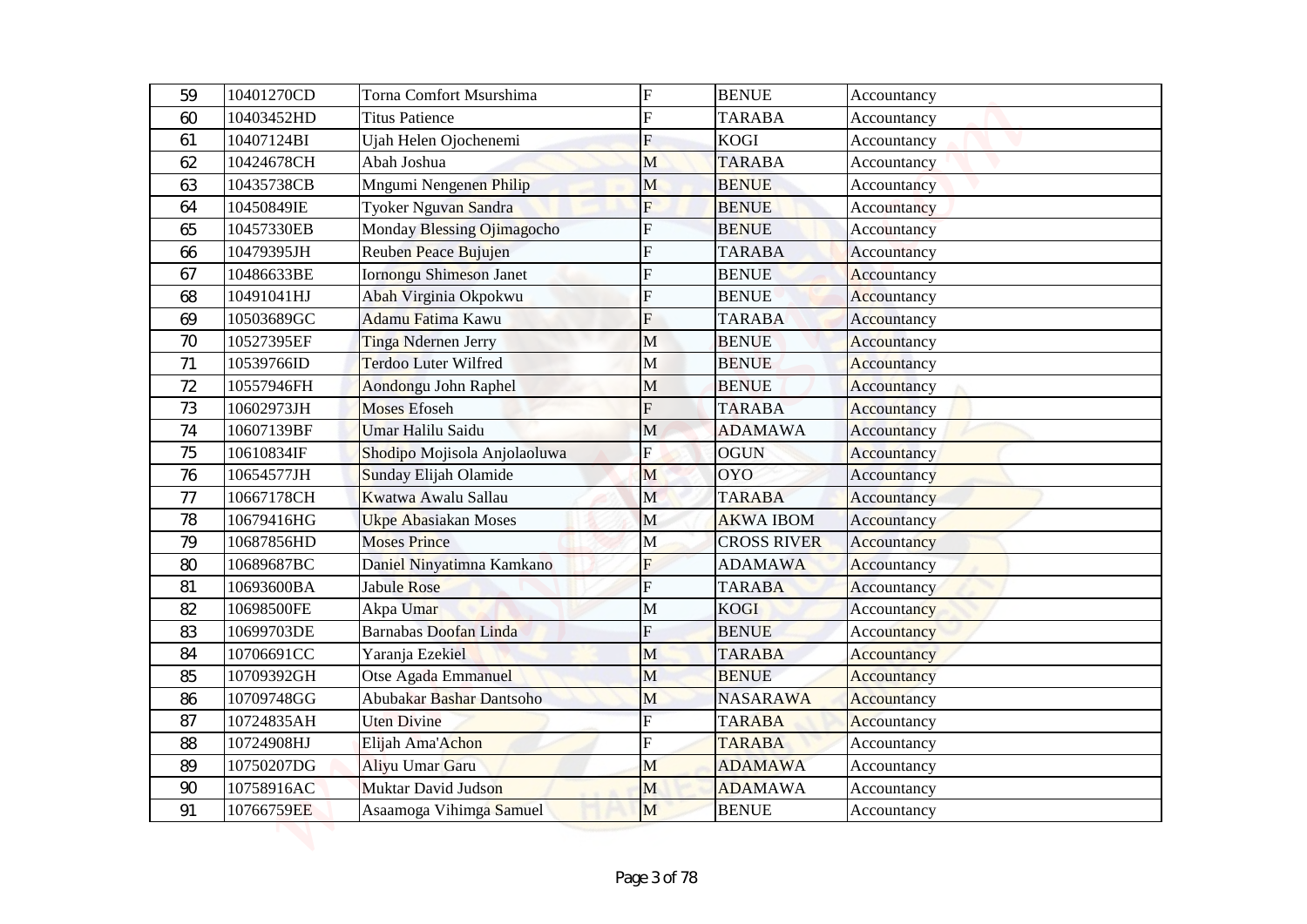| 92  | 10778046DG | Samaila Amanda Edigwa       | $\overline{F}$          | <b>TARABA</b>  | Accountancy        |
|-----|------------|-----------------------------|-------------------------|----------------|--------------------|
| 93  | 10805747GC | Dauda Atinyang              | $\mathbf{M}$            | <b>TARABA</b>  | Accountancy        |
| 94  | 10878417BB | Wilfred Jacob Yakubu        | M                       | <b>ADAMAWA</b> | Accountancy        |
| 95  | 10893221CF | Hange Mgemshima Gershon     | M                       | <b>BENUE</b>   | Accountancy        |
| 96  | 10906342EE | Gwandi Susuti Ta'Awu        | $\overline{\mathrm{F}}$ | <b>ADAMAWA</b> | Accountancy        |
| 97  | 10913822BB | <b>Adikwu Blessing Ojoh</b> | $\overline{\mathrm{F}}$ | <b>BENUE</b>   | Accountancy        |
| 98  | 10942387GE | Hungurga Philip Myaornyi    | M                       | <b>TARABA</b>  | Accountancy        |
| 99  | 10956418GJ | Caleb Emodishi              | M                       | <b>TARABA</b>  | Accountancy        |
| 100 | 10957511II | <b>Samuel Shamkong</b>      | M                       | <b>GOMBE</b>   | Accountancy        |
| 101 | 10973197HF | Wilfred Grace Awoshiri      | F                       | <b>TARABA</b>  | Accountancy        |
| 102 | 11013822DC | <b>Iorhemen Dominic</b>     | M                       | <b>BENUE</b>   | Accountancy        |
| 103 | 11033179GE | <b>Christopher Andrew</b>   | $\mathbf{M}$            | <b>TARABA</b>  | Accountancy        |
| 104 | 11050333BC | Azua Favour Teryila         | F                       | <b>TARABA</b>  | Accountancy        |
| 105 | 11076061EA | Danladi Benjamin            | M                       | <b>TARABA</b>  | Accountancy        |
| 106 | 11076881AF | <b>Ezekiel Esther Ashu</b>  | F                       | <b>TARABA</b>  | Accountancy        |
| 107 | 11086249DB | Mustapha Ibrahim Wakili     | M                       | <b>TARABA</b>  | Accountancy        |
| 108 | 11107534AC | <b>Amos Emanuel Akisani</b> | M                       | <b>TARABA</b>  | Accountancy        |
| 109 | 11155119DB | Liamdoo Avadoo Tracy        | F                       | <b>TARABA</b>  | Accountancy        |
| 110 | 11168250CA | Danlami Salvation           | $\mathbf{F}$            | <b>TARABA</b>  | Accountancy        |
| 111 | 11195193IJ | Elisha Keziya Daniel        | ${\bf F}$               | <b>TARABA</b>  | Accountancy        |
| 112 | 11197388AD | Adi Amayindi Agbu           | $\overline{F}$          | <b>TARABA</b>  | <b>Accountancy</b> |
| 113 | 11260876EH | Akaaer Deborah Hembafan     | F                       | <b>BENUE</b>   | Accountancy        |
| 114 | 11265576BC | <b>Uzor Grace</b>           | $\overline{F}$          | <b>IMO</b>     | Accountancy        |
| 115 | 11272619CJ | Patrick Maureen Ishuun      | F                       | <b>BENUE</b>   | Accountancy        |
| 116 | 11272757AD | Tanko Andochia              | M                       | <b>TARABA</b>  | Accountancy        |
| 117 | 11303928JF | Ezekiel Kanu Sokwela        | M                       | <b>TARABA</b>  | <b>Accountancy</b> |
| 118 | 11315759AH | Dimass Rahab                | F                       | <b>TARABA</b>  | Accountancy        |
| 119 | 11338478EB | David Grace Borno           | $\overline{\mathrm{F}}$ | <b>TARABA</b>  | Accountancy        |
| 120 | 11338546DB | Sule Aliyu                  | $\mathbf M$             | <b>TARABA</b>  | Accountancy        |
| 121 | 11340035CG | Bamaiyi Stephen             | M                       | <b>ADAMAWA</b> | Accountancy        |
| 122 | 11345611HJ | <b>Makong Sukkon Sunday</b> | F                       | <b>TARABA</b>  | Accountancy        |
| 123 | 10001414IJ | Elijah Dorcas Kure          | F                       | <b>TARABA</b>  | Advertising        |
| 124 | 10001554FH | Hamman Hauwa Mohammed       | $F_{\rm}$               | <b>TARABA</b>  | Advertising        |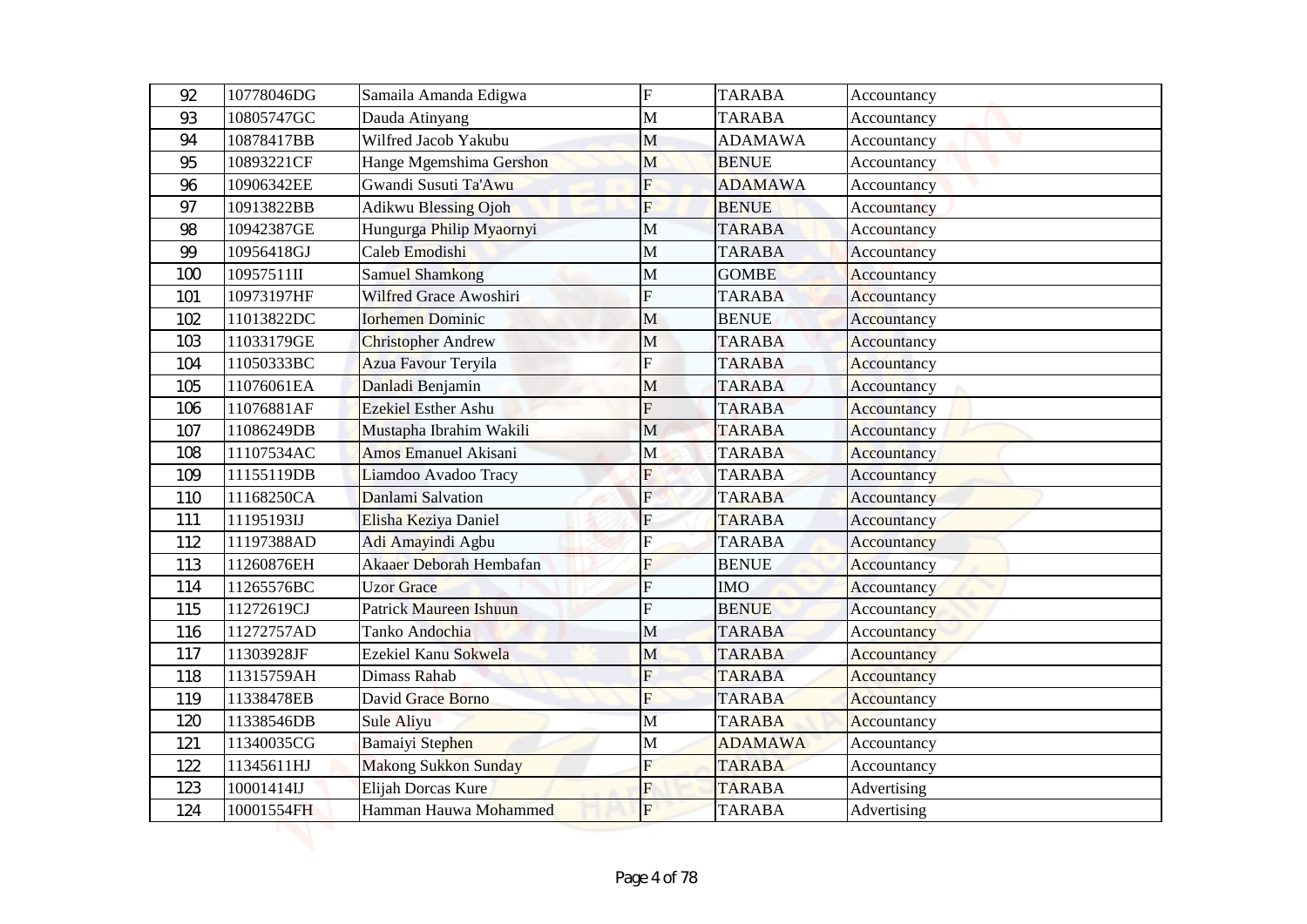| 125        | 10002147CE               | Andebutop Godwin Haruna                | $\mathbf M$             | <b>TARABA</b>                   | Advertising                |
|------------|--------------------------|----------------------------------------|-------------------------|---------------------------------|----------------------------|
| 126        | 10002319JA               | Danlami Blessing                       | F                       | <b>PLATEAU</b>                  | Advertising                |
| 127        | 10003729DB               | Gambo Sandra                           | F                       | <b>ADAMAWA</b>                  | Advertising                |
| 128        | 10004292II               | <b>Moses Emmanuel</b>                  | M                       | <b>GOMBE</b>                    | Advertising                |
| 129        | 10004624GC               | Elisha Ezekiel Nongak                  | M                       | <b>ADAMAWA</b>                  | Advertising                |
| 130        | 10005053DG               | <b>Mafrand Faith</b>                   | $\overline{F}$          | <b>TARABA</b>                   | Advertising                |
| 131        | 10005437EI               | <b>Patrick Valentine</b>               | F                       | <b>KADUNA</b>                   | Advertising                |
| 132        | 10009315FE               | Zire Gehya Rose                        | F                       | <b>ADAMAWA</b>                  | Advertising                |
| 133        | 10013736IA               | <b>Genesis Emuseh</b>                  | F                       | <b>TARABA</b>                   | <b>Advertising</b>         |
| 134        | 10013753CJ               | <b>Charles Janet</b>                   | F                       | <b>TARABA</b>                   | Advertising                |
| 135        | 10025873EE               | Ezenwelu Chiemelie Uju                 | F                       | <b>ADAMAWA</b>                  | Advertising                |
| 136        | 10026494CE               | Galadima Faith Lawi                    | F                       | <b>TARABA</b>                   | <b>Advertising</b>         |
| 137        | 10028392FD               | Kefas Layamba Koboshanya               | F                       | <b>TARABA</b>                   | <b>Advertising</b>         |
| 138        | 10030406CF               | <b>Aaron Richard Shekarau</b>          | M                       | <b>TARABA</b>                   | Advertising                |
| 139        | 10033623HE               | Adamu Aliyu Bawuro                     | M                       | <b>ADAMAWA</b>                  | <b>Advertising</b>         |
| 140        | 10034158CB               | Sambo Dorathy Warenyei                 | $\overline{F}$          | <b>TARABA</b>                   | <b>Advertising</b>         |
| 141        | 10035152EG               | Anthony Anna Mgbechi                   | Ė                       | <b>TARABA</b>                   | <b>Advertising</b>         |
| 142        | 10038316GA               | Musa Patience Galadima                 | F                       | <b>TARABA</b>                   | Advertising                |
| 143        | 10039300BI               | Mark Rita Bayu                         | $\mathbf{F}$            | <b>TARABA</b>                   | Advertising                |
| 144        | 10042081BH               | <b>Markus Daniel</b>                   | $\mathbf M$             | <b>TARABA</b>                   | <b>Advertising</b>         |
| 145        | 10042566BH               | Bala Amakundi Hikon                    | $\overline{\mathrm{F}}$ | <b>TARABA</b>                   | <b>Advertising</b>         |
| 146        | 10048683JG               | Philip Favour Yeweh                    | F                       | <b>ADAMAWA</b>                  | <b>Advertising</b>         |
| 147        | 10051678DF               | <b>Thomas Monica</b>                   | $\overline{F}$          | <b>FCT</b>                      | Advertising                |
| 148        | 10051821JB               | Asose Jane Miji                        | F                       | <b>TARABA</b>                   | <b>Advertising</b>         |
| 149        | 10053479GE               | Danladi Faith                          | F                       | <b>TARABA</b>                   | <b>Advertising</b>         |
| 150        | 10054422EI               | Garba Happy Udabtemi                   | $\overline{\mathrm{F}}$ | <b>TARABA</b>                   | <b>Advertising</b>         |
| 151        | 10055179AI               | Buba Aisha Ahmad                       | F                       | <b>ADAMAWA</b>                  | <b>Advertising</b>         |
| 152        | 10056663BI               | <b>Phanuel Joy</b>                     | F                       | <b>KADUNA</b>                   | <b>Advertising</b>         |
| 153        | 10057494EH               | Igila Benedicta Odine                  |                         | <b>BENUE</b>                    | <b>Advertising</b>         |
| 154        | 10059357IE               | Zahcaria Edeline                       | F                       | <b>TARABA</b>                   | Advertising                |
| 155        | 10060630EI               | Okolo Cynthia Ikechukwu                | F                       | <b>ENUGU</b>                    | Advertising                |
| 156<br>157 | 10064717AJ<br>10065113IC | Jimoye Juliet<br>Katyo Juliet Nguveren | F<br>$F_{\rm}$          | <b>ADAMAWA</b><br><b>TARABA</b> | Advertising<br>Advertising |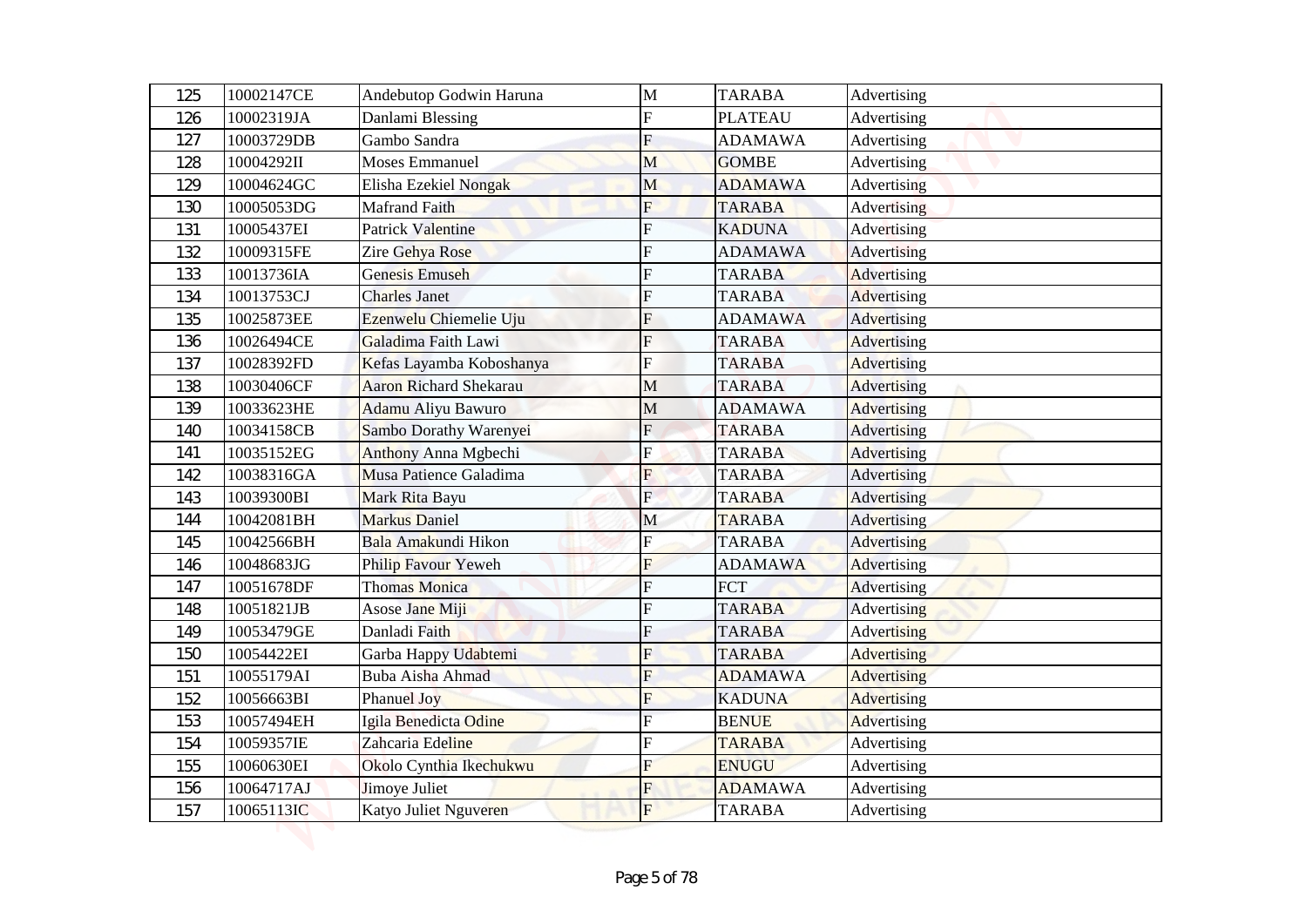| 158 | 10069432CG | Elochukwu Beloveth          | $\boldsymbol{\mathrm{F}}$ | <b>ANAMBRA</b> | Advertising        |
|-----|------------|-----------------------------|---------------------------|----------------|--------------------|
| 159 | 10069639IE | Igba Wasenen Daniel         | M                         | <b>BENUE</b>   | Advertising        |
| 160 | 10070520GA | Sadiq Wala Babaji           | F                         | <b>TARABA</b>  | Advertising        |
| 161 | 10071092JA | Uvala Soniya Usman          | F                         | <b>TARABA</b>  | Advertising        |
| 162 | 10074752HB | Hassan Minister             | M                         | <b>TARABA</b>  | Advertising        |
| 163 | 10080376HH | Muhammed Nazeera Adam       | F                         | <b>TARABA</b>  | Advertising        |
| 164 | 10080655BG | Daniel Blessing             | F                         | <b>KOGI</b>    | Advertising        |
| 165 | 10082340AF | Sale Jennifer Ngai          | F                         | <b>TARABA</b>  | Advertising        |
| 166 | 10083496CJ | Benjamin Dorcas Narimam     | F                         | <b>TARABA</b>  | <b>Advertising</b> |
| 167 | 10084325GE | Nuhu Ngbede Asoga           | M                         | <b>TARABA</b>  | Advertising        |
| 168 | 10087130II | Samaila Bwejwa Didan        | М                         | <b>TARABA</b>  | Advertising        |
| 169 | 10099805IH | <b>Felix Faith</b>          | F                         | <b>TARABA</b>  | <b>Advertising</b> |
| 170 | 10102656HA | <b>Bulus Laaroba</b>        | F                         | <b>TARABA</b>  | Advertising        |
| 171 | 10106518CH | Ado Abida Abubakar          | F                         | <b>TARABA</b>  | <b>Advertising</b> |
| 172 | 10106880AI | <b>Allahde Beauty Audu</b>  | F                         | <b>TARABA</b>  | <b>Advertising</b> |
| 173 | 10107951JD | Philip Lavizana Micah       | M                         | <b>TARABA</b>  | <b>Advertising</b> |
| 174 | 10110303CB | Kondom Aornyi Emmanuel      | M                         | <b>BENUE</b>   | <b>Advertising</b> |
| 175 | 10111610HH | Otene Ajumi Grace           | F                         | <b>BENUE</b>   | Advertising        |
| 176 | 10114292IC | Simon Deborah Yantau        | $\mathbf{E}$              | <b>TARABA</b>  | Advertising        |
| 177 | 10115491HE | Ifraimu Jeremiah Junior     | M                         | <b>TARABA</b>  | Advertising        |
| 178 | 10120646DC | Jonathan Favour             | $\mathbf F$               | <b>TARABA</b>  | <b>Advertising</b> |
| 179 | 10134104BA | Adamu Aliyu Bashir          | $\overline{\mathsf{M}}$   | <b>TARABA</b>  | <b>Advertising</b> |
| 180 | 10135737FI | Joshua Vasty                | F                         | <b>ADAMAWA</b> | Advertising        |
| 181 | 10136400AJ | Alade Hepzibah Omadachi     | F                         | <b>BENUE</b>   | <b>Advertising</b> |
| 182 | 10141035HC | Larry Emmanuella            | F                         | <b>ADAMAWA</b> | Advertising        |
| 183 | 10142337EG | Navuah Debosa               | F                         | <b>TARABA</b>  | <b>Advertising</b> |
| 184 | 10142696DG | Dieseru Friday Ebruvwiyo    | M                         | <b>DELTA</b>   | <b>Advertising</b> |
| 185 | 10144060BI | Tanimu Better               | F                         | <b>TARABA</b>  | <b>Advertising</b> |
| 186 | 10148143II | Dubi Precious Edan          | F                         | <b>ADAMAWA</b> | Advertising        |
| 187 | 10151205CA | Shamaki Emmanuel            | M                         | <b>TARABA</b>  | Advertising        |
| 188 | 10152731AB | Muhammad Mubarak Bello      | M                         | <b>TARABA</b>  | Advertising        |
| 189 | 10159396IF | Okoduwa Peace               | F                         | <b>EBONYI</b>  | Advertising        |
| 190 | 10161280FJ | <b>Usman Comfort Rukuye</b> | $\overline{F}$            | <b>TARABA</b>  | Advertising        |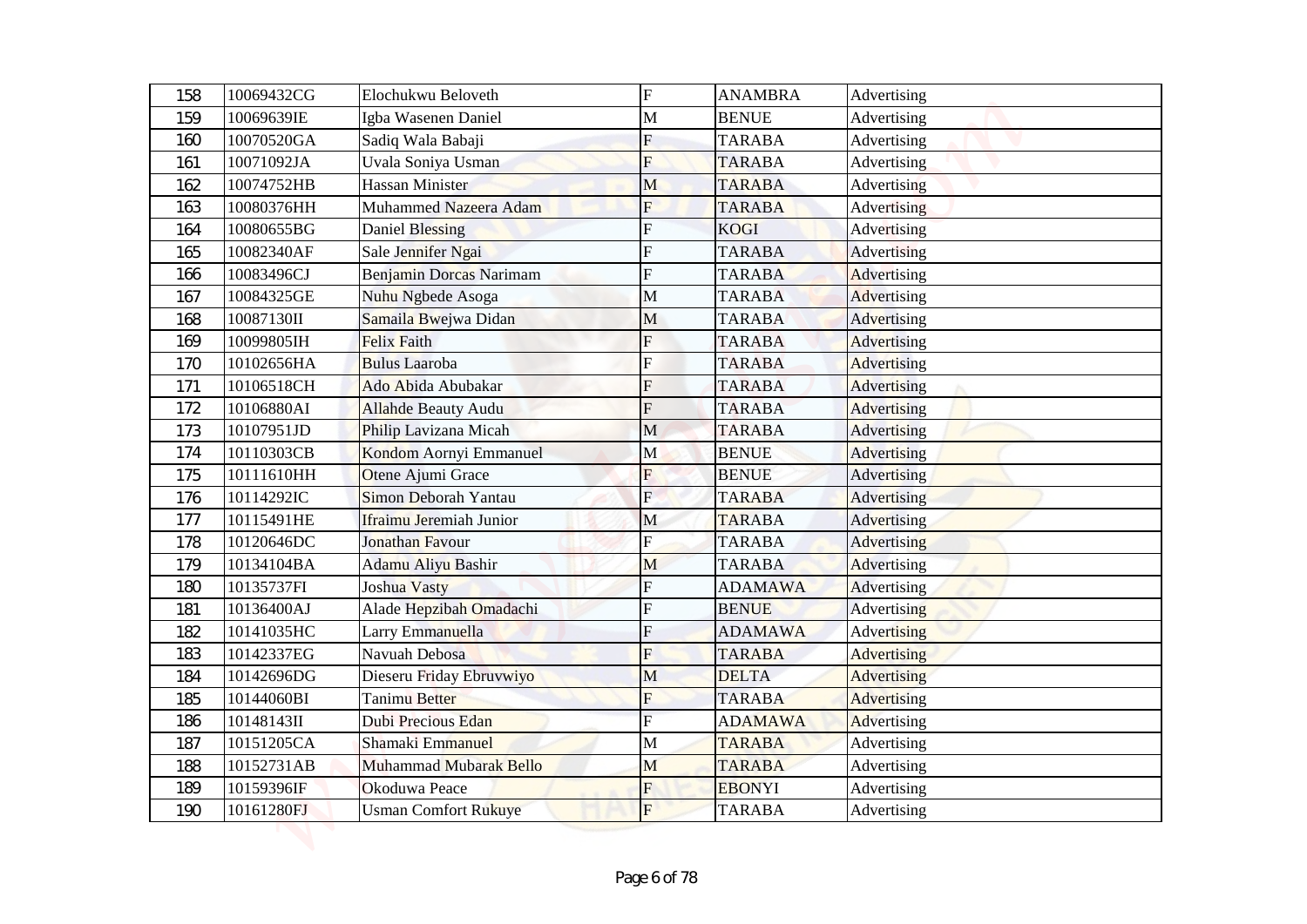|            | 10162472HC               | Oseni Naomi                       | F            | <b>BENUE</b>                  |                                          |
|------------|--------------------------|-----------------------------------|--------------|-------------------------------|------------------------------------------|
| 191        |                          |                                   |              |                               | Advertising                              |
| 192        | 10163192EG               | Malakai Dinsheya Gershion         | M<br>F       | <b>TARABA</b><br><b>ABIA</b>  | Advertising                              |
| 193        | 10177276IG               | Smart Angel Amarachi              |              |                               | Advertising                              |
| 194        | 10177288FA               | <b>Onah Faith</b><br>Tijam Stella | F            | <b>BENUE</b><br><b>TARABA</b> | Advertising                              |
| 195        | 10178576GG<br>10178787BF | Nadah Yvonne Pwanedo              | F            | <b>ADAMAWA</b>                | Advertising                              |
| 196<br>197 | 10178892II               | Giwa Hansine Hyginus              | F            | <b>ADAMAWA</b>                | Advertising<br>Advertising               |
| 198        | 10179327EE               | Paul Queen Esther                 | F            | <b>BENUE</b>                  | Advertising                              |
| 199        | 10179454FB               | <b>Bitrus Favour Achoma</b>       | F            | <b>TARABA</b>                 | <b>Advertising</b>                       |
| 200        | 10181981DG               | Abaflous Ruth                     | F            | <b>TARABA</b>                 | Advertising                              |
| 201        | 10184994BI               | <b>Jessy Seppo</b>                | М            | <b>TARABA</b>                 | Advertising                              |
| 202        | 10187604EF               | <b>Samuel Happy</b>               | F            | <b>BORNO</b>                  | <b>Advertising</b>                       |
| 203        | 10188006AD               | Akanji Rofiat                     | F            | <b>OYO</b>                    | Advertising                              |
| 204        | 10191836FG               | Polycarp Rifkatu                  | F            | <b>TARABA</b>                 | <b>Advertising</b>                       |
| 205        | 10195584GE               | Kyamper Uanem Faustina            | F            | <b>BENUE</b>                  | <b>Advertising</b>                       |
| 206        | 10198911HE               | Lan Vereshe Boniface              | M            | <b>BENUE</b>                  | <b>Advertising</b>                       |
| 207        | 10199659GB               | <b>Wilson Nuzuga</b>              | M            | <b>TARABA</b>                 | <b>Advertising</b>                       |
| 208        | 10200437FF               | Danjuma Ruth                      | F            | <b>TARABA</b>                 | Advertising                              |
| 209        | 10211031IJ               | Daniel Benedicta Ayuba            | $\mathbf{E}$ | <b>TARABA</b>                 | Advertising                              |
| 210        | 10213208FH               | Daniel Ijanada                    | F            | <b>BORNO</b>                  | Advertising                              |
| 211        | 10214087DJ               | Delngwa Confidence                | F            | <b>TARABA</b>                 | Advertising                              |
| 212        | 10218714CJ               | Musaga Diana Ibrahim              | F            | <b>TARABA</b>                 | <b>Advertising</b>                       |
| 213        | 10001393FF               | Elijah Monu                       | M            | <b>TARABA</b>                 | Agric-Economics & Extension              |
| 214        | 10001395EJ               | Gimba Precious Danmagana          | F            | <b>TARABA</b>                 | Agric-Economics & Extension              |
| 215        | 10136494BI               | Joseph Joshua Yagane              | M            | <b>ADAMAWA</b>                | Agric-Economics & Extension              |
| 216        | 10153192HD               | <b>Ukohol Terna Titus</b>         | M            | <b>BENUE</b>                  | Agric-Economics & Extension              |
| 217        | 10163953JB               | Akighirga Patrick Aondoyavenga    | M            | <b>BENUE</b>                  | Agric-Economics & Extension              |
| 218        | 10764036GF               | Musa Isa                          | M            | <b>TARABA</b>                 | Agric-Economics & Extension              |
| 219        | 11333733BH               | <b>Awua Donald Iorsue</b>         | $\mathbf M$  | <b>TARABA</b>                 | Agric-Economics & Extension              |
| 220        | 10030741IH               | Thlama Jesse                      | М            | <b>ADAMAWA</b>                | Agricultural & Bio-Resources Engineering |
| 221        | 10100710II               | Damoeroem Thomas                  | M            | <b>PLATEAU</b>                | Agricultural & Bio-Resources Engineering |
| 222        | 10491845JC               | <b>Bala Abel</b>                  | M            | <b>TARABA</b>                 | Agricultural & Bio-Resources Engineering |
| 223        | 10602371GA               | Albasheer Abdulmajid Salisu       | M            | <b>TARABA</b>                 | Agricultural & Bio-Resources Engineering |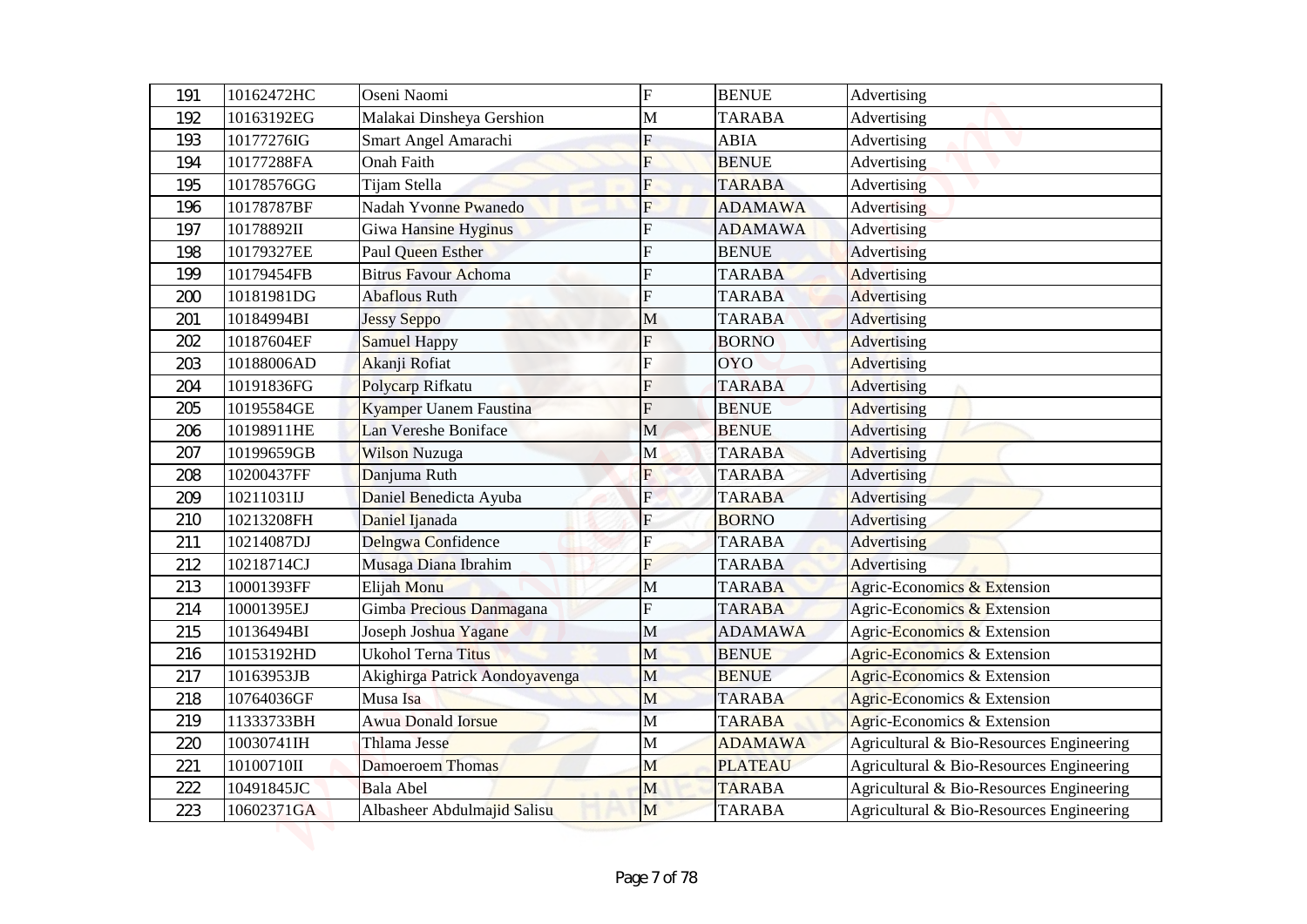| 224 | 10715613CI | Magani Monday                     | M                       | <b>TARABA</b>  | Agricultural & Bio-Resources Engineering |
|-----|------------|-----------------------------------|-------------------------|----------------|------------------------------------------|
| 225 | 11090986HJ | Usman Na'Im Baraya                | M                       | <b>TARABA</b>  | Agricultural & Bio-Resources Engineering |
| 226 | 11145683BF | Bala Hilda Ika                    | F                       | <b>TARABA</b>  | Agricultural & Bio-Resources Engineering |
| 227 | 11216903EG | Awasa Hannatu                     | F                       | <b>KADUNA</b>  | Agricultural & Bio-Resources Engineering |
| 228 | 10618361AI | <b>Emmanuel Joshua Aondolumun</b> | M                       | <b>TARABA</b>  | Agricultural Science & Education         |
| 229 | 10654313BG | Kefas Vivian                      | $\overline{\mathrm{F}}$ | <b>ADAMAWA</b> | Agricultural Science & Education         |
| 230 | 10905057BJ | <b>Emmanuel Bwaben</b>            | M                       | <b>TARABA</b>  | Agricultural Science & Education         |
| 231 | 10025296CJ | <b>Amos Salvation</b>             | F                       | <b>TARABA</b>  | Agronomy                                 |
| 232 | 10234733IE | Dauda Ibrahim                     | M                       | Taraba         | Agronomy                                 |
| 233 | 10278312AG | <b>Micah Raphael Bitrus</b>       | M                       | <b>TARABA</b>  | Agronomy                                 |
| 234 | 10366352BH | <b>Hassan Godwin</b>              | M                       | <b>TARABA</b>  | Agronomy                                 |
| 235 | 10616097BA | Shishi Douglas Aji                | $\mathbf{M}$            | <b>TARABA</b>  | Agronomy                                 |
| 236 | 10724860CJ | <b>Peter Comfort</b>              | F                       | <b>BENUE</b>   | <b>Agronomy</b>                          |
| 237 | 10787505IA | <b>Williams Lucky</b>             | M                       | Taraba         | Agronomy                                 |
| 238 | 11107641GJ | Jerry Rejoice Wukari              | F                       | <b>TARABA</b>  | <b>Agronomy</b>                          |
| 239 | 10642363HD | Joshua Favour                     | $\overline{F}$          | <b>TARABA</b>  | Agronomy                                 |
| 240 | 10677930HC | <b>Igbah Ember Eunice</b>         | F                       | <b>BENUE</b>   | Agronomy                                 |
| 241 | 10689648DC | <b>Yusuf Anas</b>                 | M                       | <b>TARABA</b>  | <b>Agronomy</b>                          |
| 242 | 10745857II | <b>Bintima Joseph</b>             | $\mathbf M$             | <b>TARABA</b>  | Agronomy                                 |
| 243 | 10747245JF | Dan-Azumi Blessing                | ${\bf F}$               | <b>TARABA</b>  | Agronomy                                 |
| 244 | 10819510JF | <b>Henry Taidwa</b>               | M                       | <b>TARABA</b>  | Agronomy                                 |
| 245 | 10872867HE | David Tabitha                     | F                       | <b>TARABA</b>  | Agronomy                                 |
| 246 | 10899207BC | Iratishe Shongtso Ali             | $\overline{F}$          | <b>TARABA</b>  | Agronomy                                 |
| 247 | 10147398JC | <b>Ageeater Imoter Meshack</b>    | M                       | <b>BENUE</b>   | <b>Animal Science</b>                    |
| 248 | 10184075FJ | Peter Anijir                      | F                       | <b>ADAMAWA</b> | <b>Animal Science</b>                    |
| 249 | 10387044CB | Dekpoughol Ashiver Faith          | $\overline{\mathrm{F}}$ | <b>BENUE</b>   | <b>Animal Science</b>                    |
| 250 | 10403330FB | <b>Akaanyor Torkuma Manasseh</b>  | M                       | <b>BENUE</b>   | <b>Animal Science</b>                    |
| 251 | 10668271EG | Amos Esther Kadah                 | F                       | <b>TARABA</b>  | <b>Animal Science</b>                    |
| 252 | 10904278CI | <b>Agee Terwase</b>               | $\mathbf M$             | <b>TARABA</b>  | <b>Animal Science</b>                    |
| 253 | 11179888CG | Shawulu Simeon Ishaya             | $\mathbf M$             | <b>TARABA</b>  | Animal Science                           |
| 254 | 10180349IC | Hashim Muhammad                   | M                       | <b>TARABA</b>  | Arabic                                   |
| 255 | 11311508FD | Mohammad Amina Tukur              | F                       | <b>TARABA</b>  | Arabic                                   |
| 256 | 10917426GD | Solomon Gift Hoku                 | $F_{\rm}$               | <b>TARABA</b>  | Biochemistry                             |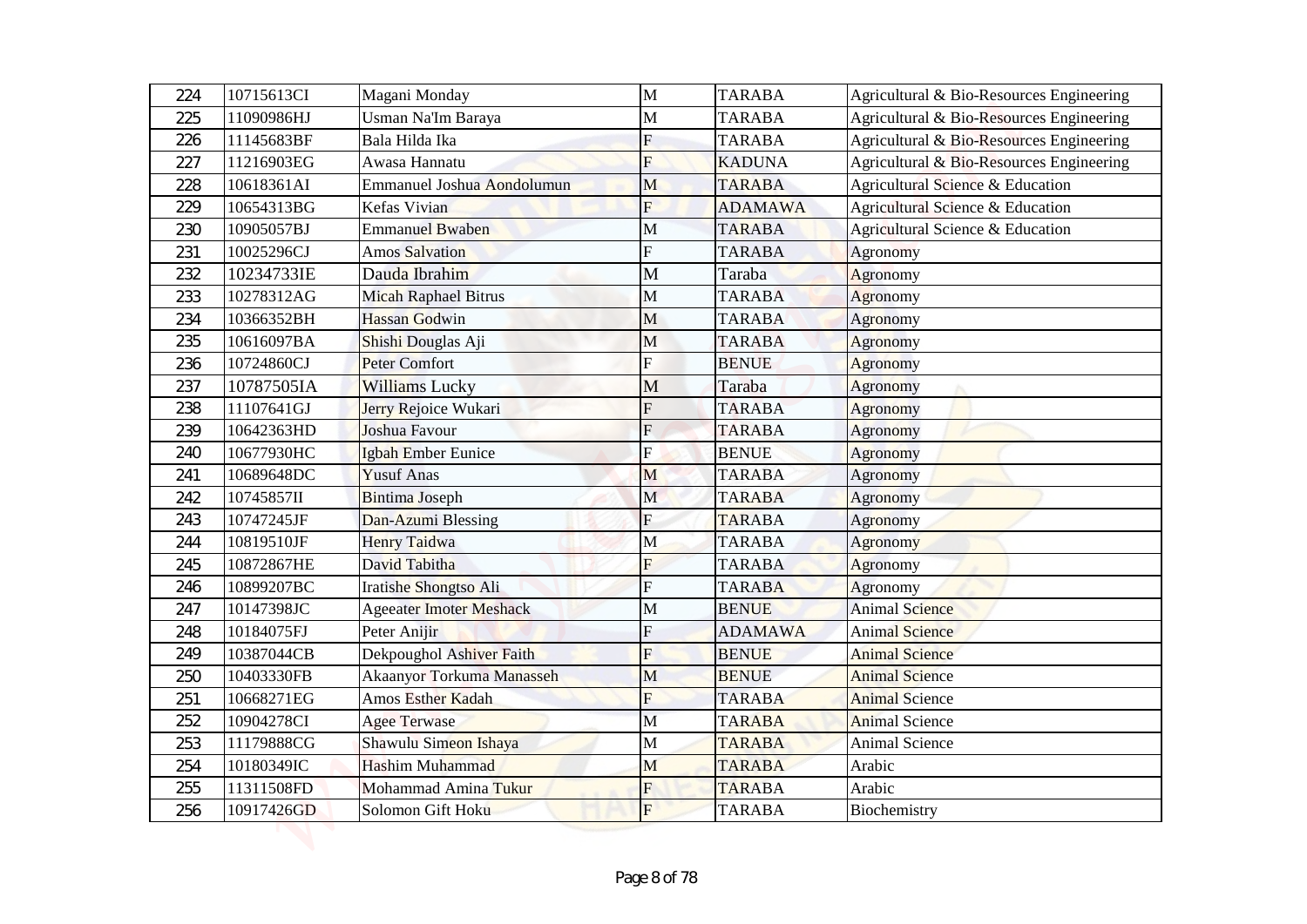| 257        | 10919252BH               | Gani Samuel Tanko                               | $\mathbf{M}$   | <b>TARABA</b>                  | Biochemistry                 |
|------------|--------------------------|-------------------------------------------------|----------------|--------------------------------|------------------------------|
| 258        | 10948299HJ               | Saidu Musa Magaji                               | M              | <b>PLATEAU</b>                 | Biochemistry                 |
| 259        | 10965909BH               | Joseph Faith                                    | $\mathbf F$    | <b>TARABA</b>                  | Biochemistry                 |
| 260        | 10999733AH<br>11003865CH | Shakpe Kwaghdoo Linda                           | F              | <b>BENUE</b>                   | Biochemistry                 |
| 261        |                          | <b>Barthlomew Ayuba</b>                         | M              | <b>TARABA</b>                  | Biochemistry                 |
| 262        | 11059850HG<br>11069134GD | Saidu Habibu<br><b>Clement Laasutu Suleiman</b> | M<br>F         | <b>TARABA</b><br><b>TARABA</b> | Biochemistry                 |
| 263<br>264 | 11092203BH               | Muhammad Kabiru Jungudu                         | $\mathbf M$    | <b>TARABA</b>                  | Biochemistry<br>Biochemistry |
| 265        | 11117975BA               | Garpiya Talita Nyamjinga                        | F              | <b>TARABA</b>                  | Biochemistry                 |
| 266        | 11136685ED               | Ayuba Godiya                                    | F              | <b>TARABA</b>                  | Biochemistry                 |
| 267        | 11144361AE               | Salihu Nuwaira Barau                            | F              | <b>TARABA</b>                  | Biochemistry                 |
| 268        | 11179476AB               | <b>Bello Usman Abubakar</b>                     | M              | <b>TARABA</b>                  | Biochemistry                 |
| 269        | 11227105JC               | <b>Obadiah Rejoice</b>                          | F              | <b>TARABA</b>                  | Biochemistry                 |
| 270        | 11312124EI               | <b>Ahmed Fatima Ismail</b>                      | F              | <b>TARABA</b>                  | Biochemistry                 |
| 271        | 11328295DF               | Dauda Tanko Obadiah                             | M              | <b>TARABA</b>                  | Biochemistry                 |
| 272        | 11331725CH               | Ishaka Hassan Bala                              | M              | <b>NASARAWA</b>                | Biochemistry                 |
| 273        | 11136917CG               | Kamilu Faralu Ladan                             | M              | <b>TARABA</b>                  | Biotechnology                |
| 274        | 10431161HF               | Jibrin Winner                                   | $\overline{F}$ | <b>TARABA</b>                  | Biotechnology                |
| 275        | 10439305IH               | Adamu A'Aron Gajere                             | $\mathbf M$    | <b>TARABA</b>                  | Biotechnology                |
| 276        | 10442638HJ               | <b>Uche Moses Ajah</b>                          | M              | <b>ENUGU</b>                   | Biotechnology                |
| 277        | 10442695AF               | Kabiru Ayuka                                    | M              | <b>TARABA</b>                  | <b>Biotechnology</b>         |
| 278        | 10443448HE               | Yusuf Paulina Agyo                              | F              | <b>TARABA</b>                  | Biotechnology                |
| 279        | 10458670JF               | Aliyu Asmau                                     | $\overline{F}$ | <b>ADAMAWA</b>                 | Biotechnology                |
| 280        | 10459962AC               | <b>Ibohough Terna Phoebe</b>                    | F              | <b>TARABA</b>                  | Biotechnology                |
| 281        | 10466231BD               | Samson Kadauyina                                | $\mathbf M$    | <b>ADAMAWA</b>                 | <b>Biotechnology</b>         |
| 282        | 10466266AF               | Adamu Khadija Loddo                             | $\overline{F}$ | <b>TARABA</b>                  | <b>Biotechnology</b>         |
| 283        | 10470035EH               | Joseph Esther Yakubu                            | F              | <b>TARABA</b>                  | <b>Biotechnology</b>         |
| 284        | 10471903GJ               | <b>Ibrahim Munirat Bello</b>                    | F              | <b>TARABA</b>                  | Biotechnology                |
| 285        | 10479025ED               | <b>Emmanuel Frank</b>                           | M              | <b>TARABA</b>                  | Biotechnology                |
| 286        | 10493148GD               | Matudi Judith                                   | F              | <b>TARABA</b>                  | Biotechnology                |
| 287        | 10500489FJ               | <b>Ahmed Fatima</b>                             | F              | <b>TARABA</b>                  | Biotechnology                |
| 288        | 10501941GI               | Ishaya Rejoice Manu                             | F              | <b>TARABA</b>                  | Biotechnology                |
| 289        | 10510200CG               | Usman Farida Muhammad                           | $\mathbf{F}$   | <b>TARABA</b>                  | Biotechnology                |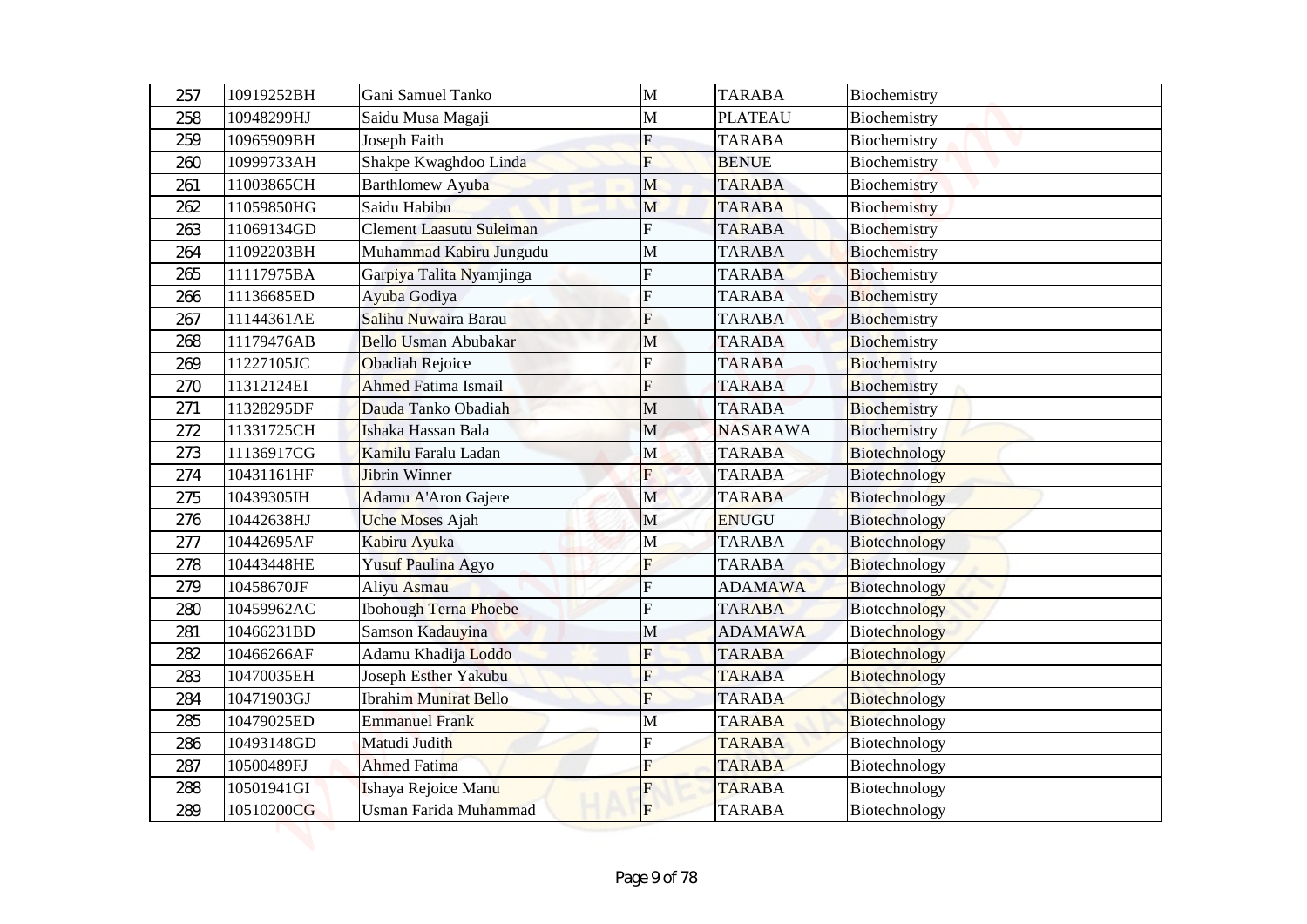| 290 | 10510447GB | Paul Ayigah                 | M                       | <b>TARABA</b>      | Biotechnology |
|-----|------------|-----------------------------|-------------------------|--------------------|---------------|
| 291 | 10512135EB | Aji Saleh Winifred          | F                       | <b>TARABA</b>      | Biotechnology |
| 292 | 10516037HC | <b>Obule Blessing</b>       | F                       | <b>CROSS RIVER</b> | Biotechnology |
| 293 | 10519456JH | Hussaini Abideen Rabo       | M                       | <b>TARABA</b>      | Biotechnology |
| 294 | 10534098BF | Zakariyya Fatima Abubakar   | $\overline{\mathrm{F}}$ | <b>TARABA</b>      | Biotechnology |
| 295 | 10593299BJ | <b>Ketos Emmanuel</b>       | M                       | <b>GOMBE</b>       | Biotechnology |
| 296 | 10599893CF | Ahmadu Stephen              | M                       | <b>TARABA</b>      | Biotechnology |
| 297 | 10604598HC | Jerry Janbe                 | M                       | <b>TARABA</b>      | Biotechnology |
| 298 | 10606412GC | Sunday Saul Samba           | M                       | <b>TARABA</b>      | Biotechnology |
| 299 | 10608001EI | Yunusa Halima Mbevuah       | F                       | <b>TARABA</b>      | Biotechnology |
| 300 | 10620894HC | <b>Ande Favour Mamman</b>   | F                       | <b>TARABA</b>      | Biotechnology |
| 301 | 10635392DE | Musa Mercy                  | F                       | <b>ADAMAWA</b>     | Biotechnology |
| 302 | 10638967HG | Dauda Success Attah         | F                       | <b>TARABA</b>      | Biotechnology |
| 303 | 10642113EH | <b>Emmanuel Catherine</b>   | F                       | <b>BENUE</b>       | Biotechnology |
| 304 | 10642351BC | Chrisantus Felicia          | F                       | <b>TARABA</b>      | Biotechnology |
| 305 | 10650678FH | <b>Boniface Persistance</b> | $\mathbf{M}$            | <b>TARABA</b>      | Biotechnology |
| 306 | 10652639JB | Abubakar Fadimatu Zara      | Ė                       | <b>TARABA</b>      | Biotechnology |
| 307 | 10661559AG | Musa Fadila Nuruddeen       | F                       | <b>TARABA</b>      | Biotechnology |
| 308 | 10668492GC | Tally Gibson Sylvester      | $\mathbf M$             | <b>TARABA</b>      | Biotechnology |
| 309 | 10670543CA | <b>ISMAIL</b>               | M                       | <b>TARABA</b>      | Biotechnology |
| 310 | 10672406FH | <b>Destiny Sunday</b>       | M                       | <b>TARABA</b>      | Biotechnology |
| 311 | 10518757GA | Usman Umar Mustapha         | M                       | <b>TARABA</b>      | Biotechnology |
| 312 | 10025874EB | Isa Imrana                  | $\mathbf{M}$            | <b>TARABA</b>      | <b>Botany</b> |
| 313 | 10064563ID | Sunday Mabbilo Audu         | $\mathbf M$             | <b>TARABA</b>      | <b>Botany</b> |
| 314 | 10080440HJ | Jafar Mujaheed              | M                       | <b>TARABA</b>      | Botany        |
| 315 | 10097429DH | Iordoo Soonen Jeremiah      | M                       | <b>BENUE</b>       | <b>Botany</b> |
| 316 | 10122068DE | Daniel Gloria Uziel         | F                       | <b>NASARAWA</b>    | <b>Botany</b> |
| 317 | 10134666HA | John Gentle                 | M                       | <b>TARABA</b>      | <b>Botany</b> |
| 318 | 10139889BI | <b>Allahnanan Blessing</b>  | F                       | <b>TARABA</b>      | <b>Botany</b> |
| 319 | 10141032IB | Nathaniel Rapha Twatan      | M                       | <b>TARABA</b>      | <b>Botany</b> |
| 320 | 10142538CF | Isuwa Tracy                 | F                       | <b>ADAMAWA</b>     | <b>Botany</b> |
| 321 | 10144020EB | <b>Bablis Favour Obed</b>   | M                       | <b>TARABA</b>      | <b>Botany</b> |
| 322 | 10147250FB | Ekin Alidu Naphtali         | M                       | <b>TARABA</b>      | <b>Botany</b> |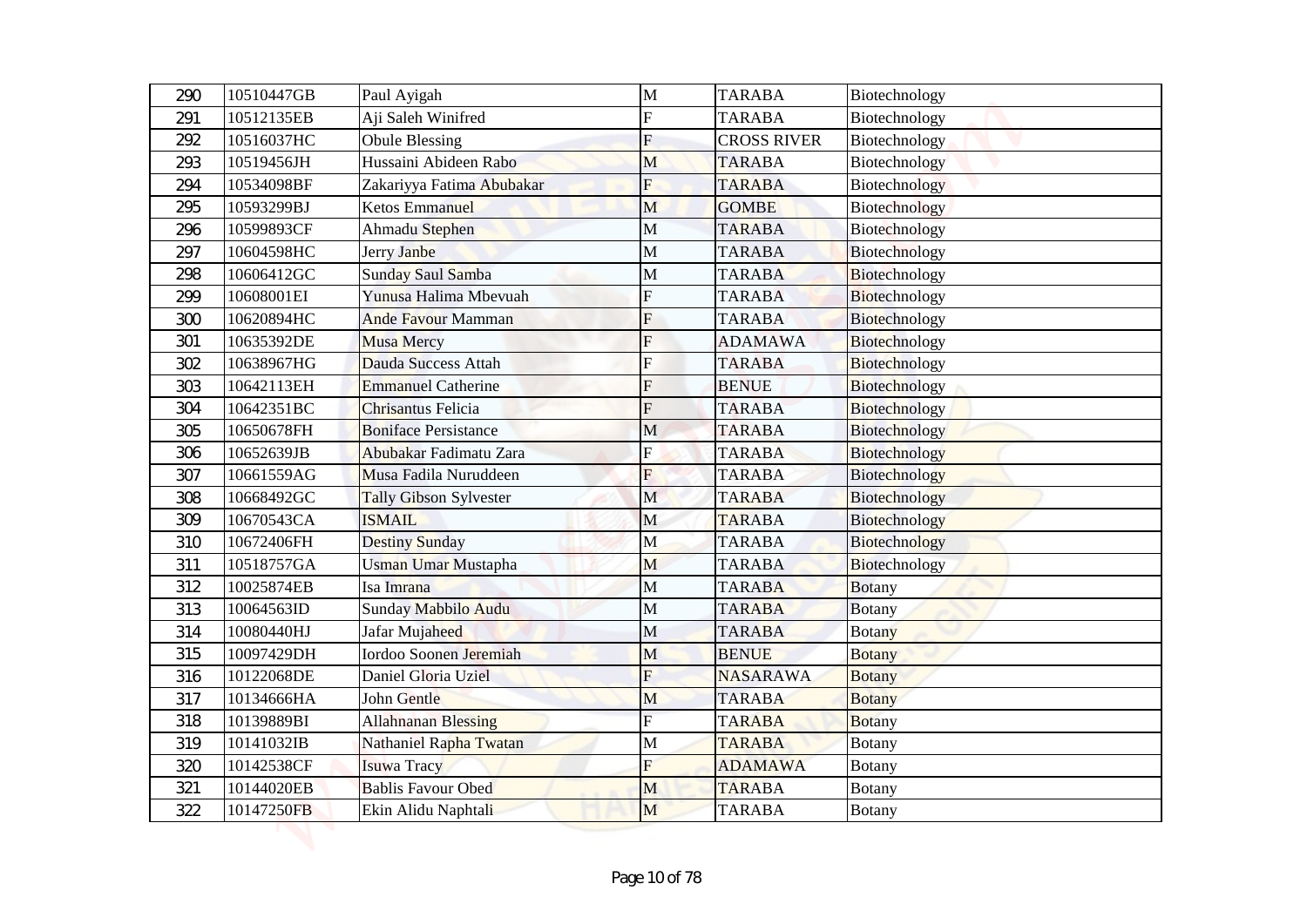| 323 | 10152521EJ | <b>Emmanuel Dorcas</b>        | $\overline{F}$ | <b>TARABA</b>  | <b>Botany</b>       |
|-----|------------|-------------------------------|----------------|----------------|---------------------|
| 324 | 10164445HA | Josiah Biskila                | F              | <b>TARABA</b>  | Botany              |
| 325 | 10169323ID | Emmanuel Edna Danjuma         | F              | <b>TARABA</b>  | Botany              |
| 326 | 10178824AB | Chigozie Ebube                | M              | <b>IMO</b>     | <b>Botany</b>       |
| 327 | 10198199HG | Gideon Magaji Bala            | M              | <b>TARABA</b>  | <b>Botany</b>       |
| 328 | 10212025BH | Abdulkarim Abdulbasi          | M              | <b>TARABA</b>  | <b>Botany</b>       |
| 329 | 10217527AB | Bello Abdulwahab Muhammad     | M              | <b>TARABA</b>  | <b>Botany</b>       |
| 330 | 10219401AF | Chikor Jennifer Ladi          | F              | <b>TARABA</b>  | <b>Botany</b>       |
| 331 | 10239562FA | Isaac Godiya                  | F              | <b>BENUE</b>   | <b>Botany</b>       |
| 332 | 10241806BB | Mukhtar Maryam Ajuji          | F              | Taraba         | <b>Botany</b>       |
| 333 | 10292341BH | Echieno Theophilus Emo        | M              | <b>TARABA</b>  | <b>Botany</b>       |
| 334 | 10323112EI | Kuvala Garboa                 | $\mathbf{M}$   | <b>TARABA</b>  | <b>Botany</b>       |
| 335 | 10376217AH | Ahmad Abubakar Maikanwa       | M              | <b>TARABA</b>  | <b>Botany</b>       |
| 336 | 10392547AC | <b>Adamu Mansur</b>           | M              | <b>TARABA</b>  | <b>Botany</b>       |
| 337 | 10407736CF | Danladi Mbasinya Sanda        | M              | <b>TARABA</b>  | <b>Botany</b>       |
| 338 | 10462072HE | Abdulaziz Iliyasu Jibrin      | M              | <b>TARABA</b>  | <b>Botany</b>       |
| 339 | 10520113GG | <b>Tome Bonranbiba Andrew</b> | F              | <b>TARABA</b>  | <b>Botany</b>       |
| 340 | 10570606AE | Jakurata Joshua Gatuye        | M              | <b>TARABA</b>  | <b>Botany</b>       |
| 341 | 11036169BI | Abdulhamid Hafsat             | $\mathbf{E}$   | <b>TARABA</b>  | Broadcasting        |
| 342 | 11038490DJ | Nelson Rahila                 | ${\bf F}$      | <b>TARABA</b>  | <b>Broadcasting</b> |
| 343 | 11048235AB | Reuben Reuben Maji            | M              | <b>TARABA</b>  | <b>Broadcasting</b> |
| 344 | 11049222EH | <b>Audu Blessing</b>          | F              | <b>TARABA</b>  | <b>Broadcasting</b> |
| 345 | 11050259EA | Luka Queen                    | $\overline{F}$ | <b>TARABA</b>  | <b>Broadcasting</b> |
| 346 | 11052484FI | <b>Felis Beauty</b>           | F              | <b>KOGI</b>    | <b>Broadcasting</b> |
| 347 | 11056951ED | Joseph Favour John            | F              | <b>TARABA</b>  | <b>Broadcasting</b> |
| 348 | 11057932BA | <b>Sunday Susan</b>           | $\overline{F}$ | <b>BENUE</b>   | <b>Broadcasting</b> |
| 349 | 11059747JE | Luka Esther Tangsomterimam    | F              | <b>TARABA</b>  | <b>Broadcasting</b> |
| 350 | 11060952GI | Haruna Faith                  | F              | <b>TARABA</b>  | <b>Broadcasting</b> |
| 351 | 11063728IC | Danazumi Jepther Joro         | $\mathbf M$    | <b>TARABA</b>  | <b>Broadcasting</b> |
| 352 | 11064479GA | <b>Ubur Daniel Ishoon</b>     | M              | <b>BENUE</b>   | <b>Broadcasting</b> |
| 353 | 11068123IJ | <b>Boyi Patience Gadi</b>     | F              | <b>ADAMAWA</b> | <b>Broadcasting</b> |
| 354 | 11075457AJ | Gadafi Sarah Kyantiki         | F              | <b>TARABA</b>  | <b>Broadcasting</b> |
| 355 | 11100671CH | Salihu Peace                  | $\overline{F}$ | <b>TARABA</b>  | <b>Broadcasting</b> |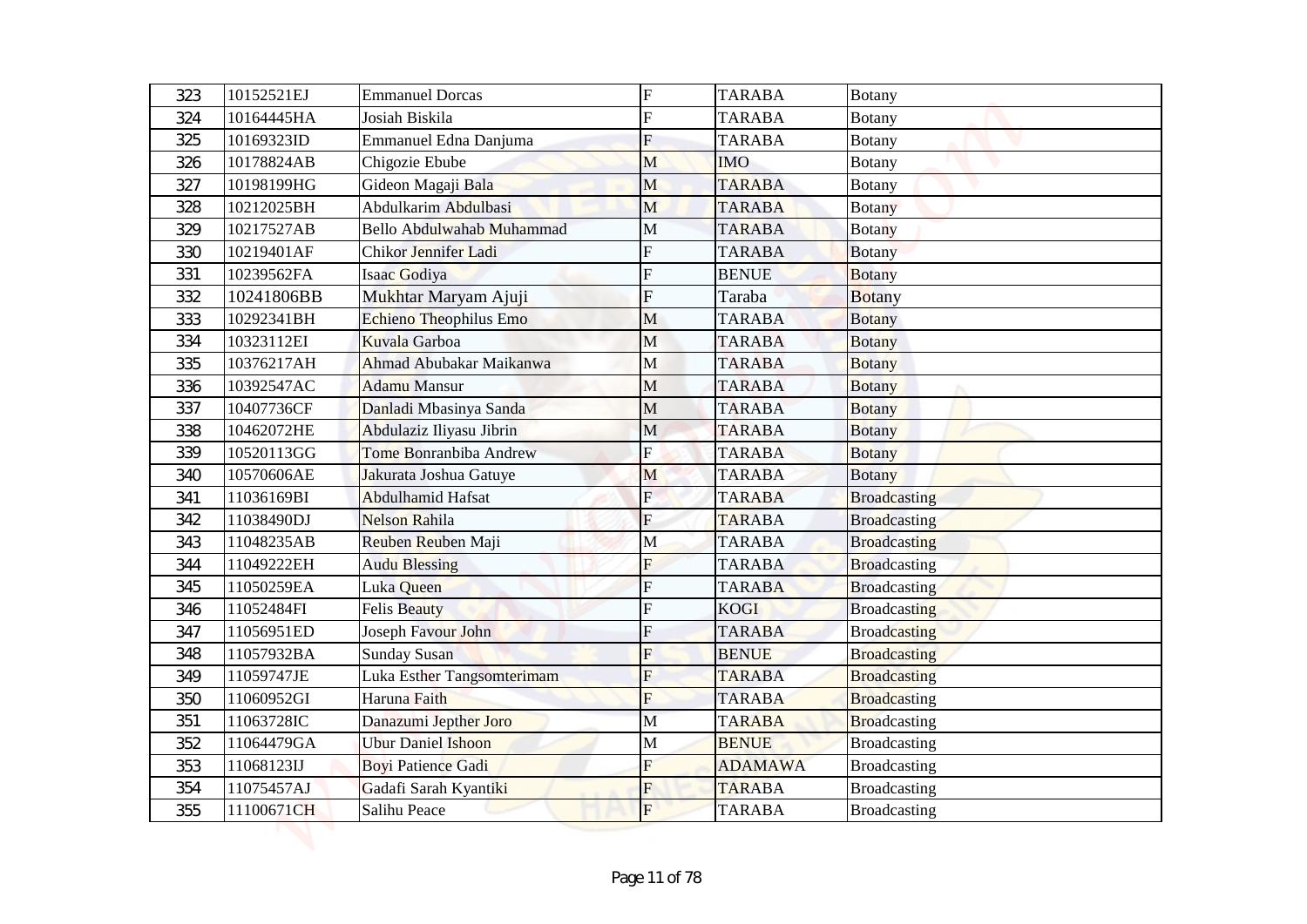| 356 | 11100712AB | <b>Jibrin Beatrice</b>           | $\overline{F}$            | <b>TARABA</b>  | <b>Broadcasting</b> |
|-----|------------|----------------------------------|---------------------------|----------------|---------------------|
| 357 | 11104654AJ | Orhungul Sonnen Sunday           | M                         | <b>BENUE</b>   | <b>Broadcasting</b> |
| 358 | 11142608CF | Yakubu Blessing Danladi          | $\boldsymbol{\mathrm{F}}$ | <b>TARABA</b>  | <b>Broadcasting</b> |
| 359 | 11144613CE | Yusuf Mustapha Danbaki           | M                         | <b>TARABA</b>  | <b>Broadcasting</b> |
| 360 | 11145905CI | Jonathan Barnabas                | M                         | <b>TARABA</b>  | <b>Broadcasting</b> |
| 361 | 11147351FF | Abduljalal Fatima Zarah          | $\overline{F}$            | <b>TARABA</b>  | <b>Broadcasting</b> |
| 362 | 11149092HA | <b>Ahmed Maryam</b>              | F                         | <b>ADAMAWA</b> | <b>Broadcasting</b> |
| 363 | 11151161HB | Malafa Mary Iliya                | F                         | <b>ADAMAWA</b> | <b>Broadcasting</b> |
| 364 | 11154235GE | <b>Emmanuel Emmelyn Asunye</b>   | F                         | <b>TARABA</b>  | <b>Broadcasting</b> |
| 365 | 11161937EE | Binduwa Emmanuel Yunana          | M                         | <b>KADUNA</b>  | <b>Broadcasting</b> |
| 366 | 11163463CF | Emmanuel Mercy Shidobani         | F                         | <b>TARABA</b>  | <b>Broadcasting</b> |
| 367 | 11166198GF | Muhammad Muhammad Hassan         | M                         | <b>JIGAWA</b>  | <b>Broadcasting</b> |
| 368 | 11172181GB | David Elizabeth                  | F                         | <b>TARABA</b>  | <b>Broadcasting</b> |
| 369 | 11175974DB | Haibla Amagai Adda               | F                         | <b>TARABA</b>  | <b>Broadcasting</b> |
| 370 | 11178534BE | <b>Patrick Su'Unakbesemen</b>    | F                         | <b>ADAMAWA</b> | <b>Broadcasting</b> |
| 371 | 11178774HA | David Wabuma Maigida             | $\overline{F}$            | <b>TARABA</b>  | <b>Broadcasting</b> |
| 372 | 11178953BI | <b>Ieeve Aondoseer Cyprain</b>   | M                         | <b>BENUE</b>   | <b>Broadcasting</b> |
| 373 | 11184548BE | Nathaniel Franca                 | F                         | <b>TARABA</b>  | <b>Broadcasting</b> |
| 374 | 11193351IG | <b>Shinche Orngu Patrick</b>     | $\mathbf M$               | <b>BENUE</b>   | Broadcasting        |
| 375 | 11198439FB | <b>Augustine Christopher</b>     | $\mathbf M$               | <b>TARABA</b>  | <b>Broadcasting</b> |
| 376 | 11226385CB | <b>Iraskeb Charity</b>           | $\overline{\mathrm{F}}$   | <b>TARABA</b>  | <b>Broadcasting</b> |
| 377 | 11230979BD | Abubakar Najaatu                 | F                         | <b>TARABA</b>  | <b>Broadcasting</b> |
| 378 | 11238538DE | <b>Umar Ibrahim</b>              | M                         | <b>GOMBE</b>   | <b>Broadcasting</b> |
| 379 | 11242173JA | Tanko Chamu                      | $\mathbf M$               | <b>TARABA</b>  | <b>Broadcasting</b> |
| 380 | 11245366BH | Shituku Patience Hope            | F                         | <b>TARABA</b>  | <b>Broadcasting</b> |
| 381 | 11248044DE | Daniel Magdaline                 | $\overline{F}$            | <b>TARABA</b>  | <b>Broadcasting</b> |
| 382 | 11248362FA | <b>Akor Peace Ebo</b>            | F                         | <b>BENUE</b>   | <b>Broadcasting</b> |
| 383 | 11250446AG | <b>Paul Precious</b>             | F                         | <b>TARABA</b>  | <b>Broadcasting</b> |
| 384 | 11252391II | Genesis Rejoice                  |                           | <b>TARABA</b>  | <b>Broadcasting</b> |
| 385 | 11255773DA | <b>Rimamtsiwe Faith Chinyang</b> | F                         | <b>TARABA</b>  | <b>Broadcasting</b> |
| 386 | 11256580DE | <b>Ulteino Paula Aggrey</b>      | F                         | <b>ADAMAWA</b> | <b>Broadcasting</b> |
| 387 | 11256897FD | Nathan Deborah                   | F                         | <b>ADAMAWA</b> | <b>Broadcasting</b> |
| 388 | 11262903HH | Idowu Ganiyatu                   | $F_{\rm}$                 | <b>OSUN</b>    | <b>Broadcasting</b> |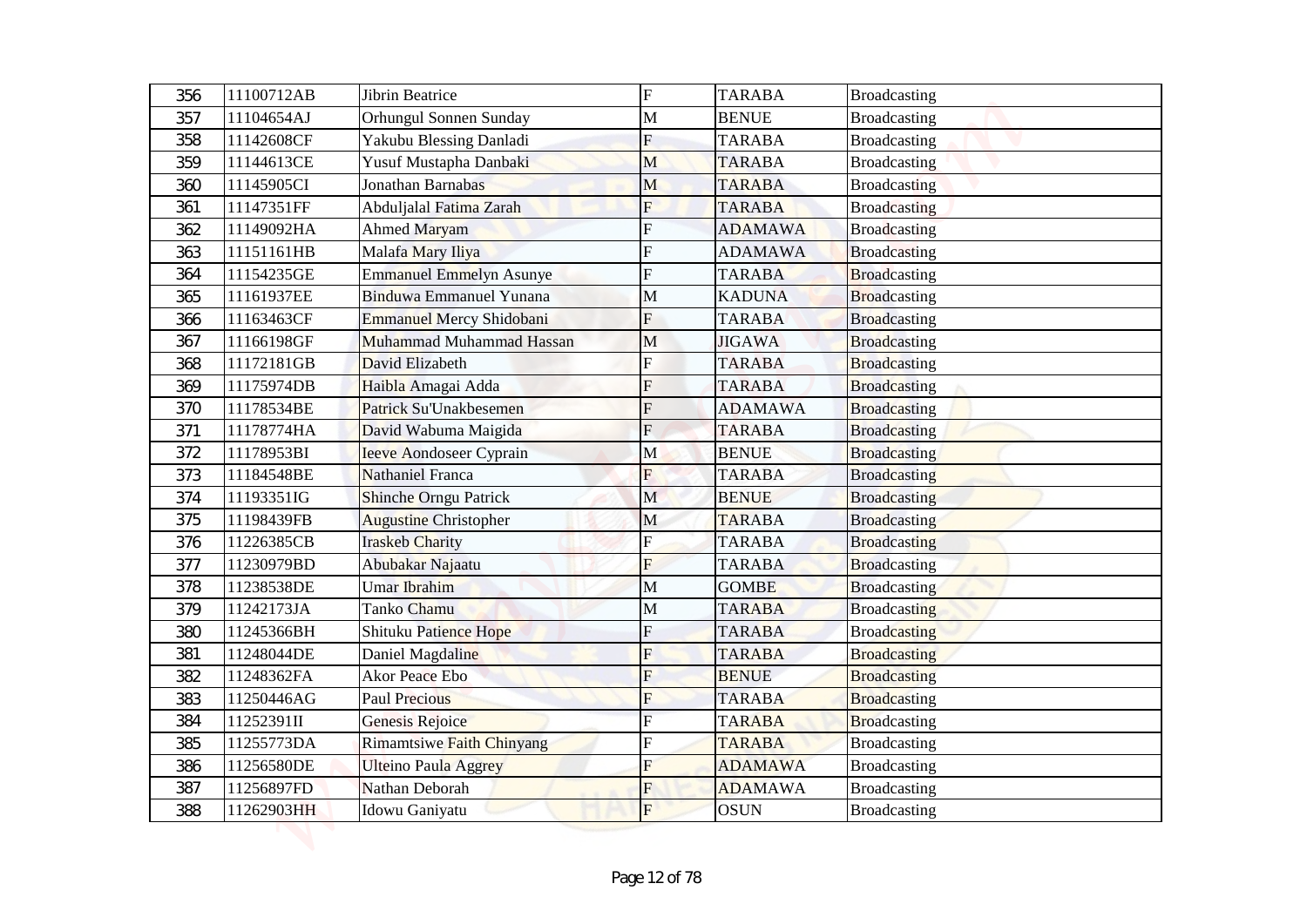| 389 | 11266800CG | Zando Wama Ishaya             | $\overline{F}$          | <b>TARABA</b>      | <b>Broadcasting</b>            |
|-----|------------|-------------------------------|-------------------------|--------------------|--------------------------------|
| 390 | 11273351GE | <b>Sunday Precious Vicent</b> | F                       | <b>ADAMAWA</b>     | <b>Broadcasting</b>            |
| 391 | 11290630CF | Jedua Zainab Ahmad            | F                       | <b>TARABA</b>      | <b>Broadcasting</b>            |
| 392 | 11294364HF | Samuel Ayai Dame              | F                       | <b>TARABA</b>      | <b>Broadcasting</b>            |
| 393 | 11308970AE | Babayo Abdulmajid Muhammad    | M                       | <b>TARABA</b>      | <b>Broadcasting</b>            |
| 394 | 11312639FF | <b>Vinmang Nzimmang</b>       | M                       | <b>TARABA</b>      | <b>Broadcasting</b>            |
| 395 | 11325989GG | Auwal Bilyaminu               | M                       | <b>TARABA</b>      | <b>Broadcasting</b>            |
| 396 | 11329635IJ | Lawrence Benita Nesa          | F                       | <b>PLATEAU</b>     | <b>Broadcasting</b>            |
| 397 | 11330330EB | Jacob Favour                  | F                       | <b>TARABA</b>      | Broadcasting                   |
| 398 | 11331075DH | Mustapha Madina               | F                       | <b>TARABA</b>      | <b>Broadcasting</b>            |
| 399 | 11333512AB | Shamaki Valigy                | F                       | <b>TARABA</b>      | <b>Broadcasting</b>            |
| 400 | 11336839BB | Debong Abraham Samaila        | M                       | <b>ADAMAWA</b>     | <b>Broadcasting</b>            |
| 401 | 11337526IE | <b>Daniel Patience</b>        | F                       | <b>TARABA</b>      | <b>Broadcasting</b>            |
| 402 | 11345479IH | <b>Richmond Favour Samson</b> | F                       | <b>ADAMAWA</b>     | <b>Broadcasting</b>            |
| 403 | 10003780HC | <b>Saad Fadila</b>            | F                       | <b>ADAMAWA</b>     | <b>Business Administration</b> |
| 404 | 10032471DI | <b>Augustine Chigozie</b>     | M                       | <b>ADAMAWA</b>     | <b>Business Administration</b> |
| 405 | 10035283EB | Jawati Nora Friday            | F                       | <b>ADAMAWA</b>     | <b>Business Administration</b> |
| 406 | 10036082GJ | Oshegba Elijah Egba           | M                       | <b>TARABA</b>      | <b>Business Administration</b> |
| 407 | 10065801FF | <b>Nicholas Echon</b>         | $\mathbf M$             | <b>TARABA</b>      | <b>Business Administration</b> |
| 408 | 10089545CB | Samuel Dayo Adewumi           | M                       | <b>KWARA</b>       | <b>Business Administration</b> |
| 409 | 10090966CG | Akagwu Luke Ikoojo            | M                       | <b>KOGI</b>        | <b>Business Administration</b> |
| 410 | 10093740EG | Bashi Sughnen Junior          | M                       | <b>BENUE</b>       | <b>Business Administration</b> |
| 411 | 10113538BG | Joel Henarubi                 | $\overline{\mathrm{F}}$ | <b>ADAMAWA</b>     | <b>Business Administration</b> |
| 412 | 10115215CJ | Tadese Moshood Abdulyekeen    | M                       | <b>OSUN</b>        | <b>Business Administration</b> |
| 413 | 10118565GH | Gilbert Fibi                  | F                       | <b>TARABA</b>      | <b>Business Administration</b> |
| 414 | 10122904EI | <b>Yusuf Sarah Enock</b>      | $\overline{\mathrm{F}}$ | <b>ADAMAWA</b>     | <b>Business Administration</b> |
| 415 | 10135417EI | Okereke Confidence            | M                       | <b>TARABA</b>      | <b>Business Administration</b> |
| 416 | 10136602IC | Ushie Ogbene Mary             | F                       | <b>CROSS RIVER</b> | <b>Business Administration</b> |
| 417 | 10138450GH | Kabiru Ibrahim                | M                       | <b>KANO</b>        | <b>Business Administration</b> |
| 418 | 10140448IH | Alao Bridget Adesewa          | F                       | <b>OYO</b>         | <b>Business Administration</b> |
| 419 | 10145542DE | James Ruth Ifunanya           | F                       | <b>ANAMBRA</b>     | <b>Business Administration</b> |
| 420 | 10163745DG | Caleb Agbu                    | M                       | <b>TARABA</b>      | <b>Business Administration</b> |
| 421 | 10164342II | Kefas Shedrack                | M                       | <b>TARABA</b>      | <b>Business Administration</b> |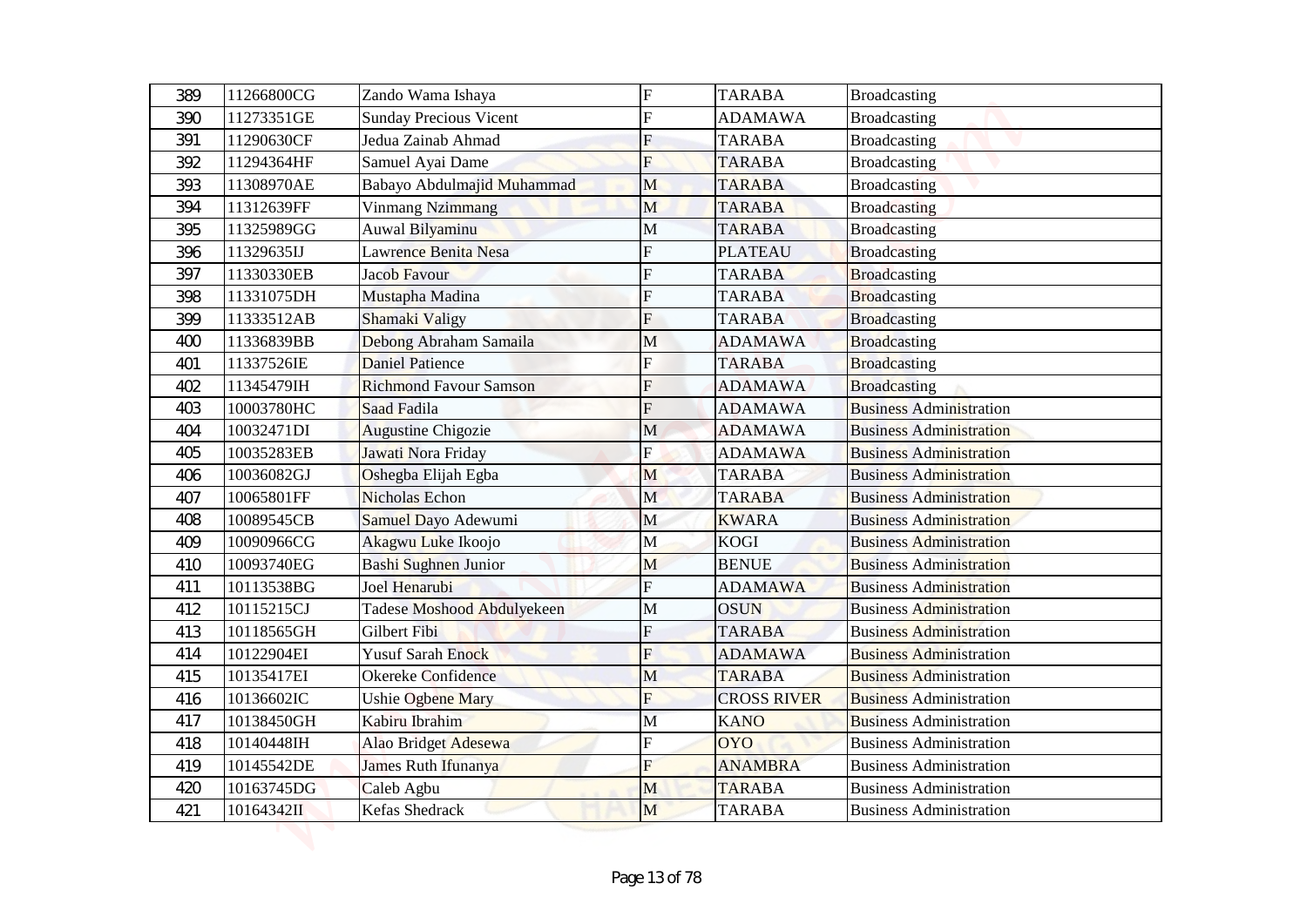| 422 | 10165049AE | Niclaus Prince                     | $\mathbf{M}$            | <b>ADAMAWA</b> | <b>Business Administration</b> |
|-----|------------|------------------------------------|-------------------------|----------------|--------------------------------|
| 423 | 10175509FC | Oihoma Blessing                    | F                       | <b>BENUE</b>   | <b>Business Administration</b> |
| 424 | 10177585DC | Tyoapine Terdue                    | M                       | <b>BENUE</b>   | <b>Business Administration</b> |
| 425 | 10177971DI | Tenoh Godiya                       | F                       | <b>TARABA</b>  | <b>Business Administration</b> |
| 426 | 10178772GA | Allahnanan Amanwandi James         | M                       | <b>TARABA</b>  | <b>Business Administration</b> |
| 427 | 10179804GI | Gambo Samuel                       | M                       | <b>TARABA</b>  | <b>Business Administration</b> |
| 428 | 10192957II | Wegh Dooyum Sandra                 | F                       | <b>BENUE</b>   | <b>Business Administration</b> |
| 429 | 10195191HJ | <b>Ochokwunu Esther Ene</b>        | F                       | <b>BENUE</b>   | <b>Business Administration</b> |
| 430 | 10221544HF | Terwase Shima Japheth              | М                       | <b>BENUE</b>   | <b>Business Administration</b> |
| 431 | 10243592IF | Shiana Mever                       | M                       | <b>BENUE</b>   | <b>Business Administration</b> |
| 432 | 10249570JG | <b>Ander Terhemba Godwin</b>       | M                       | <b>BENUE</b>   | <b>Business Administration</b> |
| 433 | 10256096BF | Joel Yakubu                        | M                       | <b>TARABA</b>  | <b>Business Administration</b> |
| 434 | 10263291GB | <b>Iorpenda Aondonenge Solomon</b> | M                       | <b>BENUE</b>   | <b>Business Administration</b> |
| 435 | 10278255IA | Danjuma Grace Diyo                 | F                       | <b>TARABA</b>  | <b>Business Administration</b> |
| 436 | 10297015GA | Zekeli Arome Thankgod              | M                       | <b>KOGI</b>    | <b>Business Administration</b> |
| 437 | 10300177IA | <b>Terseer Christabel Terumbur</b> | $F_{\rm}$               | <b>BENUE</b>   | <b>Business Administration</b> |
| 438 | 10320845FJ | <b>Atsagye Angela Faith</b>        | F                       | <b>BENUE</b>   | <b>Business Administration</b> |
| 439 | 10360880EA | Sanda Solomon Deborah              | F                       | <b>TARABA</b>  | <b>Business Administration</b> |
| 440 | 10362100GG | Masadu Lorita                      | $\mathbf{E}$            | <b>TARABA</b>  | <b>Business Administration</b> |
| 441 | 10364041GD | Mchia Mathias Msughaondo           | M                       | <b>TARABA</b>  | <b>Business Administration</b> |
| 442 | 10364896CA | Jaafaru Naziru Umar                | M                       | <b>TARABA</b>  | <b>Business Administration</b> |
| 443 | 10394844JF | Yala Freda Alisu                   | F                       | <b>TARABA</b>  | <b>Business Administration</b> |
| 444 | 10408665FB | Zakariya Kwesibeh                  | M                       | <b>TARABA</b>  | <b>Business Administration</b> |
| 445 | 10440402JE | Aondongu Doom Delight              |                         | <b>BENUE</b>   | <b>Business Administration</b> |
| 446 | 10446940HE | Ochapa Paulina Ehi                 | F                       | <b>ADAMAWA</b> | <b>Business Administration</b> |
| 447 | 10476673BI | Tanimu Janet                       | $\overline{\mathrm{F}}$ | <b>TARABA</b>  | <b>Business Administration</b> |
| 448 | 10481970DF | Apaji Immaculater                  | F                       | <b>TARABA</b>  | <b>Business Administration</b> |
| 449 | 10489097JB | Ibrahim Zakiya Manu                | F                       | <b>TARABA</b>  | <b>Business Administration</b> |
| 450 | 10502562EI | Johnson Ndidiamaka                 | F                       | <b>ENUGU</b>   | <b>Business Administration</b> |
| 451 | 10596706IA | Mathew Christian                   | М                       | <b>ADAMAWA</b> | <b>Business Administration</b> |
| 452 | 10613937II | Kungwa Mnguashima Sonia            | F                       | <b>BENUE</b>   | <b>Business Administration</b> |
| 453 | 10625240DC | Tivfa Doose Angela                 | F                       | <b>BENUE</b>   | <b>Business Administration</b> |
| 454 | 10636980CD | <b>Richard Grace</b>               | $\overline{F}$          | <b>ADAMAWA</b> | <b>Business Administration</b> |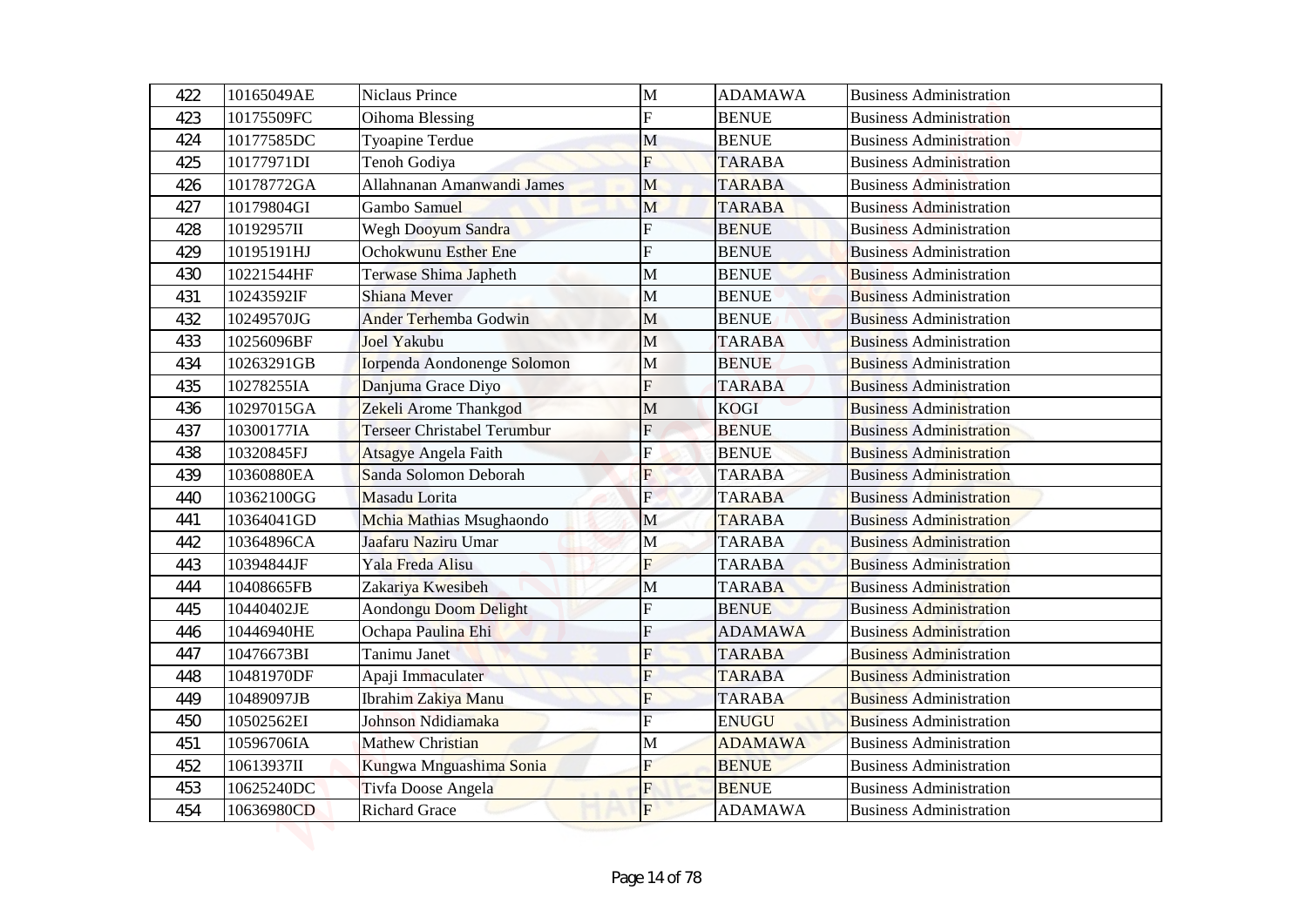| 455        | 10637422FF               | Ameh Williams Owoicho                         | M            | <b>BENUE</b>                | <b>Business Administration</b>                         |
|------------|--------------------------|-----------------------------------------------|--------------|-----------------------------|--------------------------------------------------------|
| 456        | 10640000IB               | <b>Urbanus Lois Precious</b>                  | F            | <b>ADAMAWA</b>              | <b>Business Administration</b>                         |
| 457        | 10642323JG               | Daudu Nahum                                   | M            | Taraba                      | <b>Business Administration</b>                         |
| 458        | 10665507JD               | Ishagba Joseph Ushie                          | M            | <b>CROSS RIVER</b>          | <b>Business Administration</b>                         |
| 459        | 10700042IE               | Maikailu Happiness Yaleng                     | F            | <b>TARABA</b>               | <b>Business Administration</b>                         |
| 460        | 10720987AI               | Onyejefu Faith                                | F            | <b>BENUE</b>                | <b>Business Administration</b>                         |
| 461        | 10740593GJ               | John Mary                                     | Ė            | <b>EBONYI</b>               | <b>Business Administration</b>                         |
| 462        | 10744472HC               | Sani Mohammed Auwal                           | M            | <b>TARABA</b>               | <b>Business Administration</b>                         |
| 463        | 10776685EF               | Douglas Agedi                                 | F            | <b>TARABA</b>               | <b>Business Administration</b>                         |
| 464        | 10836217CG               | Abubakar Isa Mahmud                           | M            | <b>TARABA</b>               | <b>Business Administration</b>                         |
| 465        | 10863853FD               | <b>Obed Peace</b>                             | F            | <b>TARABA</b>               | <b>Business Education</b>                              |
| 466        | 10869379GC               | Ogbe Ladi Angela                              | F            | <b>BENUE</b>                | <b>Business Education</b>                              |
| 467        | 10892998BF               | Rimamndeyati Japhet Timothy                   | M            | <b>TARABA</b>               | <b>Business Education</b>                              |
| 468        | 10893583AG               | Tanimu Bunshiya                               | М            | <b>TARABA</b>               | <b>Business Education</b>                              |
| 469        | 10893733EB               | Nafinji Ichuma                                | M            | <b>TARABA</b>               | <b>Business Education</b>                              |
| 470        | 10898723AJ               | Shem Madapwa                                  | M            | <b>ADAMAWA</b>              | <b>Business Education</b>                              |
| 471        | 10907131AF               | <b>Timothy Sunday Pheetamimah</b>             | M            | <b>TARABA</b>               | <b>Business Education</b>                              |
| 472        | 10907210FJ               | Ogbudu Boniface Iripia                        | M            | <b>CROSS RIVER</b>          | <b>Business Education</b>                              |
| 473        | 11002825ED               | Caleb Wama Wunuji                             | $\mathbf{E}$ | <b>TARABA</b>               | <b>Business Education</b>                              |
| 474        | 11024678FG               | <b>Benson Zina Demsa</b>                      | ${\bf F}$    | <b>ADAMAWA</b>              | <b>Business Education</b>                              |
| 475        | 11028627ED               | Inuwa Yohanna                                 | M            | <b>TARABA</b>               | <b>Business Education</b>                              |
| 476        | 11038959IH               | Apaa Bartholomew Ayangebee                    | M            | <b>BENUE</b>                | <b>Business Education</b>                              |
| 477        | 11049021GI               | Mamuda Godiya                                 | F            | <b>TARABA</b>               | <b>Business Education</b>                              |
| 478        | 11050407IB               | David Dibuma Gambo                            | F            | <b>TARABA</b>               | <b>Business Education</b>                              |
| 479        | 11059491IG               | Mtile Terkuma                                 | M            | <b>BENUE</b>                | <b>Business Education</b>                              |
| 480        | 11064463BB               | <b>Bala Theophilus</b>                        | M            | <b>TARABA</b>               | <b>Business Education</b>                              |
| 481        | 11095473AE               | <b>Ernest Ruth</b>                            | F            | <b>ENUGU</b>                | <b>Business Education</b>                              |
| 482        | 11126987DH               | Zever Philip                                  | M            | <b>TARABA</b>               | <b>Business Education</b>                              |
| 483        | 11144411EI               | Jonathan Ake Adamu                            | $\mathbf M$  | <b>TARABA</b>               | <b>Business Education</b>                              |
| 484        | 11150947DE               | Ibrahim Rashida Inuwa                         | F            | <b>BAUCHI</b>               | <b>Business Education</b>                              |
| 485        | 11154949FG               | <b>Bello Abubakar</b>                         | M            | <b>TARABA</b><br><b>FCT</b> | <b>Business Education</b>                              |
| 486<br>487 | 11171992EG<br>11172814AF | Danjuma Habibu Abdullahi<br>Danlami Kurunyang | M<br>M       | <b>TARABA</b>               | <b>Business Education</b><br><b>Business Education</b> |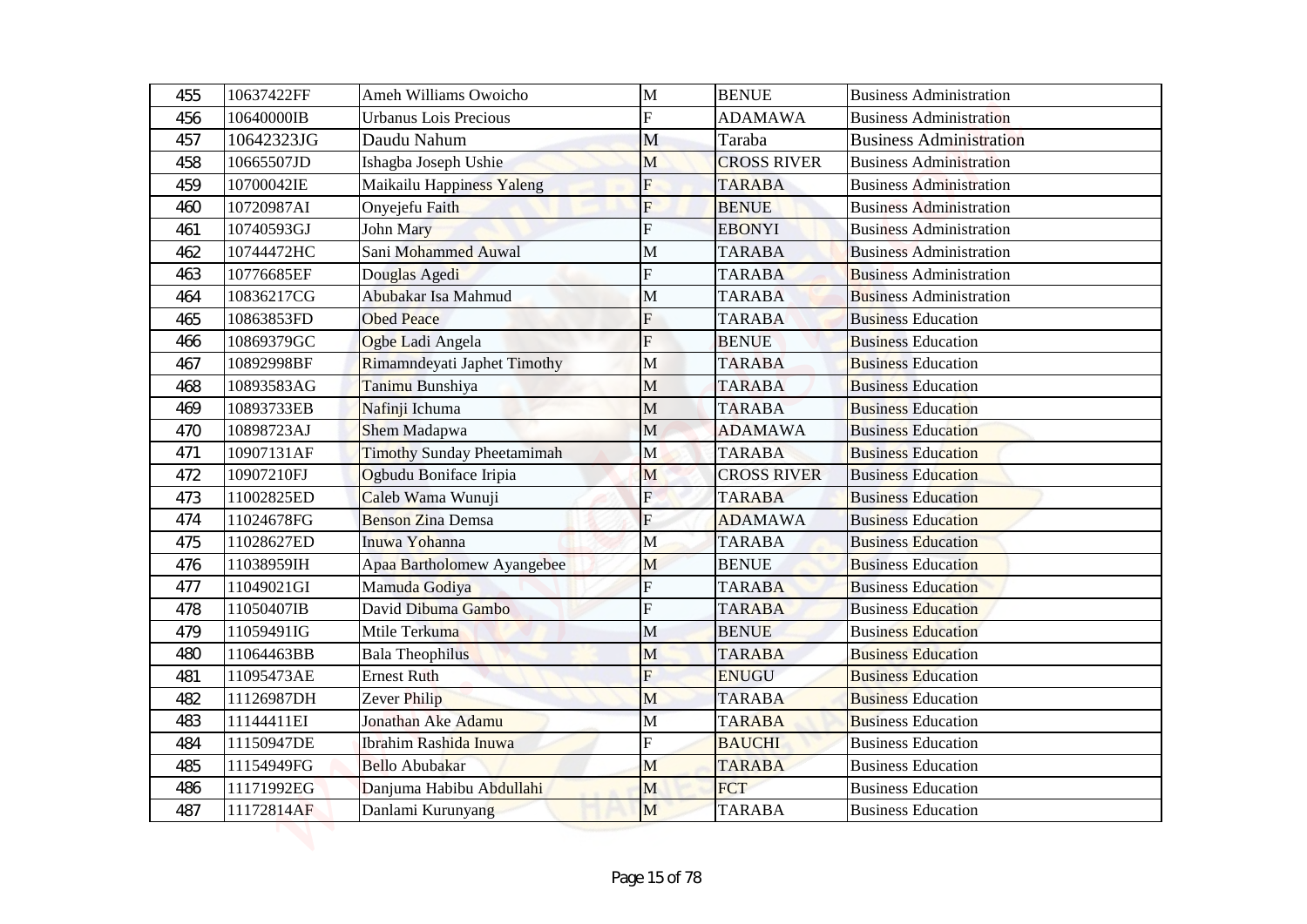| 488 | 11176022IB | Ewah Jonah                     | M                       | <b>NASARAWA</b> | <b>Business Education</b> |
|-----|------------|--------------------------------|-------------------------|-----------------|---------------------------|
| 489 | 11188984JC | Adamu Bello                    | M                       | <b>ADAMAWA</b>  | <b>Business Education</b> |
| 490 | 11195472CI | Tanko Nuruddeen Maikarfi       | M                       | <b>TARABA</b>   | <b>Business Education</b> |
| 491 | 11222921DE | Auwal Jibril Muhammad          | M                       | <b>TARABA</b>   | <b>Business Education</b> |
| 492 | 11296342FI | Apakhi Elisha Istifanus        | M                       | <b>TARABA</b>   | <b>Business Education</b> |
| 493 | 11307649IH | Abdullahi Ismail               | M                       | <b>ADAMAWA</b>  | <b>Business Education</b> |
| 494 | 11314187GH | Adamu Hafsat                   | F                       | <b>KADUNA</b>   | <b>Business Education</b> |
| 495 | 11327516EE | Dauda Deborah Agyo             | F                       | <b>PLATEAU</b>  | <b>Business Education</b> |
| 496 | 11329409II | <b>Shalal Nakama</b>           | F                       | <b>ADAMAWA</b>  | <b>Business Education</b> |
| 497 | 11337230AC | <b>Thomas Harrison</b>         | M                       | <b>TARABA</b>   | <b>Business Education</b> |
| 498 | 11347024BB | Benjamin Veronica              | F                       | <b>ADAMAWA</b>  | <b>Business Education</b> |
| 499 | 10938226DE | <b>Atsa Fanen</b>              | M                       | <b>TARABA</b>   | <b>Business Education</b> |
| 500 | 11232335BJ | Abdullahi Amina                | F                       | <b>ADAMAWA</b>  | <b>Business Education</b> |
| 501 | 10010422DB | <b>Emmanuel James</b>          | M                       | <b>ADAMAWA</b>  | Chemistry                 |
| 502 | 10026283HF | <b>Tordwem Francis Michael</b> | M                       | <b>TARABA</b>   | Chemistry                 |
| 503 | 10026508HJ | <b>Wilson Prosperity</b>       | $\overline{F}$          | <b>TARABA</b>   | Chemistry                 |
| 504 | 10030690EG | Tanko Wama Aji                 | Ė                       | <b>TARABA</b>   | Chemistry                 |
| 505 | 10032432FI | Hanmeza Terpase Nathaniel      | M                       | <b>BENUE</b>    | Chemistry                 |
| 506 | 10038232CB | <b>Sylvanus Novis Clifford</b> | $\mathbf{E}$            | <b>ADAMAWA</b>  | Chemistry                 |
| 507 | 10042808GH | Tukura Abdulkadir Binu         | M                       | <b>TARABA</b>   | Chemistry                 |
| 508 | 10047659GE | Philip Pepheelo Yakare         | $\overline{\mathrm{F}}$ | <b>TARABA</b>   | Chemistry                 |
| 509 | 10057055AG | Abdulhamid Muhammad Suleiman   | M                       | <b>TARABA</b>   | Chemistry                 |
| 510 | 10058051CF | Abdullahi Maryam               | $\overline{F}$          | <b>TARABA</b>   | Chemistry                 |
| 511 | 10075752HI | Dominic Innocent               | M                       | <b>TARABA</b>   | Chemistry                 |
| 512 | 10076556JB | Hosea Eunice                   | F                       | <b>TARABA</b>   | Chemistry                 |
| 513 | 10077015HC | James Delphine Mereke          | $\overline{\mathrm{F}}$ | <b>TARABA</b>   | Chemistry                 |
| 514 | 10081009CB | Sunday John                    | M                       | <b>TARABA</b>   | Chemistry                 |
| 515 | 10086721FE | Alhassan Maryam Hamman         | F                       | <b>TARABA</b>   | Chemistry                 |
| 516 | 10088525HE | Joshua Racheal                 |                         | <b>TARABA</b>   | Chemistry                 |
| 517 | 10088724FJ | Lumfoh Faith Christopher       | F                       | <b>TARABA</b>   | Chemistry                 |
| 518 | 10089941JE | Koti Torkuma                   | M                       | <b>BENUE</b>    | Chemistry                 |
| 519 | 10090526IF | <b>Aromnde Ruth</b>            | F                       | <b>TARABA</b>   | Chemistry                 |
| 520 | 10105404HB | Myina Wasenen Osbert           | M                       | <b>BENUE</b>    | Chemistry                 |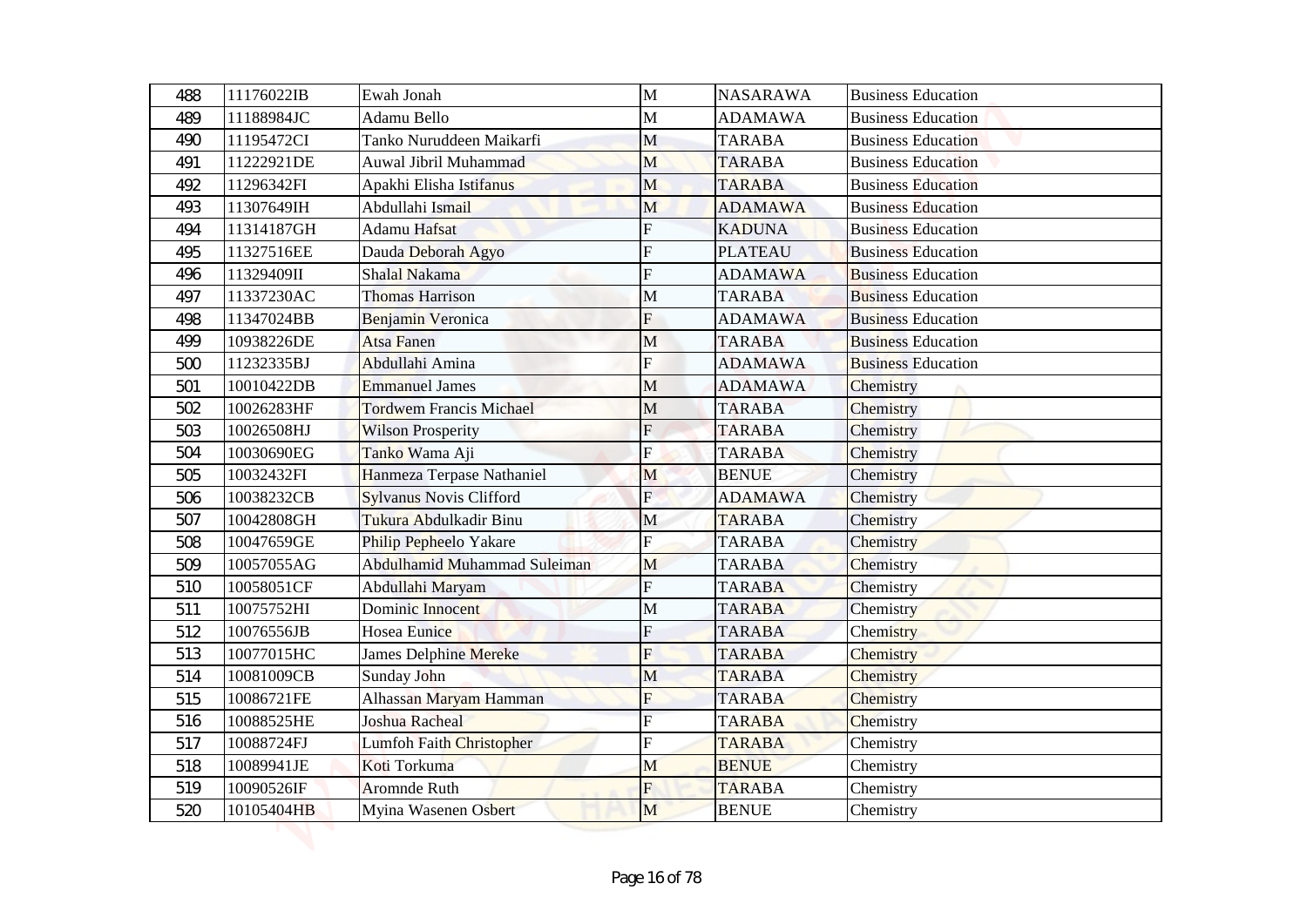| 521 | 10110505JE | George Helen Oyifie             | ${\bf F}$               | <b>BENUE</b>   | Chemistry                |
|-----|------------|---------------------------------|-------------------------|----------------|--------------------------|
| 522 | 10115516JG | Abege Kenneth                   | $\mathbf{M}$            | <b>BENUE</b>   | Chemistry                |
| 523 | 10135710EC | Azyintu Shidokani Stephen       | M                       | <b>BENUE</b>   | Chemistry                |
| 524 | 10137078BC | <b>Bulus Patience</b>           | F                       | <b>TARABA</b>  | Chemistry                |
| 525 | 10143642BB | Fave Levi Nater                 | M                       | <b>BENUE</b>   | Chemistry                |
| 526 | 10146950HI | <b>Enoh Dabit Fidelis</b>       | M                       | <b>PLATEAU</b> | Chemistry                |
| 527 | 10148051HD | <b>Asen Athanisius Nicholas</b> | М                       | <b>TARABA</b>  | Chemistry                |
| 528 | 10154458FI | Elisha Emsosom                  | F                       | <b>ADAMAWA</b> | Chemistry                |
| 529 | 10001452HC | Gidado Usman Muhammad           | M                       | <b>TARABA</b>  | Civil Engineering        |
| 530 | 10003829CC | Gana Peter Ptilayari            | M                       | <b>ADAMAWA</b> | <b>Civil Engineering</b> |
| 531 | 10008375GB | James Bolla Daniel              | M                       | <b>TARABA</b>  | Civil Engineering        |
| 532 | 10008538FH | <b>Akaragee Augustine</b>       | M                       | <b>TARABA</b>  | <b>Civil Engineering</b> |
| 533 | 10025489DC | Joshua Hope Danladi             | M                       | <b>TARABA</b>  | <b>Civil Engineering</b> |
| 534 | 10025758AB | Tompo Solomon                   | M                       | <b>ADAMAWA</b> | <b>Civil Engineering</b> |
| 535 | 10026042CC | Udeani Emmanuel Kosisochukwu    | M                       | <b>TARABA</b>  | <b>Civil Engineering</b> |
| 536 | 10027732JD | Gabriel Benjamin                | M                       | <b>TARABA</b>  | <b>Civil Engineering</b> |
| 537 | 10027863II | Tuaju Godwill                   | M                       | <b>TARABA</b>  | <b>Civil Engineering</b> |
| 538 | 10035913JB | <b>Ibrahim Abdulrahman</b>      | M                       | <b>ADAMAWA</b> | <b>Civil Engineering</b> |
| 539 | 10036861GA | Akua Barnabas                   | $\mathbf M$             | <b>TARABA</b>  | <b>Civil Engineering</b> |
| 540 | 10038635HD | <b>Siddy Yusuf Nuhu</b>         | M                       | <b>KOGI</b>    | <b>Civil Engineering</b> |
| 541 | 10041922AJ | Hashimu Sylvester               | M                       | <b>ADAMAWA</b> | <b>Civil Engineering</b> |
| 542 | 10042573JD | Nicodemus Nohyi                 | M                       | <b>TARABA</b>  | <b>Civil Engineering</b> |
| 543 | 10043924BH | <b>Anthony Musa</b>             | M                       | <b>TARABA</b>  | Civil Engineering        |
| 544 | 10045335FC | <b>Emmanuel Ransome Kwaha</b>   | M                       | <b>ADAMAWA</b> | <b>Civil Engineering</b> |
| 545 | 10073847HA | Joel Nathan Saidi               | M                       | <b>TARABA</b>  | Civil Engineering        |
| 546 | 10084968HF | Danladi Homne Kotohula          | $\overline{\mathrm{F}}$ | <b>ADAMAWA</b> | <b>Civil Engineering</b> |
| 547 | 10094763IB | <b>Agudu Orseer</b>             | M                       | <b>TARABA</b>  | <b>Civil Engineering</b> |
| 548 | 10143483AD | Ajibade Victor Ayomide          | M                       | <b>ONDO</b>    | <b>Civil Engineering</b> |
| 549 | 10143518JC | Yamusa Gideon Umaru             | M                       | <b>TARABA</b>  | <b>Civil Engineering</b> |
| 550 | 10164610GA | Jarafu Achagwa                  | M                       | <b>BORNO</b>   | Civil Engineering        |
| 551 | 10167076DE | Rapheal Emmanuel Ugbudu         | M                       | <b>BENUE</b>   | Civil Engineering        |
| 552 | 10167202EE | <b>Bulus Peter Elashiku</b>     | M                       | <b>TARABA</b>  | Civil Engineering        |
| 553 | 10170656GB | Wunuji Silas                    | M                       | <b>TARABA</b>  | Civil Engineering        |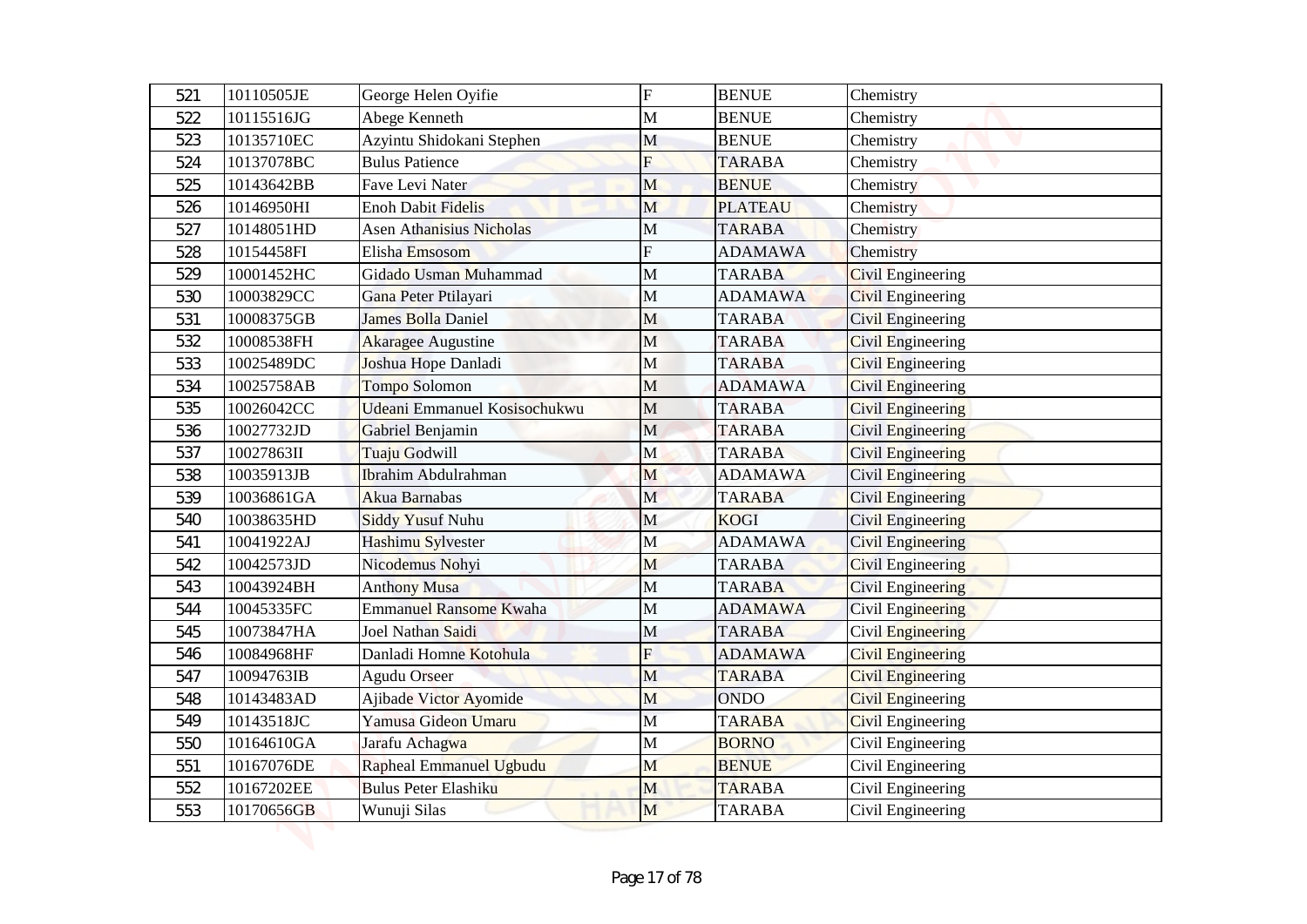| 554 | 10178027GE | Pambaani Stephen Adibakundi   | $\mathbf{M}$ | <b>TARABA</b>  | Civil Engineering        |
|-----|------------|-------------------------------|--------------|----------------|--------------------------|
| 555 | 10181833JC | Talle Kabiru                  | M            | <b>TARABA</b>  | Civil Engineering        |
| 556 | 10183601CG | Zakariah Rimamskebnde Ishaku  | M            | <b>TARABA</b>  | Civil Engineering        |
| 557 | 10187702EC | Theophilus Justice            | M            | <b>TARABA</b>  | Civil Engineering        |
| 558 | 10199490ID | <b>Usman Umar</b>             | M            | <b>TARABA</b>  | Civil Engineering        |
| 559 | 10199608CA | Obed Zion Abah                | M            | <b>TARABA</b>  | Civil Engineering        |
| 560 | 10202135AF | Sule Bawa Tibwachin           | М            | <b>TARABA</b>  | Civil Engineering        |
| 561 | 10206606HF | Markus Samaila Gazah          | $\mathbf M$  | <b>TARABA</b>  | Civil Engineering        |
| 562 | 10246536IA | Miyi Vandi Titus              | M            | <b>ADAMAWA</b> | Civil Engineering        |
| 563 | 10278062HH | Ornguhan Luter Saviour        | M            | <b>BENUE</b>   | <b>Civil Engineering</b> |
| 564 | 10281261ID | <b>Nweze Chinedu Promise</b>  | M            | <b>ANAMBRA</b> | <b>Civil Engineering</b> |
| 565 | 10287423CH | Kimamra Justice Useni         | M            | <b>TARABA</b>  | <b>Civil Engineering</b> |
| 566 | 10320449ID | <b>Charles Victor Joseph</b>  | M            | <b>ADAMAWA</b> | <b>Civil Engineering</b> |
| 567 | 10328471HD | Anyamakor Abraham Msughter    | M            | <b>TARABA</b>  | <b>Civil Engineering</b> |
| 568 | 10332366CI | Abubakar Abdulhamid Bello     | M            | <b>TARABA</b>  | Civil Engineering        |
| 569 | 10333639IJ | <b>Amos Justice</b>           | $\mathbf M$  | <b>ADAMAWA</b> | <b>Civil Engineering</b> |
| 570 | 10337654HC | <b>Abdu Musa</b>              | M            | <b>BORNO</b>   | <b>Civil Engineering</b> |
| 571 | 10340896EG | Ajiya Monday Anthony          | M            | <b>TARABA</b>  | <b>Civil Engineering</b> |
| 572 | 10343587CE | <b>Emmnauel Esthon</b>        | $\mathbf M$  | <b>ADAMAWA</b> | <b>Civil Engineering</b> |
| 573 | 10345083JF | Aka Nelson Boghaso            | M            | <b>TARABA</b>  | <b>Civil Engineering</b> |
| 574 | 10348006FG | <b>Moses Divine</b>           | M            | <b>TARABA</b>  | <b>Civil Engineering</b> |
| 575 | 10362035GH | Justine Jeremy Joshua         | M            | <b>TARABA</b>  | <b>Civil Engineering</b> |
| 576 | 10369420CI | Ibrahim Ambuma                | M            | <b>TARABA</b>  | Civil Engineering        |
| 577 | 10369628ID | Labe Noah Doonongun           | M            | <b>BENUE</b>   | <b>Civil Engineering</b> |
| 578 | 10374359FC | Adamu Enoch                   | M            | <b>TARABA</b>  | Civil Engineering        |
| 579 | 10385198DA | Bagudu Adamu Madugu           | M            | <b>TARABA</b>  | <b>Civil Engineering</b> |
| 580 | 10401296EC | Matswende Emovoka             | M            | <b>TARABA</b>  | <b>Civil Engineering</b> |
| 581 | 10408074HI | Marvin Rod Tsoma              | M            | <b>TARABA</b>  | <b>Civil Engineering</b> |
| 582 | 10439116HC | <b>Emmanuel Aaron Destiny</b> | M            | <b>TARABA</b>  | <b>Civil Engineering</b> |
| 583 | 10444946EC | <b>Manasseh Moses</b>         | M            | <b>TARABA</b>  | Civil Engineering        |
| 584 | 10445385ID | <b>Yusuf Rusa</b>             | M            | <b>BORNO</b>   | Civil Engineering        |
| 585 | 10494329BC | Bitrus Bamaiyi                | M            | <b>ADAMAWA</b> | Civil Engineering        |
| 586 | 10495762HI | Jerome Hope                   | M            | <b>TARABA</b>  | Civil Engineering        |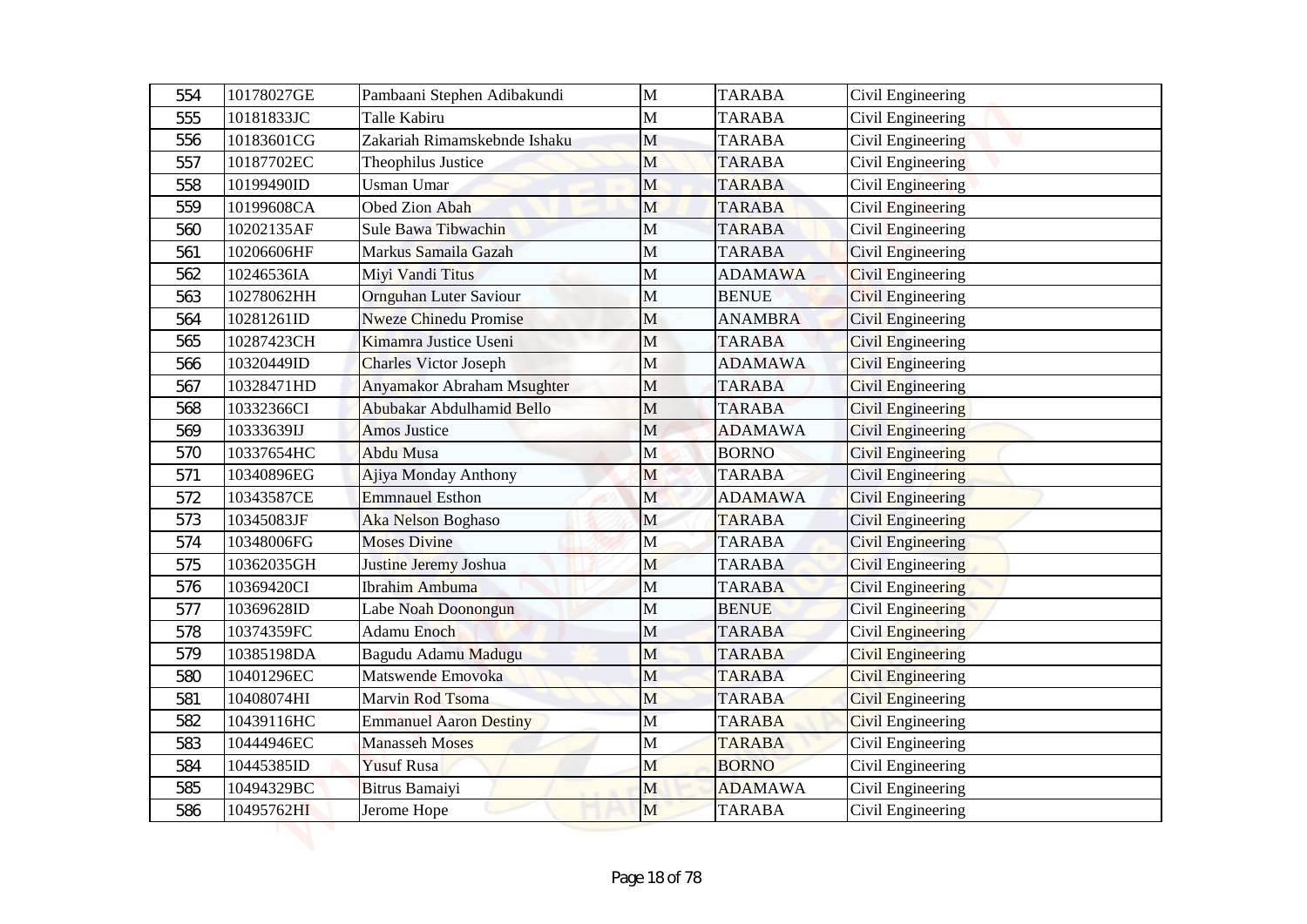| 587 | 10527267EB | Usman Hauwa Adam                  | ${\bf F}$   | <b>TARABA</b>   | Civil Engineering        |
|-----|------------|-----------------------------------|-------------|-----------------|--------------------------|
| 588 | 10534978JB | Abdulrazaq Umar Mafindi           | M           | <b>TARABA</b>   | Civil Engineering        |
| 589 | 10568580GI | Abdulkarim Zayyad                 | M           | <b>PLATEAU</b>  | Civil Engineering        |
| 590 | 10577070BC | Isa Hafiz Gidado                  | M           | <b>TARABA</b>   | Civil Engineering        |
| 591 | 10587535EF | Agida Daniel                      | M           | <b>BENUE</b>    | Civil Engineering        |
| 592 | 10603593IA | Daniel Nuhu                       | M           | <b>TARABA</b>   | Civil Engineering        |
| 593 | 10607159FC | Jonathan Cornelius Kaikeh         | M           | <b>KADUNA</b>   | Civil Engineering        |
| 594 | 10609099FC | Abimku Philip                     | $\mathbf M$ | <b>NASARAWA</b> | Civil Engineering        |
| 595 | 10610428EC | Yuguda Gideon Sanda               | M           | <b>TARABA</b>   | Civil Engineering        |
| 596 | 10614802BF | John Felicia Mmemshima            | F           | <b>BENUE</b>    | <b>Civil Engineering</b> |
| 597 | 10660414EG | Umar Usama Jibril                 | M           | <b>TARABA</b>   | <b>Civil Engineering</b> |
| 598 | 10748808GC | <b>John Anuwa</b>                 | M           | <b>ADAMAWA</b>  | <b>Civil Engineering</b> |
| 599 | 10750477AC | <b>Sylvester Sylvester Obiora</b> | M           | <b>ANAMBRA</b>  | <b>Civil Engineering</b> |
| 600 | 10763692DA | Gobi Godman                       | M           | <b>TARABA</b>   | <b>Civil Engineering</b> |
| 601 | 10789186IB | <b>Ukan Alfred</b>                | M           | <b>TARABA</b>   | <b>Civil Engineering</b> |
| 602 | 10798173IG | Irimiya Isaac Ndule               | $\mathbf M$ | <b>TARABA</b>   | <b>Civil Engineering</b> |
| 603 | 10812575EF | Domven Bolnan                     | M           | <b>PLATEAU</b>  | <b>Civil Engineering</b> |
| 604 | 10849199HE | Samson Levi                       | M           | <b>TARABA</b>   | <b>Civil Engineering</b> |
| 605 | 10854937CJ | Vincent Fortune Ejike             | $\mathbf M$ | <b>TARABA</b>   | <b>Civil Engineering</b> |
| 606 | 10863039HA | <b>John Elias</b>                 | M           | <b>ADAMAWA</b>  | <b>Civil Engineering</b> |
| 607 | 10901412JA | <b>Terande Kelvin</b>             | M           | <b>TARABA</b>   | <b>Civil Engineering</b> |
| 608 | 10904378BJ | Danladi Urunyang                  | M           | <b>TARABA</b>   | <b>Civil Engineering</b> |
| 609 | 10927443IC | Okara Shalom Ekito                | M           | <b>NASARAWA</b> | <b>Civil Engineering</b> |
| 610 | 10947433FI | Ahmadu Japthah Emmanuel           | M           | <b>TARABA</b>   | <b>Civil Engineering</b> |
| 611 | 10954337AH | Simon Simon Junior                | M           | <b>ADAMAWA</b>  | Civil Engineering        |
| 612 | 10973492GD | <b>Bako Mahmud Abubakar</b>       | M           | <b>TARABA</b>   | <b>Civil Engineering</b> |
| 613 | 10987276DD | Cyprian Pwakaino                  | F           | <b>TARABA</b>   | <b>Civil Engineering</b> |
| 614 | 11039184JB | Charles Usiju                     | M           | <b>BORNO</b>    | <b>Civil Engineering</b> |
| 615 | 11042655FH | Yakubu Bilyamin Ibrahim           | M           | <b>TARABA</b>   | <b>Civil Engineering</b> |
| 616 | 11046706CJ | Tyoapine Kundushima Jude          | M           | <b>BENUE</b>    | Civil Engineering        |
| 617 | 11059942JB | Haggai Simeon Caleb               | M           | <b>TARABA</b>   | Civil Engineering        |
| 618 | 11067736IG | Elijah Karkamah                   | M           | <b>ADAMAWA</b>  | Civil Engineering        |
| 619 | 11076227CH | Joshua Jude                       | M           | <b>TARABA</b>   | Civil Engineering        |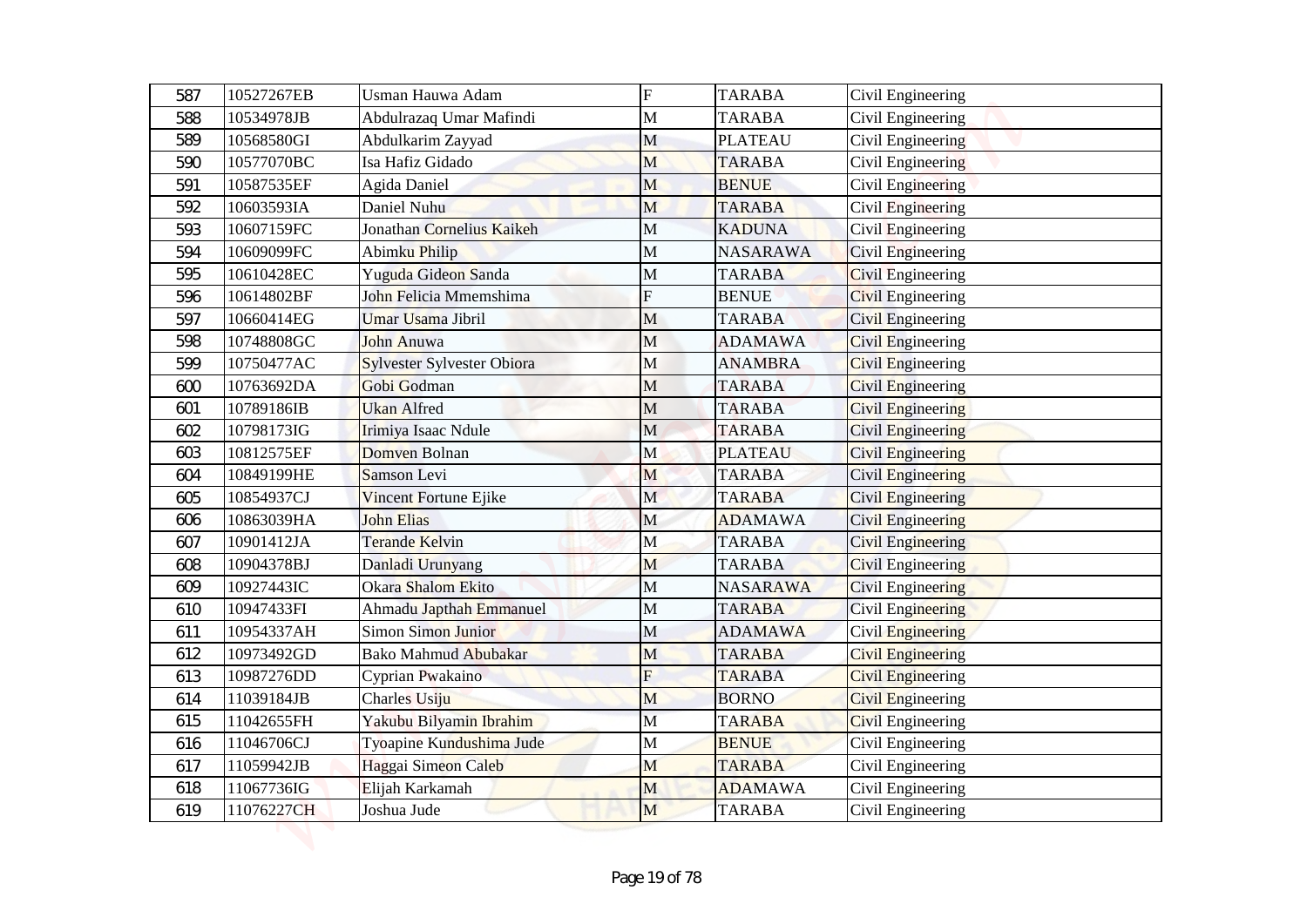| 620 | 11128130AD | Abasu Nkapheeyan Sule            | $\mathbf{M}$ | <b>TARABA</b>  | Civil Engineering       |
|-----|------------|----------------------------------|--------------|----------------|-------------------------|
| 621 | 11188178IF | Sambo Innocent Emmanuel          | $\mathbf M$  | <b>TARABA</b>  | Civil Engineering       |
| 622 | 11198732EF | Solomon Ezekiel                  | M            | <b>TARABA</b>  | Civil Engineering       |
| 623 | 11230155GA | Francis Filamilo                 | M            | <b>TARABA</b>  | Civil Engineering       |
| 624 | 11251600DG | <b>Barnabas Rimamchika</b>       | M            | <b>TARABA</b>  | Civil Engineering       |
| 625 | 11251785GD | <b>Wangs Pirbol</b>              | M            | <b>PLATEAU</b> | Civil Engineering       |
| 626 | 11291314BA | Dimas Isaiah                     | M            | <b>ADAMAWA</b> | Civil Engineering       |
| 627 | 10002188JF | Ismailu Kallemswang              | $\mathbf M$  | <b>ADAMAWA</b> | <b>Computer Science</b> |
| 628 | 10008926FH | <b>Ubandoma Alfred</b>           | M            | <b>TARABA</b>  | <b>Computer Science</b> |
| 629 | 10022354CI | Victor John                      | M            | <b>TARABA</b>  | <b>Computer Science</b> |
| 630 | 10023224DH | Lawan Abdulrahman Muhammad       | $\mathbf M$  | <b>TARABA</b>  | <b>Computer Science</b> |
| 631 | 10023612DH | Yakubu Abubakar Muhammad         | M            | <b>TARABA</b>  | <b>Computer Science</b> |
| 632 | 10027916CG | <b>Baba Shamsudeen</b>           | $\mathbf{M}$ | <b>TARABA</b>  | <b>Computer Science</b> |
| 633 | 10032457IA | Danwase Mark Edward              | M            | <b>TARABA</b>  | <b>Computer Science</b> |
| 634 | 10035748AE | Jika Justine                     | M            | <b>TARABA</b>  | <b>Computer Science</b> |
| 635 | 10036927FG | Ezeorah Uchenna Joseph           | $\mathbf M$  | <b>ENUGU</b>   | <b>Computer Science</b> |
| 636 | 10051561JF | Gabriel Adole                    | M            | <b>BENUE</b>   | <b>Computer Science</b> |
| 637 | 10052710ED | Nyitar Ushahemba Mathew          | M            | <b>TARABA</b>  | <b>Computer Science</b> |
| 638 | 10056019BA | <b>Umar Muhammed Habibu</b>      | $\mathbf M$  | <b>TARABA</b>  | <b>Computer Science</b> |
| 639 | 10057303DI | <b>Samuel Peace</b>              | ${\bf F}$    | <b>ADAMAWA</b> | <b>Computer Science</b> |
| 640 | 10059801BD | Auwali Abba                      | M            | <b>TARABA</b>  | <b>Computer Science</b> |
| 641 | 10060032JG | David Stephen                    | M            | <b>TARABA</b>  | <b>Computer Science</b> |
| 642 | 10067828IF | <b>Abershi Twentishe Success</b> | $\mathbf M$  | <b>TARABA</b>  | <b>Computer Science</b> |
| 643 | 10091185EI | Saidu Abdulrahaman               | M            | <b>TARABA</b>  | <b>Computer Science</b> |
| 644 | 10095656CB | Mohammad Usman Bello             | M            | <b>BAUCHI</b>  | <b>Computer Science</b> |
| 645 | 10096571IJ | Tanze Moses Mbada                | M            | <b>TARABA</b>  | <b>Computer Science</b> |
| 646 | 10106893GG | Dalhatu Ziaulhaq Kawu            | M            | <b>TARABA</b>  | <b>Computer Science</b> |
| 647 | 10133887HJ | Thomas Biskila                   | F            | <b>ADAMAWA</b> | <b>Computer Science</b> |
| 648 | 10149425CF | <b>Bitah Ganah Philemon</b>      | M            | <b>TARABA</b>  | <b>Computer Science</b> |
| 649 | 10150987JC | Danji Musa                       | M            | <b>TARABA</b>  | <b>Computer Science</b> |
| 650 | 10164932GE | Nyaga Israel Nuhu                | M            | <b>TARABA</b>  | <b>Computer Science</b> |
| 651 | 10166818DC | Mathias Jeremiah                 | M            | <b>TARABA</b>  | <b>Computer Science</b> |
| 652 | 10181269DI | <b>Clement Emmanuel Gana</b>     | M            | <b>TARABA</b>  | <b>Computer Science</b> |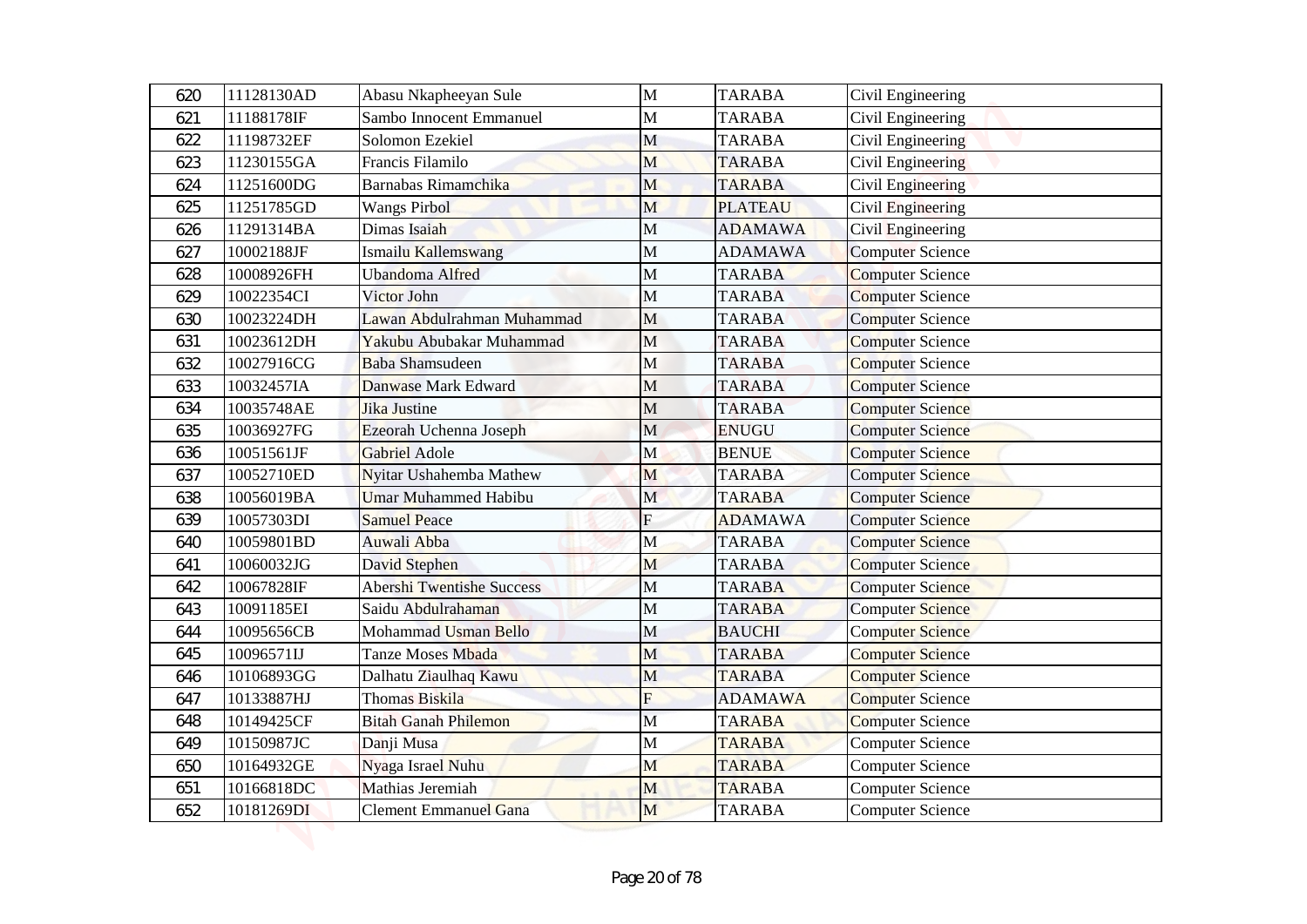| 653 | 10190914AJ | Zubairu Sudais                  | $\mathbf{M}$ | <b>TARABA</b>      | <b>Computer Science</b> |
|-----|------------|---------------------------------|--------------|--------------------|-------------------------|
| 654 | 10213307FB | Hobab Melchizedek Yakubu        | $\mathbf M$  | <b>TARABA</b>      | <b>Computer Science</b> |
| 655 | 10228276FF | Agada Jude Owoicho              | M            | <b>BENUE</b>       | <b>Computer Science</b> |
| 656 | 10233812DE | Oigocho Daniel Ochoyoda         | M            | <b>BENUE</b>       | <b>Computer Science</b> |
| 657 | 10240756FH | Ja'Afar Suleiman Suleiman       | M            | <b>TARABA</b>      | <b>Computer Science</b> |
| 658 | 10242270HE | <b>Umar Jibrin</b>              | M            | <b>TARABA</b>      | <b>Computer Science</b> |
| 659 | 10289278II | Wadupe Tari Jonathan            | $\mathbf M$  | <b>ADAMAWA</b>     | <b>Computer Science</b> |
| 660 | 10294736BA | <b>Salisu Freedom</b>           | $\mathbf M$  | <b>TARABA</b>      | <b>Computer Science</b> |
| 661 | 10296515AI | Muhammed Musa Musa              | M            | <b>TARABA</b>      | <b>Computer Science</b> |
| 662 | 10324518AB | <b>Enoch Nelson</b>             | M            | <b>TARABA</b>      | <b>Computer Science</b> |
| 663 | 10349569CD | Rabiu Shamsudeen                | $\mathbf M$  | <b>TARABA</b>      | <b>Computer Science</b> |
| 664 | 10361456FI | <b>Usman Ahmad Ajiya</b>        | M            | <b>TARABA</b>      | <b>Computer Science</b> |
| 665 | 10361738IF | Moseh Danjuma                   | $\mathbf{M}$ | <b>TARABA</b>      | <b>Computer Science</b> |
| 666 | 10372355FA | Muhammadu Nafiu Abubakar        | M            | <b>TARABA</b>      | <b>Computer Science</b> |
| 667 | 10379180EC | Abubakar Usman Babale           | M            | <b>TARABA</b>      | <b>Computer Science</b> |
| 668 | 10395725HB | Lawan Abbas Inuwa               | M            | <b>ADAMAWA</b>     | <b>Computer Science</b> |
| 669 | 10397416EC | Johnnie Benjamin Anyaku         | M            | <b>ADAMAWA</b>     | <b>Computer Science</b> |
| 670 | 10409607DI | Elias Daniel Satumari           | M            | <b>ADAMAWA</b>     | <b>Computer Science</b> |
| 671 | 10441574HA | <b>Bitrus George</b>            | $\mathbf M$  | <b>ADAMAWA</b>     | <b>Computer Science</b> |
| 672 | 10450048GC | Muniru Abubakar                 | M            | <b>TARABA</b>      | <b>Computer Science</b> |
| 673 | 10483502JF | Okpanachi James Isaac           | M            | <b>KOGI</b>        | <b>Computer Science</b> |
| 674 | 10483944DA | Okpanachi John Isaac            | M            | <b>KOGI</b>        | <b>Computer Science</b> |
| 675 | 10497231DG | Peter Francis Andenyangtso      | $\mathbf M$  | <b>TARABA</b>      | <b>Computer Science</b> |
| 676 | 10517186CA | Agbo-Inedu Theresa Ogweye       |              | <b>BENUE</b>       | <b>Computer Science</b> |
| 677 | 10530590GD | Sani Ahmad Muhammad             | M            | <b>TARABA</b>      | <b>Computer Science</b> |
| 678 | 10530752GC | <b>Bello Marwan Aliyu</b>       | M            | <b>TARABA</b>      | <b>Computer Science</b> |
| 679 | 10545234HC | Adejo Jibrin Gabriel            | M            | <b>BENUE</b>       | <b>Computer Science</b> |
| 680 | 10550633HE | Lucas Victor                    | M            | <b>TARABA</b>      | <b>Computer Science</b> |
| 681 | 10560744AF | Akachukwu Kelvin Okwudilichukwu | M            | <b>ENUGU</b>       | <b>Computer Science</b> |
| 682 | 10580342JA | Dickson Yohni                   | M            | <b>TARABA</b>      | <b>Computer Science</b> |
| 683 | 10596438BB | Williams Jenum Amos             | M            | <b>KADUNA</b>      | <b>Computer Science</b> |
| 684 | 10618452CG | <b>Jatto Timothy</b>            | M            | <b>CROSS RIVER</b> | <b>Computer Science</b> |
| 685 | 10619011JF | Maiyaki Ticha Hassan            | M            | <b>TARABA</b>      | <b>Computer Science</b> |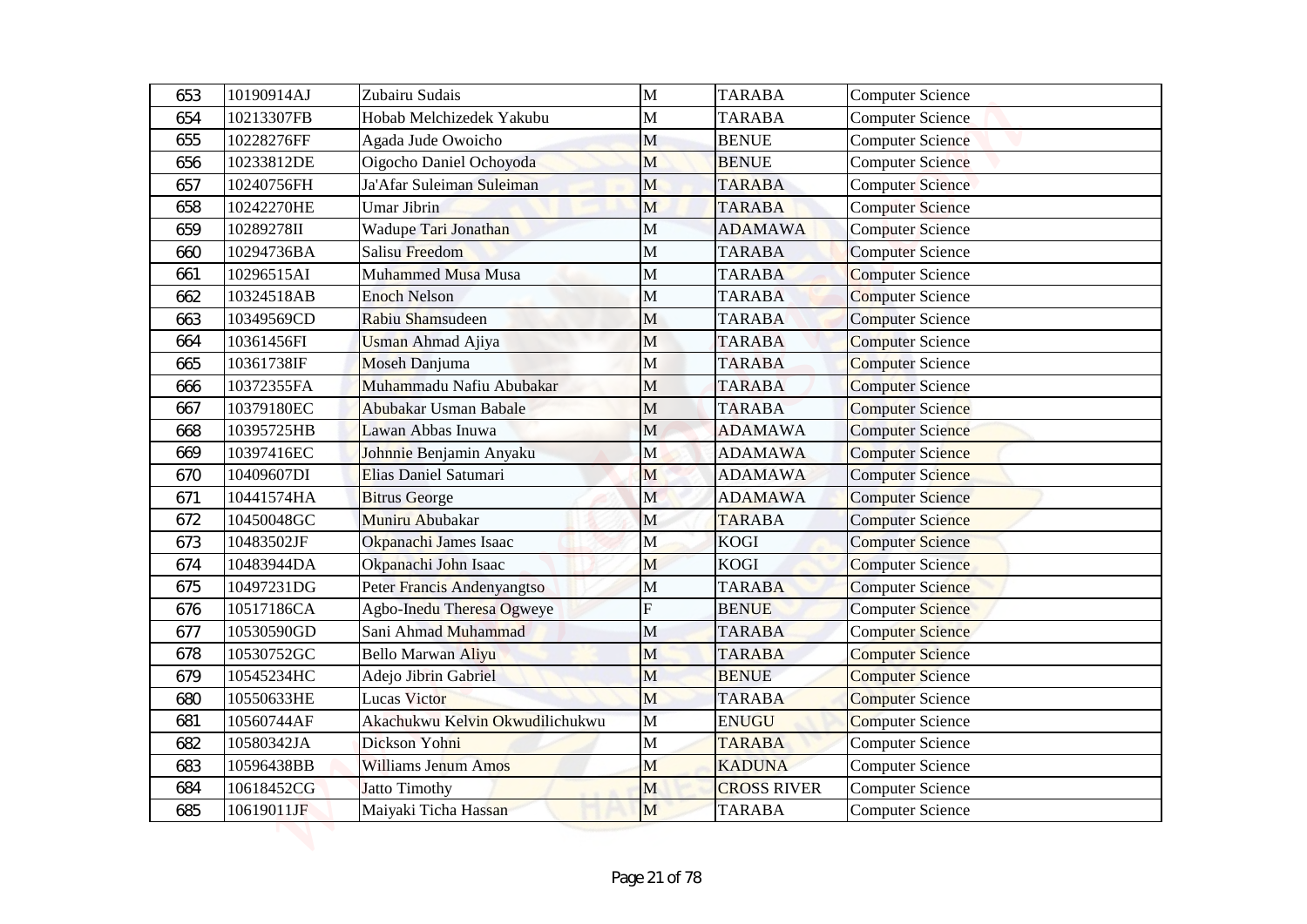| 686 | 10631275GG | <b>Ibrahim Dauda</b>          | $\mathbf{M}$   | <b>TARABA</b>  | <b>Computer Science</b> |
|-----|------------|-------------------------------|----------------|----------------|-------------------------|
| 687 | 10634144JC | <b>Anthony Enoch</b>          | $\mathbf{M}$   | <b>KADUNA</b>  | <b>Computer Science</b> |
| 688 | 10643889FE | <b>Samuel Grace</b>           | $\overline{F}$ | <b>TARABA</b>  | <b>Computer Science</b> |
| 689 | 10652541JE | Ceylon Shemipwa Kaitanga      | M              | <b>ADAMAWA</b> | <b>Computer Science</b> |
| 690 | 10653328GB | Isa Abdulsalami               | M              | <b>TARABA</b>  | <b>Computer Science</b> |
| 691 | 10672006JD | Aliyu Nafiu Yahaya            | M              | <b>TARABA</b>  | <b>Computer Science</b> |
| 692 | 10695162HH | Ishiyaku Abdulhakim Muhammad  | $\mathbf M$    | <b>TARABA</b>  | <b>Computer Science</b> |
| 693 | 10699193BC | John Saviour Juman            | $\mathbf M$    | <b>TARABA</b>  | <b>Computer Science</b> |
| 694 | 10707372BG | Rilwanu Saleem Musa           | M              | <b>TARABA</b>  | <b>Computer Science</b> |
| 695 | 10709268FB | Umar Ibrahim                  | M              | <b>TARABA</b>  | <b>Computer Science</b> |
| 696 | 10709695DB | Iya Auwalu Maigari            | $\mathbf M$    | <b>TARABA</b>  | <b>Computer Science</b> |
| 697 | 10715086FH | <b>Bajir Cedric Victor</b>    | M              | <b>TARABA</b>  | <b>Computer Science</b> |
| 698 | 10725477CB | Ude David Ositadimma          | $\mathbf{M}$   | <b>ENUGU</b>   | <b>Computer Science</b> |
| 699 | 10734828AB | Abdulkarim Muhammad Adamu     | M              | <b>TARABA</b>  | <b>Computer Science</b> |
| 700 | 10759909DA | Tibi Fatima Zara              | F              | <b>TARABA</b>  | <b>Computer Science</b> |
| 701 | 10778788EB | Genesis Geoffrey              | M              | <b>TARABA</b>  | <b>Computer Science</b> |
| 702 | 10818439BA | Erickson Pwaadakai            | M              | <b>ADAMAWA</b> | <b>Computer Science</b> |
| 703 | 10858756BI | Hassan Yahaya Lamu            | M              | <b>TARABA</b>  | <b>Computer Science</b> |
| 704 | 10874429EE | Augustine Johnson Okoli       | $\mathbf M$    | <b>BENUE</b>   | <b>Computer Science</b> |
| 705 | 10904247CE | Gani Bulus Zhema              | M              | <b>TARABA</b>  | <b>Computer Science</b> |
| 706 | 10924358CF | Salihu Lucky                  | M              | <b>TARABA</b>  | <b>Computer Science</b> |
| 707 | 10932676JH | <b>Richard Godspower Muna</b> | M              | <b>TARABA</b>  | <b>Computer Science</b> |
| 708 | 10968727AC | Agbo David                    | M              | <b>BENUE</b>   | <b>Computer Science</b> |
| 709 | 10984895JF | Uhambe Suurshater Felix       | M              | <b>BENUE</b>   | <b>Computer Science</b> |
| 710 | 10995929HA | Ajoga John Adikpe             | M              | <b>BENUE</b>   | <b>Computer Science</b> |
| 711 | 11019257CD | Salia Kareem Abiodun          | M              | <b>OGUN</b>    | <b>Computer Science</b> |
| 712 | 11027462EG | Jibunda Godwill               | M              | <b>TARABA</b>  | <b>Computer Science</b> |
| 713 | 11043618HI | Musa Christian Sechap         | M              | <b>TARABA</b>  | <b>Computer Science</b> |
| 714 | 11047187EB | <b>Adam Sirajo</b>            | M              | <b>TARABA</b>  | <b>Computer Science</b> |
| 715 | 11060252DE | Aliyu Abdurrahman Ishaq       | M              | <b>TARABA</b>  | <b>Computer Science</b> |
| 716 | 11069919DG | Terfa Mhen Ephraim            | M              | <b>BENUE</b>   | <b>Computer Science</b> |
| 717 | 11082403CG | Abubakar Mohammed Kawuwa      | M              | <b>TARABA</b>  | <b>Computer Science</b> |
| 718 | 11085713IH | Muhammad Basma Yaji           | $F_{\rm}$      | <b>TARABA</b>  | <b>Computer Science</b> |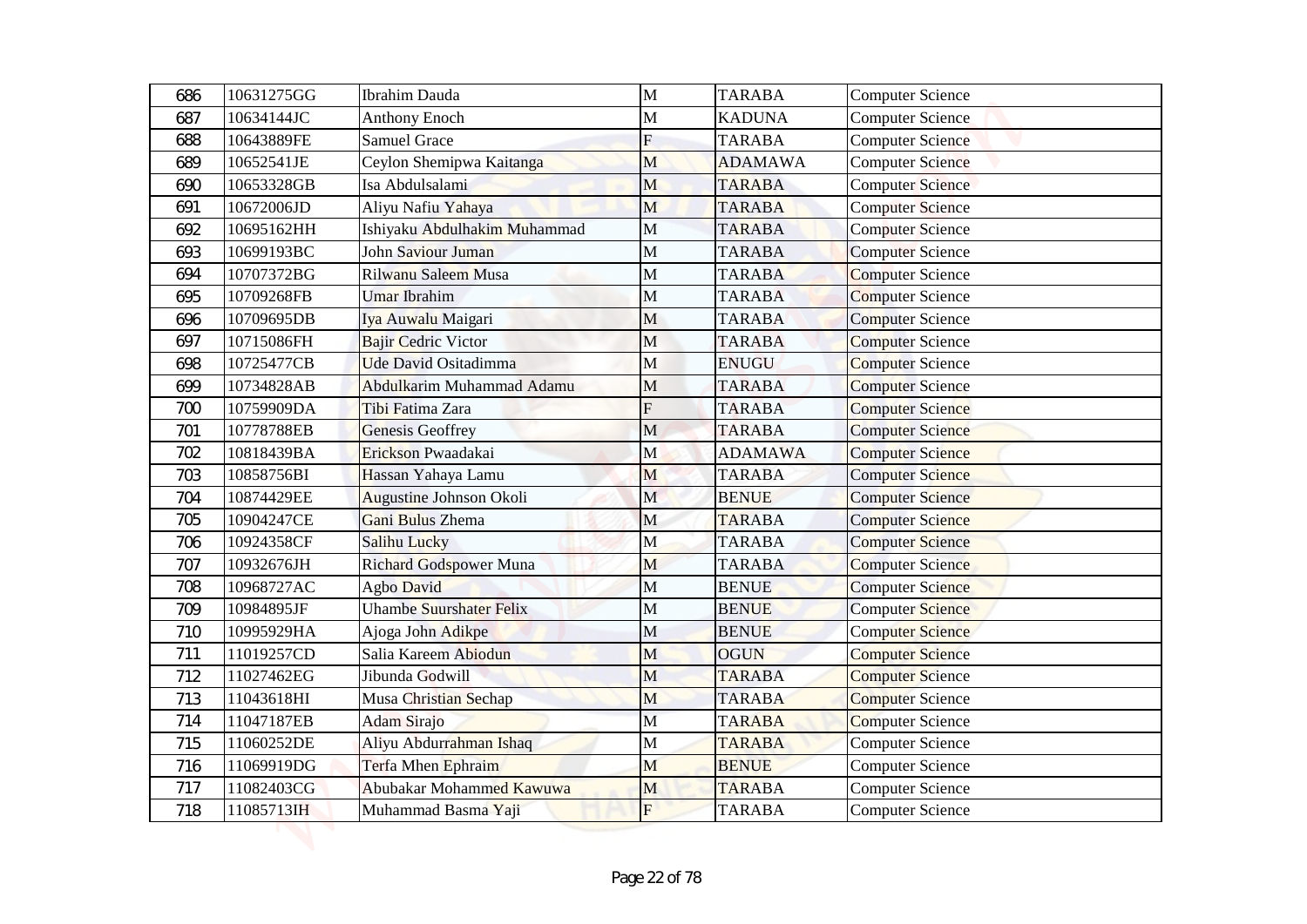| 719 | 11131550CF | Solomon Amashundi Shibaji       | $\mathbf{M}$            | <b>TARABA</b>   | <b>Computer Science</b> |
|-----|------------|---------------------------------|-------------------------|-----------------|-------------------------|
| 720 | 11132500IF | Danfulani Miracle Andeyorom     | $\mathbf M$             | <b>TARABA</b>   | <b>Computer Science</b> |
| 721 | 11202443GH | Yakubu Hezekiah Ajiji           | M                       | <b>PLATEAU</b>  | <b>Computer Science</b> |
| 722 | 11203033ED | Ibrahim Mustapha Shuaibu        | M                       | <b>TARABA</b>   | <b>Computer Science</b> |
| 723 | 11213329AB | Jeremiah Martins Mse            | M                       | <b>TARABA</b>   | <b>Computer Science</b> |
| 724 | 11242295BF | <b>Caleb Comfort</b>            | F                       | <b>TARABA</b>   | <b>Computer Science</b> |
| 725 | 11289902HF | Peter Alpha Joel                | $\mathbf M$             | <b>TARABA</b>   | <b>Computer Science</b> |
| 726 | 11310277GA | <b>Stephen Josiah</b>           | $\mathbf M$             | <b>KADUNA</b>   | <b>Computer Science</b> |
| 727 | 11327573GH | Okpara Onyedikachi Anthony      | M                       | <b>ABIA</b>     | <b>Computer Science</b> |
| 728 | 11340423CG | Adamu Danlami Sale              | M                       | <b>TARABA</b>   | <b>Computer Science</b> |
| 729 | 10674264BC | Adamu Abdulmumini Ibrahim       | M                       | <b>TARABA</b>   | <b>Crop Protection</b>  |
| 730 | 10680762BF | <b>Samson Jeremiah</b>          | M                       | <b>TARABA</b>   | <b>Crop Protection</b>  |
| 731 | 10683921EE | Freeman Ayumuah                 | M                       | <b>TARABA</b>   | <b>Crop Protection</b>  |
| 732 | 10684358JB | Tanko Endurance Bauka           | F                       | <b>TARABA</b>   | <b>Crop Protection</b>  |
| 733 | 10684717IB | <b>Jonah Holiness Ngwenfon</b>  | F                       | <b>TARABA</b>   | <b>Crop Protection</b>  |
| 734 | 10700455AJ | <b>Atiku Yasum Lucky</b>        | M                       | <b>TARABA</b>   | <b>Crop Protection</b>  |
| 735 | 10703995FJ | <b>Boniventure Kalavo Jatau</b> | M                       | <b>TARABA</b>   | <b>Crop Protection</b>  |
| 736 | 10709372DA | Samali Doris                    | F                       | <b>EDO</b>      | <b>Crop Protection</b>  |
| 737 | 10712010HA | Ali Paul                        | $\mathbf M$             | <b>TARABA</b>   | <b>Crop Protection</b>  |
| 738 | 10724257JC | Kurutsi Joshua                  | M                       | <b>TARABA</b>   | <b>Crop Protection</b>  |
| 739 | 10724442CC | Yakubu Shalom                   | ${\bf F}$               | <b>TARABA</b>   | <b>Crop Protection</b>  |
| 740 | 10736695CG | Musa Khadija Sheka              | F                       | <b>TARABA</b>   | <b>Crop Protection</b>  |
| 741 | 10737841IA | <b>Idrees Hafsat</b>            | $\overline{\mathrm{F}}$ | <b>YOBE</b>     | <b>Crop Protection</b>  |
| 742 | 10777764AJ | Wunuken Abigail Gambo           | F                       | <b>TARABA</b>   | <b>Crop Protection</b>  |
| 743 | 10799884JE | <b>Yusuf Munirat</b>            | F                       | <b>BENUE</b>    | <b>Crop Protection</b>  |
| 744 | 10838419BG | Abdulsalam Arafat Bashir        | M                       | <b>TARABA</b>   | <b>Crop Protection</b>  |
| 745 | 10850189BE | Yohanna Priest                  | M                       | <b>TARABA</b>   | <b>Crop Protection</b>  |
| 746 | 10854756IH | Ayongo Vershima Frederick       | M                       | <b>TARABA</b>   | <b>Crop Protection</b>  |
| 747 | 10860485GJ | Adi Dennis                      | M                       | <b>TARABA</b>   | <b>Crop Protection</b>  |
| 748 | 10871162EI | Iratawa Fxafatirimam            | F                       | <b>TARABA</b>   | Crop Protection         |
| 749 | 10877769BF | Jibrailu Isaac Amos             | M                       | <b>TARABA</b>   | Crop Protection         |
| 750 | 10879147FC | Emmanuel Joshua                 | M                       | <b>NASARAWA</b> | Crop Protection         |
| 751 | 10001716FG | Muhammad Usman Usman            | M                       | <b>ADAMAWA</b>  | Economics               |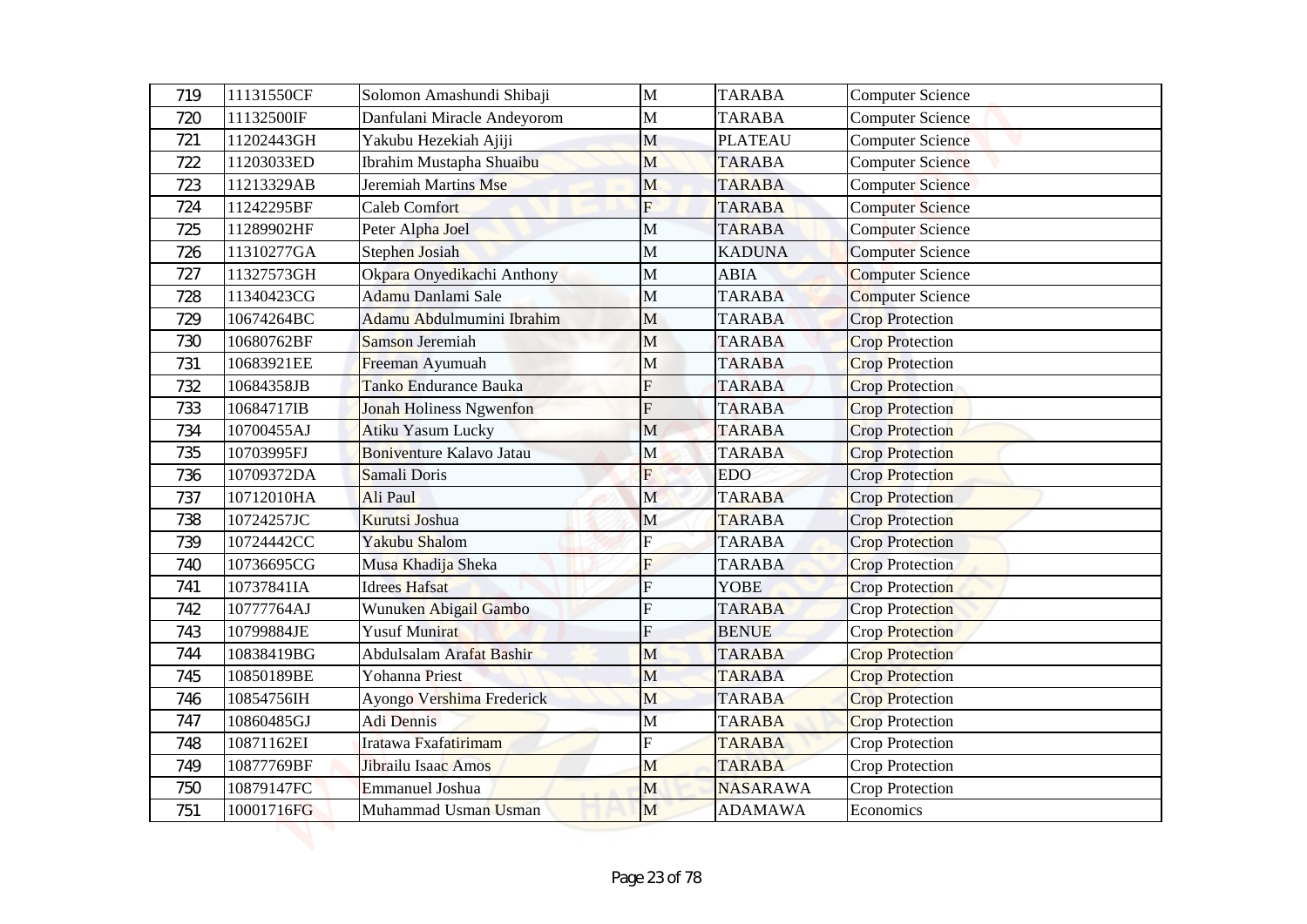| 752        | 10023138AE               | Fantaya Lebo Mala                             | M                       | <b>TARABA</b>                  | Economics              |
|------------|--------------------------|-----------------------------------------------|-------------------------|--------------------------------|------------------------|
| 753        | 10027266DG               | Mzendehan Peter Iwanger                       | $\mathbf{M}$            | <b>BENUE</b>                   | Economics              |
| 754        | 10029793CB               | Kwaben Dino                                   | M                       | <b>TARABA</b>                  | Economics              |
| 755        | 10031863BJ               | Garba Masinja                                 | M<br>F                  | <b>TARABA</b>                  | Economics              |
| 756        | 10041690CG               | Luka Konje Musa                               |                         | <b>TARABA</b>                  | Economics              |
| 757        | 10055584FE<br>10058024AJ | <b>John Amos</b><br>Augustine Excellence Luka | M<br>M                  | <b>TARABA</b><br><b>TARABA</b> | Economics<br>Economics |
| 758<br>759 | 10064581CJ               | <b>Jato Noel Nfor</b>                         | M                       | <b>TARABA</b>                  | Economics              |
| 760        | 10065319EG               | Rimamsanati Blessing                          | F                       | <b>TARABA</b>                  | Economics              |
| 761        | 10080653CC               | Iliya Yahaya                                  | M                       | <b>ADAMAWA</b>                 | Economics              |
| 762        | 10083907FH               | Danjuma Francis                               | M                       | <b>TARABA</b>                  | Economics              |
| 763        | 10084794BF               | <b>Ansho Patrick Tavershima</b>               | $\mathbf{M}$            | <b>TARABA</b>                  | Economics              |
| 764        | 10085987CF               | Ishaya Joseph                                 | M                       | <b>ADAMAWA</b>                 | Economics              |
| 765        | 10092485CI               | <b>Usman Yakubu Ogah</b>                      | M                       | <b>NASARAWA</b>                | Economics              |
| 766        | 10096585EH               | Adai Gabriel Ubah                             | M                       | <b>BENUE</b>                   | Economics              |
| 767        | 10098885DE               | Juta Pamela                                   | $\overline{F}$          | <b>TARABA</b>                  | Economics              |
| 768        | 10099822DG               | Rufai Aisha Kawu                              | Ė                       | <b>TARABA</b>                  | Economics              |
| 769        | 10103248EA               | <b>Abah Benard Sunday</b>                     | M                       | <b>BENUE</b>                   | Economics              |
| 770        | 10105940BF               | John Jennifer Christopher                     | $\mathbf{E}$            | <b>ADAMAWA</b>                 | Economics              |
| 771        | 10138135EC               | Ayavga Maxwell Iordoo                         | M                       | <b>BENUE</b>                   | Economics              |
| 772        | 10159751IH               | Tarkumbur Sesugh Solomon                      | M                       | <b>BENUE</b>                   | Economics              |
| 773        | 10231242IB               | Alhassan Abdulrahman Hudu                     | M                       | <b>BAUCHI</b>                  | Economics              |
| 774        | 10242641CI               | Katsala Clifford Christian                    | M                       | <b>ADAMAWA</b>                 | Economics              |
| 775        | 10244304ID               | Onyishi Ifeanyi                               | M                       | <b>ENUGU</b>                   | Economics              |
| 776        | 10273585CF               | Ndubuisi Peter                                | M                       | <b>ENUGU</b>                   | Economics              |
| 777        | 10368852ID               | Danazumi Shariman Abershi                     | $\overline{\mathrm{F}}$ | <b>TARABA</b>                  | <b>Economics</b>       |
| 778        | 10409726GJ               | <b>Timothy Melody</b>                         | F                       | <b>TARABA</b>                  | <b>Economics</b>       |
| 779        | 10465362AB               | <b>Bethuel Elizabeth</b>                      | F                       | <b>TARABA</b>                  | Economics              |
| 780        | 10469117IF               | Obinna Cyprian                                | M                       | <b>TARABA</b>                  | Economics              |
| 781        | 10500378AE               | Dooga Tertese Mercy                           | F                       | <b>BENUE</b>                   | Economics              |
| 782        | 10561181FC               | Salihu Mubarak Mustapha                       | M                       | <b>TARABA</b>                  | Economics              |
| 783        | 10598714HA               | Amos Monday-Biturus Christopher               | M                       | <b>TARABA</b>                  | Economics              |
| 784        | 10609370BF               | <b>Bello Ibrahim Muhammad</b>                 | M                       | <b>GOMBE</b>                   | Economics              |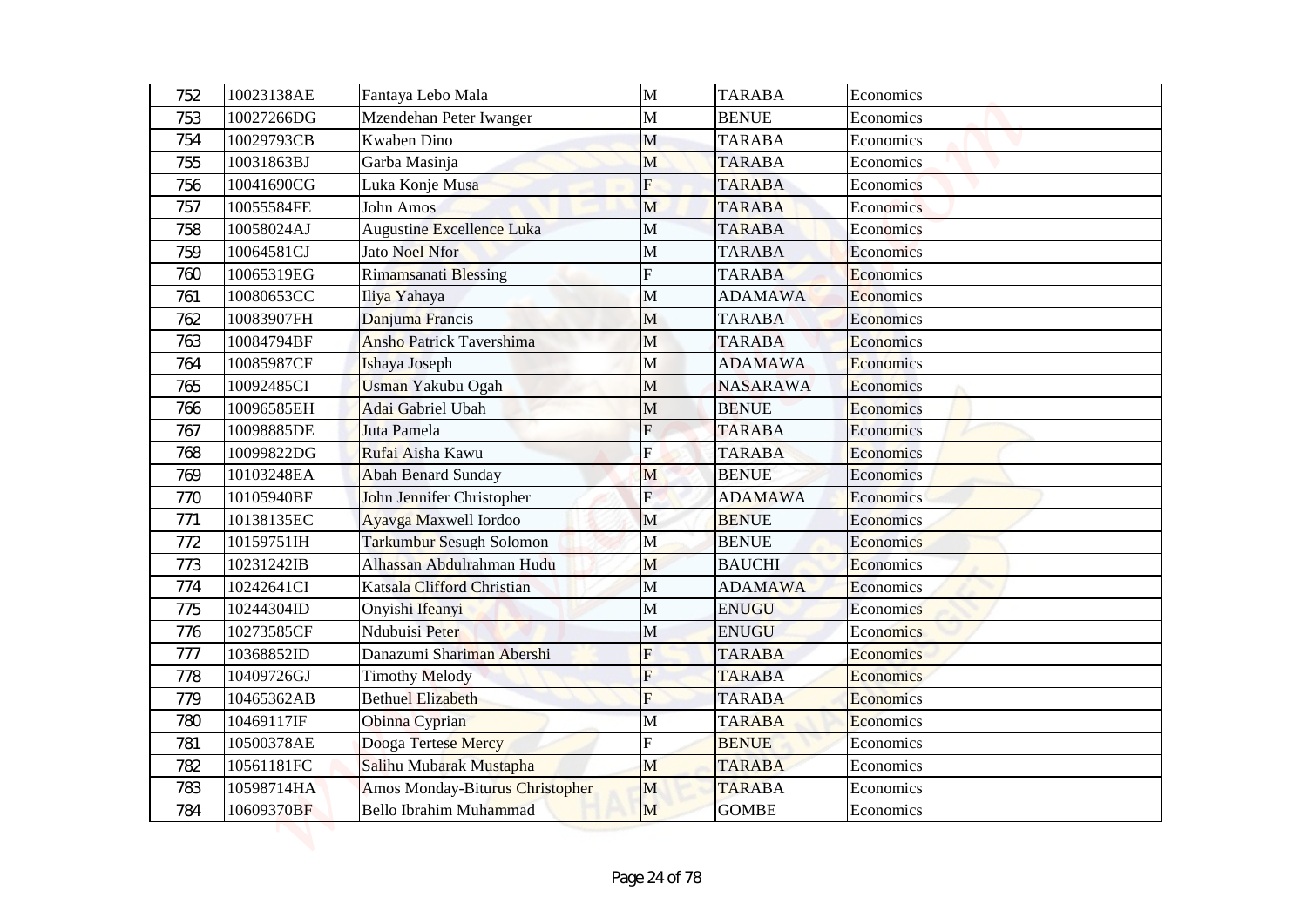| 785 | 10610183AB | Moris Dinatu Musa                | $\overline{F}$          | <b>PLATEAU</b> | Economics        |
|-----|------------|----------------------------------|-------------------------|----------------|------------------|
| 786 | 10613557GE | Kungwa Ngohile Patience          | F                       | <b>BENUE</b>   | Economics        |
| 787 | 10624867IE | Joshua Mercy                     | F                       | <b>KADUNA</b>  | Economics        |
| 788 | 10638622EE | Shiaondo Mchiaga Benedict        | M                       | <b>BENUE</b>   | Economics        |
| 789 | 10647470HI | Danladi Emmanuel                 | M                       | <b>ADAMAWA</b> | Economics        |
| 790 | 10668830BI | Garba Godiya Glory               | $\overline{F}$          | <b>TARABA</b>  | Economics        |
| 791 | 10705120HJ | <b>Andrew Samson Sonter</b>      | M                       | <b>TARABA</b>  | Economics        |
| 792 | 10735707IA | Shamaki Emmobweseh Daniel        | M                       | <b>TARABA</b>  | Economics        |
| 793 | 10743317EF | Isa Burhanudeen Salihu           | M                       | <b>TARABA</b>  | Economics        |
| 794 | 10768881IA | Bajir Victor Akan                | M                       | <b>TARABA</b>  | Economics        |
| 795 | 10809832CJ | Husseini Isaac Ugwona            | M                       | <b>KOGI</b>    | Economics        |
| 796 | 10810283DE | Ahmad Abdulmumini                | M                       | <b>TARABA</b>  | Economics        |
| 797 | 10858302CC | <b>Samuel Innocent</b>           | M                       | <b>TARABA</b>  | Economics        |
| 798 | 10859980DC | Danladi Rimamyaba                | F                       | <b>TARABA</b>  | Economics        |
| 799 | 10881863FC | Yusufu Suleiman                  | M                       | <b>TARABA</b>  | Economics        |
| 800 | 10902645HH | Robert Alfred Kwankani           | M                       | <b>TARABA</b>  | Economics        |
| 801 | 10922789HG | Ibrahim Bella Bonje              | Ė                       | <b>TARABA</b>  | Economics        |
| 802 | 10924137AJ | Hosea Ayetop D                   | M                       | <b>TARABA</b>  | Economics        |
| 803 | 10947789FH | Irimiya Salama Ezra              | $\mathbf{F}$            | <b>TARABA</b>  | Economics        |
| 804 | 10951054FJ | <b>Umar Rabiu</b>                | M                       | <b>ADAMAWA</b> | Economics        |
| 805 | 10951110IF | <b>Joseph Nungtso</b>            | $\overline{\mathrm{F}}$ | <b>TARABA</b>  | Economics        |
| 806 | 10959555GH | Barde Mary Sani                  | F                       | <b>TARABA</b>  | Economics        |
| 807 | 10972328GD | Simon Janet Nguveren             | $\overline{F}$          | <b>ADAMAWA</b> | Economics        |
| 808 | 10985244BI | Tyogema Terkuma Willian          | M                       | <b>BENUE</b>   | Economics        |
| 809 | 10985253II | Utsua Armstrong Aondolumun       | M                       | <b>BENUE</b>   | Economics        |
| 810 | 11019522AE | <b>Charles Wasem</b>             | $\overline{F}$          | <b>TARABA</b>  | <b>Economics</b> |
| 811 | 11065038DC | Galadima Innocent Polycarp       | M                       | <b>TARABA</b>  | <b>Economics</b> |
| 812 | 11077477GA | <b>Emmanuel Michael Ngala</b>    | M                       | <b>TARABA</b>  | Economics        |
| 813 | 11086090CD | Hananiah Lois                    | F                       | <b>TARABA</b>  | Economics        |
| 814 | 11166392GF | Ayuba Blessing Zirga             | F                       | <b>ADAMAWA</b> | Economics        |
| 815 | 11259140BH | Danladi Fwakukwa                 | M                       | <b>TARABA</b>  | Economics        |
| 816 | 11277399EF | <b>Usman Aliyu</b>               | M                       | <b>BAUCHI</b>  | Economics        |
| 817 | 11295546CB | <b>Emmanuel Confidence Avoso</b> | M                       | <b>TARABA</b>  | Economics        |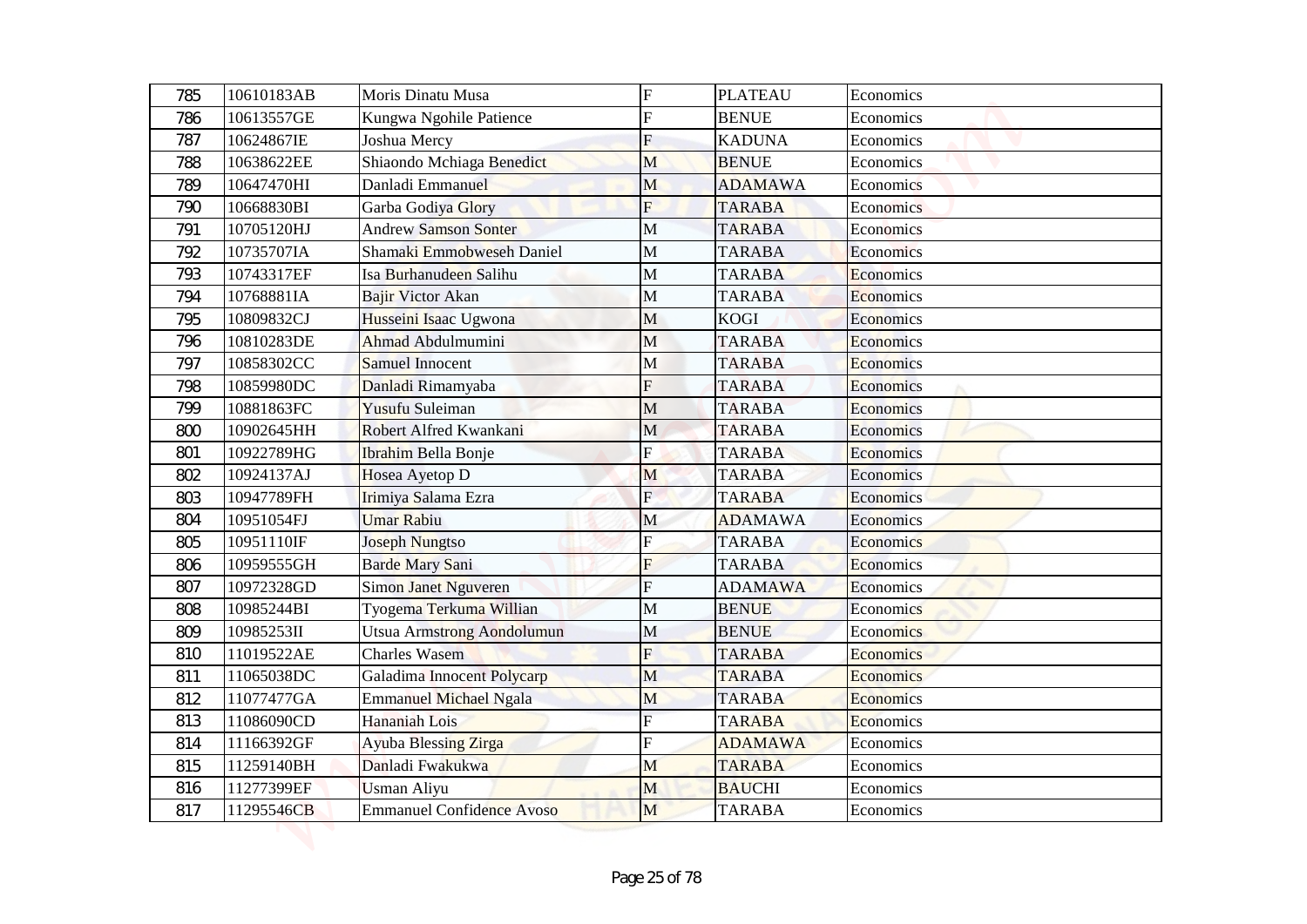| 818 | 11330166EI | Leviticus Alpha Filibus           | $\mathbf{M}$              | <b>TARABA</b>   | Economics                      |
|-----|------------|-----------------------------------|---------------------------|-----------------|--------------------------------|
| 819 | 10004182DA | Render Peter Jolly                | M                         | <b>TARABA</b>   | Education & Biology            |
| 820 | 10005092BG | Ahmed Abdulwahab                  | M                         | <b>TARABA</b>   | <b>Education &amp; Biology</b> |
| 821 | 10015730BF | Dogoyaro Emmanuel Gbono           | M                         | <b>NASARAWA</b> | <b>Education &amp; Biology</b> |
| 822 | 10027660BI | Jonathan Ishaya Leke              | M                         | <b>NASARAWA</b> | <b>Education &amp; Biology</b> |
| 823 | 10037839DG | Ermo Terdue                       | M                         | <b>BENUE</b>    | <b>Education &amp; Biology</b> |
| 824 | 10045934AB | David Samson                      | M                         | <b>TARABA</b>   | Education & Biology            |
| 825 | 10052590BF | Mohammed Hassan Gebi              | M                         | <b>TARABA</b>   | <b>Education &amp; Biology</b> |
| 826 | 10054019JD | Wama Lawrita Endoya               | F                         | <b>TARABA</b>   | Education & Biology            |
| 827 | 10054625CB | Nazifatu Abubakar                 | F                         | <b>TARABA</b>   | <b>Education &amp; Biology</b> |
| 828 | 10067217HF | <b>Idris Hudu Usman</b>           | M                         | <b>TARABA</b>   | <b>Education &amp; Biology</b> |
| 829 | 10069179AJ | Okechukwu Godwin                  | M                         | <b>EBONYI</b>   | Education & Biology            |
| 830 | 10081232DB | <b>Bula Fater Charles</b>         | M                         | <b>BENUE</b>    | Education & Biology            |
| 831 | 10084491FB | Mbia Blessing Nyapi               | F                         | <b>TARABA</b>   | <b>Education &amp; Biology</b> |
| 832 | 10114113DH | <b>Bitrus Jennifer</b>            | F                         | <b>TARABA</b>   | <b>Education &amp; Biology</b> |
| 833 | 10114559FH | <b>Terkende Sewuese Marvelous</b> | $F_{\rm}$                 | <b>BENUE</b>    | <b>Education &amp; Biology</b> |
| 834 | 10119984HI | <b>Pius Betty</b>                 | F                         | <b>ADAMAWA</b>  | <b>Education &amp; Biology</b> |
| 835 | 10122980BE | Odebugu Emilia Onyoche            | F                         | <b>BENUE</b>    | <b>Education &amp; Biology</b> |
| 836 | 10129783HC | Ibrahim Abdulrahman               | $\mathbf M$               | <b>TARABA</b>   | Education & Biology            |
| 837 | 10133578DG | <b>Dennis Edith Babale</b>        | $\boldsymbol{\mathrm{F}}$ | <b>TARABA</b>   | <b>Education &amp; Biology</b> |
| 838 | 10133746BH | <b>Zahemen Grace Sewuese</b>      | $\mathbf F$               | <b>TARABA</b>   | <b>Education &amp; Biology</b> |
| 839 | 10135306JA | Bechi Favour Bissalla             | F                         | <b>TARABA</b>   | <b>Education &amp; Biology</b> |
| 840 | 10139614GH | Javan Tamikin Matsai              | $\overline{F}$            | <b>TARABA</b>   | <b>Education &amp; Biology</b> |
| 841 | 10140616GI | Obadiah Ezra Amajiken             | M                         | <b>TARABA</b>   | <b>Education &amp; Biology</b> |
| 842 | 10153613HB | Samuel Guusu                      | M                         | <b>BENUE</b>    | <b>Education &amp; Biology</b> |
| 843 | 10153999HH | Josiah Jessica Angye              | F                         | <b>TARABA</b>   | <b>Education &amp; Biology</b> |
| 844 | 10156554HF | Ikyem Aondoungwa Victor           | M                         | <b>BENUE</b>    | <b>Education &amp; Biology</b> |
| 845 | 10166922BB | Adamu Saidu                       | M                         | <b>ADAMAWA</b>  | <b>Education &amp; Biology</b> |
| 846 | 10169422HH | Haruna Dahiru Rasheed             | M                         | <b>TARABA</b>   | Education & Biology            |
| 847 | 10178343IG | <b>Moses Nasphine</b>             | F                         | <b>TARABA</b>   | Education & Biology            |
| 848 | 10178480GD | Gojah Fakumbur Jephthah           | M                         | <b>TARABA</b>   | Education & Biology            |
| 849 | 10179460DD | <b>Bala Daniel</b>                | M                         | <b>TARABA</b>   | Education & Biology            |
| 850 | 10179642GJ | Abubakar Aisha Suleman            | $\mathbf{F}$              | <b>TARABA</b>   | Education & Biology            |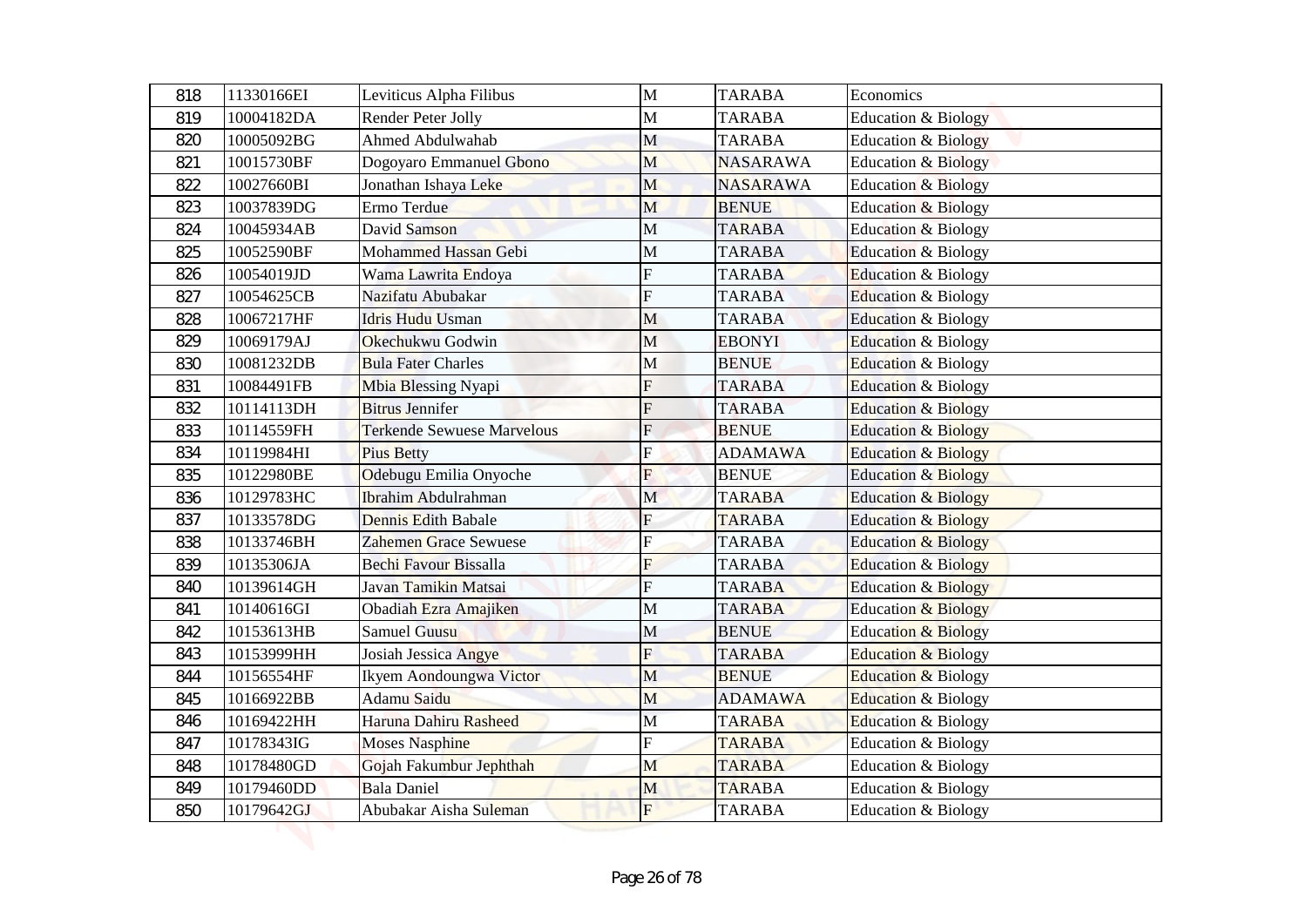| 851 | 10179659BI | Edward Amatsasan Danji     | $\mathbf{M}$   | <b>TARABA</b>   | Education & Biology            |
|-----|------------|----------------------------|----------------|-----------------|--------------------------------|
| 852 | 10180888BH | Caleb Calvin Angyu         | $\mathbf{M}$   | <b>TARABA</b>   | Education & Biology            |
| 853 | 10183209DI | Yohanna Ruya               | M              | <b>TARABA</b>   | <b>Education &amp; Biology</b> |
| 854 | 10183571BJ | Oyewole Bose               | F              | <b>OSUN</b>     | <b>Education &amp; Biology</b> |
| 855 | 10185519JC | Sulaiman Nusaiba Iya       | F              | <b>TARABA</b>   | <b>Education &amp; Biology</b> |
| 856 | 10198275EC | Habila Sanya               | $\overline{F}$ | <b>TARABA</b>   | <b>Education &amp; Biology</b> |
| 857 | 10205873ED | Joshua Precious            | F              | <b>TARABA</b>   | Education & Biology            |
| 858 | 10209697BH | Gbenda Aondongu            | M              | <b>BENUE</b>    | <b>Education &amp; Biology</b> |
| 859 | 10220726AH | <b>Phanuel Faith</b>       | F              | <b>ADAMAWA</b>  | Education & Biology            |
| 860 | 10226111FB | Babale Jummai              | F              | <b>TARABA</b>   | <b>Education &amp; Biology</b> |
| 861 | 10231160DG | <b>Adamu Happy</b>         | F              | <b>TARABA</b>   | <b>Education &amp; Biology</b> |
| 862 | 10233764IB | Titus Waji                 | F              | <b>TARABA</b>   | Education & Biology            |
| 863 | 10242654IG | Akuba Eugenia Oguba        | F              | <b>NASARAWA</b> | Education & Biology            |
| 864 | 10260001DH | <b>Samuel Ananias Musa</b> | M              | <b>TARABA</b>   | <b>Education &amp; Biology</b> |
| 865 | 10278235ED | <b>Shedrach Grace</b>      | F              | <b>TARABA</b>   | <b>Education &amp; Biology</b> |
| 866 | 10281450AB | Peter Kauna                | $\overline{F}$ | <b>TARABA</b>   | <b>Education &amp; Biology</b> |
| 867 | 10284859FG | Terhemba Faith Sesugh      | Ė              | <b>BENUE</b>    | <b>Education &amp; Biology</b> |
| 868 | 10287090FG | Sulaiman Zainab Abubakar   | F              | <b>TARABA</b>   | <b>Education &amp; Biology</b> |
| 869 | 10291055JC | Shiva Doosuur Abigail      | $\mathbf{E}$   | <b>BENUE</b>    | <b>Education &amp; Biology</b> |
| 870 | 10295298HA | Abdulrazak Maryam Yunusa   | ${\bf F}$      | <b>TARABA</b>   | <b>Education &amp; Biology</b> |
| 871 | 10319233EF | <b>Atule Cordelia</b>      | $\overline{F}$ | <b>TARABA</b>   | <b>Education &amp; Biology</b> |
| 872 | 10324159BB | Felix Chinedu Tanko        | M              | <b>TARABA</b>   | <b>Education &amp; Biology</b> |
| 873 | 10333656DI | Gibson Gilard              | $\overline{F}$ | <b>ADAMAWA</b>  | <b>Education &amp; Biology</b> |
| 874 | 10335269EJ | Gershon Naomi              | F              | <b>TARABA</b>   | <b>Education &amp; Biology</b> |
| 875 | 10339018FE | Molta Mary                 | F              | <b>GOMBE</b>    | <b>Education &amp; Biology</b> |
| 876 | 10343333BA | Adanu Ohili Julia          | $\overline{F}$ | <b>BENUE</b>    | <b>Education &amp; Biology</b> |
| 877 | 10344022HH | Markus Rimamfate           | M              | <b>TARABA</b>   | <b>Education &amp; Biology</b> |
| 878 | 10348281AH | Echono Felicia Oyilonye    | F              | <b>BENUE</b>    | <b>Education &amp; Biology</b> |
| 879 | 10356425BJ | Douglas Lewis Fojiuma      | M              | <b>TARABA</b>   | <b>Education &amp; Biology</b> |
| 880 | 10361228GD | Damayali Kator Wisdom      | M              | <b>BENUE</b>    | Education & Biology            |
| 881 | 10382456BB | Habila Ngbede Asetiya      | M              | <b>TARABA</b>   | Education & Biology            |
| 882 | 10383950II | Bala Sumaiyah              | F              | <b>TARABA</b>   | Education & Biology            |
| 883 | 10396973BD | Tukur Safiyanu Muhammed    | M              | <b>TARABA</b>   | Education & Biology            |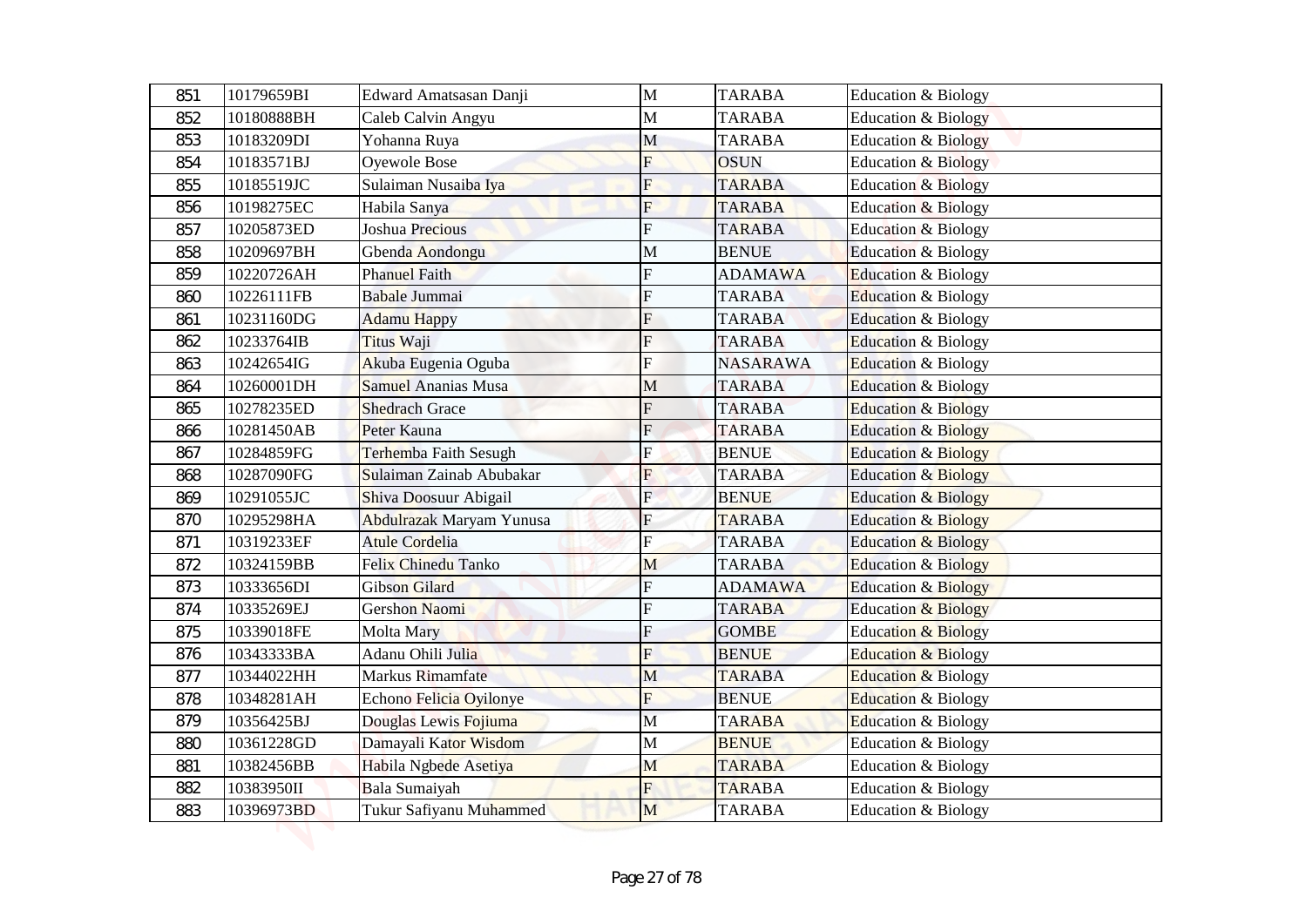| 884 | 10400684DF | Mahmud Nafiu Abubakar        | M                       | <b>TARABA</b>  | Education & Biology            |
|-----|------------|------------------------------|-------------------------|----------------|--------------------------------|
| 885 | 10408517BA | <b>Tanko Beauty</b>          | F                       | <b>TARABA</b>  | <b>Education &amp; Biology</b> |
| 886 | 10418660DJ | Hembaior Mngueshima Cynthia  | F                       | <b>BENUE</b>   | <b>Education &amp; Biology</b> |
| 887 | 10427997GB | Joshua Jennifer Justine      | F                       | <b>TARABA</b>  | <b>Education &amp; Biology</b> |
| 888 | 10440539HB | Saminu Hope                  | M                       | <b>TARABA</b>  | <b>Education &amp; Biology</b> |
| 889 | 10446774IH | Danladi Rimamnwungru         | M                       | <b>TARABA</b>  | <b>Education &amp; Biology</b> |
| 890 | 10454271AD | Zubairu Fatima               | F                       | <b>TARABA</b>  | <b>Education &amp; Biology</b> |
| 891 | 10460286JH | <b>John Geoffrey</b>         | M                       | <b>TARABA</b>  | <b>Education &amp; Biology</b> |
| 892 | 10476824FA | Afira Iliya                  | M                       | <b>TARABA</b>  | Education & Biology            |
| 893 | 10488533DH | Joseph Janseh                | M                       | <b>TARABA</b>  | <b>Education &amp; Biology</b> |
| 894 | 10493845AJ | Yahaya Adama                 | F                       | <b>TARABA</b>  | <b>Education &amp; Biology</b> |
| 895 | 10497970FA | Iliyasu Aisha Adamu          | F                       | <b>TARABA</b>  | Education & Biology            |
| 896 | 10498814EA | Habibu Halima Sabo           | F                       | <b>TARABA</b>  | Education & Biology            |
| 897 | 10500961AB | Madu Amatin-Orib Habu        | M                       | <b>TARABA</b>  | <b>Education &amp; Biology</b> |
| 898 | 10506032BH | Jonah Joshua                 | M                       | <b>GOMBE</b>   | <b>Education &amp; Biology</b> |
| 899 | 10519888GC | Chukwu Joy                   | M                       | <b>EBONYI</b>  | <b>Education &amp; Biology</b> |
| 900 | 10522534HI | <b>Vincent Faith</b>         | M                       | <b>DELTA</b>   | <b>Education &amp; Biology</b> |
| 901 | 10527927AB | Dandauda Sulaiman Muhammad   | M                       | <b>TARABA</b>  | <b>Education &amp; Biology</b> |
| 902 | 10529221JG | Dangada Hafsat Muhammad      | $\mathbf{F}$            | <b>TARABA</b>  | <b>Education &amp; Biology</b> |
| 903 | 10563450DF | Eche Enenche Ochokpefu       | $\mathbf{M}$            | <b>BENUE</b>   | <b>Education &amp; Biology</b> |
| 904 | 10563833FA | Musa Nusaiba Rambo           | $\overline{\mathrm{F}}$ | <b>KEBBI</b>   | <b>Education &amp; Biology</b> |
| 905 | 10571860CF | <b>Egenonu Precious</b>      | M                       | <b>TARABA</b>  | <b>Education &amp; Biology</b> |
| 906 | 10608146AB | Terzungwe Termough           | $\mathbf M$             | <b>TARABA</b>  | <b>Education &amp; Biology</b> |
| 907 | 10613378BJ | Ali Austin John              | M                       | <b>TARABA</b>  | <b>Education &amp; Biology</b> |
| 908 | 10621198DD | <b>Akpenpuun Msuur Mercy</b> | F                       | <b>BENUE</b>   | <b>Education &amp; Biology</b> |
| 909 | 10624720EA | Bala Endayi                  | $\overline{F}$          | <b>TARABA</b>  | <b>Education &amp; Biology</b> |
| 910 | 10628515AE | Abdulkarim Fatima            | F                       | <b>TARABA</b>  | <b>Education &amp; Biology</b> |
| 911 | 10629194AE | Ogwa Godstime                | M                       | <b>DELTA</b>   | <b>Education &amp; Biology</b> |
| 912 | 10631277GA | Obiora Emmanuella Chisom     | F                       | <b>ANAMBRA</b> | <b>Education &amp; Biology</b> |
| 913 | 10640684GG | Saawuan Selumun Kenneth      | M                       | <b>BENUE</b>   | Education & Biology            |
| 914 | 10641113EA | Peter Monday Anyebe          | M                       | <b>KOGI</b>    | Education & Biology            |
| 915 | 10645720JA | <b>Hosea Blessing</b>        | F                       | <b>TARABA</b>  | Education & Biology            |
| 916 | 10649043BF | Akende Ngukulan Faith        | $F_{\rm}$               | <b>TARABA</b>  | Education & Biology            |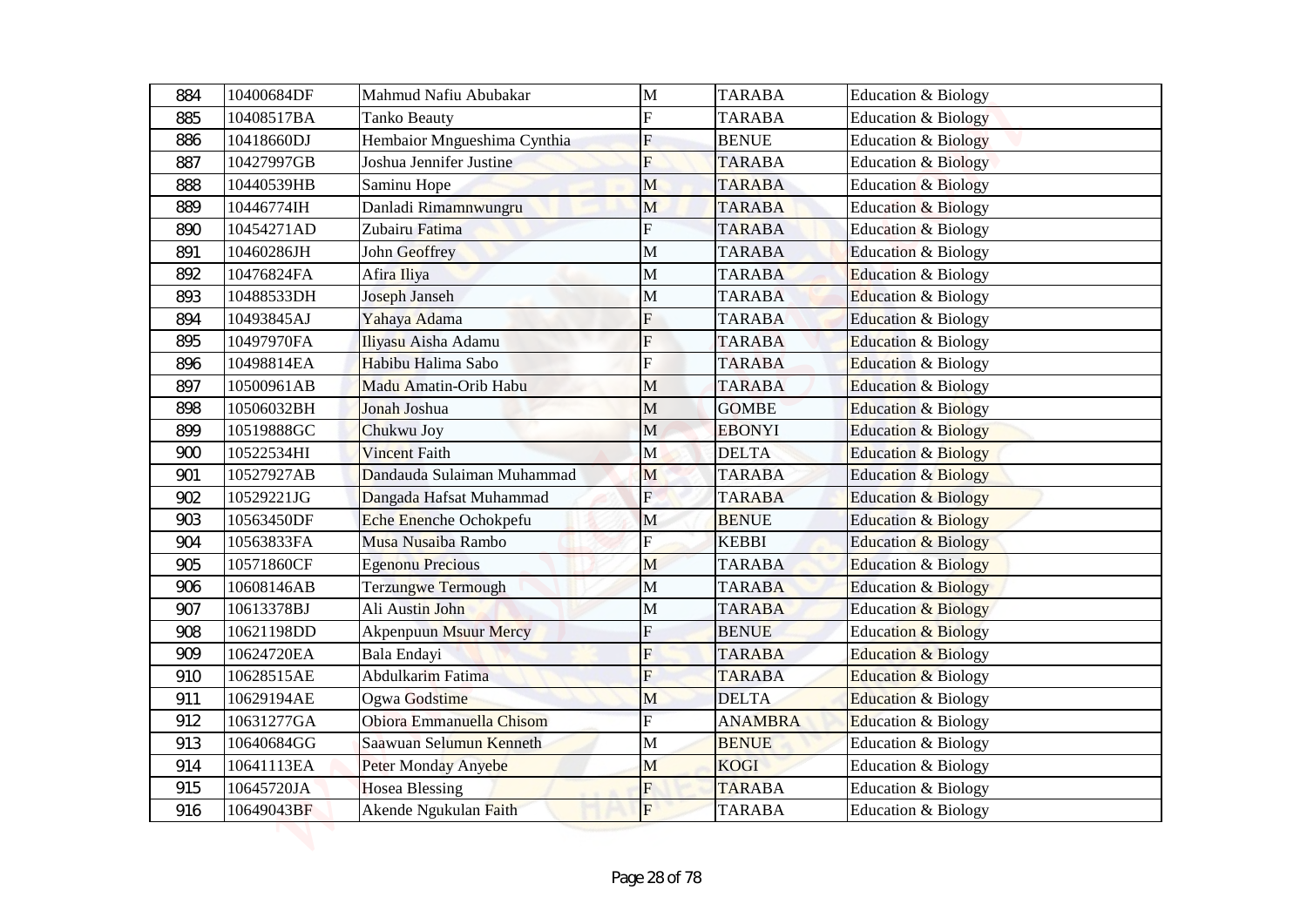| 917 | 10650302CB | Manu Uzairu                   | $\mathbf{M}$              | <b>TARABA</b>  | Education & Biology            |
|-----|------------|-------------------------------|---------------------------|----------------|--------------------------------|
| 918 | 10657534FD | Muhammad Mariya Adi           | F                         | <b>TARABA</b>  | <b>Education &amp; Biology</b> |
| 919 | 10662193EE | Laisi Racheal Olaoluwa        | $\overline{F}$            | <b>ONDO</b>    | <b>Education &amp; Biology</b> |
| 920 | 10667791DB | <b>Yusuf Zainab Mohammed</b>  | F                         | <b>TARABA</b>  | <b>Education &amp; Biology</b> |
| 921 | 10670765DD | Nyama Eshanju Musa            | F                         | <b>TARABA</b>  | <b>Education &amp; Biology</b> |
| 922 | 10677586DH | Kitso Bello Joel              | M                         | <b>TARABA</b>  | <b>Education &amp; Biology</b> |
| 923 | 10679294FE | Huzaifa Abdullahi Ummah       | M                         | <b>TARABA</b>  | <b>Education &amp; Biology</b> |
| 924 | 10699526IA | Mohammed Maryam Umar          | F                         | <b>TARABA</b>  | <b>Education &amp; Biology</b> |
| 925 | 10705352GC | Nuhu Tabitha                  | F                         | <b>TARABA</b>  | Education & Biology            |
| 926 | 10710039GG | Thomas Tamaraukuro            | M                         | <b>BAYELSA</b> | Education & Biology            |
| 927 | 10724226II | Joseph Stella Akyoba          | F                         | <b>TARABA</b>  | <b>Education &amp; Biology</b> |
| 928 | 10724410CB | Stephen Ichonma               | F                         | <b>TARABA</b>  | Education & Biology            |
| 929 | 10724683HF | <b>Amos Hope Nwuvyon</b>      | F                         | <b>TARABA</b>  | Education & Biology            |
| 930 | 10738424HH | Ikoja Shedrack Edoh           | М                         | <b>BENUE</b>   | <b>Education &amp; Biology</b> |
| 931 | 10739427HF | Yakuba Salamatu Dahiru        | F                         | <b>TARABA</b>  | <b>Education &amp; Biology</b> |
| 932 | 10746089HB | <b>Sule Again</b>             | M                         | <b>TARABA</b>  | <b>Education &amp; Biology</b> |
| 933 | 10778402DF | <b>Atabacho Christy Simam</b> | Ė                         | <b>TARABA</b>  | <b>Education &amp; Biology</b> |
| 934 | 10791315JG | Maikasuwa Paul Butkat         | M                         | <b>PLATEAU</b> | <b>Education &amp; Biology</b> |
| 935 | 10856633IC | Gidado Abdurrahman Muhammad   | $\mathbf M$               | <b>TARABA</b>  | <b>Education &amp; Biology</b> |
| 936 | 10867750AC | Abdulazeez Hindu              | $\boldsymbol{\mathrm{F}}$ | <b>NIGER</b>   | <b>Education &amp; Biology</b> |
| 937 | 10873646GF | <b>Joseph Dooter Amos</b>     | M                         | <b>BENUE</b>   | <b>Education &amp; Biology</b> |
| 938 | 10879692GG | Danzumi Safiya                | F                         | <b>TARABA</b>  | <b>Education &amp; Biology</b> |
| 939 | 10892785HC | Nuhu Agape                    | $\overline{F}$            | <b>TARABA</b>  | <b>Education &amp; Biology</b> |
| 940 | 10892906JH | Zanunga Abdulrazaq Bako       | M                         | <b>TARABA</b>  | <b>Education &amp; Biology</b> |
| 941 | 10893656HI | Salihu Ummusulaini Usman      | F                         | <b>TARABA</b>  | <b>Education &amp; Biology</b> |
| 942 | 10893867CH | Ismaila Maryam Shuaibu        | $\overline{F}$            | <b>TARABA</b>  | <b>Education &amp; Biology</b> |
| 943 | 10894453BF | Rika Konjeterimam             | F                         | <b>TARABA</b>  | <b>Education &amp; Biology</b> |
| 944 | 10904658FC | Muhammad Nusaiba Sulaiman     | F                         | <b>TARABA</b>  | Education & Biology            |
| 945 | 10904815GG | <b>Augustine Tsokwa Ato</b>   | M                         | <b>TARABA</b>  | Education & Biology            |
| 946 | 10905241EJ | Ismailu Racheal Tokeamu       | F                         | <b>TARABA</b>  | Education & Biology            |
| 947 | 10910187FC | Haruna Yusuf                  | M                         | <b>TARABA</b>  | Education & Biology            |
| 948 | 10923484CI | Andeka Rimamdam Aranki        | M                         | <b>TARABA</b>  | Education & Biology            |
| 949 | 10936196BD | <b>Ashagye Emmanuel</b>       | M                         | <b>TARABA</b>  | Education & Biology            |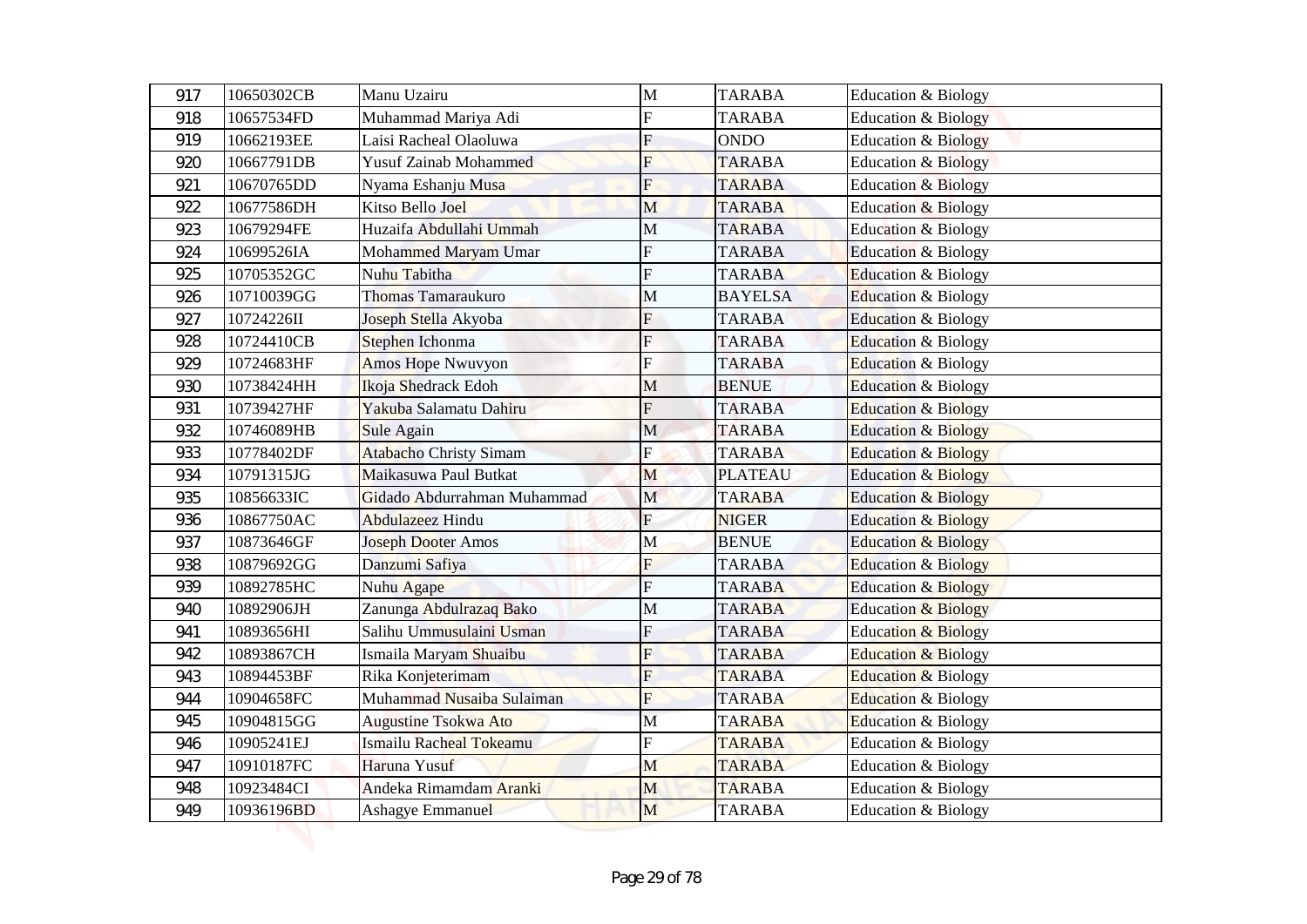| 950        | 10938551CJ               | Mannasseh Jennifer                           | $\overline{F}$    | <b>TARABA</b>      | <b>Education &amp; Biology</b> |
|------------|--------------------------|----------------------------------------------|-------------------|--------------------|--------------------------------|
| 951        | 10941225FI               | Kwaghsoron Mkaaior Francis                   | M                 | <b>BENUE</b>       | <b>Education &amp; Biology</b> |
| 952        | 10947678AC               | Elijah Moses                                 | M                 | <b>TARABA</b>      | <b>Education &amp; Biology</b> |
| 953        | 10985249AD               | Suega Sulumshima Benitha                     | F                 | <b>BENUE</b>       | <b>Education &amp; Biology</b> |
| 954        | 10990782II               | Danasabe Nasiru Yakubu                       | M                 | <b>TARABA</b>      | <b>Education &amp; Biology</b> |
| 955        | 10994553CH               | Danjuma Dean                                 | M                 | <b>TARABA</b>      | <b>Education &amp; Biology</b> |
| 956        | 11023980BG               | Bala Benjamin Sayi                           | M                 | <b>GOMBE</b>       | <b>Education &amp; Biology</b> |
| 957        | 11024710FH               | Garba Irinyangra                             | F                 | <b>TARABA</b>      | <b>Education &amp; Biology</b> |
| 958        | 11031719HJ               | Wakawa Yusuf                                 | M                 | <b>ADAMAWA</b>     | Education & Biology            |
| 959        | 11034338HJ               | Hilekaan Washima James                       | M                 | <b>BENUE</b>       | <b>Education &amp; Biology</b> |
| 960        | 11034378FG               | Daniel Gift Amayindi                         | F                 | <b>TARABA</b>      | <b>Education &amp; Biology</b> |
| 961        | 11040064HA               | <b>Audu Abishag</b>                          | F                 | <b>GOMBE</b>       | Education & Biology            |
| 962        | 11042512AB               | <b>Emmanuel Suurshater Manasseh</b>          | M                 | <b>BENUE</b>       | Education & Biology            |
| 963        | 11047723IC               | <b>Joshua Janet</b>                          | F                 | <b>TARABA</b>      | <b>Education &amp; Biology</b> |
| 964        | 11052630AI               | <b>Ado Jennifer</b>                          | F                 | <b>TARABA</b>      | <b>Education &amp; Biology</b> |
| 965        | 11053456FC               | Abubakar Mufida Abdulhamid                   | F                 | <b>TARABA</b>      | <b>Education &amp; Biology</b> |
| 966        | 11056782GF               | <b>Reuben Mark Ibrahim</b>                   | M                 | <b>ADAMAWA</b>     | <b>Education &amp; Biology</b> |
| 967        | 11069370DE               | Godwin Saviour Ohejegwu                      | F<br>$\mathbf{F}$ | <b>BENUE</b>       | <b>Education &amp; Biology</b> |
| 968        | 11069882FA               | Hamza Zainab Bashir                          |                   | <b>TARABA</b>      | <b>Education &amp; Biology</b> |
| 969        | 11073627GH               | Garba Saratu Gero                            | ${\bf F}$         | <b>TARABA</b>      | <b>Education &amp; Biology</b> |
| 970        | 11094122IA               | Dali Janyi                                   | M                 | <b>TARABA</b>      | <b>Education &amp; Biology</b> |
| 971        | 11100567EI               | Akpa Terna Batholomew                        | M                 | <b>BENUE</b>       | <b>Education &amp; Biology</b> |
| 972        | 11106277IH               | Oko Victor Abrikponi                         | $\mathbf M$       | <b>CROSS RIVER</b> | <b>Education &amp; Biology</b> |
| 973        | 11129788HD<br>11162622CG | <b>Sabastine Esther</b>                      | F<br>F            | <b>ENUGU</b>       | <b>Education &amp; Biology</b> |
| 974        |                          | Nawukari Mary<br><b>Orduen Terseer Felix</b> |                   | <b>TARABA</b>      | <b>Education &amp; Biology</b> |
| 975        | 11173854IG               |                                              | M<br>F            | <b>BENUE</b>       | <b>Education &amp; Biology</b> |
| 976        | 11181141FA               | Ahmad Zakiyatu Abubakar                      |                   | <b>TARABA</b>      | <b>Education &amp; Biology</b> |
| 977        | 11191438AF               | Sontyo Mnguember Praise                      | F                 | <b>BENUE</b>       | <b>Education &amp; Biology</b> |
| 978        | 11205982CD               | <b>Ekah Mercy</b>                            | F                 | <b>TARABA</b>      | <b>Education &amp; Biology</b> |
| 979        | 11241123DJ               | Jeriel Bege                                  |                   | <b>TARABA</b>      | Education & Biology            |
| 980<br>981 | 11251330HA               | Solomon Tikwa Seth                           | M<br>F            | <b>TARABA</b>      | Education & Biology            |
|            | 11306643AB               | Usman Nusaiba Musa                           |                   | <b>GOMBE</b>       | Education & Biology            |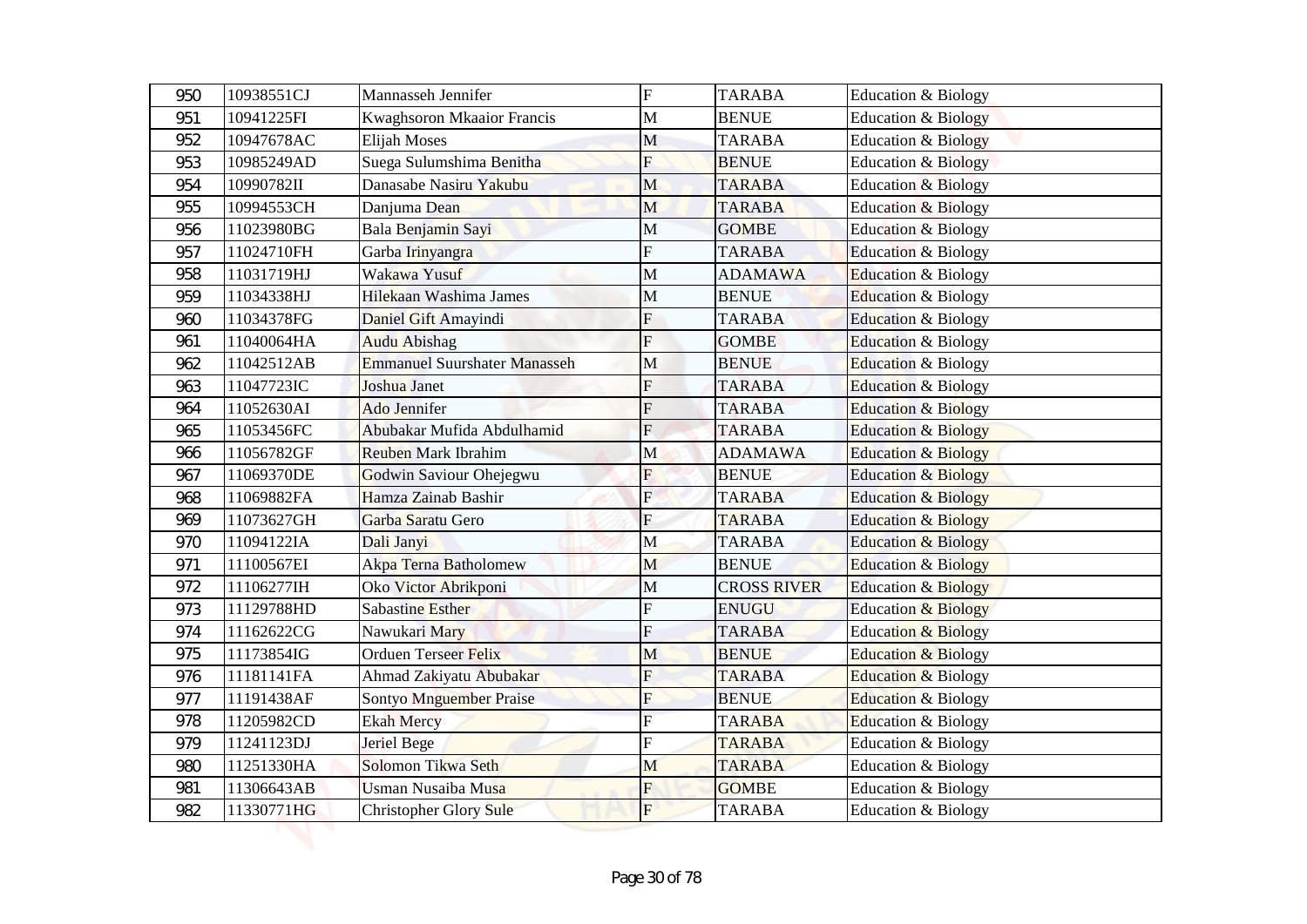| 983  | 11347174EG | <b>Emmanuel Blessing</b>      | $\overline{F}$            | <b>TARABA</b>    | Education & Biology                     |
|------|------------|-------------------------------|---------------------------|------------------|-----------------------------------------|
| 984  | 11349877IF | Kefas David Sarki             | M                         | <b>TARABA</b>    | <b>Education &amp; Biology</b>          |
| 985  | 10027709GF | Yusuf Adam                    | M                         | <b>ADAMAWA</b>   | <b>Education &amp; Chemistry</b>        |
| 986  | 10043688EG | Alhaji Mtomga Aondona         | M                         | <b>BENUE</b>     | <b>Education &amp; Chemistry</b>        |
| 987  | 10217616CF | Mahmud Bala Muhammad          | M                         | <b>ADAMAWA</b>   | <b>Education &amp; Chemistry</b>        |
| 988  | 10234305BA | Aernan Ngutesen Peace         | $\overline{F}$            | <b>BENUE</b>     | <b>Education &amp; Chemistry</b>        |
| 989  | 10320585GD | <b>Ishaku Solomon Titus</b>   | M                         | <b>ADAMAWA</b>   | Education & Chemistry                   |
| 990  | 10643019EF | <b>Ibrahim Naizatu Jalo</b>   | F                         | <b>TARABA</b>    | <b>Education &amp; Chemistry</b>        |
| 991  | 10686781JH | Uba Sulaiman Sulaiman         | $\mathbf{M}$              | <b>TARABA</b>    | Education & Chemistry                   |
| 992  | 10700077HG | <b>Isa Blessing Dogo</b>      | F                         | <b>TARABA</b>    | Education & Chemistry                   |
| 993  | 10811357BD | Lawrence Silas Haruna         | M                         | <b>GOMBE</b>     | Education & Chemistry                   |
| 994  | 10955487EJ | Abaaka Benjamin O             | $\mathbf{M}$              | <b>TARABA</b>    | Education & Chemistry                   |
| 995  | 11093572IB | Muhammad Abubakar Nasir       | M                         | <b>TARABA</b>    | Education & Chemistry                   |
| 996  | 11200947JD | Magaji Denis Nwunuji          | M                         | <b>TARABA</b>    | <b>Education &amp; Chemistry</b>        |
| 997  | 10046797DB | <b>Sewong Andrew Burinyuy</b> | M                         | <b>TARABA</b>    | <b>Education &amp; Computer Science</b> |
| 998  | 10212282CC | <b>Yusuf Aminu</b>            | M                         | <b>TARABA</b>    | <b>Education &amp; Computer Science</b> |
| 999  | 11347321JA | Babari Jibrin                 | M                         | <b>TARABA</b>    | <b>Education &amp; Economics</b>        |
| 1000 | 10081342IJ | Christian Cynthia Nmesoma     | F                         | <b>ENUGU</b>     | Education & English Language            |
| 1001 | 10086768BA | Maji Roseline                 | $\mathbf{E}$              | <b>KOGI</b>      | Education & English Language            |
| 1002 | 10206105CG | Ezeudemba Ogochukwu Sylvester | $\boldsymbol{\mathrm{F}}$ | <b>ANAMBRA</b>   | Education & English Language            |
| 1003 | 10243654JD | Kohli Niyama Thomas           | M                         | <b>TARABA</b>    | Education & English Language            |
| 1004 | 10296348CE | Zachariah Dorcas Shamaki      | F                         | <b>TARABA</b>    | Education & English Language            |
| 1005 | 10367556JB | Yohanna Tabitha               | $\overline{F}$            | <b>TARABA</b>    | Education & English Language            |
| 1006 | 10568730AG | Christopher Elijah            | M                         | <b>TARABA</b>    | Education & English Language            |
| 1007 | 10613353JE | <b>Uzan Mwuese Mary</b>       | F                         | <b>BENUE</b>     | Education & English Language            |
| 1008 | 10620958HE | Gbamwuan Deayongo Cornelius   | M                         | <b>BENUE</b>     | Education & English Language            |
| 1009 | 10707175CF | Solomon Shiekuma Manasseh     | M                         | <b>BENUE</b>     | Education & English Language            |
| 1010 | 10709126IJ | David Bright                  | F                         | <b>ADAMAWA</b>   | Education & English Language            |
| 1011 | 10785157ED | Saleh Godiya Ubandoma         | F                         | <b>TARABA</b>    | Education & English Language            |
| 1012 | 10998581GI | Garba Merit Zorai             | F                         | <b>TARABA</b>    | Education & English Language            |
| 1013 | 10999890CB | Johnny Utomobong Akpan        | F                         | <b>AKWA IBOM</b> | Education & English Language            |
| 1014 | 11151494EC | Fabonmi Victoria Oluwatoyin   | F                         | <b>TARABA</b>    | Education & English Language            |
| 1015 | 11276186JF | Augustine Zala Nyabun         | M                         | <b>TARABA</b>    | Education & English Language            |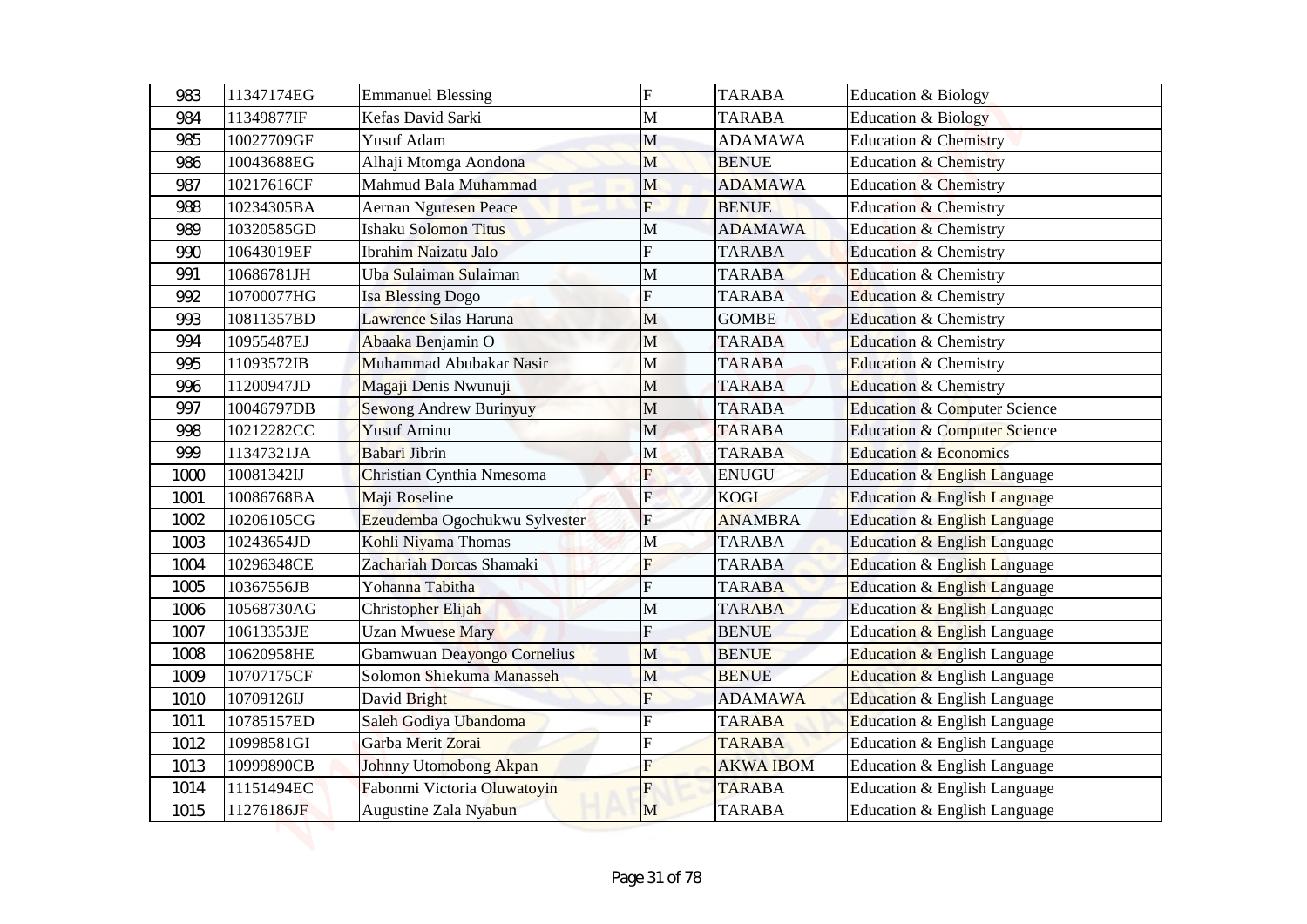| 1016 | 11287957JA | Enoch Lazarus Ayimalist          | $\mathbf{M}$              | <b>NASARAWA</b> | Education & English Language               |
|------|------------|----------------------------------|---------------------------|-----------------|--------------------------------------------|
| 1017 | 11349873JH | Josiah Tabitha Habila            | F                         | <b>TARABA</b>   | Education & English Language               |
| 1018 | 11250536CH | Hassan Aminu Abdullahi           | M                         | <b>TARABA</b>   | Education & Geography                      |
| 1019 | 10148483DI | Akoko Oneyi Mary                 | F                         | <b>TARABA</b>   | Education & Integrated Science             |
| 1020 | 10354018GC | Jeremiah Praise                  | F                         | <b>TARABA</b>   | Education & Integrated Science             |
| 1021 | 10345137DA | Muhammad Nafisat Nuhu            | $\overline{\mathrm{F}}$   | <b>TARABA</b>   | Education & Islamic Studies                |
| 1022 | 10053355EI | Akpuro Joshua                    | М                         | <b>TARABA</b>   | <b>Education &amp; Mathematics</b>         |
| 1023 | 11343640HF | <b>Israel Gracious Ephesians</b> | F                         | <b>TARABA</b>   | <b>Education &amp; Mathematics</b>         |
| 1024 | 10863242ED | Akinleye Samuel Ayomide          | M                         | <b>OGUN</b>     | Education & Political Science              |
| 1025 | 11069955CF | Musa Muhammadu                   | M                         | <b>TARABA</b>   | Education & Political Science              |
| 1026 | 11184912IG | Abubakar Dalhatu Sabo            | M                         | <b>TARABA</b>   | <b>Education &amp; Political Science</b>   |
| 1027 | 10198690FI | <b>Shive Joy Sewuses</b>         | F                         | <b>BENUE</b>    | <b>Education &amp; Social Studies</b>      |
| 1028 | 10001726CG | Nicodimus Chifah Salihu          | F                         | <b>TARABA</b>   | Educational Administration & Planning      |
| 1029 | 10247836GA | Adamu Amina                      | F                         | <b>TARABA</b>   | Educational Administration & Planning      |
| 1030 | 10370108AB | <b>Bello Farida Muhammad</b>     | F                         | Taraba          | Educational Administration & Planning      |
| 1031 | 10674905CJ | Hussaini Aishat Umar             | $\overline{F}$            | <b>TARABA</b>   | Educational Administration & Planning      |
| 1032 | 10748905GC | Hussaini Hassana Alhaji          | Ė                         | <b>TARABA</b>   | Educational Administration & Planning      |
| 1033 | 10892496GG | <b>Angyu Patience</b>            | F                         | <b>TARABA</b>   | Educational Administration & Planning      |
| 1034 | 11088689ID | <b>Umar Safiya</b>               | $\mathbf{E}$              | <b>TARABA</b>   | Educational Administration & Planning      |
| 1035 | 11096850EE | <b>Amos Peace</b>                | $\boldsymbol{\mathrm{F}}$ | <b>TARABA</b>   | Educational Administration & Planning      |
| 1036 | 11246809FD | Liambee Rejoice Mngohol          | ${\bf F}$                 | <b>BENUE</b>    | Educational Administration & Planning      |
| 1037 | 10006077GI | <b>Ibrahim Kabiru Chandick</b>   | M                         | <b>TARABA</b>   | <b>Electrical /Electronics Engineering</b> |
| 1038 | 10013980CH | Yakubu Samuel Yaro               | M                         | <b>KANO</b>     | <b>Electrical /Electronics Engineering</b> |
| 1039 | 10017719GC | <b>Akperan David Terver</b>      | M                         | <b>BENUE</b>    | <b>Electrical /Electronics Engineering</b> |
| 1040 | 10021877AE | Gaikin Stephen Kefas             | M                         | <b>ADAMAWA</b>  | <b>Electrical /Electronics Engineering</b> |
| 1041 | 10037260CH | <b>Amani Emmanuel Obotu</b>      | M                         | <b>BENUE</b>    | <b>Electrical /Electronics Engineering</b> |
| 1042 | 10060710AC | Myerga Sesugh Nelson             | M                         | <b>BENUE</b>    | <b>Electrical /Electronics Engineering</b> |
| 1043 | 10063695GI | <b>Bello Auwal Muhammad</b>      | M                         | <b>TARABA</b>   | <b>Electrical /Electronics Engineering</b> |
| 1044 | 10063741CH | Sani Sadiq                       | M                         | <b>TARABA</b>   | <b>Electrical /Electronics Engineering</b> |
| 1045 | 10072550IB | Tanimu Umar Alkali               | M                         | <b>TARABA</b>   | Electrical /Electronics Engineering        |
| 1046 | 10076698FD | Kennedy Thankgod Portharcourt    | M                         | <b>TARABA</b>   | Electrical /Electronics Engineering        |
| 1047 | 10080895HC | <b>Emmanuel Yusuf</b>            | M                         | <b>BORNO</b>    | Electrical /Electronics Engineering        |
| 1048 | 10085065HF | <b>Yusuf Godwin</b>              | M                         | <b>TARABA</b>   | <b>Electrical /Electronics Engineering</b> |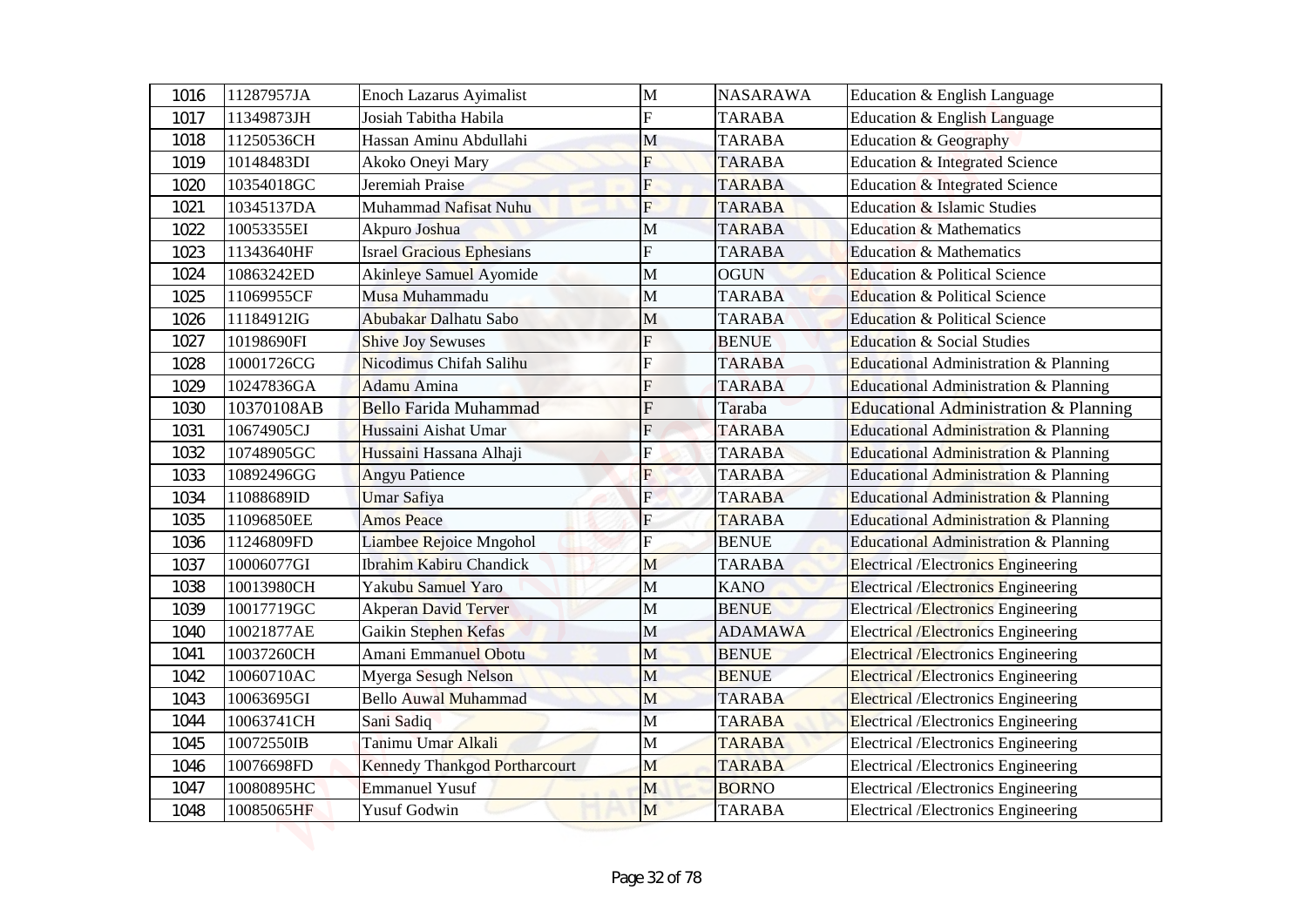| 1049 | 10085904IA | Anidiobi Felix Tochukwu     | $\mathbf{M}$ | <b>TARABA</b>  | <b>Electrical /Electronics Engineering</b>  |
|------|------------|-----------------------------|--------------|----------------|---------------------------------------------|
| 1050 | 10090507EF | <b>Bitrus Innocent</b>      | M            | <b>ADAMAWA</b> | <b>Electrical /Electronics Engineering</b>  |
| 1051 | 10141917EF | Abednego Fose-Emo           | M            | <b>TARABA</b>  | <b>Electrical /Electronics Engineering</b>  |
| 1052 | 10146293BC | <b>Yusuf Ibrahim Sanda</b>  | M            | Taraba         | <b>Electrical /Electronics Engineering</b>  |
| 1053 | 10152020JH | <b>Hycienth Abraham</b>     | M            | <b>ENUGU</b>   | <b>Electrical /Electronics Engineering</b>  |
| 1054 | 10154317JD | Wanchi Zebulon              | M            | <b>TARABA</b>  | <b>Electrical /Electronics Engineering</b>  |
| 1055 | 10155297GD | Kurutsi Emmanuel Joshua     | M            | <b>TARABA</b>  | <b>Electrical /Electronics Engineering</b>  |
| 1056 | 10156461GD | Aondowase Ushahemba         | F            | <b>TARABA</b>  | <b>Electrical /Electronics Engineering</b>  |
| 1057 | 10177644EJ | Lukas Joshua                | M            | <b>TARABA</b>  | <b>Electrical /Electronics Engineering</b>  |
| 1058 | 10177881BH | Marley Doliuran Atau'Usu    | M            | <b>ADAMAWA</b> | <b>Electrical /Electronics Engineering</b>  |
| 1059 | 10179103DH | <b>Chukwu Michael Emeka</b> | M            | <b>ENUGU</b>   | <b>Electrical /Electronics Engineering</b>  |
| 1060 | 10204154FJ | Solomon Chuanoemo Emmanuel  | M            | <b>TARABA</b>  | <b>Electrical /Electronics Engineering</b>  |
| 1061 | 10209407BE | Mbatsavdue Linus Termough   | M            | <b>BENUE</b>   | <b>Electrical</b> / Electronics Engineering |
| 1062 | 10234294ED | <b>Tsetim Solomon</b>       | M            | <b>TARABA</b>  | <b>Electrical /Electronics Engineering</b>  |
| 1063 | 10243479DG | Yakubu Yazidu               | M            | <b>TARABA</b>  | <b>Electrical /Electronics Engineering</b>  |
| 1064 | 10269083EI | Joshua Barnabas Luper       | $\mathbf M$  | <b>TARABA</b>  | <b>Electrical /Electronics Engineering</b>  |
| 1065 | 10297937BA | Tilemekaa Moses Unduga      | M            | <b>BENUE</b>   | <b>Electrical /Electronics Engineering</b>  |
| 1066 | 10322593FD | Daniel Enoch                | M            | <b>TARABA</b>  | <b>Electrical /Electronics Engineering</b>  |
| 1067 | 10322790EE | <b>Ishaku Miracle</b>       | $\mathbf M$  | <b>TARABA</b>  | <b>Electrical /Electronics Engineering</b>  |
| 1068 | 10333517GH | Zechariah Felix             | M            | <b>TARABA</b>  | <b>Electrical /Electronics Engineering</b>  |
| 1069 | 10337973IF | <b>Rimamtso Christopher</b> | M            | <b>TARABA</b>  | <b>Electrical /Electronics Engineering</b>  |
| 1070 | 10345807FH | Dennis Adda                 | M            | <b>TARABA</b>  | <b>Electrical /Electronics Engineering</b>  |
| 1071 | 10362333EG | Ulaha Eric Tordoo           | $\mathbf M$  | <b>BENUE</b>   | <b>Electrical /Electronics Engineering</b>  |
| 1072 | 10381350DB | Ahmad Buhari Arfu           | M            | <b>TARABA</b>  | <b>Electrical /Electronics Engineering</b>  |
| 1073 | 10387903GD | Isah Basheer                | M            | <b>TARABA</b>  | <b>Electrical /Electronics Engineering</b>  |
| 1074 | 10393195JF | David Emmanuel Manasseh     | M            | <b>TARABA</b>  | <b>Electrical /Electronics Engineering</b>  |
| 1075 | 10393376DH | <b>Iorse Timothy Tordue</b> | M            | <b>BENUE</b>   | <b>Electrical /Electronics Engineering</b>  |
| 1076 | 10394805BI | Patrick Ethian              | M            | <b>TARABA</b>  | <b>Electrical /Electronics Engineering</b>  |
| 1077 | 10397226DA | Samba Jerry Dodoh           | M            | <b>TARABA</b>  | <b>Electrical /Electronics Engineering</b>  |
| 1078 | 10398288EF | Galadima Peter Andezaki     | M            | <b>TARABA</b>  | Electrical /Electronics Engineering         |
| 1079 | 10401705HG | <b>Akinkwe Hope</b>         | M            | <b>TARABA</b>  | Electrical /Electronics Engineering         |
| 1080 | 10405256JD | <b>Job Stephen</b>          | M            | <b>TARABA</b>  | Electrical /Electronics Engineering         |
| 1081 | 10419242DJ | Adejo Peter                 | M            | <b>BENUE</b>   | <b>Electrical /Electronics Engineering</b>  |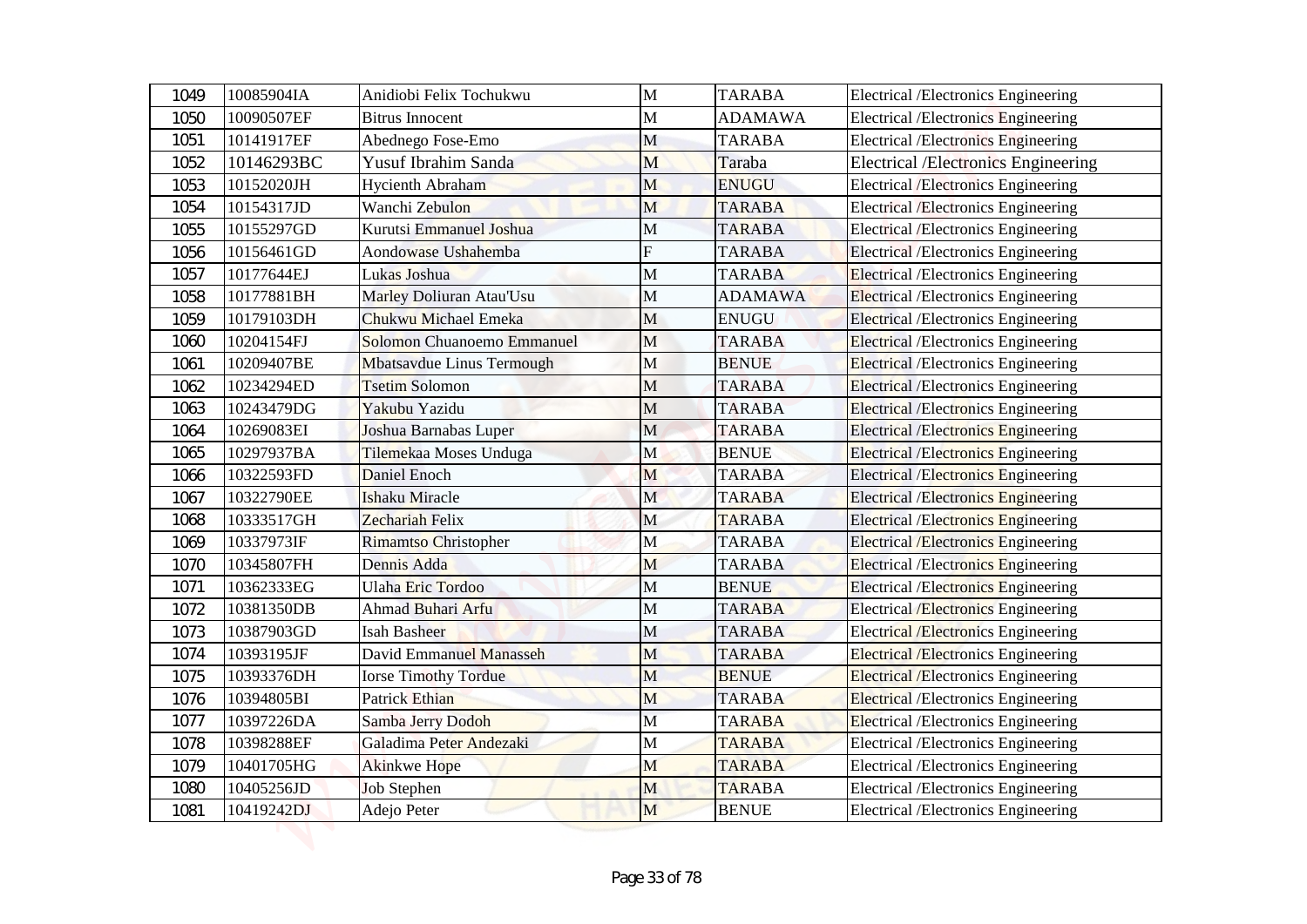| 1082 | 10431120AE | <b>Bende Mhen Thaddeus</b>     | $\mathbf{M}$ | <b>BENUE</b>       | <b>Electrical /Electronics Engineering</b>  |
|------|------------|--------------------------------|--------------|--------------------|---------------------------------------------|
| 1083 | 10440124FF | <b>Bako Saviour</b>            | $\mathbf M$  | <b>ADAMAWA</b>     | <b>Electrical /Electronics Engineering</b>  |
| 1084 | 10473230GF | <b>Christopher Mark Sunday</b> | M            | <b>TARABA</b>      | <b>Electrical /Electronics Engineering</b>  |
| 1085 | 10575324BC | Ismail Yusha'U Musa            | M            | <b>TARABA</b>      | <b>Electrical /Electronics Engineering</b>  |
| 1086 | 10602722HE | Uluba Jarafu                   | M            | <b>BORNO</b>       | <b>Electrical /Electronics Engineering</b>  |
| 1087 | 10606586CF | Mamla David                    | M            | <b>TARABA</b>      | <b>Electrical /Electronics Engineering</b>  |
| 1088 | 10608086IE | Yakubu Terungwa Oliver         | M            | <b>TARABA</b>      | <b>Electrical /Electronics Engineering</b>  |
| 1089 | 10644442EE | <b>Abdulaziz Ahmed Zeezu</b>   | $\mathbf M$  | <b>TARABA</b>      | <b>Electrical /Electronics Engineering</b>  |
| 1090 | 10670577BF | Audu Miracle                   | M            | <b>TARABA</b>      | <b>Electrical /Electronics Engineering</b>  |
| 1091 | 10707653EG | Timoko Joseph Anthony          | M            | <b>DELTA</b>       | <b>Electrical /Electronics Engineering</b>  |
| 1092 | 10742586AH | <b>Albert Jonathan Frances</b> | F            | <b>TARABA</b>      | <b>Electrical /Electronics Engineering</b>  |
| 1093 | 10747532BA | Dio Kingsley                   | M            | <b>TARABA</b>      | <b>Electrical /Electronics Engineering</b>  |
| 1094 | 10767332HB | <b>Kuru Alfred</b>             | M            | <b>TARABA</b>      | <b>Electrical</b> / Electronics Engineering |
| 1095 | 10795361ID | Zakari Jonah                   | M            | <b>TARABA</b>      | <b>Electrical /Electronics Engineering</b>  |
| 1096 | 10808482AF | Muhammad Adam Usman            | M            | <b>KANO</b>        | <b>Electrical /Electronics Engineering</b>  |
| 1097 | 10847176DC | Markus Danbaba                 | $\mathbf M$  | <b>TARABA</b>      | <b>Electrical /Electronics Engineering</b>  |
| 1098 | 10870092FH | Uchu Elijah Otu                | M            | <b>CROSS RIVER</b> | <b>Electrical /Electronics Engineering</b>  |
| 1099 | 10897424CG | Danjuma Titus                  | M            | <b>KADUNA</b>      | <b>Electrical /Electronics Engineering</b>  |
| 1100 | 10920529GG | <b>Kwanter Rufus Jonathan</b>  | $\mathbf M$  | <b>TARABA</b>      | <b>Electrical /Electronics Engineering</b>  |
| 1101 | 10921828EJ | Peter Igbadoo Thaddeus         | M            | <b>BENUE</b>       | <b>Electrical /Electronics Engineering</b>  |
| 1102 | 10942294FC | Ripiye Irambanyang             | M            | <b>TARABA</b>      | <b>Electrical /Electronics Engineering</b>  |
| 1103 | 10976580BE | Paranga Parasad Bute           | M            | <b>GOMBE</b>       | <b>Electrical /Electronics Engineering</b>  |
| 1104 | 11038652DI | Dwaben Victor Ayuba            | M            | <b>TARABA</b>      | <b>Electrical /Electronics Engineering</b>  |
| 1105 | 11039458EF | Aondover Aondoyavenga Enock    | M            | <b>BENUE</b>       | <b>Electrical / Electronics Engineering</b> |
| 1106 | 11074008II | Aondoakaa David Kaanher        | M            | <b>TARABA</b>      | <b>Electrical /Electronics Engineering</b>  |
| 1107 | 11088713BB | <b>Augustine Felix Emeka</b>   | M            | <b>IMO</b>         | <b>Electrical /Electronics Engineering</b>  |
| 1108 | 11145868EC | Tanko Abdulsalam Ibrahim       | M            | <b>TARABA</b>      | <b>Electrical /Electronics Engineering</b>  |
| 1109 | 11157949HH | Kaannanshi Tavershima Raymond  | M            | <b>BENUE</b>       | <b>Electrical</b> /Electronics Engineering  |
| 1110 | 11162272AJ | <b>Gwa Jeffrey Gbasuur</b>     | M            | <b>BENUE</b>       | <b>Electrical /Electronics Engineering</b>  |
| 1111 | 11166740II | <b>Bike Shadrach</b>           | M            | <b>TARABA</b>      | Electrical /Electronics Engineering         |
| 1112 | 11304502CC | Adabo Vangeryina Raphael       | M            | <b>BENUE</b>       | <b>Electrical /Electronics Engineering</b>  |
| 1113 | 11331193HB | Joshua Lawrence                | M            | <b>TARABA</b>      | <b>Electrical /Electronics Engineering</b>  |
| 1114 | 10001468CE | Mohammed Nafisa Wawata         | $\mathbf{F}$ | <b>TARABA</b>      | <b>English Language</b>                     |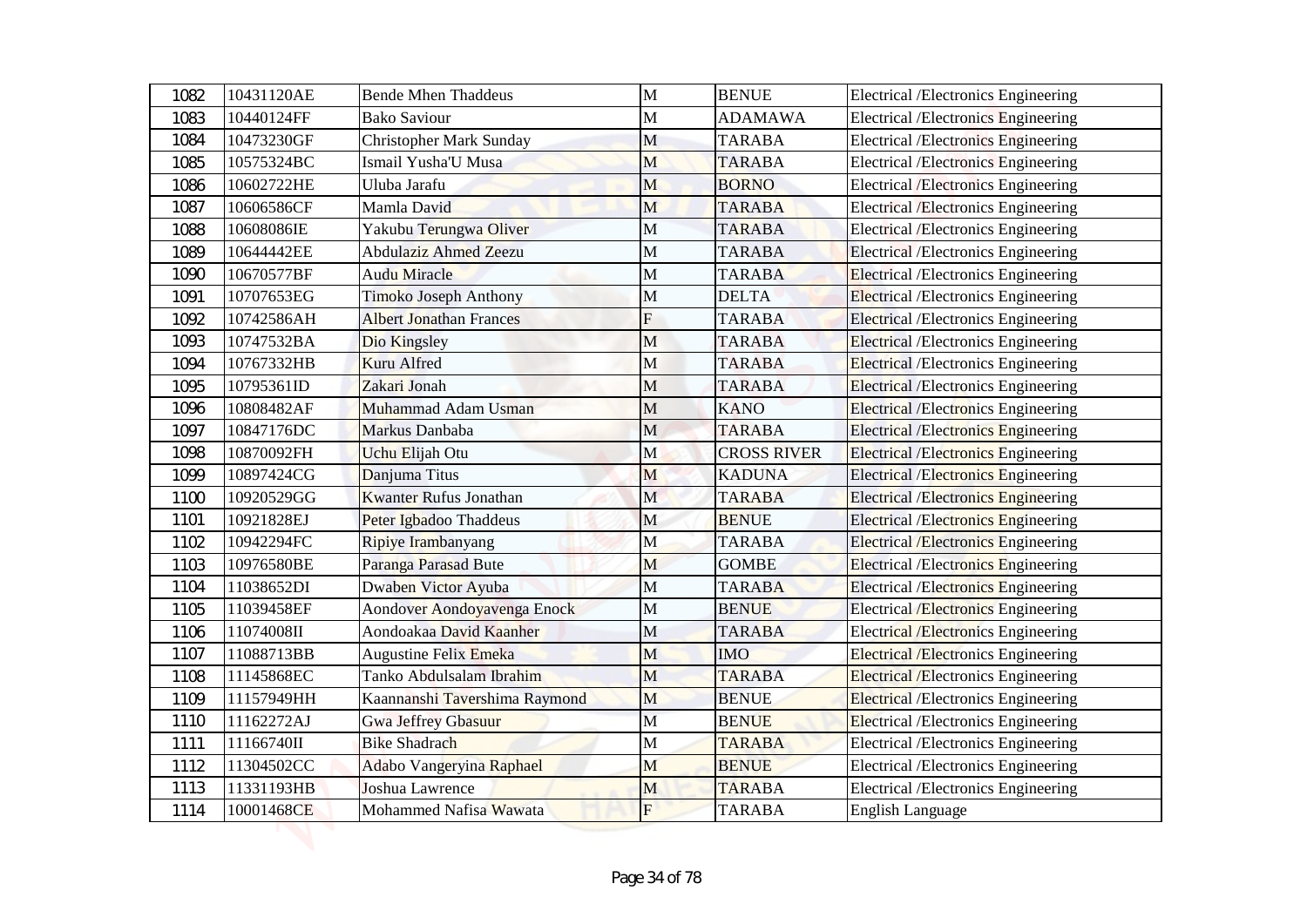| 1115 | 10076607DF | Demenenda Saanmoniyol Daniel   | $\mathbf{M}$              | <b>BENUE</b>       | <b>English Language</b>             |
|------|------------|--------------------------------|---------------------------|--------------------|-------------------------------------|
| 1116 | 10094799HA | Ayo Oryiman Saviour            | M                         | <b>BENUE</b>       | <b>English Language</b>             |
| 1117 | 10095497BD | Christopher Maryjane           | $\mathbf F$               | <b>IMO</b>         | <b>English Language</b>             |
| 1118 | 10176528AC | Iliyasu Shamsuddin Abdullahi   | M                         | <b>TARABA</b>      | <b>English Language</b>             |
| 1119 | 10192004DH | Orison Vilesa                  | F                         | <b>ADAMAWA</b>     | <b>English Language</b>             |
| 1120 | 10277829JH | Ayodo Richard Orfega           | M                         | <b>BENUE</b>       | English Language                    |
| 1121 | 10392953EF | Ojah Enattah Valentina         | F                         | <b>BENUE</b>       | <b>English Language</b>             |
| 1122 | 10653286JA | Janar Zirname                  | F                         | <b>ADAMAWA</b>     | <b>English Language</b>             |
| 1123 | 10656960CJ | <b>Yakubu Blessing</b>         | F                         | <b>ADAMAWA</b>     | English Language                    |
| 1124 | 10699761FE | Musa Emmanuel Sadiq            | M                         | <b>TARABA</b>      | English Language                    |
| 1125 | 10716615CJ | Midala Dorcas Nafa             | F                         | <b>ADAMAWA</b>     | <b>English Language</b>             |
| 1126 | 10740339FF | <b>Bundesen Nguemo Bridget</b> | F                         | <b>BENUE</b>       | <b>English Language</b>             |
| 1127 | 10942653EC | <b>Ebenezer</b> Victoria       | F                         | <b>CROSS RIVER</b> | <b>English Language</b>             |
| 1128 | 10942930IE | Abraham Jeremiah               | М                         | <b>TARABA</b>      | <b>English Language</b>             |
| 1129 | 11099819GB | <b>Denen Msuur Endurance</b>   | F                         | <b>BENUE</b>       | <b>English Language</b>             |
| 1130 | 11232257FJ | Okechukwu Otenekize Dagana     | $\mathbf F$               | <b>BAYELSA</b>     | <b>English Language</b>             |
| 1131 | 11263171EJ | <b>Simon Gift Willians</b>     | F                         | <b>TARABA</b>      | <b>English Language</b>             |
| 1132 | 10015917DG | Mohammed Mohammed Ojoajogwu    | M                         | <b>KOGI</b>        | <b>Environmental Health Science</b> |
| 1133 | 10069738HI | Danasabe Hannatu               | $\mathbf{E}$              | <b>TARABA</b>      | <b>Environmental Health Science</b> |
| 1134 | 10142223JH | Nuhu Asma'U Umar               | $\boldsymbol{\mathrm{F}}$ | <b>TARABA</b>      | <b>Environmental Health Science</b> |
| 1135 | 10163988ID | Daniel Emodishi Mamman         | M                         | <b>TARABA</b>      | <b>Environmental Health Science</b> |
| 1136 | 10334999ID | Filibus Lydiah                 | F                         | <b>TARABA</b>      | <b>Environmental Health Science</b> |
| 1137 | 10340101AG | <b>Dennis Timothy</b>          | M                         | <b>TARABA</b>      | <b>Environmental Health Science</b> |
| 1138 | 10380658HA | Buhari Rukaiya Ahmad           | F                         | <b>TARABA</b>      | <b>Environmental Health Science</b> |
| 1139 | 10386636IB | Micah Hannatu                  | F                         | <b>TARABA</b>      | <b>Environmental Health Science</b> |
| 1140 | 10389709HH | Oleka Chinaza Emmanuel         | M                         | <b>IMO</b>         | <b>Environmental Health Science</b> |
| 1141 | 10443952BH | Jerry Friday Julius            | M                         | <b>TARABA</b>      | <b>Environmental Health Science</b> |
| 1142 | 10494406HC | Ibrahim Huzaifa                | M                         | <b>TARABA</b>      | <b>Environmental Health Science</b> |
| 1143 | 10507947JC | <b>Emmanuel Blessing</b>       | F                         | <b>TARABA</b>      | <b>Environmental Health Science</b> |
| 1144 | 10653258HH | Sunday Altimo Ali              | F                         | <b>ADAMAWA</b>     | <b>Environmental Health Science</b> |
| 1145 | 10750472BH | Saeed Aisha Usman              | F                         | <b>TARABA</b>      | <b>Environmental Health Science</b> |
| 1146 | 10763810GE | Muhammad Umar                  | M                         | <b>TARABA</b>      | <b>Environmental Health Science</b> |
| 1147 | 10953425CH | <b>Terseer Victor</b>          | M                         | <b>TARABA</b>      | <b>Environmental Health Science</b> |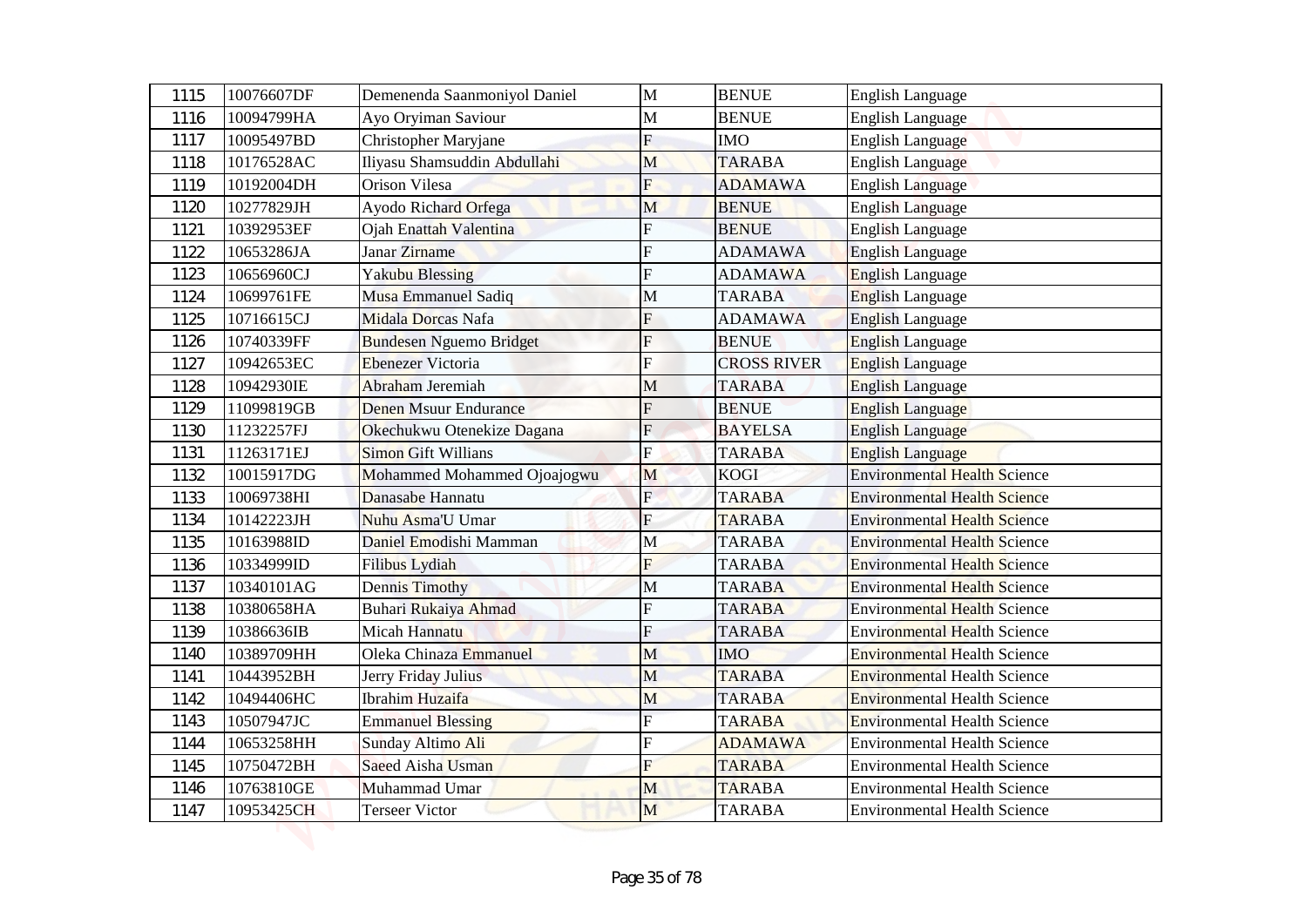| 1148 | 11080189HC | Yakubu Adam                      | $\mathbf{M}$   | <b>TARABA</b>  | <b>Environmental Health Science</b> |
|------|------------|----------------------------------|----------------|----------------|-------------------------------------|
| 1149 | 11201233BB | Lawan Ahijo                      | M              | <b>TARABA</b>  | <b>Environmental Health Science</b> |
| 1150 | 11347531EC | Idris Saudatu Yakubu             | $\overline{F}$ | <b>TARABA</b>  | <b>Environmental Health Science</b> |
| 1151 | 10158312DJ | Uzer Dooshima Emmanuella         | F              | <b>BENUE</b>   | Forestry & Wildlife                 |
| 1152 | 10164454ED | <b>Jonathan Peace</b>            | F              | <b>TARABA</b>  | Forestry & Wildlife                 |
| 1153 | 10175531ID | <b>Abdulhamid Nasir Mohammed</b> | M              | <b>TARABA</b>  | Forestry & Wildlife                 |
| 1154 | 10177611FB | Isiaka Nafisat Ahmed             | F              | <b>TARABA</b>  | Forestry & Wildlife                 |
| 1155 | 10187730FF | Ibrahim Maryam Baba              | F              | <b>ADAMAWA</b> | Forestry & Wildlife                 |
| 1156 | 10199522IE | Zachariah Silvin                 | F              | <b>TARABA</b>  | Forestry & Wildlife                 |
| 1157 | 10201427JC | Allen Alive Tanko                | M              | <b>TARABA</b>  | Forestry & Wildlife                 |
| 1158 | 10201495IC | Peter Solomon Terungwa           | M              | <b>TARABA</b>  | Forestry & Wildlife                 |
| 1159 | 10201963DG | <b>Emmanuel Reliance Marime</b>  | F              | <b>TARABA</b>  | Forestry & Wildlife                 |
| 1160 | 10208326FG | <b>Daleng Peter</b>              | M              | <b>TARABA</b>  | Forestry & Wildlife                 |
| 1161 | 10208941FE | Abdullahi Nasiru Jibrin          | М              | <b>TARABA</b>  | Forestry & Wildlife                 |
| 1162 | 10212253BC | <b>Ahmed Maryam</b>              | F              | <b>TARABA</b>  | Forestry & Wildlife                 |
| 1163 | 10215673DE | Lawal Najib Mohammad             | $\mathbf M$    | <b>TARABA</b>  | Forestry & Wildlife                 |
| 1164 | 10216699GA | <b>Ishak Umar Umar</b>           | M              | <b>TARABA</b>  | <b>Forestry &amp; Wildlife</b>      |
| 1165 | 10069975EG | Elias Dennis Nemfor              | M              | <b>TARABA</b>  | French                              |
| 1166 | 10466392BF | <b>Nguerme Titus Bilem</b>       | $\mathbf M$    | <b>TARABA</b>  | French                              |
| 1167 | 10040066EI | Midala Geoffrey Nafa             | M              | <b>ADAMAWA</b> | Geography                           |
| 1168 | 10061601EF | Muhammed Mustapha Nakura         | M              | <b>TARABA</b>  | Geography                           |
| 1169 | 10152275BB | Ezra Felix                       | M              | <b>ADAMAWA</b> | Geography                           |
| 1170 | 10184724FC | <b>Christopher Nillen Ngenge</b> | M              | <b>TARABA</b>  | Geography                           |
| 1171 | 10323760EE | <b>Atser Ngutor</b>              | M              | <b>BENUE</b>   | Geography                           |
| 1172 | 10424637FD | Angelo Emmanuel Bonzena          | M              | <b>TARABA</b>  | Geography                           |
| 1173 | 10443099FE | Muhammad Nuruddeen Nasir         | M              | <b>TARABA</b>  | Geography                           |
| 1174 | 10451165AJ | Hamza Abdullahi                  | M              | <b>TARABA</b>  | Geography                           |
| 1175 | 10482376HI | Raji Abdul-Aziz Ahmad            | M              | <b>ADAMAWA</b> | Geography                           |
| 1176 | 10499111CC | <b>Monday Anthony</b>            | M              | <b>ADAMAWA</b> | Geography                           |
| 1177 | 10525366CB | Agu Emmanuel                     | M              | <b>ENUGU</b>   | Geography                           |
| 1178 | 10531977HD | <b>Benson Jordan</b>             | M              | <b>TARABA</b>  | Geography                           |
| 1179 | 10545285BG | John Richard                     | M              | <b>KOGI</b>    | Geography                           |
| 1180 | 10638358GA | Wajir Terlumun Dennis            | M              | <b>BENUE</b>   | Geography                           |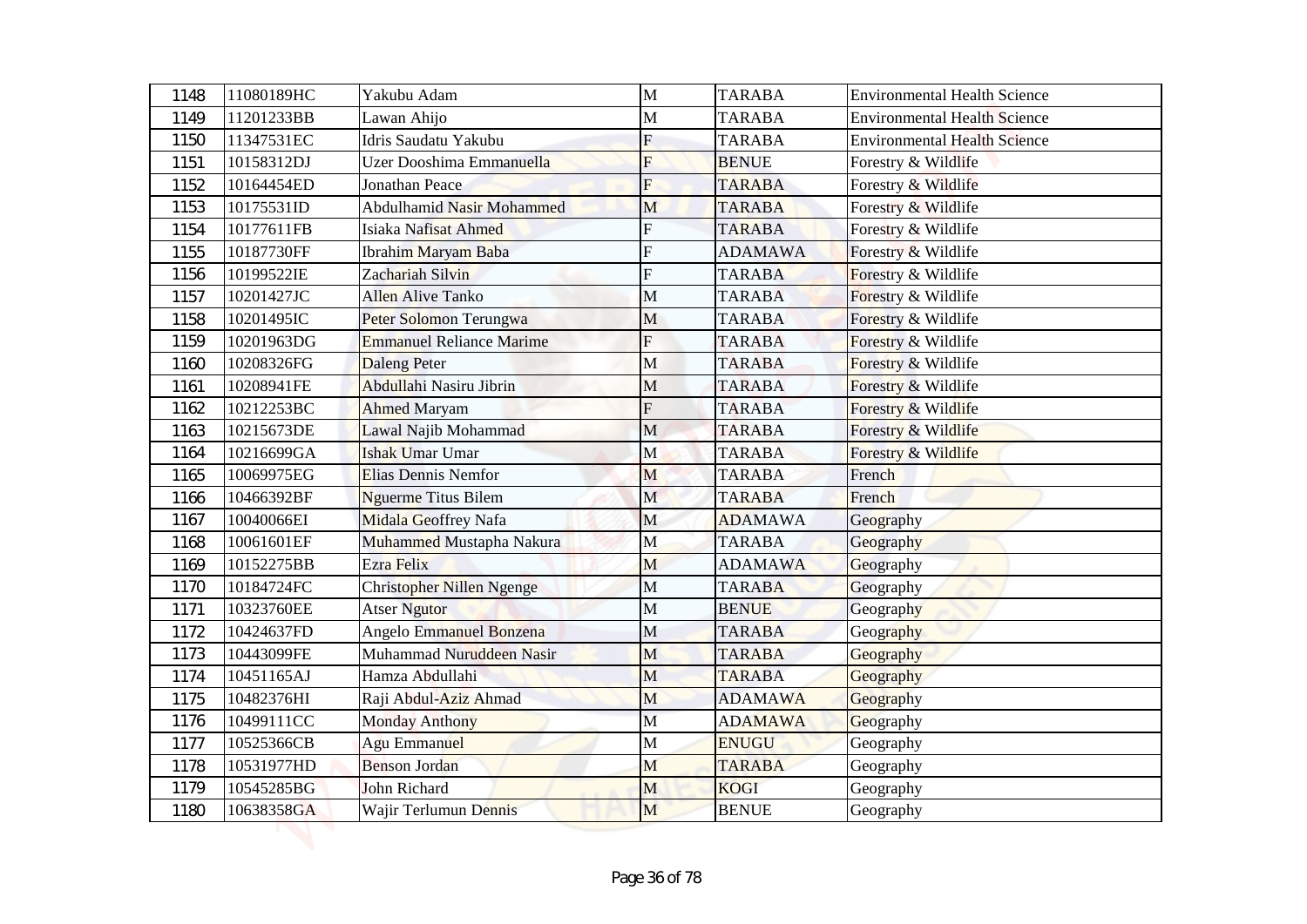| 1181 | 10682945GC | Bilyaminu Bashar Kaku         | $\mathbf{M}$              | <b>TARABA</b>  | Geography                               |
|------|------------|-------------------------------|---------------------------|----------------|-----------------------------------------|
| 1182 | 10724720GB | Danlami Zando                 | M                         | <b>TARABA</b>  | Geography                               |
| 1183 | 10847229GH | Yuguda Muizzuddeen Garba      | M                         | <b>ADAMAWA</b> | Geography                               |
| 1184 | 10878400GC | Kabir Usman Umar              | M                         | <b>TARABA</b>  | Geography                               |
| 1185 | 10995723AJ | Hassan Kefas                  | M                         | <b>BORNO</b>   | Geography                               |
| 1186 | 11005968CD | <b>Ugoh Luper Jacob</b>       | M                         | <b>BENUE</b>   | Geography                               |
| 1187 | 11040896JG | Haruna Ubaidullahi Maitebur   | М                         | <b>TARABA</b>  | Geography                               |
| 1188 | 11073924EJ | Andrew Rimamkirten            | M                         | <b>TARABA</b>  | Geography                               |
| 1189 | 11086595GA | Timothy Ediseh Maikarfi       | F                         | <b>TARABA</b>  | Geography                               |
| 1195 | 10041178BA | <b>Stephen Queen Doose</b>    | F                         | <b>BENUE</b>   | Guidance & Counselling                  |
| 1196 | 10042270DC | <b>Ahmed Habiba Buba</b>      | F                         | <b>ADAMAWA</b> | Guidance & Counselling                  |
| 1197 | 10340785II | Iorkile Mngohol Abigail       | F                         | <b>BENUE</b>   | <b>Guidance &amp; Counselling</b>       |
| 1198 | 10600615JA | <b>Yusuf Bose</b>             | F                         | <b>TARABA</b>  | Guidance & Counselling                  |
| 1199 | 10751064IE | <b>Ishaku Blessing Wando</b>  | F                         | <b>BENUE</b>   | Guidance & Counselling                  |
| 1200 | 10765613IH | <b>Robinson Alice</b>         | F                         | <b>TARABA</b>  | Guidance & Counselling                  |
| 1201 | 10854870DG | Sabo Jamilu Abana             | M                         | <b>ADAMAWA</b> | <b>Guidance &amp; Counselling</b>       |
| 1202 | 10929105ED | Amamji Praise Ishaku          | Ė                         | <b>TARABA</b>  | <b>Guidance &amp; Counselling</b>       |
| 1203 | 10943036FH | Benjamin Happy                | M                         | <b>TARABA</b>  | <b>Guidance &amp; Counselling</b>       |
| 1204 | 11046141HF | Habila Patience Sarki         | $\mathbf{E}$              | <b>TARABA</b>  | Guidance & Counselling                  |
| 1205 | 11234727CB | Abubakar Zainab Aliyu         | $\boldsymbol{\mathrm{F}}$ | <b>JIGAWA</b>  | <b>Guidance &amp; Counselling</b>       |
| 1206 | 10723587GF | <b>Aku Felix</b>              | M                         | <b>BENUE</b>   | <b>History &amp; Diplomatic Studies</b> |
| 1207 | 11273083JC | <b>Joseph Patience</b>        | F                         | <b>TARABA</b>  | <b>History &amp; Diplomatic Studies</b> |
| 1208 | 11084816GC | Mathias Monday Shinkom        | $\mathbf M$               | <b>TARABA</b>  | <b>History &amp; Diplomatic Studies</b> |
| 1209 | 11089846AH | <b>Jesse Peter Aleng</b>      | M                         | <b>TARABA</b>  | <b>History &amp; Diplomatic Studies</b> |
| 1210 | 11128585JD | Daniel Baba Maiyaki           | M                         | <b>TARABA</b>  | <b>History &amp; Diplomatic Studies</b> |
| 1211 | 11134648ED | Adebowale Faruk Gbolahan      | M                         | <b>OYO</b>     | <b>History &amp; Diplomatic Studies</b> |
| 1212 | 11138932JC | Nashuka Ogidi Fuseh           | M                         | <b>TARABA</b>  | <b>History &amp; Diplomatic Studies</b> |
| 1213 | 11143846JE | David Lazinranto Kankani      | F                         | <b>ADAMAWA</b> | <b>History &amp; Diplomatic Studies</b> |
| 1214 | 11144856HB | Christopher Gladys Ishaku     | F                         | <b>TARABA</b>  | <b>History &amp; Diplomatic Studies</b> |
| 1215 | 11167285AF | <b>Boro Precious Sina</b>     | M                         | <b>ADAMAWA</b> | History & Diplomatic Studies            |
| 1216 | 11178830JG | <b>Shaapera Doose Francis</b> | M                         | <b>TARABA</b>  | History & Diplomatic Studies            |
| 1217 | 11191390FC | Adoyi Joseph Okwori           | M                         | <b>BENUE</b>   | History & Diplomatic Studies            |
| 1218 | 11198947HJ | Umar Barkindo Muhammed        | M                         | <b>TARABA</b>  | History & Diplomatic Studies            |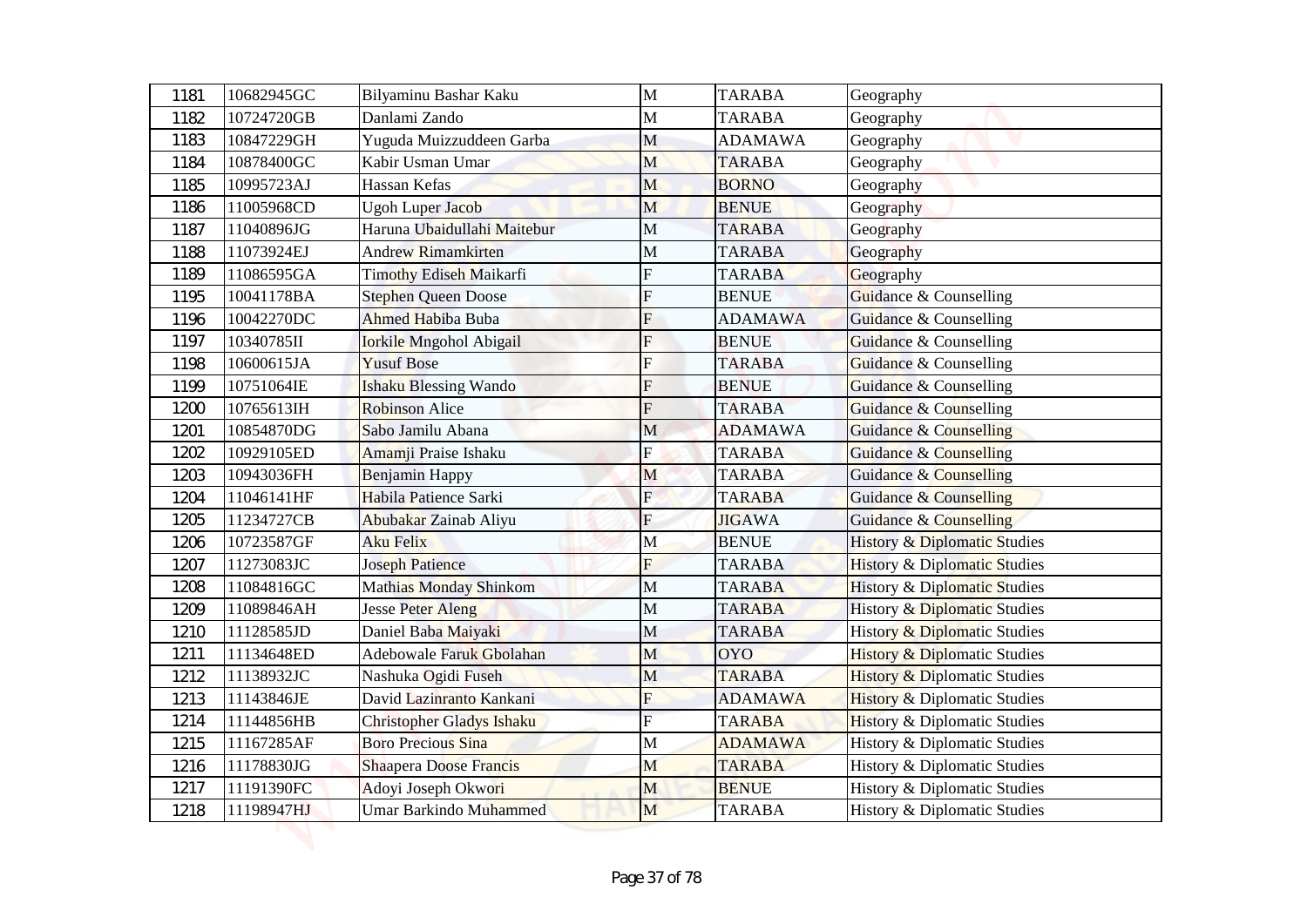| 1219 | 11211432GG | Akawu Kingsley             | $\mathbf{M}$              | <b>TARABA</b>  | History & Diplomatic Studies            |
|------|------------|----------------------------|---------------------------|----------------|-----------------------------------------|
| 1220 | 11212074IA | Mark Salome                | F                         | <b>TARABA</b>  | History & Diplomatic Studies            |
| 1221 | 11225067JF | Vctor Danazumi             | M                         | <b>TARABA</b>  | <b>History &amp; Diplomatic Studies</b> |
| 1222 | 11230353EI | Hudu Abdulrashid           | M                         | <b>TARABA</b>  | <b>History &amp; Diplomatic Studies</b> |
| 1223 | 11232622DB | Usman Zaruddeen Dabo       | M                         | <b>TARABA</b>  | <b>History &amp; Diplomatic Studies</b> |
| 1224 | 11249246BH | <b>Umar Saadatu</b>        | $\overline{\mathrm{F}}$   | <b>ADAMAWA</b> | <b>History &amp; Diplomatic Studies</b> |
| 1225 | 11252472DJ | Genesis Echwaseh           | Ė                         | <b>TARABA</b>  | History & Diplomatic Studies            |
| 1226 | 11299812CH | <b>Adamu Godwin</b>        | $\mathbf M$               | <b>BORNO</b>   | History & Diplomatic Studies            |
| 1227 | 11307323JF | <b>Dandy Dorathy</b>       | F                         | <b>ADAMAWA</b> | <b>History &amp; Diplomatic Studies</b> |
| 1228 | 11309149EJ | Kasari Fidelis             | M                         | <b>TARABA</b>  | <b>History &amp; Diplomatic Studies</b> |
| 1229 | 11324279FF | Umar Abdulrahman           | M                         | <b>BAUCHI</b>  | <b>History &amp; Diplomatic Studies</b> |
| 1230 | 11326739EH | Jerome Gideon Rikuye       | M                         | <b>TARABA</b>  | <b>History &amp; Diplomatic Studies</b> |
| 1231 | 11328601IH | Umar Muhammad-Junaidu      | M                         | <b>TARABA</b>  | <b>History &amp; Diplomatic Studies</b> |
| 1232 | 11347836JH | Bello Yahaya Abba          | М                         | <b>TARABA</b>  | <b>History &amp; Diplomatic Studies</b> |
| 1233 | 10476933BE | John Abumakai Kubuza       | F                         | <b>TARABA</b>  | <b>History &amp; Diplomatic Studies</b> |
| 1234 | 10481425CB | Iliya Rahila               | $\mathbf F$               | <b>TARABA</b>  | <b>History &amp; Diplomatic Studies</b> |
| 1235 | 10488381AI | <b>Ibrahim Bashir Manu</b> | M                         | <b>TARABA</b>  | <b>History &amp; Diplomatic Studies</b> |
| 1236 | 10491773BH | Garba Isyaka Ahmad         | M                         | <b>TARABA</b>  | <b>History &amp; Diplomatic Studies</b> |
| 1237 | 10492675CH | Adam Hauwa'U               | $\mathbf{E}$              | <b>YOBE</b>    | <b>History &amp; Diplomatic Studies</b> |
| 1238 | 10492713BA | Jonah Fuhchu Chelsea       | $\boldsymbol{\mathrm{F}}$ | <b>TARABA</b>  | <b>History &amp; Diplomatic Studies</b> |
| 1239 | 10498999GH | <b>Titus Ivoma Bisen</b>   | $\mathbf F$               | <b>TARABA</b>  | <b>History &amp; Diplomatic Studies</b> |
| 1240 | 10501750FJ | Ahmadu Suleman             | M                         | <b>TARABA</b>  | <b>History &amp; Diplomatic Studies</b> |
| 1241 | 10515303ED | Ahmed Rilwanu Bitrus       | M                         | <b>ADAMAWA</b> | <b>History &amp; Diplomatic Studies</b> |
| 1242 | 10519008ID | <b>Bently Osom</b>         | F                         | <b>ADAMAWA</b> | History & Diplomatic Studies            |
| 1243 | 10529137FH | Muhammad Imrana Baba       | M                         | <b>TARABA</b>  | History & Diplomatic Studies            |
| 1244 | 10542418IB | Tyohemba Terna Matthew     | M                         | <b>TARABA</b>  | <b>History &amp; Diplomatic Studies</b> |
| 1245 | 10564037CA | Adam Abubakar              | M                         | <b>BORNO</b>   | <b>History &amp; Diplomatic Studies</b> |
| 1246 | 10570774IC | Dassak Selpon Pochir       | M                         | <b>PLATEAU</b> | <b>History &amp; Diplomatic Studies</b> |
| 1247 | 10575521AD | Bawa Nasiru Shamsuddeen    | М                         | <b>TARABA</b>  | <b>History &amp; Diplomatic Studies</b> |
| 1248 | 10598301EI | Hassan Monica              | F                         | <b>TARABA</b>  | History & Diplomatic Studies            |
| 1249 | 10604387CG | Usman Maryam Hayatu        | F                         | <b>TARABA</b>  | History & Diplomatic Studies            |
| 1250 | 10604969CG | Nuvalga Briskila Tende     | F                         | <b>TARABA</b>  | History & Diplomatic Studies            |
| 1251 | 10605795HA | Pwaltha Yikurem Jonah      | M                         | <b>ADAMAWA</b> | History & Diplomatic Studies            |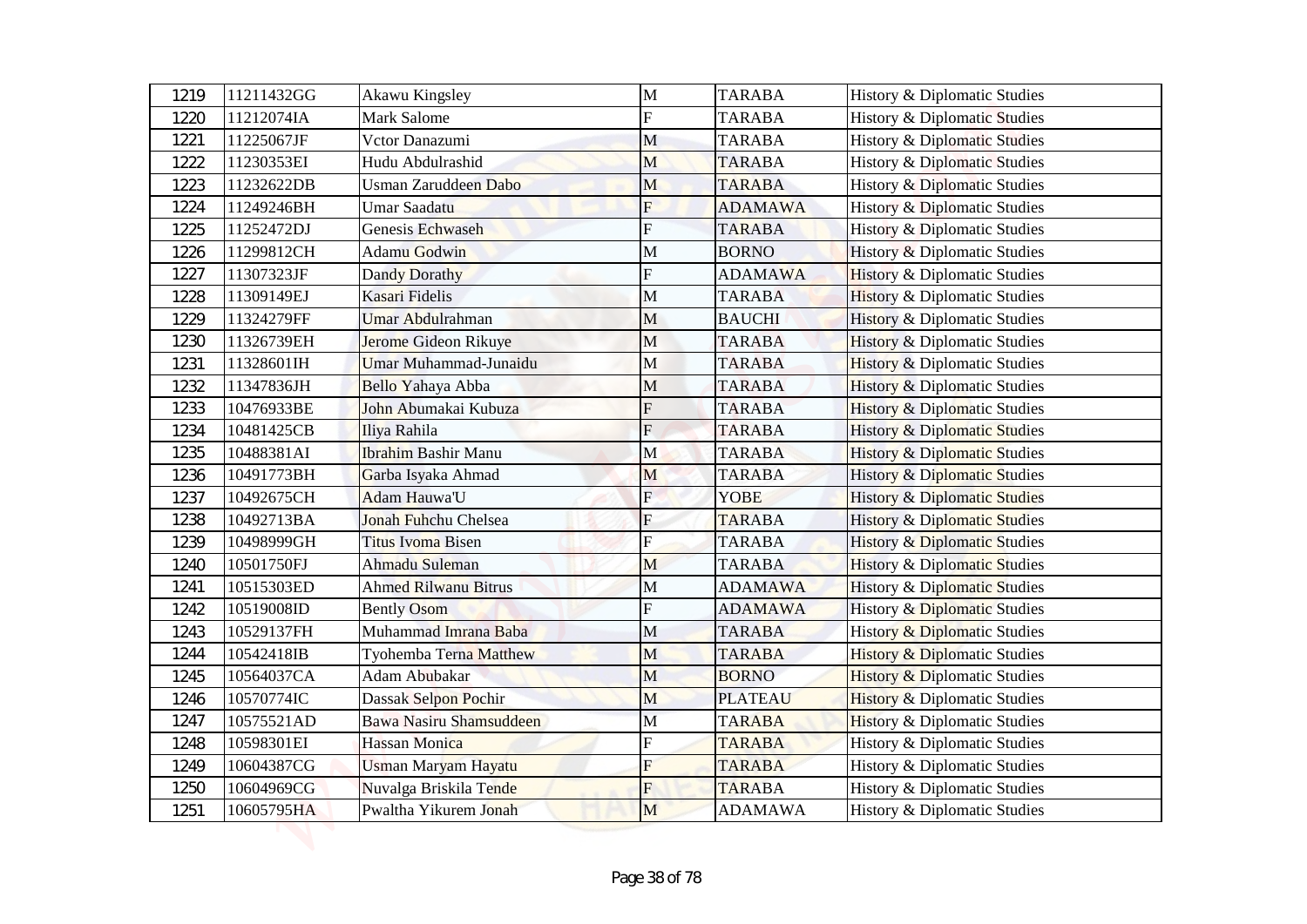| 1252 | 10605928FJ | Garba Manye-Oten                  | $\mathbf{M}$              | <b>TARABA</b>  | History & Diplomatic Studies            |
|------|------------|-----------------------------------|---------------------------|----------------|-----------------------------------------|
| 1253 | 10609243AI | Simon Samaila                     | M                         | <b>TARABA</b>  | History & Diplomatic Studies            |
| 1254 | 10610701JG | Samaila Hikima                    | $\mathbf F$               | <b>TARABA</b>  | <b>History &amp; Diplomatic Studies</b> |
| 1255 | 10622890AB | Peter Mayindi Ameleku             | F                         | <b>BENUE</b>   | <b>History &amp; Diplomatic Studies</b> |
| 1256 | 10629542CH | Hassan Haruna Muhammad            | M                         | <b>TARABA</b>  | <b>History &amp; Diplomatic Studies</b> |
| 1257 | 10632718AF | Nicodemus Joy Farinchiki          | F                         | <b>TARABA</b>  | <b>History &amp; Diplomatic Studies</b> |
| 1258 | 10640178DC | Ishaku Gambo Akipu                | F                         | <b>TARABA</b>  | History & Diplomatic Studies            |
| 1259 | 10647495AD | Danjuma Ephraim                   | $\mathbf M$               | <b>BORNO</b>   | History & Diplomatic Studies            |
| 1260 | 10650311JB | <b>Umar Nasiru</b>                | М                         | <b>TARABA</b>  | <b>History &amp; Diplomatic Studies</b> |
| 1261 | 10651971FI | Danazumi Glory                    | F                         | <b>TARABA</b>  | <b>History &amp; Diplomatic Studies</b> |
| 1262 | 10658430IB | Sa'Ad Abdulmalik                  | M                         | <b>TARABA</b>  | <b>History &amp; Diplomatic Studies</b> |
| 1263 | 10660592JE | Marafa Jaafar Bello               | M                         | <b>TARABA</b>  | <b>History &amp; Diplomatic Studies</b> |
| 1264 | 10662374ID | Eli Garpiya Gabriel               | M                         | <b>TARABA</b>  | <b>History &amp; Diplomatic Studies</b> |
| 1265 | 10671537EF | Istifanus Yibaipi                 | M                         | <b>TARABA</b>  | <b>History &amp; Diplomatic Studies</b> |
| 1266 | 10672612CB | Ikpatere Jibatswen                | M                         | <b>TARABA</b>  | <b>History &amp; Diplomatic Studies</b> |
| 1267 | 10695967IH | Gambari Emmnauel Tever            | $\mathbf M$               | <b>DELTA</b>   | <b>History &amp; Diplomatic Studies</b> |
| 1268 | 10696912GF | <b>Umar Abdulbaseed Leme</b>      | M                         | <b>TARABA</b>  | <b>History &amp; Diplomatic Studies</b> |
| 1269 | 10698940JC | Abdullahi Usman                   | M                         | <b>TARABA</b>  | <b>History &amp; Diplomatic Studies</b> |
| 1270 | 10704103CG | <b>Jinga Binze</b>                | $\mathbf M$               | <b>ADAMAWA</b> | <b>History &amp; Diplomatic Studies</b> |
| 1271 | 10706358FB | <b>Akua Ngueren Queen</b>         | $\boldsymbol{\mathrm{F}}$ | <b>BENUE</b>   | <b>History &amp; Diplomatic Studies</b> |
| 1272 | 10707166FC | <b>Ayuba Patrick</b>              | M                         | <b>ADAMAWA</b> | <b>History &amp; Diplomatic Studies</b> |
| 1273 | 10710112EB | Gimba Dorcas Danmagana            | F                         | <b>TARABA</b>  | <b>History &amp; Diplomatic Studies</b> |
| 1274 | 10714113GG | Magaji Tsesseh                    | M                         | <b>TARABA</b>  | <b>History &amp; Diplomatic Studies</b> |
| 1275 | 10724001IE | Kefas Livingstone Yakubu          | M                         | <b>TARABA</b>  | <b>History &amp; Diplomatic Studies</b> |
| 1276 | 10724846HB | Sallah El-Nathan Baaku            | M                         | <b>TARABA</b>  | History & Diplomatic Studies            |
| 1277 | 10745424CJ | Hamma'Adama Abdulrashed           | M                         | <b>TARABA</b>  | <b>History &amp; Diplomatic Studies</b> |
| 1278 | 10758227DC | Nahum Nuba Johnson                | M                         | <b>ADAMAWA</b> | <b>History &amp; Diplomatic Studies</b> |
| 1279 | 10759928HA | Ahmad Muhammed Faideen            | M                         | <b>TARABA</b>  | <b>History &amp; Diplomatic Studies</b> |
| 1280 | 10761042CG | Kwaghga Terkimbi Joseph           | М                         | <b>BENUE</b>   | <b>History &amp; Diplomatic Studies</b> |
| 1281 | 10762527DD | Danjuma Felicia Yohanna           | F                         | <b>TARABA</b>  | History & Diplomatic Studies            |
| 1282 | 10764184AJ | Nicodemus Samson Tadison          | M                         | <b>TARABA</b>  | History & Diplomatic Studies            |
| 1283 | 10778107EH | Usman Bashir                      | M                         | <b>TARABA</b>  | History & Diplomatic Studies            |
| 1284 | 10804460ED | Lawal Hauwau Mat <mark>azu</mark> | $\mathbf{F}$              | <b>KATSINA</b> | History & Diplomatic Studies            |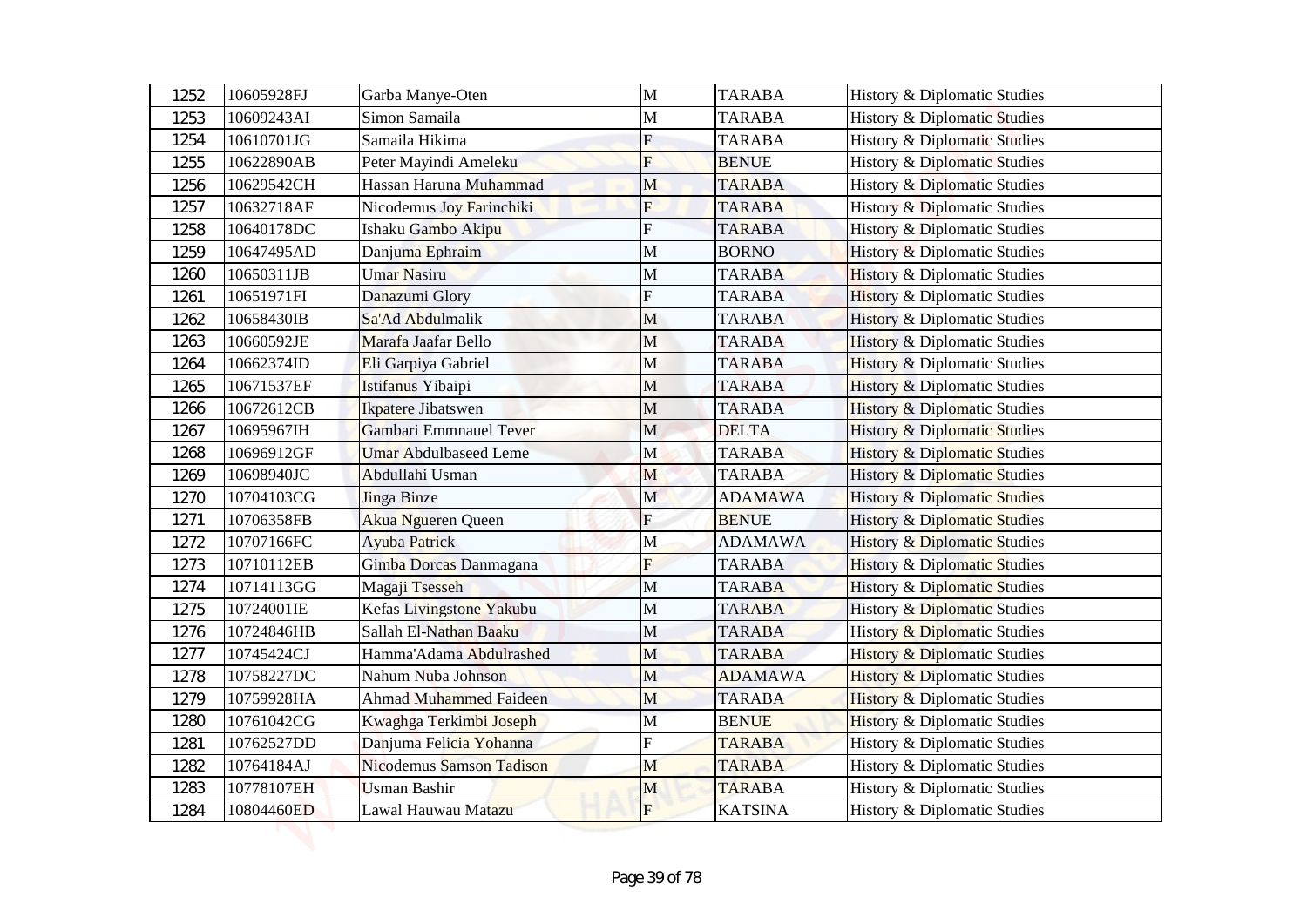| 1285 | 10810659HA | Ibrahim Rilwanu               | $\mathbf{M}$            | <b>TARABA</b>  | History & Diplomatic Studies            |
|------|------------|-------------------------------|-------------------------|----------------|-----------------------------------------|
| 1286 | 10847430EG | <b>Iliya Dorathy</b>          | F                       | <b>TARABA</b>  | History & Diplomatic Studies            |
| 1287 | 10855196CI | Isaiah Wilson                 | M                       | <b>TARABA</b>  | <b>History &amp; Diplomatic Studies</b> |
| 1288 | 10862338DJ | Nwubu Felicia                 | F                       | <b>TARABA</b>  | <b>History &amp; Diplomatic Studies</b> |
| 1289 | 10870171BE | Sani Nuruddeen Maigari        | M                       | <b>TARABA</b>  | <b>History &amp; Diplomatic Studies</b> |
| 1290 | 10893374FB | Stephen Paulina Makundi       | F                       | <b>TARABA</b>  | History & Diplomatic Studies            |
| 1291 | 10893633FA | Bulus Yakubu Agbu             | M                       | <b>TARABA</b>  | <b>History &amp; Diplomatic Studies</b> |
| 1292 | 10895915JB | Dashe Nanjul Dangani          | $\mathbf{M}$            | <b>PLATEAU</b> | History & Diplomatic Studies            |
| 1293 | 10922132BA | Madu Martina Ukamaka          | F                       | <b>ENUGU</b>   | <b>History &amp; Diplomatic Studies</b> |
| 1294 | 10936243GG | Jonathan Tonfwa               | M                       | <b>TARABA</b>  | <b>History &amp; Diplomatic Studies</b> |
| 1295 | 10942056IH | <b>Ayuni Shadrack Tutu</b>    | M                       | <b>GOMBE</b>   | <b>History &amp; Diplomatic Studies</b> |
| 1296 | 10942410JC | Barsisa Solomon Ishaya        | M                       | <b>ADAMAWA</b> | <b>History &amp; Diplomatic Studies</b> |
| 1297 | 10944132GH | <b>Gambo Chuseh Timothy</b>   | M                       | <b>TARABA</b>  | <b>History &amp; Diplomatic Studies</b> |
| 1298 | 10950166AH | <b>Bano Esther Zachariah</b>  | F                       | <b>ADAMAWA</b> | <b>History &amp; Diplomatic Studies</b> |
| 1299 | 10955115AB | <b>Emmanuel Joshua</b>        | $\mathbf{M}$            | <b>TARABA</b>  | <b>History &amp; Diplomatic Studies</b> |
| 1300 | 10956748EJ | <b>Bulus Raymond</b>          | M                       | <b>TARABA</b>  | <b>History &amp; Diplomatic Studies</b> |
| 1301 | 10956828AD | Tarkaha Mveuter               | M                       | <b>BENUE</b>   | <b>History &amp; Diplomatic Studies</b> |
| 1302 | 10968949BF | <b>Sunday Lois</b>            | $\overline{F}$          | <b>ADAMAWA</b> | <b>History &amp; Diplomatic Studies</b> |
| 1303 | 10970132FF | Abubakar Yusuf Kawuwa         | $\mathbf{M}$            | <b>TARABA</b>  | <b>History &amp; Diplomatic Studies</b> |
| 1304 | 10973437DE | Babangida Auwal               | M                       | <b>TARABA</b>  | <b>History &amp; Diplomatic Studies</b> |
| 1305 | 10976828EG | Ogbole Favour Akondu          | $\overline{\mathrm{F}}$ | <b>BENUE</b>   | <b>History &amp; Diplomatic Studies</b> |
| 1306 | 10985079CI | Yanaga Comfort                | $\overline{F}$          | <b>TARABA</b>  | <b>History &amp; Diplomatic Studies</b> |
| 1307 | 10993082HF | <b>Emmanuel Freeman</b>       | M                       | <b>TARABA</b>  | <b>History &amp; Diplomatic Studies</b> |
| 1308 | 10996476HI | Saidi Rimamfate               | $\mathbf M$             | <b>TARABA</b>  | <b>History &amp; Diplomatic Studies</b> |
| 1309 | 11021527AD | Shey Edwin                    | $\mathbf M$             | <b>TARABA</b>  | History & Diplomatic Studies            |
| 1310 | 11024509HI | Duru Nmesoma Heleanna         | $\overline{F}$          | <b>IMO</b>     | <b>History &amp; Diplomatic Studies</b> |
| 1311 | 11030990DF | Ezekiel Amaku                 | M                       | <b>TARABA</b>  | <b>History &amp; Diplomatic Studies</b> |
| 1312 | 11036849BF | Ayuba Inuwa Mari              | M                       | <b>BORNO</b>   | <b>History &amp; Diplomatic Studies</b> |
| 1313 | 11042618HB | Urbanus Nyaru Garkuwa         | M                       | <b>ADAMAWA</b> | <b>History &amp; Diplomatic Studies</b> |
| 1314 | 11043440DA | Francis Maxwell Misali        | M                       | <b>ADAMAWA</b> | History & Diplomatic Studies            |
| 1315 | 11048109II | Vandi Patience Jesse          | F                       | <b>ADAMAWA</b> | History & Diplomatic Studies            |
| 1316 | 11055477AD | <b>Bako Miracle Matswende</b> | $\overline{F}$          | <b>TARABA</b>  | History & Diplomatic Studies            |
| 1317 | 11064447FJ | Garjila Gambo                 | F                       | TARABA         | History & Diplomatic Studies            |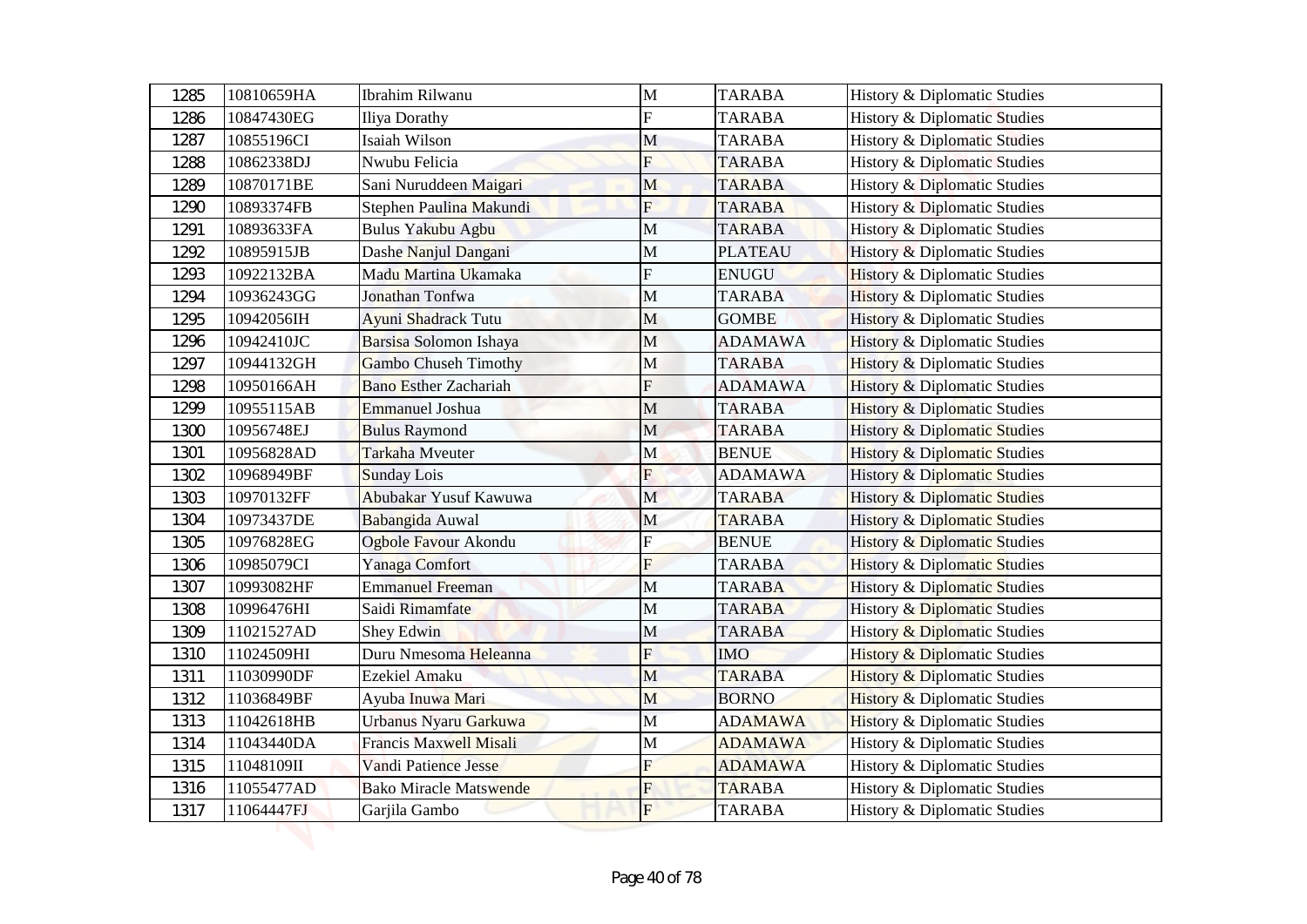| 1318 | 11064898GE | Jeremiah Kwenje                      | ${\rm F}$    | <b>TARABA</b>  | History & Diplomatic Studies            |
|------|------------|--------------------------------------|--------------|----------------|-----------------------------------------|
| 1319 | 11069801AC | Markus Sanya Levoro                  | $\mathbf{M}$ | <b>TARABA</b>  | History & Diplomatic Studies            |
| 1320 | 11070600DA | Chia Theodore Mver                   | M            | <b>TARABA</b>  | <b>History &amp; Diplomatic Studies</b> |
| 1321 | 11071314CC | Abubakar Sani                        | M            | <b>TARABA</b>  | <b>History &amp; Diplomatic Studies</b> |
| 1322 | 11073982GJ | David Kingsley Laijon                | M            | <b>TARABA</b>  | <b>History &amp; Diplomatic Studies</b> |
| 1323 | 11075196BG | Donatus Timothy                      | M            | <b>TARABA</b>  | <b>History &amp; Diplomatic Studies</b> |
| 1324 | 11081111CC | Tsokwa Joy Danjuma                   | F            | <b>TARABA</b>  | History & Diplomatic Studies            |
| 1325 | 11083471CD | <b>Sunday Kingsley Ngeh</b>          | $\mathbf M$  | <b>TARABA</b>  | History & Diplomatic Studies            |
| 1326 | 11086185CJ | Musa Abbas Ardo                      | M            | <b>TARABA</b>  | <b>History &amp; Diplomatic Studies</b> |
| 1327 | 11086362IA | Mamman Ebentzema Dangana             | M            | <b>TARABA</b>  | <b>History &amp; Diplomatic Studies</b> |
| 1328 | 11086601EC | Agberagba Torkwaor Ezekiel           | M            | <b>BENUE</b>   | <b>History &amp; Diplomatic Studies</b> |
| 1329 | 11093184IB | <b>Abdulrasheed Shamsuddeen Umar</b> | M            | <b>TARABA</b>  | <b>History &amp; Diplomatic Studies</b> |
| 1330 | 11099423IF | Dauda Danladi Atiku                  | M            | <b>TARABA</b>  | <b>History &amp; Diplomatic Studies</b> |
| 1331 | 11117178HD | <b>Sunday Samaritan</b>              | F            | <b>TARABA</b>  | <b>History &amp; Diplomatic Studies</b> |
| 1332 | 11117300JF | <b>Moses Julius Mashi</b>            | M            | <b>TARABA</b>  | <b>History &amp; Diplomatic Studies</b> |
| 1333 | 11125161ID | Kittikaa Jeremiah                    | $\mathbf M$  | <b>TARABA</b>  | <b>History &amp; Diplomatic Studies</b> |
| 1334 | 11131378FG | Lazarus Emmochone Uten               | M            | <b>TARABA</b>  | <b>History &amp; Diplomatic Studies</b> |
| 1335 | 11136028HE | Ishaya Ayiko                         | F            | <b>TARABA</b>  | <b>History &amp; Diplomatic Studies</b> |
| 1336 | 11144911AD | Gambo Excellency                     | $\mathbf M$  | <b>TARABA</b>  | <b>History &amp; Diplomatic Studies</b> |
| 1337 | 11145939CD | <b>Adam Awal Abubakar</b>            | M            | <b>TARABA</b>  | <b>History &amp; Diplomatic Studies</b> |
| 1338 | 11156715JD | <b>Yusuf Useini</b>                  | M            | <b>TARABA</b>  | <b>History &amp; Diplomatic Studies</b> |
| 1339 | 11158062CJ | Obadiah Malachi                      | M            | <b>TARABA</b>  | <b>History &amp; Diplomatic Studies</b> |
| 1340 | 11180391GJ | Bitrus Yunana Sababa                 | $\mathbf M$  | <b>ADAMAWA</b> | <b>History &amp; Diplomatic Studies</b> |
| 1341 | 11192029HF | Christopher Winner                   | F            | <b>TARABA</b>  | <b>History &amp; Diplomatic Studies</b> |
| 1342 | 11202074BA | Magaji Indo                          | F            | <b>TARABA</b>  | History & Diplomatic Studies            |
| 1343 | 11202193EB | Sadiq Abubakar Kabeer                | M            | <b>TARABA</b>  | <b>History &amp; Diplomatic Studies</b> |
| 1344 | 11217191FF | Abdullahi Adamu A                    | M            | <b>TARABA</b>  | <b>History &amp; Diplomatic Studies</b> |
| 1345 | 11233060HF | Danlami Blessing Yohanna             | F            | <b>TARABA</b>  | <b>History &amp; Diplomatic Studies</b> |
| 1346 | 11236456HC | <b>Bitrus Theresa Gabriel</b>        | F            | <b>TARABA</b>  | <b>History &amp; Diplomatic Studies</b> |
| 1347 | 11245712EG | Maiyaki Atokunai Danlami             | M            | <b>TARABA</b>  | History & Diplomatic Studies            |
| 1348 | 11248735JF | Matsunde Mbavion                     | M            | <b>TARABA</b>  | History & Diplomatic Studies            |
| 1349 | 11261167EH | John Japhet Kallah                   | M            | <b>GOMBE</b>   | History & Diplomatic Studies            |
| 1350 | 11261195GA | Bako Abdulsalami                     | M            | <b>TARABA</b>  | History & Diplomatic Studies            |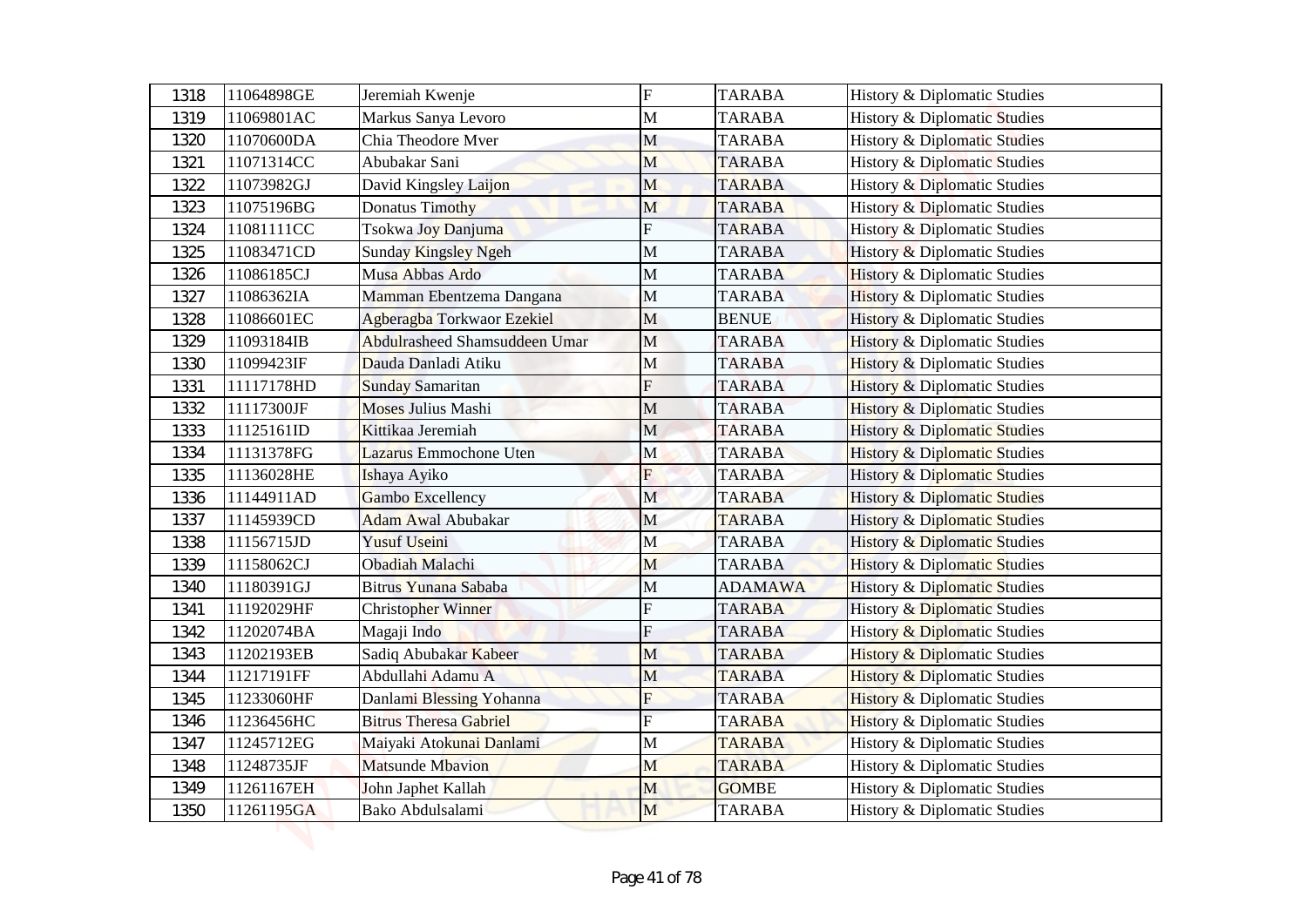| 1351 | 11281600FC | Christopher Ama               | $\mathbf{M}$              | <b>TARABA</b>  | History & Diplomatic Studies            |
|------|------------|-------------------------------|---------------------------|----------------|-----------------------------------------|
| 1352 | 11284687AG | Adeku Gayafa Emmanuel         | М                         | <b>TARABA</b>  | History & Diplomatic Studies            |
| 1353 | 11289320HF | <b>Bitrus Patience</b>        | F                         | <b>ADAMAWA</b> | <b>History &amp; Diplomatic Studies</b> |
| 1354 | 11295391AB | Audu Appainu Jude             | M                         | <b>TARABA</b>  | <b>History &amp; Diplomatic Studies</b> |
| 1355 | 11296107IE | Joshua Sarah                  | F                         | <b>TARABA</b>  | History & Diplomatic Studies            |
| 1356 | 11310304HG | Adama Cordelia Daniel         | F                         | <b>KOGI</b>    | <b>History &amp; Diplomatic Studies</b> |
| 1357 | 11348674AI | Audu Shehu                    | M                         | <b>TARABA</b>  | History & Diplomatic Studies            |
| 1358 | 10129784GJ | Hammanjoda Najib              | $\mathbf{M}$              | <b>TARABA</b>  | <b>Human Kinetics</b>                   |
| 1359 | 10198146EB | Abdullahi Zakariyau           | M                         | <b>TARABA</b>  | <b>Human Kinetics</b>                   |
| 1360 | 10872257GB | Dahiru Abdulaziz Zakari       | M                         | <b>TARABA</b>  | <b>Human Kinetics</b>                   |
| 1361 | 11345612HG | <b>Ganas Fidelis</b>          | M                         | <b>TARABA</b>  | <b>Human Kinetics</b>                   |
| 1362 | 10216962EH | <b>Emmanuel Punarimam</b>     | F                         | <b>TARABA</b>  | <b>Industrial Chemistry</b>             |
| 1363 | 10221112BD | Mukhtar Khadija Tukur         | $\overline{\mathrm{F}}$   | <b>ADAMAWA</b> | <b>Industrial Chemistry</b>             |
| 1364 | 10226284BH | Caleb Chidonku                | M                         | <b>TARABA</b>  | <b>Industrial Chemistry</b>             |
| 1365 | 10229716AD | Danjuma Jennifer              | F                         | <b>TARABA</b>  | <b>Industrial Chemistry</b>             |
| 1366 | 10235243AJ | Otsai Paul Otsai              | M                         | <b>BENUE</b>   | <b>Industrial Chemistry</b>             |
| 1367 | 10237152AF | Abanda Gideon                 | M                         | <b>TARABA</b>  | <b>Industrial Chemistry</b>             |
| 1368 | 10237868II | Shachia Victor Vanen          | M                         | <b>BENUE</b>   | <b>Industrial Chemistry</b>             |
| 1369 | 10238059JH | <b>Christopher Rimamsifun</b> | $\mathbf{M}$              | <b>TARABA</b>  | <b>Industrial Chemistry</b>             |
| 1370 | 10247736GJ | <b>Buhari Fatima Ahmad</b>    | $\mathbf F$               | <b>TARABA</b>  | <b>Industrial Chemistry</b>             |
| 1371 | 10256486AJ | Raymond Mercy Chinaza         | ${\bf F}$                 | <b>TARABA</b>  | <b>Industrial Chemistry</b>             |
| 1372 | 10257842BF | <b>Aza Ayange</b>             | M                         | <b>BENUE</b>   | <b>Industrial Chemistry</b>             |
| 1373 | 10269137IA | Solomon Nsamireindo Iliya     | $\boldsymbol{\mathrm{F}}$ | <b>TARABA</b>  | <b>Industrial Chemistry</b>             |
| 1374 | 10278226HA | Joshua Ambuma                 | F                         | <b>TARABA</b>  | <b>Industrial Chemistry</b>             |
| 1375 | 10303022IB | Uriah Dwangatii               | M                         | <b>TARABA</b>  | <b>Industrial Chemistry</b>             |
| 1376 | 10336605BI | Yakubu Adamu Iratsi           | M                         | <b>TARABA</b>  | <b>Industrial Chemistry</b>             |
| 1377 | 10348523FH | Elias Moses Musa              | M                         | <b>TARABA</b>  | <b>Industrial Chemistry</b>             |
| 1378 | 10358697JA | Donatus Christiana            | F                         | <b>ENUGU</b>   | <b>Industrial Chemistry</b>             |
| 1379 | 10359650EE | Ja'Afaru Glory                | F                         | <b>TARABA</b>  | <b>Industrial Chemistry</b>             |
| 1380 | 10361911FB | Abdulrahman Aisha             | F                         | <b>TARABA</b>  | <b>Industrial Chemistry</b>             |
| 1381 | 10361987BH | Yahaya Abdulmajid             | M                         | <b>TARABA</b>  | <b>Industrial Chemistry</b>             |
| 1382 | 10367984GI | Ishaku Atole Jeremiah         | M                         | <b>TARABA</b>  | <b>Industrial Chemistry</b>             |
| 1383 | 10378885FE | Maikondo Rose Maigida         | $\overline{F}$            | TARABA         | <b>Industrial Chemistry</b>             |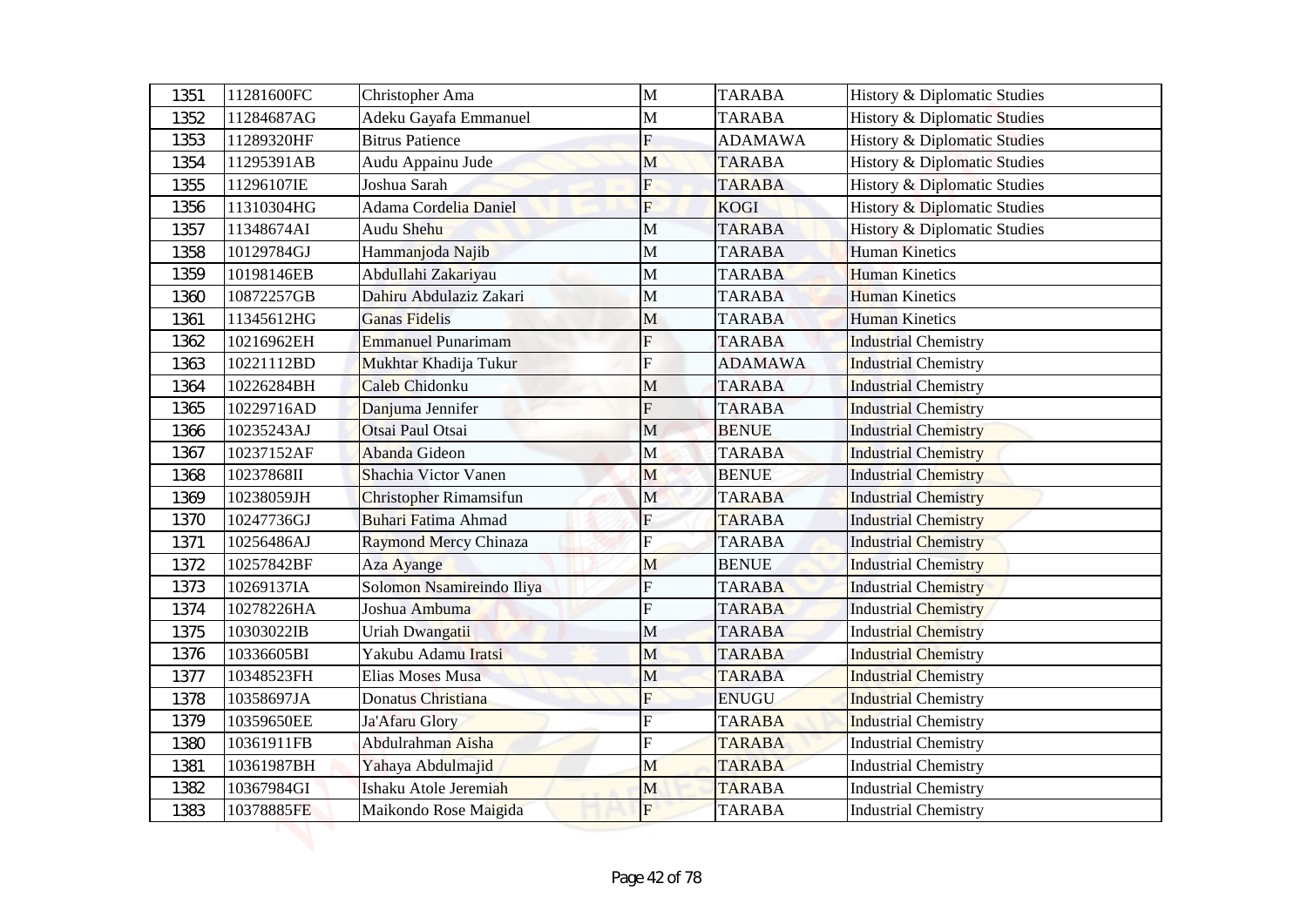| 1384 | 10382423BD | Chado Kumater Stephen          | M              | <b>BENUE</b>     | <b>Industrial Chemistry</b> |
|------|------------|--------------------------------|----------------|------------------|-----------------------------|
| 1385 | 10387080BA | Nuhu Ndamo                     | M              | <b>TARABA</b>    | <b>Industrial Chemistry</b> |
| 1386 | 10397870DI | Wunuji Amatakhitswen           | M              | <b>TARABA</b>    | <b>Industrial Chemistry</b> |
| 1387 | 10408188CH | Jacob Abigail                  | F              | <b>TARABA</b>    | <b>Industrial Chemistry</b> |
| 1388 | 10408562GJ | Joshua Accept                  | F              | <b>ADAMAWA</b>   | <b>Industrial Chemistry</b> |
| 1389 | 10419716HC | Wusa Blenda                    | F              | <b>TARABA</b>    | <b>Industrial Chemistry</b> |
| 1390 | 10427108BC | Kave Saakuma Wisdom            | M              | <b>TARABA</b>    | <b>Industrial Chemistry</b> |
| 1391 | 10151359ED | <b>Bello Abdulwahab</b>        | $\mathbf{M}$   | <b>GOMBE</b>     | <b>Islamic Studies</b>      |
| 1392 | 11178725CD | <b>Bello Musa Sani</b>         | M              | <b>KEBBI</b>     | <b>Islamic Studies</b>      |
| 1393 | 11337413DF | Umar Sani Muhammad             | M              | <b>TARABA</b>    | <b>Islamic Studies</b>      |
| 1394 | 10600259JB | Gabriel Ah-Peh-Vih             | F              | <b>TARABA</b>    | Journalism & Media Studies  |
| 1395 | 10600437EC | Joshua Mgbede                  | M              | <b>TARABA</b>    | Journalism & Media Studies  |
| 1396 | 10610150AD | Isaac Godiya                   | F              | <b>TARABA</b>    | Journalism & Media Studies  |
| 1397 | 10616111GF | Nojahs Happiness Alex          | F              | <b>TARABA</b>    | Journalism & Media Studies  |
| 1398 | 10619719AI | Ezekiel Grace Edgonseh         | F              | <b>TARABA</b>    | Journalism & Media Studies  |
| 1399 | 10619753AD | <b>Sunday Miracle</b>          | F              | <b>AKWA IBOM</b> | Journalism & Media Studies  |
| 1400 | 10619894GF | <b>Mawoh Faith Thomas</b>      | F              | <b>TARABA</b>    | Journalism & Media Studies  |
| 1401 | 10620044AD | <b>Sunday Joy</b>              | F              | <b>ADAMAWA</b>   | Journalism & Media Studies  |
| 1402 | 10625758DA | <b>Innocent Grace Boyi</b>     | $\mathbf{E}$   | <b>TARABA</b>    | Journalism & Media Studies  |
| 1403 | 10627716HD | Titus Jacob Ali                | M              | <b>TARABA</b>    | Journalism & Media Studies  |
| 1404 | 10627847GI | <b>Iratsi Rejoice</b>          | ${\bf F}$      | <b>TARABA</b>    | Journalism & Media Studies  |
| 1405 | 10627980FH | Dakwo Nandem Gupar             | M              | <b>PLATEAU</b>   | Journalism & Media Studies  |
| 1406 | 10628401FF | Foni Gwatih Garba              | $\overline{F}$ | <b>TARABA</b>    | Journalism & Media Studies  |
| 1407 | 10628469EF | Tumba Faith                    | F              | <b>ADAMAWA</b>   | Journalism & Media Studies  |
| 1408 | 10630117EI | Ahmed Asmau Musa               | F              | <b>TARABA</b>    | Journalism & Media Studies  |
| 1409 | 10633763HB | Agbu Amasan Emmanuel           | M              | <b>TARABA</b>    | Journalism & Media Studies  |
| 1410 | 10639466DE | Yakubu Peace Boyi              | F              | <b>TARABA</b>    | Journalism & Media Studies  |
| 1411 | 10639590FA | Danjuma Margaret               | F              | <b>TARABA</b>    | Journalism & Media Studies  |
| 1412 | 10640295GJ | Omaga Ada Elizabeth            |                | <b>BENUE</b>     | Journalism & Media Studies  |
| 1413 | 10652620FB | Ishaq Hajara                   | F              | <b>TARABA</b>    | Journalism & Media Studies  |
| 1414 | 10657343EE | <b>Augustine Goodness Ladi</b> | F              | <b>BENUE</b>     | Journalism & Media Studies  |
| 1415 | 10657498GE | Seth Nwen-Mbwadwara            | M              | <b>TARABA</b>    | Journalism & Media Studies  |
| 1416 | 10658894EH | Stephen David                  | M              | TARABA           | Journalism & Media Studies  |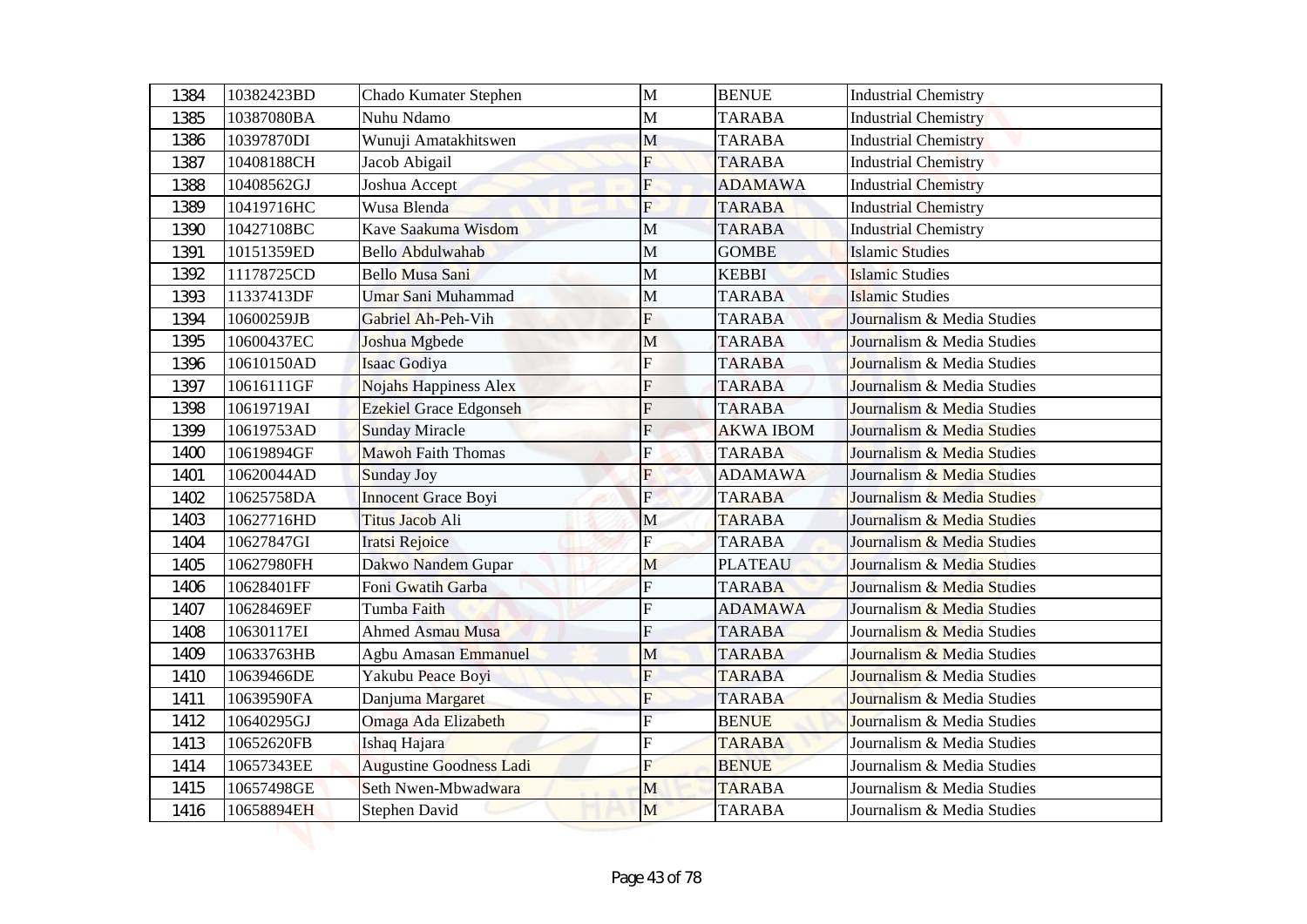| 1417 | 10662891IE | Keros Comfort Kampiro          | $\mathbf F$    | <b>TARABA</b>  | Journalism & Media Studies |
|------|------------|--------------------------------|----------------|----------------|----------------------------|
| 1418 | 10664420FG | Sechap Faith Danladi           | $\overline{F}$ | <b>TARABA</b>  | Journalism & Media Studies |
| 1419 | 10669619HG | Yusuf Elisha                   | M              | <b>ADAMAWA</b> | Journalism & Media Studies |
| 1420 | 10671428IB | <b>Ibrahim Tsentop</b>         | F              | <b>TARABA</b>  | Journalism & Media Studies |
| 1421 | 10671571EA | Eli Besting                    | F              | <b>TARABA</b>  | Journalism & Media Studies |
| 1422 | 10672527IC | Danasabe Vicky                 | F              | <b>TARABA</b>  | Journalism & Media Studies |
| 1423 | 10677113AB | Madaki Saddam Hussaini         | М              | <b>TARABA</b>  | Journalism & Media Studies |
| 1424 | 10684206GC | Tsunji Faith America           | F              | <b>TARABA</b>  | Journalism & Media Studies |
| 1425 | 10685631FF | Hammanjoda Fauziya             | F              | <b>ADAMAWA</b> | Journalism & Media Studies |
| 1426 | 10686856GG | Michael Miracle                | F              | <b>ANAMBRA</b> | Journalism & Media Studies |
| 1427 | 10688600HC | <b>Clement Evelyn</b>          | F              | <b>TARABA</b>  | Journalism & Media Studies |
| 1428 | 10692971FE | Baba Mirrian Barau             | F              | <b>ADAMAWA</b> | Journalism & Media Studies |
| 1429 | 10694630CE | Kacha Jean Bongsi              | F              | <b>TARABA</b>  | Journalism & Media Studies |
| 1430 | 10697535DJ | <b>Swade Vivian Harris</b>     | F              | <b>TARABA</b>  | Journalism & Media Studies |
| 1431 | 10702211HG | Gimba Moseh Emoh-Sule          | M              | <b>TARABA</b>  | Journalism & Media Studies |
| 1432 | 10724760DI | Irimiya Friday                 | M              | <b>TARABA</b>  | Journalism & Media Studies |
| 1433 | 10726327JA | James Sarah Jafida             | F              | <b>ADAMAWA</b> | Journalism & Media Studies |
| 1434 | 10726839AJ | Danazumi Righteous             | M              | <b>TARABA</b>  | Journalism & Media Studies |
| 1435 | 10727230JH | <b>Iortser Keghnen Isaac</b>   | $\mathbf{M}$   | <b>BENUE</b>   | Journalism & Media Studies |
| 1436 | 10745900FG | Adamu Ali Sunusi               | $\mathbf M$    | <b>TARABA</b>  | Journalism & Media Studies |
| 1437 | 10749417HI | <b>Ibrahim Stella Philemon</b> | ${\bf F}$      | <b>KADUNA</b>  | Journalism & Media Studies |
| 1438 | 10753534EG | Mtswen Ngodoo Faith            | F              | <b>BENUE</b>   | Journalism & Media Studies |
| 1439 | 10758466JB | <b>Bulus Rita Ezra</b>         | $\overline{F}$ | <b>TARABA</b>  | Journalism & Media Studies |
| 1440 | 10763188IH | Cyprian Juliet Aminci          | F              | <b>TARABA</b>  | Journalism & Media Studies |
| 1441 | 10764181BI | Musa Fatima Mohammed           | F              | <b>TARABA</b>  | Journalism & Media Studies |
| 1442 | 10784010IJ | <b>Samuel Bitrus</b>           | M              | <b>TARABA</b>  | Journalism & Media Studies |
| 1443 | 10794706BB | Joseph Daina                   | F              | <b>TARABA</b>  | Journalism & Media Studies |
| 1444 | 10797698FG | Likita Faith                   | F              | <b>TARABA</b>  | Journalism & Media Studies |
| 1445 | 10808648IJ | Ambi Casmire Kadiri            | M              | <b>TARABA</b>  | Journalism & Media Studies |
| 1446 | 10819554GA | Tijime Felix Terhide           | M              | <b>BENUE</b>   | Journalism & Media Studies |
| 1447 | 10856368AE | Jerome Khadija Bute            | F              | <b>TARABA</b>  | Journalism & Media Studies |
| 1448 | 10857665JA | Kpasha Lovina Joseph           | F              | <b>PLATEAU</b> | Journalism & Media Studies |
| 1449 | 10857812DH | Buhari Aisha Attahiru          | F              | <b>TARABA</b>  | Journalism & Media Studies |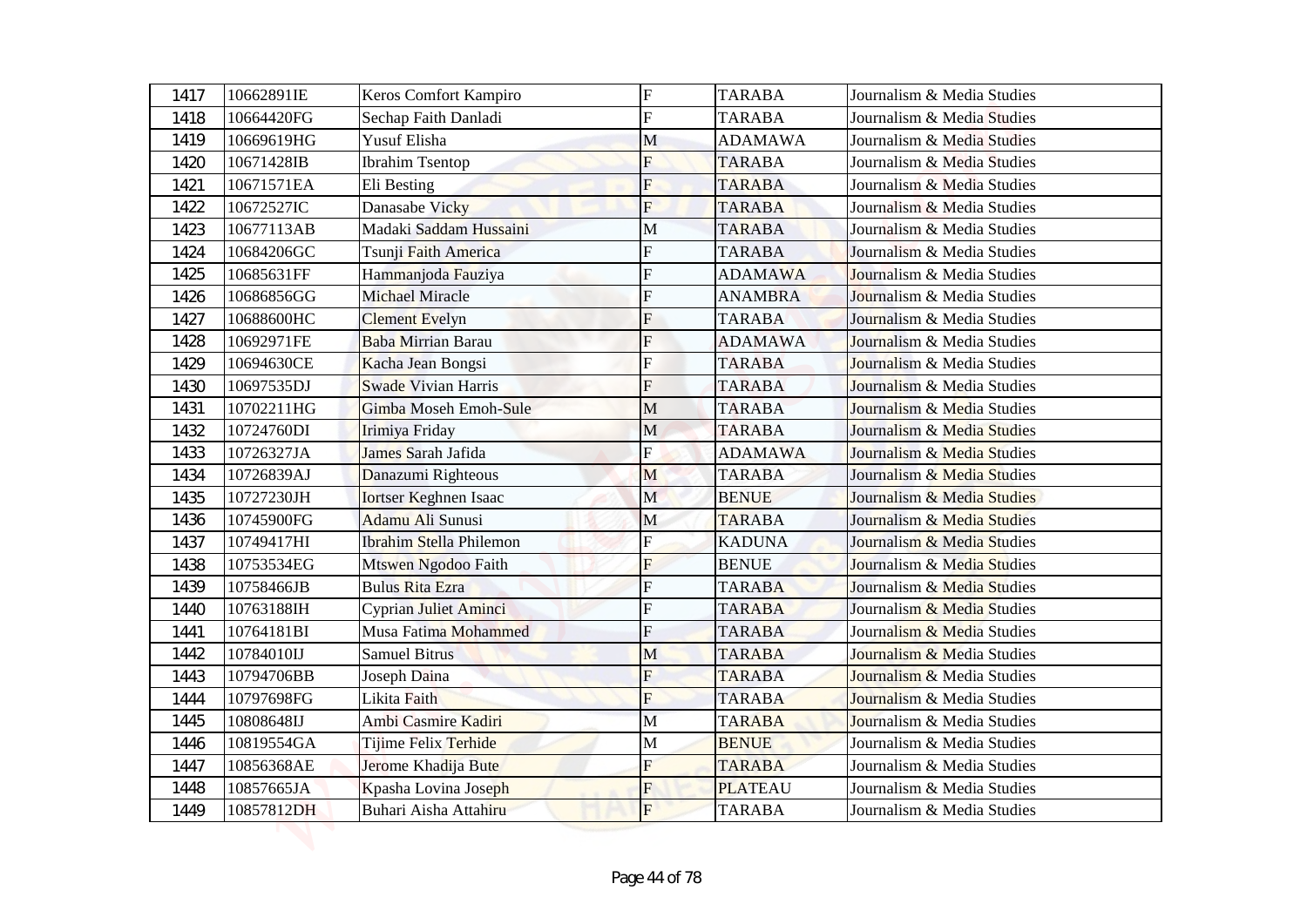| 1450 | 10860222IC | <b>Boro Praise Sina</b>         | M              | <b>ADAMAWA</b> | Journalism & Media Studies |
|------|------------|---------------------------------|----------------|----------------|----------------------------|
| 1451 | 10860323HA | Otumadu Pamela Chioma           | F              | <b>IMO</b>     | Journalism & Media Studies |
| 1452 | 10868812BH | David Rimamnungskep Andebutop   | $\mathbf F$    | <b>TARABA</b>  | Journalism & Media Studies |
| 1453 | 10871103DB | <b>Bem Nguvan Phoebe</b>        | F              | <b>BENUE</b>   | Journalism & Media Studies |
| 1454 | 10893865DD | Stephen Amayikai                | F              | <b>TARABA</b>  | Journalism & Media Studies |
| 1455 | 10896101BI | <b>Joel Bwenken</b>             | M              | <b>TARABA</b>  | Journalism & Media Studies |
| 1456 | 10897893HE | <b>James Juliet</b>             | F              | <b>ADAMAWA</b> | Journalism & Media Studies |
| 1457 | 10912342IG | Joseph Suzana                   | F              | <b>TARABA</b>  | Journalism & Media Studies |
| 1458 | 10922495IF | Abubakar Abida                  | F              | <b>TARABA</b>  | Journalism & Media Studies |
| 1459 | 10925571HC | Datep Titus Francis             | M              | <b>PLATEAU</b> | Journalism & Media Studies |
| 1460 | 10931252AE | Lazarus Victoria                | F              | <b>TARABA</b>  | Journalism & Media Studies |
| 1461 | 10937745CC | <b>Nichilas Charity</b>         | F              | <b>TARABA</b>  | Journalism & Media Studies |
| 1462 | 10943744GH | <b>Phanuel Miyana</b>           | F              | <b>ADAMAWA</b> | Journalism & Media Studies |
| 1463 | 10943909FH | <b>Abaflous Pepheelo Samson</b> | F              | <b>TARABA</b>  | Journalism & Media Studies |
| 1464 | 10945523GF | Zando Yakubani Peace            | F              | <b>TARABA</b>  | Journalism & Media Studies |
| 1465 | 10946344CH | John Praise Agbu                | $\overline{F}$ | <b>TARABA</b>  | Journalism & Media Studies |
| 1466 | 10949420BE | Zanunga Isaac                   | M              | <b>TARABA</b>  | Journalism & Media Studies |
| 1467 | 10951887IC | Yashina Williams Sunyunga       | M              | <b>TARABA</b>  | Journalism & Media Studies |
| 1468 | 10953150HG | Muhammad Safiyyah Musa          | $\mathbf{F}$   | <b>TARABA</b>  | Journalism & Media Studies |
| 1469 | 10954972EC | <b>Johnson Glory</b>            | $\mathbf F$    | <b>TARABA</b>  | Journalism & Media Studies |
| 1470 | 10966210IE | Muhammad Umar Sani              | M              | <b>TARABA</b>  | Journalism & Media Studies |
| 1471 | 10970047BJ | Ishaku Peace Kadiri             | F              | <b>TARABA</b>  | Journalism & Media Studies |
| 1472 | 10970511IC | Luka Edisea                     | $\overline{F}$ | <b>TARABA</b>  | Journalism & Media Studies |
| 1473 | 10971334DI | Mapeyo Kaletapwa                | F              | <b>ADAMAWA</b> | Journalism & Media Studies |
| 1474 | 10972570BG | Shaibu Emmanuel Oche            | M              | <b>BENUE</b>   | Journalism & Media Studies |
| 1475 | 10979959GC | Alexander Joseph Kizimi         | M              | <b>TARABA</b>  | Journalism & Media Studies |
| 1476 | 10988132IE | Urbanus Kingsley Kirivonu       | M              | <b>TARABA</b>  | Journalism & Media Studies |
| 1477 | 11002282CD | Sarki Kanaitse Emmanuel         | M              | <b>TARABA</b>  | Journalism & Media Studies |
| 1478 | 11011132FB | John Iveren Salome              |                | <b>BENUE</b>   | Journalism & Media Studies |
| 1479 | 11019048GI | <b>Bamaiyi Dorcas</b>           | F              | <b>TARABA</b>  | Journalism & Media Studies |
| 1480 | 11024023IB | <b>John Mary</b>                | F              | <b>TARABA</b>  | Journalism & Media Studies |
| 1481 | 11026027ID | Zephaniah Paul                  | M              | <b>TARABA</b>  | Journalism & Media Studies |
| 1482 | 11029332GC | Yakubu Jimmiah Dinshiya         | $\mathbf{F}$   | <b>TARABA</b>  | Journalism & Media Studies |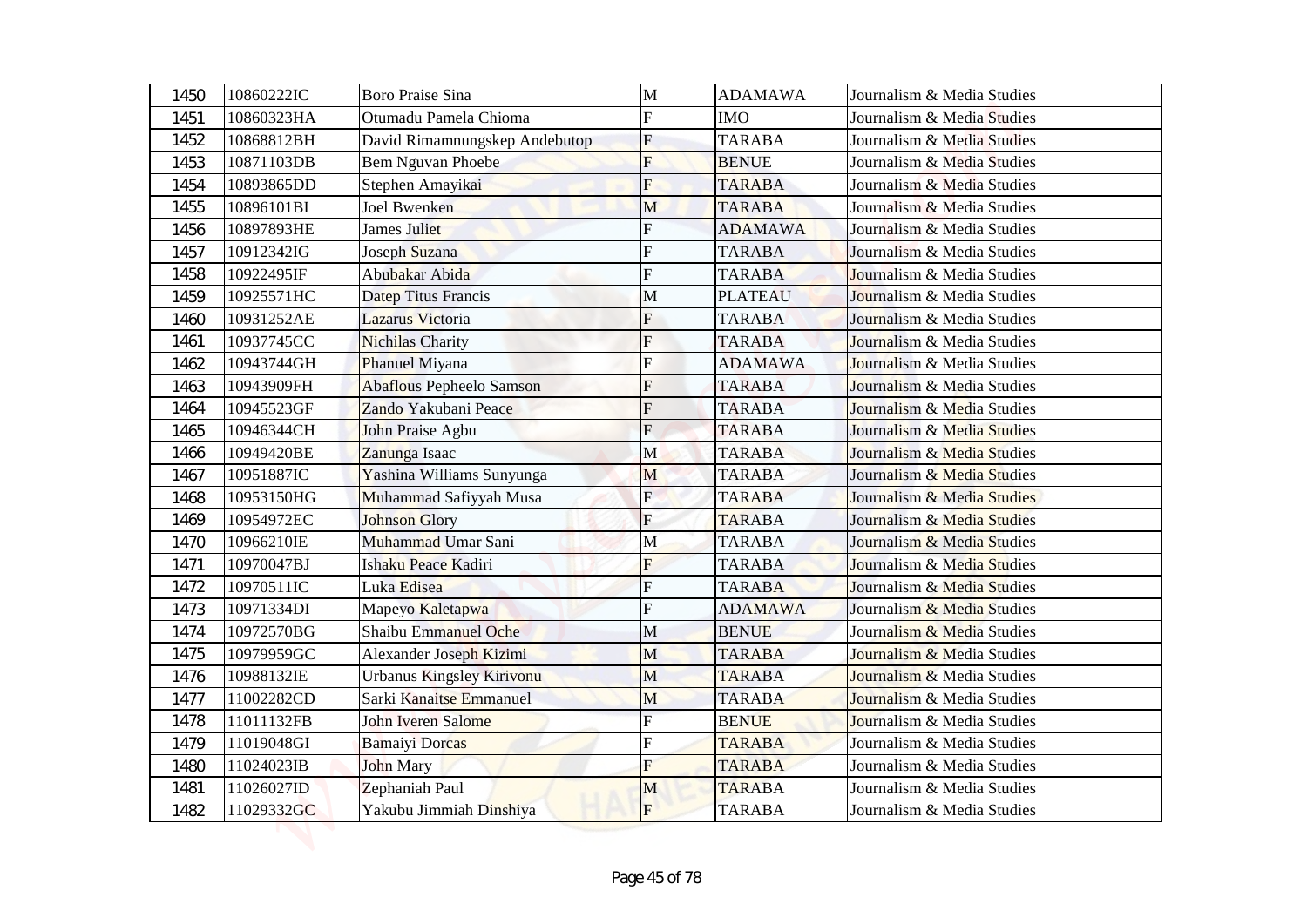| 1483         | 11035845CA | Habila Ebweseh                                               | $\overline{F}$          | <b>TARABA</b>   | Journalism & Media Studies               |
|--------------|------------|--------------------------------------------------------------|-------------------------|-----------------|------------------------------------------|
|              | 10011820AI |                                                              | $\mathbf{M}$            | <b>NASARAWA</b> | <b>LAW</b>                               |
| 1484         | 10022464IG | <b>Oliver Moses Bhasang</b><br>Fagbemi Oladipupo Christopher | M                       | <b>OYO</b>      | LAW                                      |
| 1485<br>1486 | 10031428GD | Rimande Fyafatirimam Joel                                    | F                       | <b>OYO</b>      | LAW                                      |
| 1487         | 10035664GC |                                                              | M                       | <b>TARABA</b>   | LAW                                      |
| 1488         | 10046631EE | <b>Besong Prince Omega</b><br><b>Stephen Divine</b>          | M                       | <b>OGUN</b>     | <b>LAW</b>                               |
| 1489         | 10051416EF | Vincent Mnena Elyon                                          | F                       | <b>TARABA</b>   | <b>LAW</b>                               |
| 1490         | 10062225BG | Mansur Zakirat Muhammad                                      | F                       | <b>TARABA</b>   | <b>LAW</b>                               |
| 1491         | 10073668CF | Jonathan Inyama                                              | F                       | <b>TARABA</b>   | LAW                                      |
| 1492         | 10074179EE | John Patience Su-Jemso                                       | F                       | <b>ADAMAWA</b>  | <b>LAW</b>                               |
| 1493         | 10085597DB | Mustafa Fatima Labaran                                       | F                       | <b>TARABA</b>   | <b>LAW</b>                               |
| 1494         | 10148660IJ | Sale Amagai Aji                                              | F                       | <b>TARABA</b>   | LAW                                      |
| 1495         | 10262149JC | Mark Tebrimam Sophia                                         | F                       | <b>TARABA</b>   | LAW                                      |
| 1496         | 10312846JH | Wukkah Lisa David-Eha                                        | F                       | <b>TARABA</b>   | <b>LAW</b>                               |
| 1497         | 10342366AB | Samaila Jeremiah Ayelena                                     | M                       | <b>TARABA</b>   | <b>LAW</b>                               |
| 1498         | 10403371CF | Yeska William                                                | M                       | <b>TARABA</b>   | <b>LAW</b>                               |
| 1499         | 10570650GG | Olayemi Divine Favour                                        | M                       | <b>KOGI</b>     | <b>LAW</b>                               |
| 1500         | 10651121IG | Aliyu Maryam                                                 | F                       | <b>BORNO</b>    | LAW                                      |
| 1501         | 10943732AG | Said Habiba Adamu                                            | $\mathbf{E}$            | <b>TARABA</b>   | <b>LAW</b>                               |
| 1502         | 10083114BB | Sabastine Nkapheeyan Abraham                                 | ${\bf F}$               | <b>TARABA</b>   | Library & Information Science            |
| 1503         | 10198962BI | Labaran Fatima Bala                                          | $\overline{F}$          | <b>KATSINA</b>  | <b>Library &amp; Information Science</b> |
| 1504         | 10330413GH | Johnson Efor                                                 | F                       | <b>TARABA</b>   | <b>Library &amp; Information Science</b> |
| 1505         | 10636335BI | Daniel Peace                                                 | $\overline{\mathrm{F}}$ | <b>TARABA</b>   | Library & Information Science            |
| 1506         | 10684375EA | Iyonkyo Ahangba Samuel                                       | M                       | <b>BENUE</b>    | <b>Library &amp; Information Science</b> |
| 1507         | 10893629GC | Nubakan Fwadwa                                               | M                       | <b>TARABA</b>   | Library & Information Science            |
| 1508         | 11272473HJ | Boyi Abraham Tanimu                                          | M                       | <b>TARABA</b>   | <b>Library &amp; Information Science</b> |
| 1509         | 10023438HE | Gayus Nunaya                                                 | F                       | <b>ADAMAWA</b>  | Linguistics/English                      |
| 1510         | 10125583GC | <b>Yusuf Pleasant Emovosire</b>                              | F                       | <b>TARABA</b>   | Linguistics/English                      |
| 1511         | 11075093DE | Yahya Fatima-Zahra Nasiru                                    | F                       | <b>TARABA</b>   | Linguistics/English                      |
| 1512         | 10429406AF | Tanimu Bwejwa                                                | $\mathbf M$             | Taraba          | Mathematics                              |
| 1513         | 11146312GI | Abraham Isa'Ac                                               | M                       | <b>ADAMAWA</b>  | Mathematics                              |
| 1514         | 10030229HB | Bala Abel Abraham                                            | M                       | Taraba          | Mechanical Engineering                   |
| 1515         | 10044815GA | Amos Aboh                                                    | M                       | <b>BENUE</b>    | <b>Mechanical Engineering</b>            |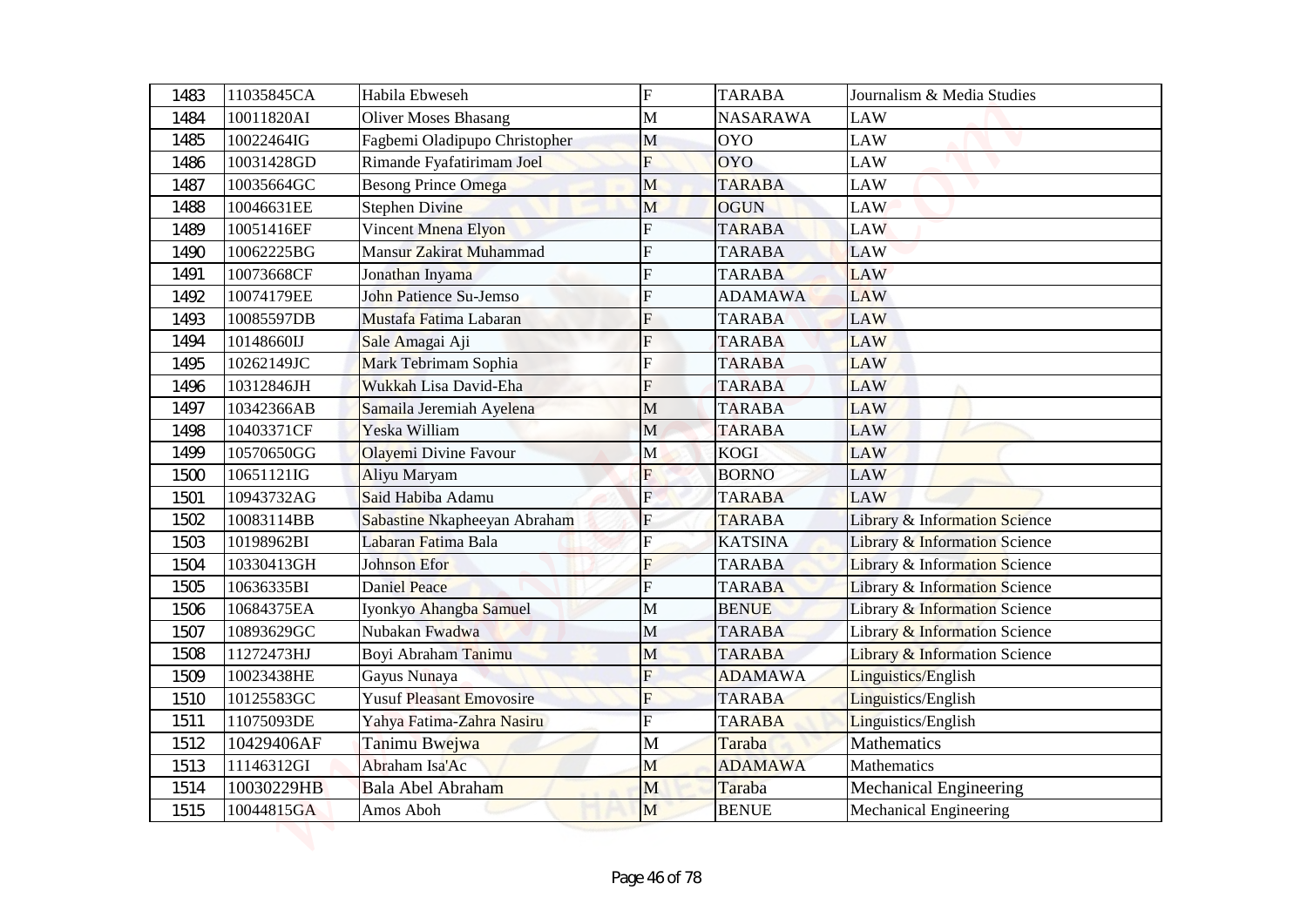| 1516 | 10080938EA | Ja'Afar Munir                  | M                         | <b>TARABA</b>  | Mechanical Engineering            |
|------|------------|--------------------------------|---------------------------|----------------|-----------------------------------|
| 1517 | 10165890AD | Orhumbuga Solomon              | M                         | <b>TARABA</b>  | <b>Mechanical Engineering</b>     |
| 1518 | 10269775AJ | Zachariah James                | M                         | <b>TARABA</b>  | <b>Mechanical Engineering</b>     |
| 1519 | 10387951BG | <b>Bature Andesantop</b>       | M                         | <b>TARABA</b>  | <b>Mechanical Engineering</b>     |
| 1520 | 10481975CA | Jerome Amos                    | M                         | <b>TARABA</b>  | <b>Mechanical Engineering</b>     |
| 1521 | 10684743AD | Joseph Wisdom                  | M                         | Taraba         | <b>Mechanical Engineering</b>     |
| 1522 | 10746289FD | <b>Ishaku Bwaseh</b>           | M                         | Taraba         | <b>Mechanical Engineering</b>     |
| 1523 | 10747249ID | Pantuvo Joh Paul               | $\mathbf M$               | <b>TARABA</b>  | <b>Mechanical Engineering</b>     |
| 1524 | 10802426DE | Andemi Micah                   | M                         | <b>TARABA</b>  | <b>Mechanical Engineering</b>     |
| 1525 | 10822971JB | Andetu Happy                   | M                         | <b>TARABA</b>  | <b>Mechanical Engineering</b>     |
| 1526 | 10956325FH | <b>Ezekiel Henry</b>           | M                         | <b>TARABA</b>  | <b>Mechanical Engineering</b>     |
| 1527 | 11105665IA | Odogori Ajiduku Stephen        | M                         | <b>TARABA</b>  | <b>Mechanical Engineering</b>     |
| 1528 | 11313922IG | Asenya Asebiya                 | M                         | <b>TARABA</b>  | <b>Mechanical Engineering</b>     |
| 1529 | 10000044CI | Remi Adati Odekunle            | F                         | <b>OGUN</b>    | <b>Medical Laboratory Science</b> |
| 1530 | 10000166FA | <b>GWADI PWAPIYADI RIDDLEY</b> | F                         | <b>ADAMAWA</b> | <b>Medical Laboratory Science</b> |
| 1531 | 10001630CD | David Blessing Asegba          | $\overline{F}$            | <b>BENUE</b>   | <b>Medical Laboratory Science</b> |
| 1532 | 10001729BH | <b>Keke Peace Amos</b>         | F                         | <b>TARABA</b>  | <b>Medical Laboratory Science</b> |
| 1533 | 10001898JC | <b>Yusuf Ruth Tizhe</b>        | F                         | <b>TARABA</b>  | <b>Medical Laboratory Science</b> |
| 1534 | 10004818GC | <b>Ronald Readily</b>          | $\mathbf M$               | <b>ADAMAWA</b> | <b>Medical Laboratory Science</b> |
| 1535 | 10004847HC | Tutare Hajara Abubakar         | $\boldsymbol{\mathrm{F}}$ | <b>TARABA</b>  | <b>Medical Laboratory Science</b> |
| 1536 | 10008898EE | Musa Naima Mbarye              | $\overline{F}$            | <b>TARABA</b>  | <b>Medical Laboratory Science</b> |
| 1537 | 10014175CE | Mua'Zu Shimile Musa            | F                         | <b>GOMBE</b>   | <b>Medical Laboratory Science</b> |
| 1538 | 10014340BE | Ishaku Embwayi Dwapeh          | $\overline{\mathrm{F}}$   | <b>TARABA</b>  | <b>Medical Laboratory Science</b> |
| 1539 | 10015783FA | Joseph Dangana                 | M                         | <b>TARABA</b>  | <b>Medical Laboratory Science</b> |
| 1540 | 10018366GB | <b>Antor Moses</b>             | M                         | <b>TARABA</b>  | <b>Medical Laboratory Science</b> |
| 1541 | 10023483DG | <b>Edward Elizabeth Daanre</b> | F                         | <b>TARABA</b>  | <b>Medical Laboratory Science</b> |
| 1542 | 10025576GC | <b>Ihomon Estella Mary</b>     | F                         | <b>TARABA</b>  | <b>Medical Laboratory Science</b> |
| 1543 | 10025953JF | Henry Queen                    | F                         | <b>TARABA</b>  | <b>Medical Laboratory Science</b> |
| 1544 | 10026095FH | Ajoyi John Eche                | M                         | <b>BENUE</b>   | <b>Medical Laboratory Science</b> |
| 1545 | 10027949CE | Stephen Joy                    | F                         | <b>ADAMAWA</b> | <b>Medical Laboratory Science</b> |
| 1546 | 10028653EG | <b>Gemana Doris Doose</b>      | F                         | <b>TARABA</b>  | <b>Medical Laboratory Science</b> |
| 1547 | 10029232FF | <b>Ezekiel Gaius</b>           | M                         | <b>ADAMAWA</b> | <b>Medical Laboratory Science</b> |
| 1548 | 10029265FD | Edward Edwina Davidorine       | $F_{\rm}$                 | <b>TARABA</b>  | <b>Medical Laboratory Science</b> |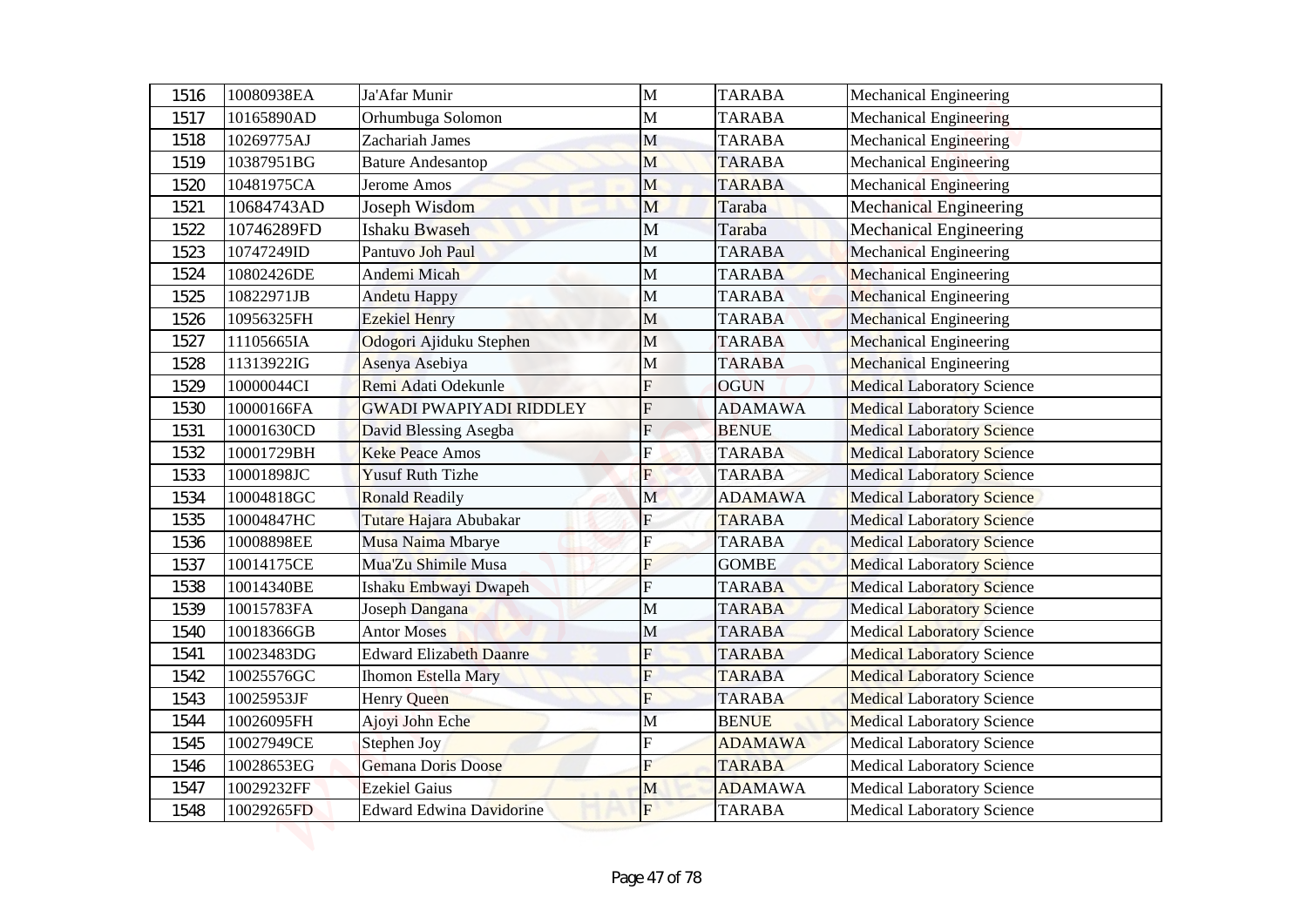| 1549 | 10030358HC | <b>Makos Hope Donas</b>         | $\mathbf F$    | <b>TARABA</b>    | <b>Medical Laboratory Science</b> |
|------|------------|---------------------------------|----------------|------------------|-----------------------------------|
| 1550 | 10030417IJ | Francis Melchizedek             | $\mathbf{M}$   | <b>AKWA IBOM</b> | <b>Medical Laboratory Science</b> |
| 1551 | 10031203FJ | George Cynthia Ferdinand        | $\mathbf F$    | <b>ADAMAWA</b>   | <b>Medical Laboratory Science</b> |
| 1552 | 10032016EF | Onoja David Igoche              | M              | <b>BENUE</b>     | <b>Medical Laboratory Science</b> |
| 1553 | 10032855FA | Sati Felix                      | M              | <b>TARABA</b>    | <b>Medical Laboratory Science</b> |
| 1554 | 10037371IC | <b>Moses Patrick Gabriel</b>    | M              | <b>TARABA</b>    | <b>Medical Laboratory Science</b> |
| 1555 | 10040425DI | <b>Adikwu Peace Ebo</b>         | $\overline{F}$ | <b>PLATEAU</b>   | <b>Medical Laboratory Science</b> |
| 1556 | 10040846DG | Atsobra Marvelous Andekunnnyi   | $\mathbf{M}$   | <b>TARABA</b>    | <b>Medical Laboratory Science</b> |
| 1557 | 10041830JB | <b>Samuel Catherine</b>         | F              | <b>ADAMAWA</b>   | <b>Medical Laboratory Science</b> |
| 1558 | 10042646GI | Zubairu Halima Sadiya           | F              | <b>BENUE</b>     | <b>Medical Laboratory Science</b> |
| 1559 | 10048970BB | Tsonde Asanarimam Maikeri       | M              | <b>TARABA</b>    | <b>Medical Laboratory Science</b> |
| 1560 | 10056791CC | <b>Shinku Sesugh Nathaniel</b>  | M              | <b>TARABA</b>    | <b>Medical Laboratory Science</b> |
| 1561 | 10072399EJ | <b>GOD'SDESIRE EMMANUEL</b>     | M              | <b>ENUGU</b>     | <b>Medical Laboratory Science</b> |
| 1562 | 10074205GD | Ismail Amratu Ibrahim           | F              | <b>TARABA</b>    | <b>Medical Laboratory Science</b> |
| 1563 | 10079682CF | Abubakar Hauwa Gambo            | F              | <b>TARABA</b>    | <b>Medical Laboratory Science</b> |
| 1564 | 10080038CE | <b>Gemson Raymond George</b>    | M              | <b>TARABA</b>    | <b>Medical Laboratory Science</b> |
| 1565 | 10082779EG | <b>Ahmad Adamu</b>              | M              | <b>BAUCHI</b>    | <b>Medical Laboratory Science</b> |
| 1566 | 10083183JF | Faruk Raja'Atu Ajiya            | $\overline{F}$ | <b>TARABA</b>    | <b>Medical Laboratory Science</b> |
| 1567 | 10083982CG | <b>Robinson Samuel Gerson</b>   | $\mathbf{M}$   | <b>TARABA</b>    | <b>Medical Laboratory Science</b> |
| 1568 | 10103036JE | Aliyu Khadija Bakari            | ${\bf F}$      | <b>TARABA</b>    | <b>Medical Laboratory Science</b> |
| 1569 | 10105650BC | Mohammad Nurudeen Yusuf         | M              | <b>TARABA</b>    | <b>Medical Laboratory Science</b> |
| 1570 | 10106935DH | Nuhu Yahuza Yedima              | M              | <b>ADAMAWA</b>   | <b>Medical Laboratory Science</b> |
| 1571 | 10108310ID | Kenneth Ezekiel Pheepalami      | $\mathbf M$    | <b>TARABA</b>    | <b>Medical Laboratory Science</b> |
| 1572 | 10109626BF | Adegbola Victoria Tosin         | F              | <b>KOGI</b>      | <b>Medical Laboratory Science</b> |
| 1573 | 10118416CJ | James Godwin                    | M              | <b>TARABA</b>    | <b>Medical Laboratory Science</b> |
| 1574 | 10118871CC | Aende Tersugh                   | M              | <b>BENUE</b>     | <b>Medical Laboratory Science</b> |
| 1575 | 10147275HD | Datep Joseph Francis            | M              | <b>PLATEAU</b>   | <b>Medical Laboratory Science</b> |
| 1576 | 10187221DA | Danjuma Hope Andezaki           | M              | <b>TARABA</b>    | <b>Medical Laboratory Science</b> |
| 1577 | 10192540HI | <b>Gideon Blessing Biemenyu</b> | F              | <b>TARABA</b>    | <b>Medical Laboratory Science</b> |
| 1578 | 10192971EG | Adeyongo Emmanuel Ordoo         | M              | <b>BENUE</b>     | <b>Medical Laboratory Science</b> |
| 1579 | 10199119DC | <b>Ephraim Henry</b>            | M              | <b>GOMBE</b>     | <b>Medical Laboratory Science</b> |
| 1580 | 10200874AF | Muhammad Fatima Lawan           | F              | <b>TARABA</b>    | <b>Medical Laboratory Science</b> |
| 1581 | 10201818ID | Anthony Abijah Tumba            | M              | <b>ADAMAWA</b>   | <b>Medical Laboratory Science</b> |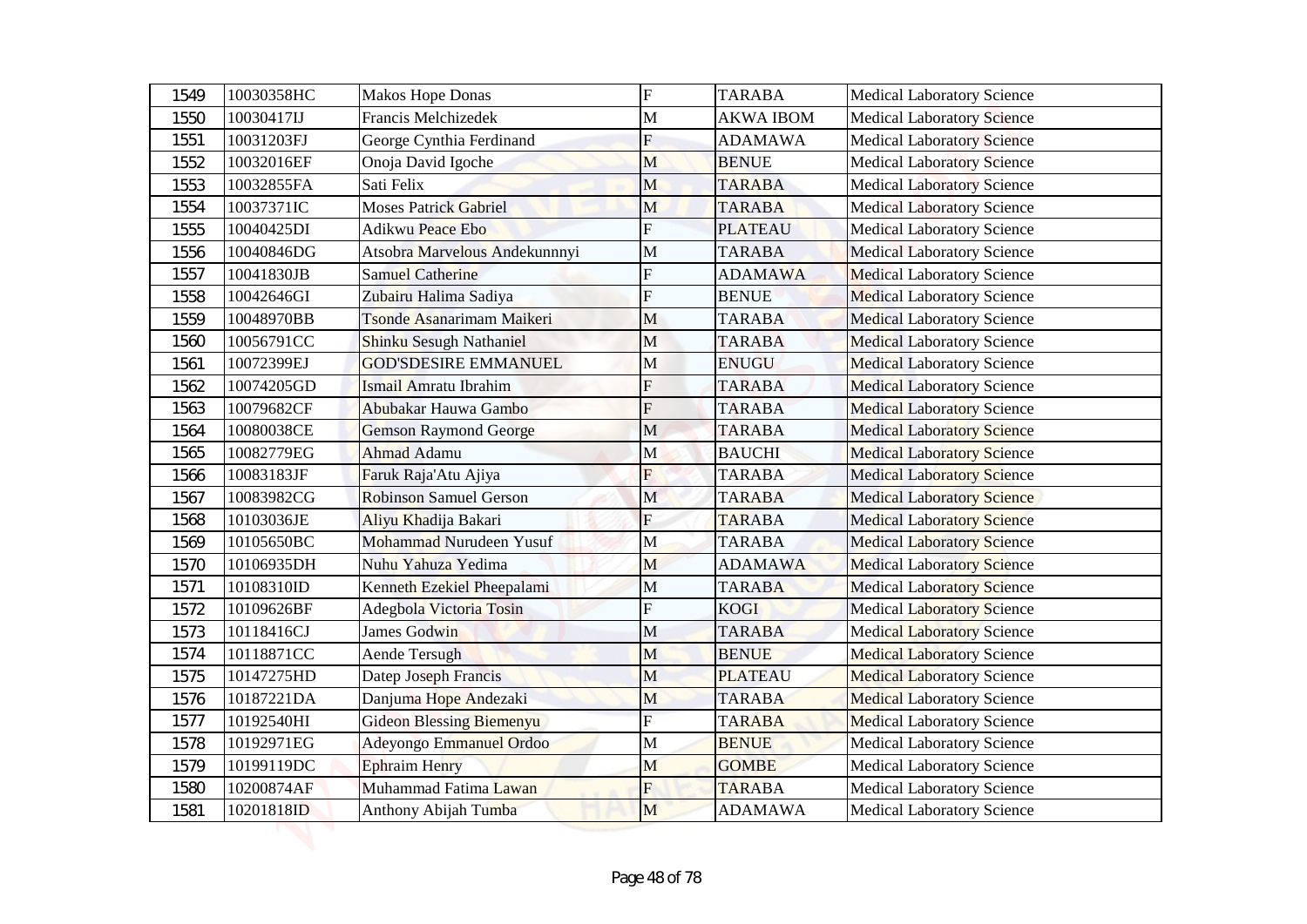| 1582 | 10202198BA | Dimas Isaac                     | $\mathbf{M}$ | <b>TARABA</b>  | <b>Medical Laboratory Science</b> |
|------|------------|---------------------------------|--------------|----------------|-----------------------------------|
| 1583 | 10202821IB | Pitiko Ruth Elijah              | F            | <b>TARABA</b>  | <b>Medical Laboratory Science</b> |
| 1584 | 10203260CF | Tullum Brima Japhet             | $\mathbf F$  | <b>TARABA</b>  | <b>Medical Laboratory Science</b> |
| 1585 | 10212247DA | Suvini Doris Idisire            | F            | <b>TARABA</b>  | <b>Medical Laboratory Science</b> |
| 1586 | 10233155GF | Onuminya Joshua Oigebe          | M            | <b>BENUE</b>   | <b>Medical Laboratory Science</b> |
| 1587 | 10235160GE | <b>Idris Murtala</b>            | M            | <b>TARABA</b>  | <b>Medical Laboratory Science</b> |
| 1588 | 10242691HC | <b>Awaikyo Terese Emmanuel</b>  | M            | <b>BENUE</b>   | <b>Medical Laboratory Science</b> |
| 1589 | 10246084HI | Anene Peter Tochukwu            | F            | <b>ENUGU</b>   | <b>Medical Laboratory Science</b> |
| 1590 | 10263007EA | Chorugh Terfa Simon             | М            | <b>BENUE</b>   | <b>Medical Laboratory Science</b> |
| 1591 | 10266012EG | Adamu Jenet Elias               | F            | <b>TARABA</b>  | <b>Medical Laboratory Science</b> |
| 1592 | 10281543BD | Madueke Kosisochukwu            | M            | <b>ANAMBRA</b> | <b>Medical Laboratory Science</b> |
| 1593 | 10281653HB | <b>Madueke Precious Nmesoma</b> | F            | <b>ANAMBRA</b> | <b>Medical Laboratory Science</b> |
| 1594 | 10284023EC | Nasiru Muntasim                 | M            | <b>TARABA</b>  | <b>Medical Laboratory Science</b> |
| 1595 | 10288750CD | Mbakighir Nguavese Priscilla    | F            | <b>TARABA</b>  | <b>Medical Laboratory Science</b> |
| 1596 | 10299110IA | Julde Josephine Emmanuel        | F            | <b>TARABA</b>  | <b>Medical Laboratory Science</b> |
| 1597 | 10319500CA | Ioryina Angela Saanmoyol        | $\mathbf F$  | <b>BENUE</b>   | <b>Medical Laboratory Science</b> |
| 1598 | 10322189AE | Muojeke Emilia                  | Ė            | <b>ANAMBRA</b> | <b>Medical Laboratory Science</b> |
| 1599 | 10322417JG | <b>Jatau Precious</b>           | F            | <b>TARABA</b>  | <b>Medical Laboratory Science</b> |
| 1600 | 10324502EJ | Abu Ruth                        | $\mathbf{E}$ | <b>TARABA</b>  | <b>Medical Laboratory Science</b> |
| 1601 | 10330009BI | <b>Clement Daniel Eyo</b>       | $\mathbf M$  | <b>TARABA</b>  | <b>Medical Laboratory Science</b> |
| 1602 | 10331470JH | Obejara Zubaida Ozaveza         | ${\bf F}$    | <b>KOGI</b>    | <b>Medical Laboratory Science</b> |
| 1603 | 10337906JC | <b>Achan Aondowase Kenneth</b>  | M            | <b>BENUE</b>   | <b>Medical Laboratory Science</b> |
| 1604 | 10342232BF | Daniel Moseh                    | M            | <b>TARABA</b>  | <b>Medical Laboratory Science</b> |
| 1605 | 10349619GH | Asaolu Abiodun Oluwatobi        | M            | <b>ONDO</b>    | <b>Medical Laboratory Science</b> |
| 1606 | 10350944GJ | Alesa Boniface                  | M            | <b>ADAMAWA</b> | <b>Medical Laboratory Science</b> |
| 1607 | 10354240HF | Haruna Suleiman Muhammad        | M            | <b>TARABA</b>  | <b>Medical Laboratory Science</b> |
| 1608 | 10356009AG | Gambo Rejoice Ato               | F            | <b>TARABA</b>  | <b>Medical Laboratory Science</b> |
| 1609 | 10359722CC | Bako Favour Ayuba               | F            | <b>TARABA</b>  | <b>Medical Laboratory Science</b> |
| 1610 | 10369173JA | Abdulazeez Aishat               | F            | <b>KWARA</b>   | <b>Medical Laboratory Science</b> |
| 1611 | 10370519CJ | Ahmed Abdulmalik                | M            | <b>GOMBE</b>   | <b>Medical Laboratory Science</b> |
| 1612 | 10376509AE | Douglas Amayikai                | F            | <b>TARABA</b>  | <b>Medical Laboratory Science</b> |
| 1613 | 10386655CE | Pele Rashida Muhammad           | F            | <b>TARABA</b>  | <b>Medical Laboratory Science</b> |
| 1614 | 10406120CD | <b>Edmond Arinze Moses</b>      | M            | <b>ENUGU</b>   | <b>Medical Laboratory Science</b> |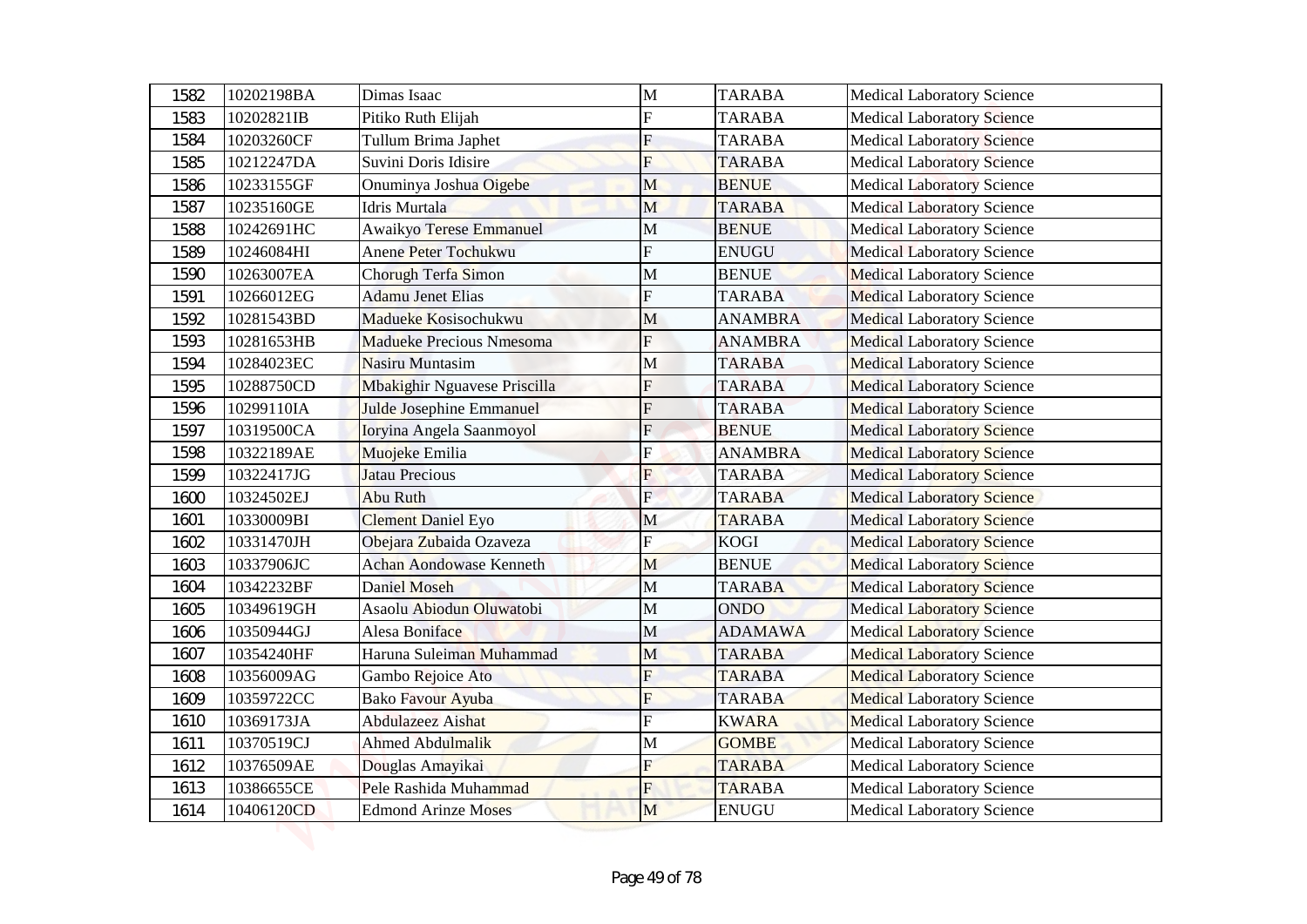| 1615 | 10407968AI | Oregbemhe Favour Omoyemhe    | $\mathbf F$             | <b>EDO</b>     | <b>Medical Laboratory Science</b> |
|------|------------|------------------------------|-------------------------|----------------|-----------------------------------|
| 1616 | 10408184DJ | Zando Amayindi               | F                       | <b>TARABA</b>  | <b>Medical Laboratory Science</b> |
| 1617 | 10410062DB | Danjuma Vivian Samuel        | $\mathbf F$             | <b>TARABA</b>  | <b>Medical Laboratory Science</b> |
| 1618 | 10413952AB | Samuel Godwin Ushahemba      | M                       | <b>TARABA</b>  | <b>Medical Laboratory Science</b> |
| 1619 | 10418183BF | John Rejoice                 | F                       | <b>TARABA</b>  | <b>Medical Laboratory Science</b> |
| 1620 | 10423732FC | Ishaya Paul                  | M                       | <b>TARABA</b>  | <b>Medical Laboratory Science</b> |
| 1621 | 10427778DJ | Mohammed Ojotu Joseph        | M                       | <b>BENUE</b>   | <b>Medical Laboratory Science</b> |
| 1622 | 10428769HD | <b>ASIKUS REGINA LAPELE</b>  | $\mathbf F$             | <b>TARABA</b>  | <b>Medical Laboratory Science</b> |
| 1623 | 10440479FH | Aneke Victoria Kossisochukwu | F                       | <b>ENUGU</b>   | <b>Medical Laboratory Science</b> |
| 1624 | 10443421FI | <b>Markus Ebenezer</b>       | M                       | <b>ADAMAWA</b> | <b>Medical Laboratory Science</b> |
| 1625 | 10446390HF | <b>Akorwe Kator Elijah</b>   | $\mathbf{M}$            | <b>TARABA</b>  | <b>Medical Laboratory Science</b> |
| 1626 | 10451067BC | Abakpa Gilbert Ogenyi        | M                       | <b>BENUE</b>   | <b>Medical Laboratory Science</b> |
| 1627 | 10453794HG | <b>Simon Comfort Matthew</b> | $\overline{\mathrm{F}}$ | <b>BENUE</b>   | <b>Medical Laboratory Science</b> |
| 1628 | 10454533JA | Sa'Ad Hafsat Abdullahi       | F                       | <b>TARABA</b>  | <b>Medical Laboratory Science</b> |
| 1629 | 10455988JA | Modibbo Sumayyatu            | F                       | <b>TARABA</b>  | <b>Medical Laboratory Science</b> |
| 1630 | 10456384GG | <b>Ahmed Farida</b>          | $\mathbf F$             | <b>TARABA</b>  | <b>Medical Laboratory Science</b> |
| 1631 | 10457069EI | Ali Amirat Danladi           | F                       | <b>TARABA</b>  | <b>Medical Laboratory Science</b> |
| 1632 | 10459143DE | Umar Khadija Bello           | $\overline{F}$          | <b>TARABA</b>  | <b>Medical Laboratory Science</b> |
| 1633 | 10459217AG | Abubakar Aisha Imama         | $\mathbf{F}$            | <b>TARABA</b>  | <b>Medical Laboratory Science</b> |
| 1634 | 10460384JE | Abubakar Halimatu Sadiya     | ${\bf F}$               | <b>TARABA</b>  | <b>Medical Laboratory Science</b> |
| 1635 | 10470122HH | Kiishi David Sornen          | M                       | <b>BENUE</b>   | <b>Medical Laboratory Science</b> |
| 1636 | 10488547JC | Gbagir Aver                  | F                       | <b>BENUE</b>   | <b>Medical Laboratory Science</b> |
| 1637 | 10490440DJ | John Joseph Ojodale          | $\mathbf M$             | <b>KOGI</b>    | <b>Medical Laboratory Science</b> |
| 1638 | 10507734FC | <b>Kefas Ruth</b>            | F                       | <b>TARABA</b>  | <b>Medical Laboratory Science</b> |
| 1639 | 10519493ID | Rabo Hussaini Abdullahi      | M                       | <b>TARABA</b>  | <b>Medical Laboratory Science</b> |
| 1640 | 10519840BC | Torkuma Suurshater Jeremiah  | M                       | <b>BENUE</b>   | <b>Medical Laboratory Science</b> |
| 1641 | 10526018AF | David Genesis Ericson        | M                       | <b>TARABA</b>  | <b>Medical Laboratory Science</b> |
| 1642 | 10536726IF | Bala Masoyi                  | M                       | <b>TARABA</b>  | <b>Medical Laboratory Science</b> |
| 1643 | 10538412HB | Sanusi Huzaifa Muhammad      | M                       | <b>GOMBE</b>   | <b>Medical Laboratory Science</b> |
| 1644 | 10548867DH | Jonathan Emmanuel            | M                       | <b>TARABA</b>  | <b>Medical Laboratory Science</b> |
| 1645 | 10557259IB | <b>Ishaku Bako</b>           | M                       | <b>TARABA</b>  | <b>Medical Laboratory Science</b> |
| 1646 | 10562917IC | Ayila Patience Ngohile       | F                       | <b>BENUE</b>   | <b>Medical Laboratory Science</b> |
| 1647 | 10569974FH | Ahmad Abdulrahman Isa        | M                       | TARABA         | <b>Medical Laboratory Science</b> |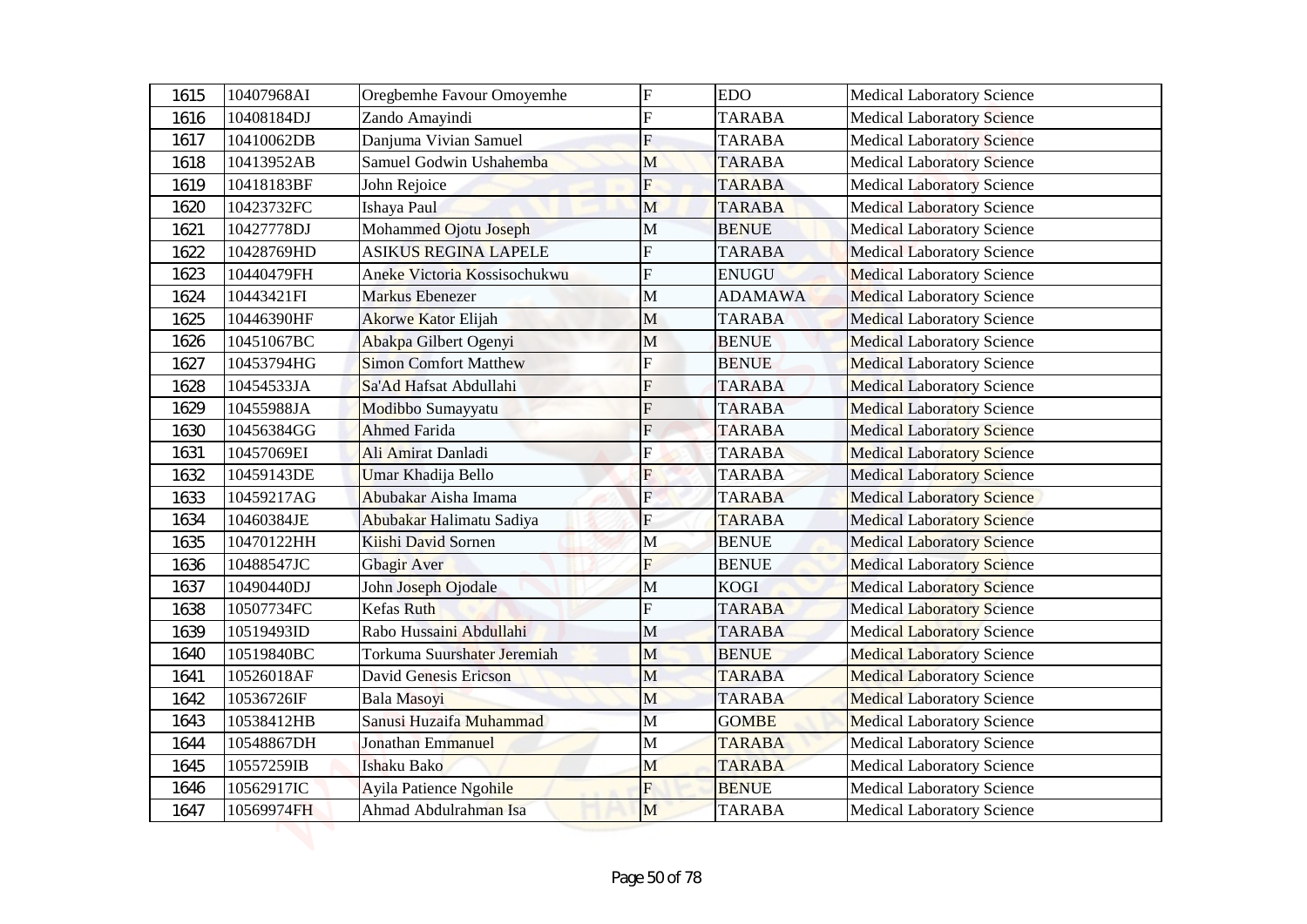| 1648 | 10602577CE | <b>Sunday Emmanuel</b>         | M              | <b>BENUE</b>   | <b>Medical Laboratory Science</b> |
|------|------------|--------------------------------|----------------|----------------|-----------------------------------|
| 1649 | 10609645GD | <b>Philip Paulinus</b>         | M              | <b>ADAMAWA</b> | <b>Medical Laboratory Science</b> |
| 1650 | 10611147BJ | Isah Michael                   | M              | <b>BENUE</b>   | <b>Medical Laboratory Science</b> |
| 1651 | 10615533FD | Lawan Aziza Garba              | F              | <b>TARABA</b>  | <b>Medical Laboratory Science</b> |
| 1652 | 10615620ID | <b>Maor Timothy</b>            | M              | <b>BENUE</b>   | <b>Medical Laboratory Science</b> |
| 1653 | 10640970IB | Joshua Aondoungwa Christian    | M              | <b>BENUE</b>   | <b>Medical Laboratory Science</b> |
| 1654 | 10642181DH | Micheal Rejoice Change         | F              | <b>ADAMAWA</b> | <b>Medical Laboratory Science</b> |
| 1655 | 10650966GG | <b>Hassan Faith</b>            | $\mathbf F$    | <b>TARABA</b>  | <b>Medical Laboratory Science</b> |
| 1656 | 10651132FD | Eneh Augusta Chinaza           | F              | <b>ENUGU</b>   | <b>Medical Laboratory Science</b> |
| 1657 | 10675410GG | <b>Bakut Emmanuella Chat</b>   | F              | <b>KADUNA</b>  | <b>Medical Laboratory Science</b> |
| 1658 | 10677246IH | <b>Yusuf Kadan</b>             | M              | <b>ADAMAWA</b> | <b>Medical Laboratory Science</b> |
| 1659 | 10685167IJ | Danatata Twabwi Dangana        | M              | <b>TARABA</b>  | <b>Medical Laboratory Science</b> |
| 1660 | 10699591HJ | <b>Mohammed Sakinatu Tukur</b> | F              | <b>TARABA</b>  | <b>Medical Laboratory Science</b> |
| 1661 | 10703327CG | Usman Naja'Atu Muhammad        | F              | <b>TARABA</b>  | <b>Medical Laboratory Science</b> |
| 1662 | 10705196EF | Shepduk Kienmoen Miapma        | F              | <b>PLATEAU</b> | <b>Medical Laboratory Science</b> |
| 1663 | 10712132JC | <b>Azuaga Dorathy</b>          | $\overline{F}$ | <b>TARABA</b>  | <b>Medical Laboratory Science</b> |
| 1664 | 10746476HE | Abdullahi Ammar Lawan          | M              | <b>TARABA</b>  | <b>Medical Laboratory Science</b> |
| 1665 | 10770203JB | Nwachukwu Chisom Elvis         | M              | <b>ANAMBRA</b> | <b>Medical Laboratory Science</b> |
| 1666 | 10790765JH | Said Muhammad Adamu            | $\mathbf{M}$   | <b>TARABA</b>  | <b>Medical Laboratory Science</b> |
| 1667 | 10804940FI | <b>Emmanuel Sarah Uloko</b>    | $\mathbf{F}$   | <b>BENUE</b>   | <b>Medical Laboratory Science</b> |
| 1668 | 10849487ID | <b>Callistus Mary</b>          | $\mathbf F$    | <b>TARABA</b>  | <b>Medical Laboratory Science</b> |
| 1669 | 10862047DJ | Genesis Wisdom                 | M              | <b>ADAMAWA</b> | <b>Medical Laboratory Science</b> |
| 1670 | 10863007GJ | <b>Bello Makong</b>            | M              | <b>TARABA</b>  | <b>Medical Laboratory Science</b> |
| 1671 | 10876239EG | Isa Habibu                     | M              | <b>TARABA</b>  | <b>Medical Laboratory Science</b> |
| 1672 | 10897927GJ | <b>Ballah Mendel Benedict</b>  | M              | <b>ADAMAWA</b> | <b>Medical Laboratory Science</b> |
| 1673 | 10903904ID | Ityohon Iember Joy             | $\overline{F}$ | <b>BENUE</b>   | <b>Medical Laboratory Science</b> |
| 1674 | 10916330FD | Haruna Najaatu Yahaya          | F              | <b>TARABA</b>  | <b>Medical Laboratory Science</b> |
| 1675 | 10917910GG | Wadzani Ijumdiya Dominic       | M              | <b>ADAMAWA</b> | <b>Medical Laboratory Science</b> |
| 1676 | 10922255CJ | Dele Abosede Opeyemi           | F              | <b>TARABA</b>  | <b>Medical Laboratory Science</b> |
| 1677 | 10930483IA | Ezra Elijah                    | M              | <b>ADAMAWA</b> | <b>Medical Laboratory Science</b> |
| 1678 | 10943497DC | Igbashio Nguevese Faith        | F              | <b>TARABA</b>  | <b>Medical Laboratory Science</b> |
| 1679 | 10958613IA | Terese Aondoyima James         | M              | <b>BENUE</b>   | <b>Medical Laboratory Science</b> |
| 1680 | 10958983DH | Vincent Comfort                | $\overline{F}$ | TARABA         | <b>Medical Laboratory Science</b> |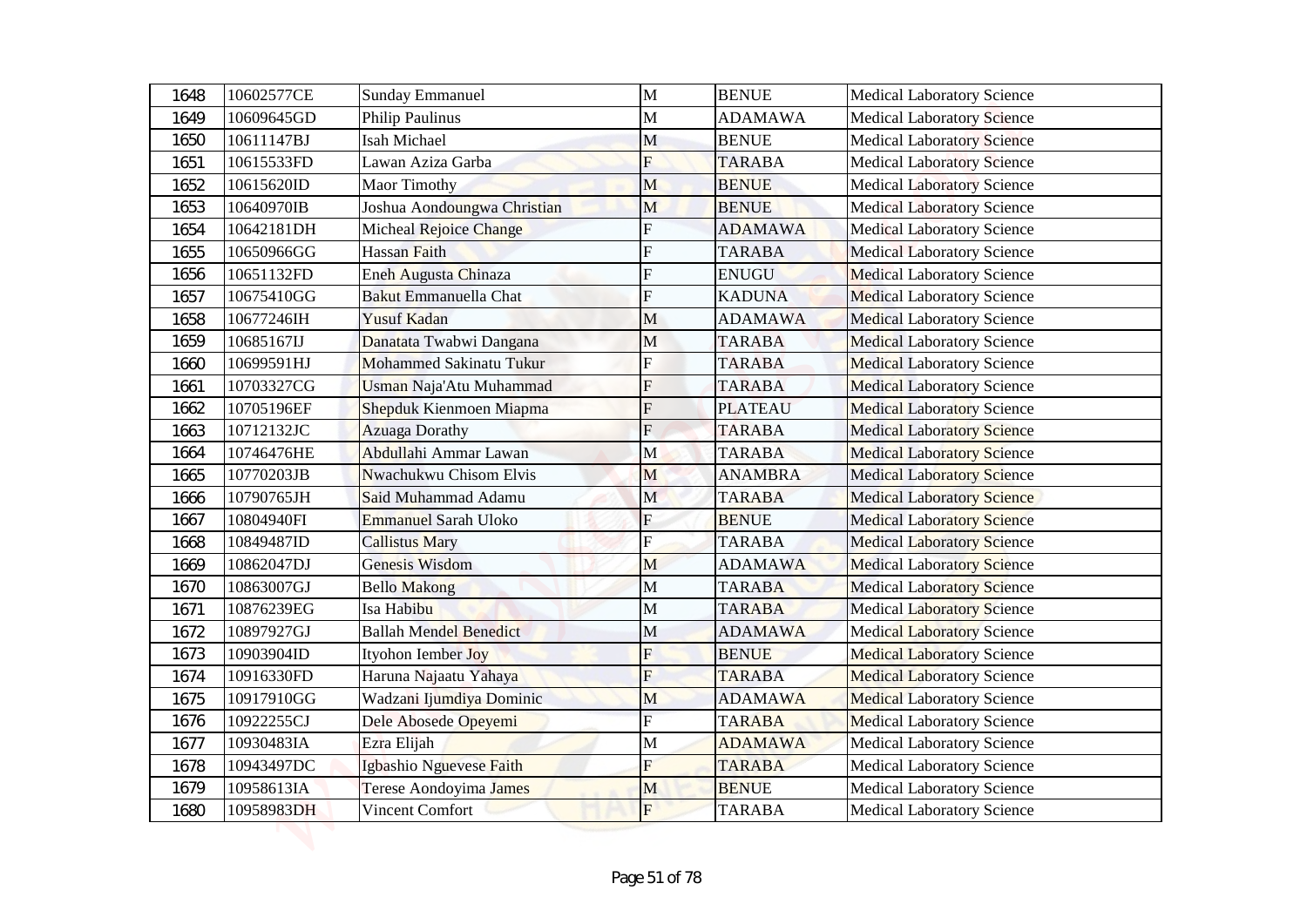| 1681 | 10993017HG | <b>Bako Sunday Hope</b>           | $\mathbf{M}$            | <b>TARABA</b>  | <b>Medical Laboratory Science</b> |
|------|------------|-----------------------------------|-------------------------|----------------|-----------------------------------|
| 1682 | 10999548HH | Albert Anita Nyapesi              | F                       | <b>ADAMAWA</b> | <b>Medical Laboratory Science</b> |
| 1683 | 11018827FC | Vincent Wisdom Sonter             | M                       | <b>TARABA</b>  | <b>Medical Laboratory Science</b> |
| 1684 | 11025683EI | Yahuda Mercy                      | F                       | <b>TARABA</b>  | <b>Medical Laboratory Science</b> |
| 1685 | 11029115DE | <b>Emmanuel Priscillia Tatimi</b> | F                       | <b>ADAMAWA</b> | <b>Medical Laboratory Science</b> |
| 1686 | 11031152DE | Philip Paul Ihom                  | M                       | <b>TARABA</b>  | <b>Medical Laboratory Science</b> |
| 1687 | 11034859GI | Dominion Delight Crown            | F                       | <b>FCT</b>     | <b>Medical Laboratory Science</b> |
| 1688 | 11100224BA | Ezeagba Chisom Joy                | F                       | <b>ANAMBRA</b> | <b>Medical Laboratory Science</b> |
| 1689 | 11148862IB | <b>Stephen Ishaku</b>             | M                       | <b>ADAMAWA</b> | <b>Medical Laboratory Science</b> |
| 1690 | 11165445JD | <b>Ezekiel Shalom Rimamnde</b>    | M                       | <b>TARABA</b>  | <b>Medical Laboratory Science</b> |
| 1691 | 11180853EB | <b>Timothy Magdalene</b>          | F                       | <b>TARABA</b>  | <b>Medical Laboratory Science</b> |
| 1692 | 11211136IB | <b>Moses Vasty</b>                | F                       | <b>ADAMAWA</b> | <b>Medical Laboratory Science</b> |
| 1693 | 11235576JD | Daniel Bayila Janwale             | F                       | <b>GOMBE</b>   | <b>Medical Laboratory Science</b> |
| 1694 | 11260542HJ | Samuel Amisiabu Udonkah           | М                       | <b>TARABA</b>  | <b>Medical Laboratory Science</b> |
| 1695 | 11270843CC | <b>Audu Patience Onyeche</b>      | F                       | <b>BENUE</b>   | <b>Medical Laboratory Science</b> |
| 1696 | 11275155IE | Theophilus Ogechukwu              | $\overline{F}$          | <b>ENUGU</b>   | <b>Medical Laboratory Science</b> |
| 1697 | 11310886HG | Yahaya Fatima                     | F                       | <b>JIGAWA</b>  | <b>Medical Laboratory Science</b> |
| 1698 | 11321461HA | <b>Clever Suleiman</b>            | M                       | <b>ADAMAWA</b> | <b>Medical Laboratory Science</b> |
| 1699 | 11347257II | <b>Maxwell Favour</b>             | $\mathbf{E}$            | <b>ADAMAWA</b> | <b>Medical Laboratory Science</b> |
| 1700 | 11100478CE | Mbaragbog Andechika               | M                       | <b>TARABA</b>  | Microbiology                      |
| 1701 | 11100825FA | <b>James Queen</b>                | ${\bf F}$               | <b>TARABA</b>  | Microbiology                      |
| 1702 | 11106769GG | Obadiah Andefiki                  | M                       | <b>TARABA</b>  | Microbiology                      |
| 1703 | 11145360BE | Jonathan Hiridus                  | M                       | <b>TARABA</b>  | Microbiology                      |
| 1704 | 11156503FA | Adamu Hauwa'U                     | F                       | <b>TARABA</b>  | Microbiology                      |
| 1705 | 11164166FA | Umar Fatima Zarah                 | F                       | <b>GOMBE</b>   | Microbiology                      |
| 1706 | 11196025BI | Yakubu Patience Usman             | $\overline{\mathrm{F}}$ | <b>TARABA</b>  | Microbiology                      |
| 1707 | 11214369IC | Mohammed Jamila Mahmud            | M                       | <b>TARABA</b>  | Microbiology                      |
| 1708 | 11214386DB | <b>Timothy Cecilia</b>            | F                       | <b>TARABA</b>  | Microbiology                      |
| 1709 | 11243702GC | Maza Ifanyima                     | F                       | <b>TARABA</b>  | Microbiology                      |
| 1710 | 11254999CE | Jonah Joseph Barnabas             | M                       | <b>TARABA</b>  | Microbiology                      |
| 1711 | 11258110AD | Saidu Mohammed                    | M                       | <b>TARABA</b>  | Microbiology                      |
| 1712 | 11272135CG | Moses David                       | M                       | <b>BORNO</b>   | Microbiology                      |
| 1713 | 11282398ID | Rimamnde Gift Samuel              | $\mathbf{F}$            | <b>TARABA</b>  | Microbiology                      |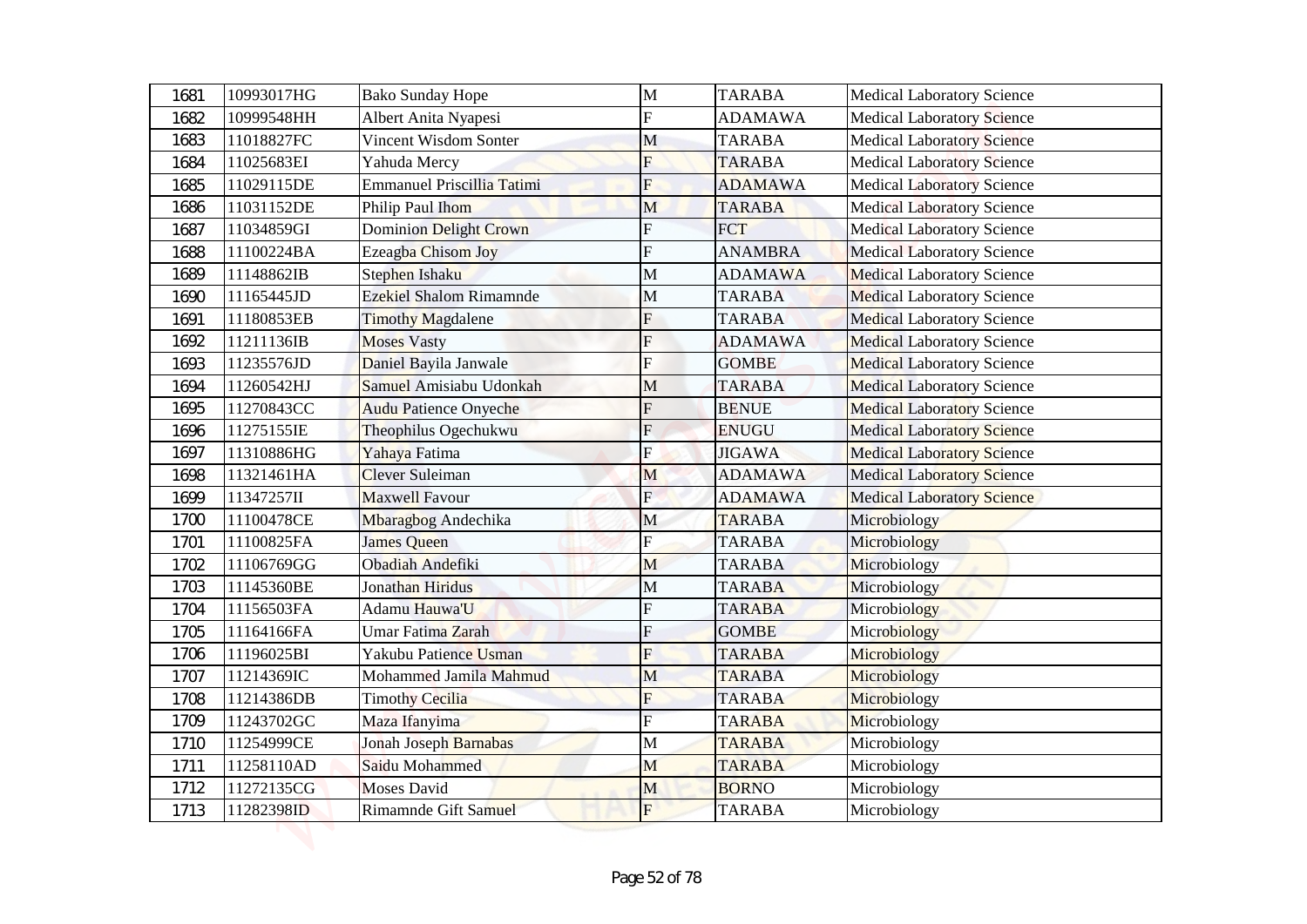| 1714         | 11286559BG               | Luka Godiya Gloria             | ${\rm F}$               | <b>TARABA</b>                    | Microbiology                        |
|--------------|--------------------------|--------------------------------|-------------------------|----------------------------------|-------------------------------------|
| 1715         | 11311156EC               | Abubakar Abdullateef Sambo     | M                       | <b>TARABA</b>                    | Microbiology                        |
| 1716         | 11328108BE               | Madugu Abdulmumin Abubakar     | M                       | <b>TARABA</b>                    | Microbiology                        |
| 1717         | 11340510FG<br>11346394FI | Armayau Usman<br>Yakubu Halima | M<br>F                  | <b>TARABA</b>                    | Microbiology                        |
| 1718         | 10643747JC               | Abubakar Aisha                 | $\overline{\mathrm{F}}$ | <b>ADAMAWA</b><br><b>ADAMAWA</b> | Microbiology                        |
| 1719<br>1720 | 10761775FI               | Aliyu Yakubu Jauro             | M                       | <b>PLATEAU</b>                   | Microbiology<br>Microbiology        |
| 1721         | 10861386IC               | Sokto Bonnke Kwesaba           | M                       | <b>TARABA</b>                    | Microbiology                        |
| 1722         | 10939332BE               | Stephen Atabani                | М                       | <b>TARABA</b>                    | Microbiology                        |
| 1723         | 10991156DD               | <b>Robertson Silas</b>         | M                       | <b>TARABA</b>                    | Microbiology                        |
| 1724         | 11056880GC               | Yunana Godwin                  | М                       | <b>TARABA</b>                    | Microbiology                        |
| 1725         | 11069035GJ               | <b>Nelson Mercy</b>            | F                       | <b>GOMBE</b>                     | Microbiology                        |
| 1726         | 11076126DJ               | Olaleye Adeola Abigail         | F                       | <b>TARABA</b>                    | Microbiology                        |
| 1727         | 11107750DD               | <b>Caleb Patience</b>          | F                       | <b>TARABA</b>                    | Microbiology                        |
| 1728         | 11165428EH               | Lemuel Akwaeh Queen            | F                       | <b>TARABA</b>                    | Microbiology                        |
| 1732         | 10027352GJ               | David Wukari Gomna             | $\mathbf M$             | <b>TARABA</b>                    | Peace Studies & Conflict Resolution |
| 1733         | 10027713FD               | Angelo Abraham Baleri          | M                       | <b>TARABA</b>                    | Peace Studies & Conflict Resolution |
| 1734         | 10059507CC               | Yusuf Ahmad Manji              | M                       | <b>TARABA</b>                    | Peace Studies & Conflict Resolution |
| 1735         | 10090713AJ               | <b>Bulus Gideon Adi</b>        | $\mathbf M$             | <b>TARABA</b>                    | Peace Studies & Conflict Resolution |
| 1736         | 10176597IG               | Ismailu Festus Titus           | M                       | <b>TARABA</b>                    | Peace Studies & Conflict Resolution |
| 1737         | 10176660JB               | <b>John Mercy Dansuleman</b>   | ${\bf F}$               | <b>TARABA</b>                    | Peace Studies & Conflict Resolution |
| 1738         | 10189995FA               | Godwin Rejoice Luka            | F                       | <b>TARABA</b>                    | Peace Studies & Conflict Resolution |
| 1739         | 10224098HG               | Makaila Ambisi-Ambu Garba      | M                       | <b>TARABA</b>                    | Peace Studies & Conflict Resolution |
| 1740         | 10237633BH               | <b>Ahmed Abubakar</b>          | M                       | <b>TARABA</b>                    | Peace Studies & Conflict Resolution |
| 1741         | 10338207GC               | Bala Faruddeen Muhammad        | M                       | <b>TARABA</b>                    | Peace Studies & Conflict Resolution |
| 1742         | 10493586BA               | Hamma'Adama Abdulwahabi        | M                       | <b>TARABA</b>                    | Peace Studies & Conflict Resolution |
| 1743         | 10564276HJ               | Ishaku Lilian Mark             | F                       | <b>TARABA</b>                    | Peace Studies & Conflict Resolution |
| 1744         | 10639549HG               | Yusha'U Zubairu Ahmed          | M                       | <b>TARABA</b>                    | Peace Studies & Conflict Resolution |
| 1745         | 10667843GJ               | Kashala Maseh                  | M                       | <b>TARABA</b>                    | Peace Studies & Conflict Resolution |
| 1746         | 10755833DG               | Haladu Yahaya                  | M                       | <b>TARABA</b>                    | Peace Studies & Conflict Resolution |
| 1747         | 10894088ED               | Adamu Exodus Benjamin          | M                       | <b>TARABA</b>                    | Peace Studies & Conflict Resolution |
| 1748         | 10911062EG               | Daniel Moses Usman             | M                       | <b>TARABA</b>                    | Peace Studies & Conflict Resolution |
| 1749         | 10955270CB               | Mohammed Ahmed                 | M                       | Taraba                           | Peace Studies & Conflict Resolution |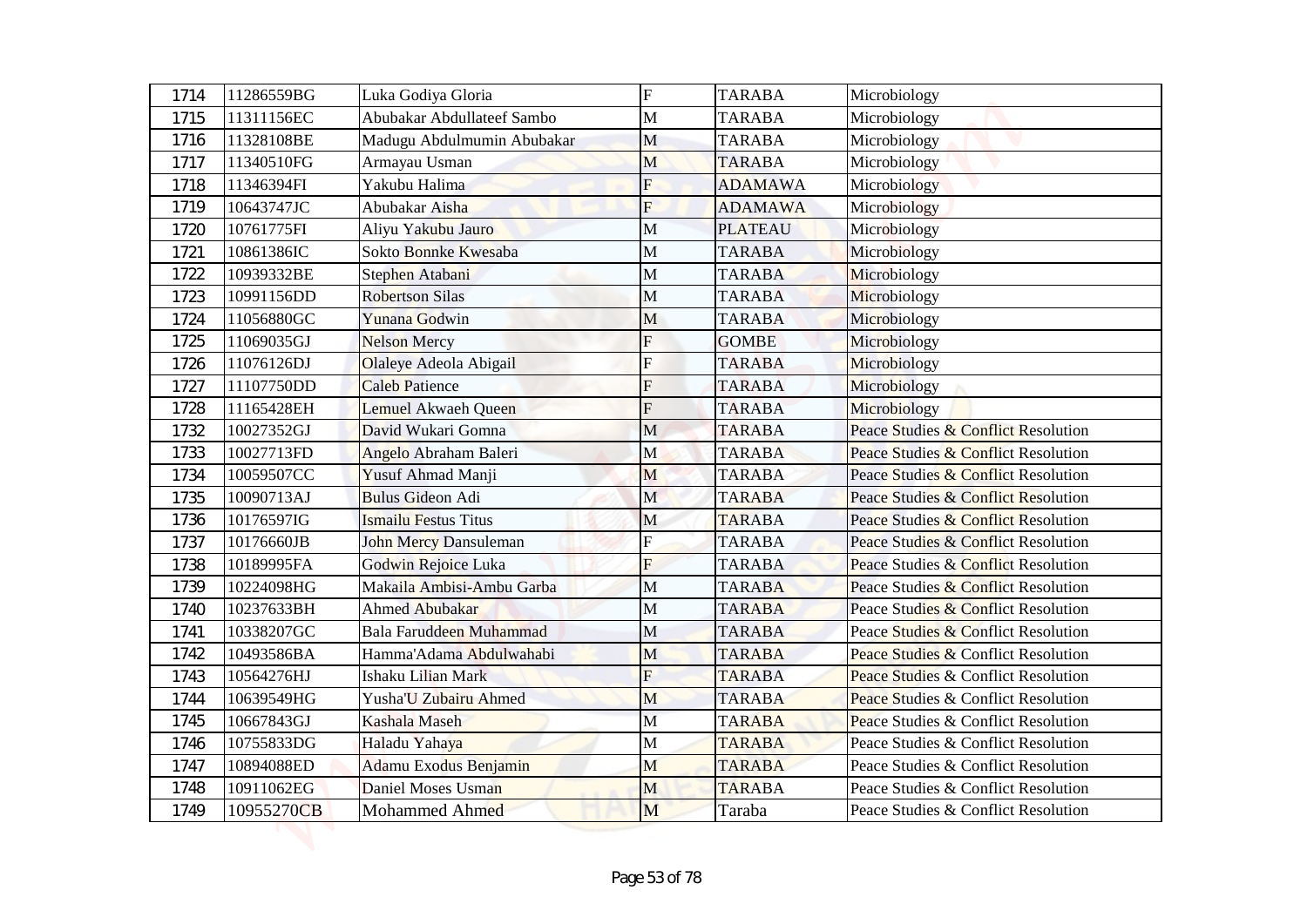| 1750 | 11039706HH | Abershi Samaila Manasseh      | $\mathbf{M}$            | <b>TARABA</b>  | Peace Studies & Conflict Resolution         |
|------|------------|-------------------------------|-------------------------|----------------|---------------------------------------------|
| 1751 | 11097167GD | Akila Joshua Adamu            | M                       | <b>TARABA</b>  | Peace Studies & Conflict Resolution         |
| 1752 | 11154833BG | <b>Eric Patience</b>          | $\overline{F}$          | <b>TARABA</b>  | Peace Studies & Conflict Resolution         |
| 1753 | 11251151CF | Alani Nancy Musa              | F                       | <b>TARABA</b>  | Peace Studies & Conflict Resolution         |
| 1754 | 10001459FB | Nunumba Hannatu               | F                       | <b>ADAMAWA</b> | Political Science & International Relations |
| 1755 | 10001544IH | <b>Josiah Favour Silas</b>    | $\overline{\mathrm{F}}$ | <b>TARABA</b>  | Political Science & International Relations |
| 1756 | 10005626GD | Muktar Maimuna Mohammed       | F                       | <b>TARABA</b>  | Political Science & International Relations |
| 1757 | 10007834DF | Audu Melody Rimamkara         | F                       | <b>TARABA</b>  | Political Science & International Relations |
| 1758 | 10012367BG | Salihu Salmat Njobdi          | F                       | <b>TARABA</b>  | Political Science & International Relations |
| 1759 | 10016501DA | Jafaru Mustapha               | M                       | <b>ADAMAWA</b> | Political Science & International Relations |
| 1760 | 10021498HE | <b>Philip Emmanuel Tena</b>   | M                       | <b>TARABA</b>  | Political Science & International Relations |
| 1761 | 10024137BE | Yahya Mohammed Raji           | М                       | <b>ADAMAWA</b> | Political Science & International Relations |
| 1762 | 10024803FD | Maiyaki Jimiya Zanunga        | F                       | <b>TARABA</b>  | Political Science & International Relations |
| 1763 | 10025439IF | <b>Adamu Abul-Hassan</b>      | М                       | <b>TARABA</b>  | Political Science & International Relations |
| 1764 | 10026599JH | <b>James Jennifer</b>         | F                       | <b>ADAMAWA</b> | Political Science & International Relations |
| 1765 | 10026970FB | Solomon Ndonima               | $\overline{F}$          | <b>TARABA</b>  | Political Science & International Relations |
| 1766 | 10035312FB | Peter Abednigo Gwatar         | M                       | <b>TARABA</b>  | Political Science & International Relations |
| 1767 | 10036156EB | Benjamin Isaac Luga           | M                       | <b>TARABA</b>  | Political Science & International Relations |
| 1768 | 10046861DD | <b>Ezekiel Gabriel</b>        | $\mathbf M$             | <b>TARABA</b>  | Political Science & International Relations |
| 1769 | 10047020EB | <b>Zico Faruk</b>             | M                       | <b>TARABA</b>  | Political Science & International Relations |
| 1770 | 10047790FJ | Bala Patricia Angyu           | ${\bf F}$               | <b>TARABA</b>  | Political Science & International Relations |
| 1771 | 10047936AJ | <b>Daniel Holiness</b>        | F                       | <b>ADAMAWA</b> | Political Science & International Relations |
| 1772 | 10048977IH | Ashu Inyama Enoch             | $\overline{F}$          | <b>TARABA</b>  | Political Science & International Relations |
| 1773 | 10052985JB | <b>Ibrahim Gideon Ali</b>     | М                       | <b>TARABA</b>  | Political Science & International Relations |
| 1774 | 10053304AH | <b>Hosea Tsentop Iranyang</b> | F                       | <b>TARABA</b>  | Political Science & International Relations |
| 1775 | 10054341JH | Julius Gabriel Awudu          | M                       | <b>TARABA</b>  | Political Science & International Relations |
| 1776 | 10056357GD | Danladi Innocent Mark         | M                       | <b>GOMBE</b>   | Political Science & International Relations |
| 1777 | 10057208DC | John Seth                     | M                       | <b>ADAMAWA</b> | Political Science & International Relations |
| 1778 | 10060353AG | Gali Muhammad Abdulkarim      | M                       | <b>TARABA</b>  | Political Science & International Relations |
| 1779 | 10065091FB | Danlami Promise               | M                       | <b>TARABA</b>  | Political Science & International Relations |
| 1780 | 10071912FF | Rimamtso Eli                  | M                       | <b>TARABA</b>  | Political Science & International Relations |
| 1781 | 10073738AJ | Gambo Aminu                   | M                       | <b>TARABA</b>  | Political Science & International Relations |
| 1782 | 10076744BC | Yuktap Nahum Ephesian         | M                       | <b>TARABA</b>  | Political Science & International Relations |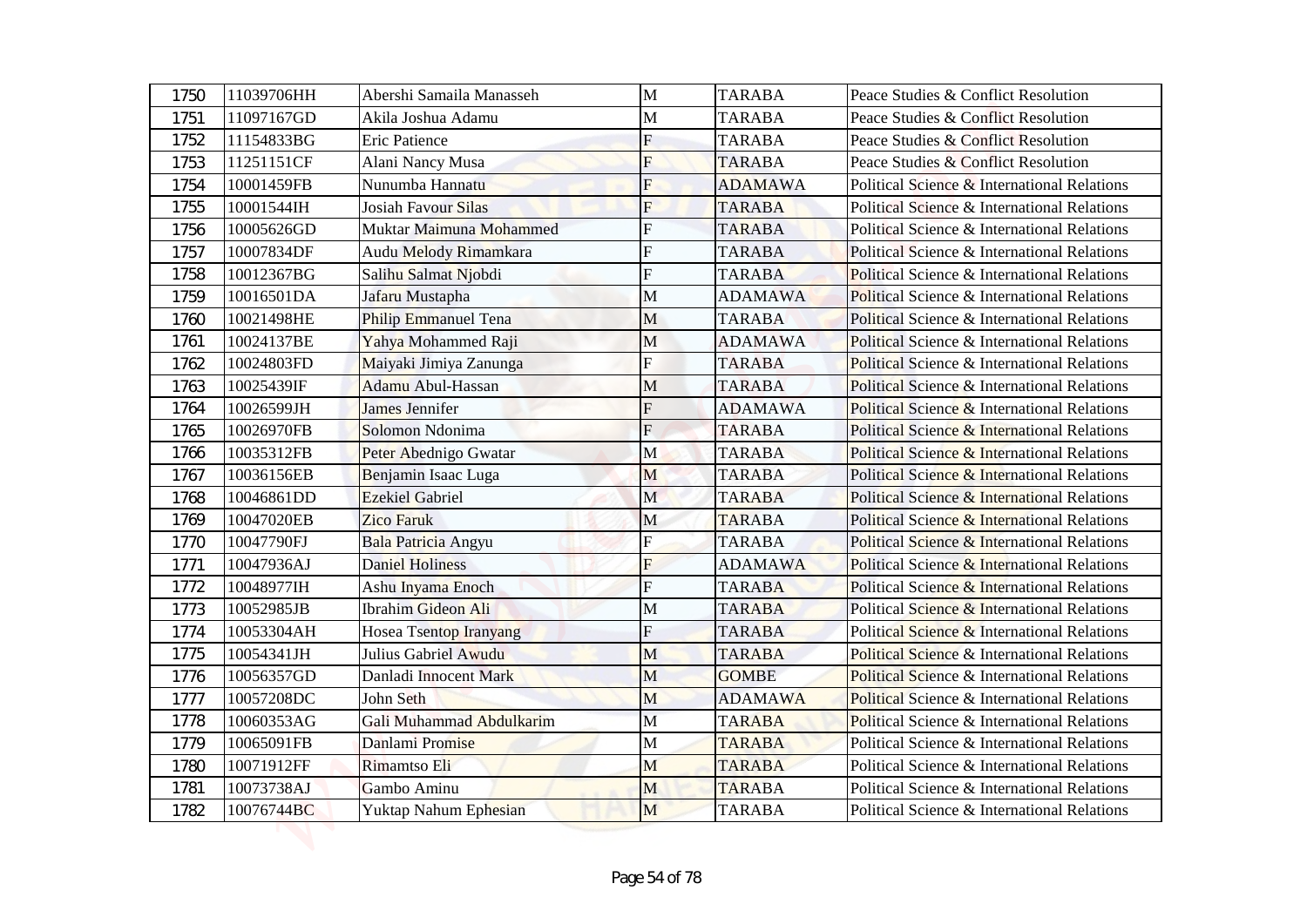| 1783 | 10077332JB | Yakubu Peace                   | $\overline{F}$ | <b>TARABA</b>  | Political Science & International Relations            |
|------|------------|--------------------------------|----------------|----------------|--------------------------------------------------------|
| 1784 | 10080096EE | Gani Kanvalga                  | M              | <b>TARABA</b>  | Political Science & International Relations            |
| 1785 | 10081339AB | <b>Usman Nuhu</b>              | M              | <b>TARABA</b>  | Political Science & International Relations            |
| 1786 | 10086602CD | Gambo Freedom Titus            | F              | <b>TARABA</b>  | Political Science & International Relations            |
| 1787 | 10091546DC | Garba John Gabriel             | M              | <b>TARABA</b>  | Political Science & International Relations            |
| 1788 | 10102425IE | <b>Emmanuel Agape</b>          | F              | <b>ADAMAWA</b> | Political Science & International Relations            |
| 1789 | 10103833DB | Sylvester Awaibuzoi            | M              | <b>TARABA</b>  | Political Science & International Relations            |
| 1790 | 10105410FD | Yakubu Wisdom                  | M              | <b>ADAMAWA</b> | Political Science & International Relations            |
| 1791 | 10113894BF | <b>Hassan Kenneth</b>          | M              | <b>TARABA</b>  | Political Science & International Relations            |
| 1792 | 10114227ID | Suleiman Umar                  | M              | <b>TARABA</b>  | Political Science & International Relations            |
| 1793 | 10116429HD | Igoha Zuper Fidelis            | M              | <b>TARABA</b>  | Political Science & International Relations            |
| 1794 | 10126856CG | Lungu Alheri Benjamin          | F              | <b>ADAMAWA</b> | Political Science & International Relations            |
| 1795 | 10127114CI | Bakari Ayuba                   | M              | <b>TARABA</b>  | Political Science & International Relations            |
| 1796 | 10133742CJ | <b>Ezekiel Ibrahim</b>         | M              | <b>TARABA</b>  | Political Science & International Relations            |
| 1797 | 10139789CH | <b>Festus Philip</b>           | M              | <b>TARABA</b>  | <b>Political Science &amp; International Relations</b> |
| 1798 | 10143662EI | <b>Samuel Doris</b>            | $\overline{F}$ | <b>TARABA</b>  | Political Science & International Relations            |
| 1799 | 10144834CE | Daniel Faith Maiyaki           | Ė              | <b>TARABA</b>  | Political Science & International Relations            |
| 1800 | 10159806BJ | Suleiman Auwal Yerima          | M              | <b>TARABA</b>  | Political Science & International Relations            |
| 1801 | 10164734HG | <b>Jesse Brain</b>             | $\mathbf M$    | <b>TARABA</b>  | Political Science & International Relations            |
| 1802 | 10177620CE | <b>Agber Rejoice Augustine</b> | ${\bf F}$      | <b>TARABA</b>  | Political Science & International Relations            |
| 1803 | 10178220GH | Umar Abdulrahman               | M              | <b>TARABA</b>  | Political Science & International Relations            |
| 1804 | 10178296DD | Kpenko Faith Lazarus           | F              | <b>TARABA</b>  | Political Science & International Relations            |
| 1805 | 10178630AB | <b>Enoch Vincent Dzarma</b>    | M              | <b>ADAMAWA</b> | Political Science & International Relations            |
| 1806 | 10178842EE | Sabo Elijah                    | M              | <b>ADAMAWA</b> | Political Science & International Relations            |
| 1807 | 10179134EB | Jeremiah Joshua Allahmaseni    | M              | <b>TARABA</b>  | Political Science & International Relations            |
| 1808 | 10179215IJ | Liba Miracle Felix             | M              | <b>TARABA</b>  | Political Science & International Relations            |
| 1809 | 10184462GC | Mikhin Ifayima                 | F              | <b>TARABA</b>  | Political Science & International Relations            |
| 1810 | 10187486BB | Ismail Salahuddeen Iguda       | M              | <b>TARABA</b>  | Political Science & International Relations            |
| 1811 | 10192371AD | <b>Paul Philip Solomon</b>     | M              | <b>TARABA</b>  | Political Science & International Relations            |
| 1812 | 10194988AJ | Kefas Princess Sarah           | F              | <b>TARABA</b>  | Political Science & International Relations            |
| 1813 | 10198060AI | John Dorcas Gimba              | F              | <b>TARABA</b>  | Political Science & International Relations            |
| 1814 | 10198700CI | Simon Rimamskep                | M              | <b>TARABA</b>  | Political Science & International Relations            |
| 1815 | 10200421AG | Jerry Joseph                   | M              | <b>TARABA</b>  | Political Science & International Relations            |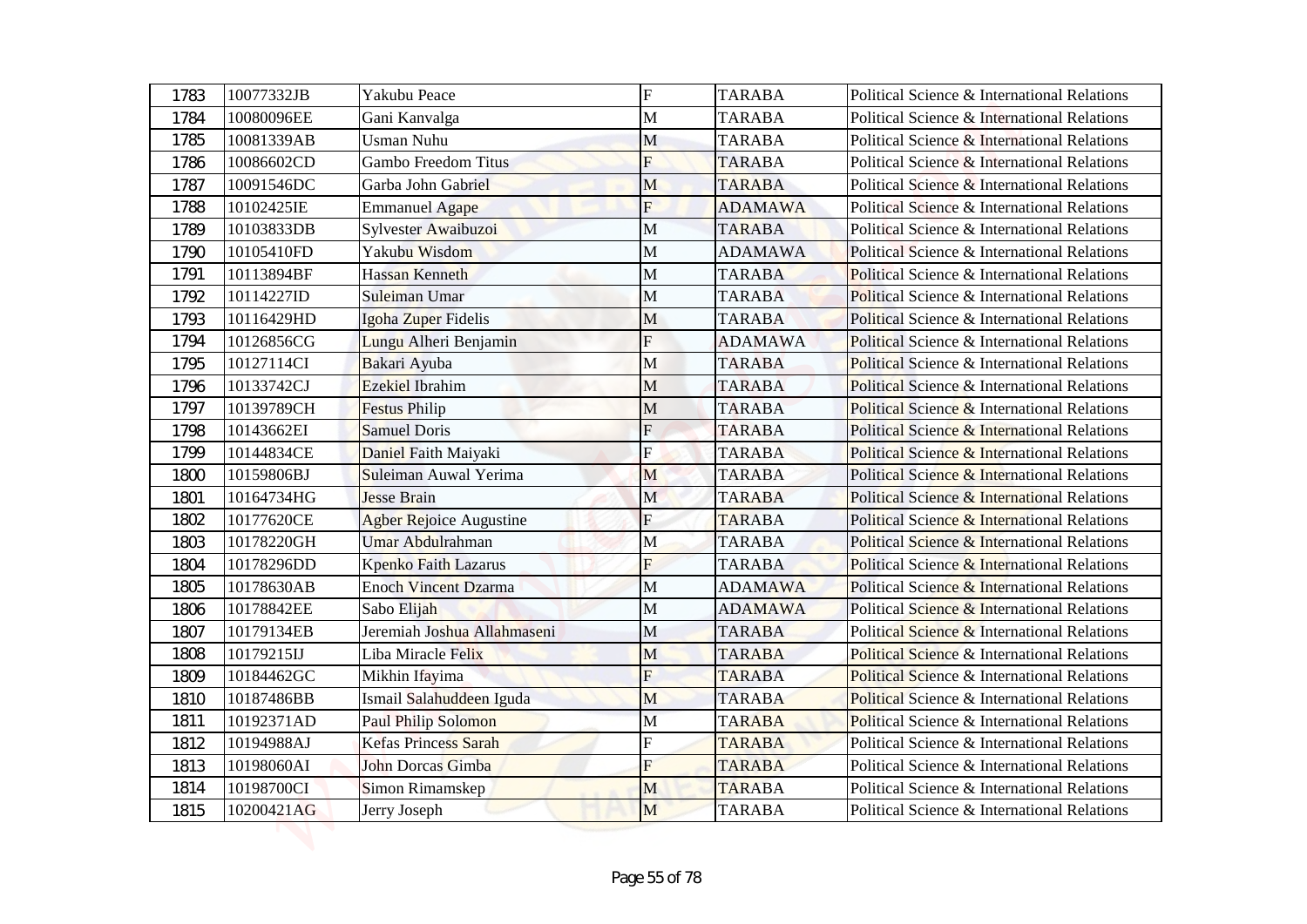| 1816         | 10203346FI               | Vandi Lilian Zachariah                           | $\overline{F}$             | <b>ADAMAWA</b>                 | Political Science & International Relations                                                |
|--------------|--------------------------|--------------------------------------------------|----------------------------|--------------------------------|--------------------------------------------------------------------------------------------|
| 1817         | 10206440II               | <b>Tafukona Moses Nevison</b>                    | M                          | <b>ADAMAWA</b>                 | Political Science & International Relations<br>Political Science & International Relations |
| 1818         | 10209293GF               | Nyifi Saint Ikpi                                 | M                          | <b>TARABA</b>                  |                                                                                            |
| 1819         | 10222014CD               | Nathan Blessing Eliphaz                          | F                          | <b>ADAMAWA</b>                 | Political Science & International Relations                                                |
| 1820         | 10228387BD               | Mbah Ugonna Ikechukwu                            | M                          | <b>ENUGU</b>                   | Political Science & International Relations                                                |
| 1821         | 10229070AB               | Michael Grace Obiyo                              | $\overline{F}$             | <b>IMO</b>                     | Political Science & International Relations                                                |
| 1822         | 10234157GG               | Ioruse Cyprain Aondoakura                        | M                          | <b>TARABA</b>                  | Political Science & International Relations                                                |
| 1823         | 10234665JE               | Paul Caleb Ngong<br>Usman Jalo Sharifudeen       | M                          | <b>TARABA</b>                  | Political Science & International Relations                                                |
| 1824         | 10243744BH               |                                                  | M                          | <b>TARABA</b>                  | Political Science & International Relations                                                |
| 1825         | 10249576HI               | <b>Amos Daniel Adamu</b>                         | M                          | <b>TARABA</b>                  | Political Science & International Relations                                                |
| 1826         | 10258598HF               | Abubakar Suleiman                                | M<br>F                     | <b>KADUNA</b>                  | Political Science & International Relations                                                |
| 1827         | 10277404BE               | Danladi Patience Aji                             |                            | <b>TARABA</b>                  | Political Science & International Relations                                                |
| 1828         | 10278243BJ               | Dan-Azumi Polycarp                               | M                          | <b>TARABA</b>                  | Political Science & International Relations                                                |
| 1829         | 10279388HG               | <b>Sunday Pontim Auta</b>                        | M                          | <b>PLATEAU</b>                 | Political Science & International Relations                                                |
| 1830         | 10283421AF               | Magaji Favour Henarubi                           | F                          | <b>ADAMAWA</b>                 | <b>Political Science &amp; International Relations</b>                                     |
| 1831         | 10288947BE               | Ibrahim Aisha Sani                               | $\overline{F}$             | <b>TARABA</b>                  | Political Science & International Relations                                                |
| 1832         | 10291877FB               | Saliman Ridwan Olushola                          | M                          | <b>KWARA</b>                   | Political Science & International Relations<br>Political Science & International Relations |
| 1833         | 10298288CE               | Samuel Andrew Sinjen                             | M                          | <b>TARABA</b><br><b>TARABA</b> |                                                                                            |
| 1834         | 10305228FJ<br>10321537CA | <b>Stephen Moses Mamman</b>                      | $\mathbf M$<br>$\mathbf M$ | <b>CROSS RIVER</b>             | Political Science & International Relations<br>Political Science & International Relations |
| 1835         | 10321790DH               | <b>Bassey Joshua Ben</b><br><b>Ibrahim Ahmed</b> | M                          | <b>TARABA</b>                  | Political Science & International Relations                                                |
| 1836<br>1837 | 10323731DE               | Gali Oliver Abba                                 | M                          | <b>TARABA</b>                  | Political Science & International Relations                                                |
| 1838         | 10325875AE               | <b>Sunday Shedrack Tiseh</b>                     | $\mathbf M$                | <b>PLATEAU</b>                 | Political Science & International Relations                                                |
| 1839         | 10326253DE               | <b>Umeh Victor Chinedu</b>                       | M                          | <b>ANAMBRA</b>                 | Political Science & International Relations                                                |
| 1840         | 10330627AH               | Ojoma Ishaku                                     | M                          | <b>TARABA</b>                  | Political Science & International Relations                                                |
| 1841         | 10335005GF               | <b>Ossai Christian Amechina</b>                  | M                          | <b>TARABA</b>                  | Political Science & International Relations                                                |
| 1842         | 10336769BB               | Ndikashe Pwakonitufe Mariko                      | M                          | <b>ADAMAWA</b>                 | Political Science & International Relations                                                |
| 1843         | 10345762JF               | Nworah Emmanuel Akachukwu                        | M                          | <b>ANAMBRA</b>                 | Political Science & International Relations                                                |
| 1844         | 10359439JF               | <b>Alhassan Aminu</b>                            | M                          | <b>BENUE</b>                   | Political Science & International Relations                                                |
| 1845         | 10359614FF               | Luka Silas Atasan                                | M                          | <b>TARABA</b>                  | Political Science & International Relations                                                |
| 1846         | 10364695EB               | Amatus Yohanna                                   | M                          | <b>TARABA</b>                  | Political Science & International Relations                                                |
| 1847         | 10369359BH               | Yakubu Faith Dogari                              | F                          | <b>TARABA</b>                  | Political Science & International Relations                                                |
|              | 10375208CH               | Naganti David                                    | M                          | <b>TARABA</b>                  | Political Science & International Relations                                                |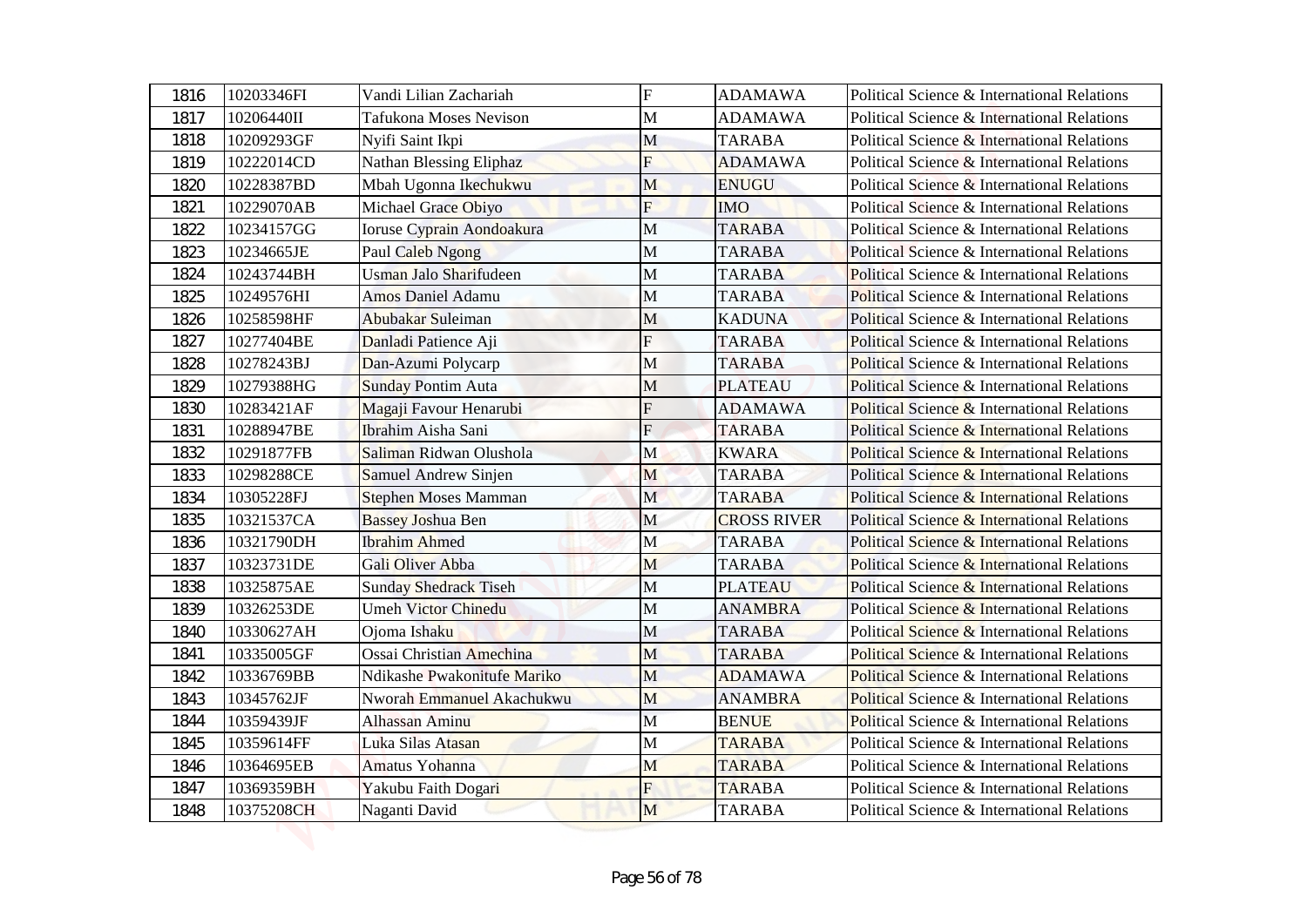| 1849 | 10399187GE | Aondoaseer Aondosoo Martins  | $\mathbf{M}$              | <b>BENUE</b>   | Political Science & International Relations            |
|------|------------|------------------------------|---------------------------|----------------|--------------------------------------------------------|
| 1850 | 10402894AB | <b>Caleb Miracle Emosire</b> | M                         | <b>TARABA</b>  | Political Science & International Relations            |
| 1851 | 10409993EE | Hassan Ikpe-Lock             | M                         | <b>TARABA</b>  | Political Science & International Relations            |
| 1852 | 10427167CJ | Musa Fatima                  | F                         | <b>TARABA</b>  | Political Science & International Relations            |
| 1853 | 10429187IA | Allahyabani Musa Ambikpu     | M                         | <b>TARABA</b>  | Political Science & International Relations            |
| 1854 | 10452361BA | <b>Filibus Blessing</b>      | $\overline{\mathrm{F}}$   | <b>TARABA</b>  | Political Science & International Relations            |
| 1855 | 10452681CA | Yakubu Glory                 | F                         | <b>TARABA</b>  | Political Science & International Relations            |
| 1856 | 10464328JG | Galayina Bizaini             | M                         | <b>TARABA</b>  | Political Science & International Relations            |
| 1857 | 10466659IH | Ugwuanyi Kenneth             | M                         | <b>TARABA</b>  | Political Science & International Relations            |
| 1858 | 10468641FI | John Love Mnsushima          | F                         | <b>BENUE</b>   | Political Science & International Relations            |
| 1859 | 10476073HC | Isa'Ac Breakthrouhg          | M                         | <b>TARABA</b>  | Political Science & International Relations            |
| 1860 | 10491987FE | Iliya Love Zakka             | F                         | <b>BAUCHI</b>  | Political Science & International Relations            |
| 1861 | 10507595IB | Hangega Teryila Moses        | M                         | <b>BENUE</b>   | Political Science & International Relations            |
| 1862 | 10508811CC | Yohanna Praise               | F                         | <b>TARABA</b>  | Political Science & International Relations            |
| 1863 | 10508983II | Dauda Markus                 | M                         | <b>ADAMAWA</b> | <b>Political Science &amp; International Relations</b> |
| 1864 | 10525290FF | Abba Salome Saidu            | $\overline{F}$            | <b>TARABA</b>  | Political Science & International Relations            |
| 1865 | 10528156JA | <b>Thomas Samuel Tepmale</b> | M                         | <b>TARABA</b>  | Political Science & International Relations            |
| 1866 | 10551300BD | Danladi Agabyi Obadiah       | F                         | <b>TARABA</b>  | Political Science & International Relations            |
| 1867 | 10557219AH | Nkambo Ruth Mfenwui          | $\mathbf{F}$              | <b>TARABA</b>  | Political Science & International Relations            |
| 1868 | 10574015FJ | Samuel Comfort Boyi          | $\boldsymbol{\mathrm{F}}$ | <b>TARABA</b>  | Political Science & International Relations            |
| 1869 | 10602713AE | <b>Moses Stephen Amokah</b>  | M                         | <b>TARABA</b>  | Political Science & International Relations            |
| 1870 | 10603278FF | John Hannah Ali              | F                         | <b>TARABA</b>  | Political Science & International Relations            |
| 1871 | 10607589CD | <b>Adamu Daniel Jepthah</b>  | $\mathbf M$               | <b>TARABA</b>  | Political Science & International Relations            |
| 1872 | 10608406JE | Macauley Abigail Atarari     | F                         | <b>DELTA</b>   | Political Science & International Relations            |
| 1873 | 10612116CC | <b>UMAR MUHAMMED SHARIF</b>  | M                         | <b>TARABA</b>  | Political Science & International Relations            |
| 1874 | 10615813IG | Ahmed Abdulaziz              | M                         | <b>TARABA</b>  | Political Science & International Relations            |
| 1875 | 10615848HI | Mairiga Fortune              | M                         | <b>TARABA</b>  | Political Science & International Relations            |
| 1876 | 10631596HD | <b>Enoch Miracle</b>         | M                         | <b>TARABA</b>  | Political Science & International Relations            |
| 1877 | 10635072CE | Samaila Emo Mallam           | $\mathbf M$               | <b>TARABA</b>  | Political Science & International Relations            |
| 1878 | 10647794HG | Gani Zevini                  | M                         | <b>TARABA</b>  | Political Science & International Relations            |
| 1879 | 10658814JD | <b>Anthony Goodness</b>      | M                         | <b>TARABA</b>  | Political Science & International Relations            |
| 1880 | 10660229BJ | Jacob Ability                | M                         | <b>TARABA</b>  | Political Science & International Relations            |
| 1881 | 10663917BD | Yamusa Peace Daniel          | F                         | <b>TARABA</b>  | Political Science & International Relations            |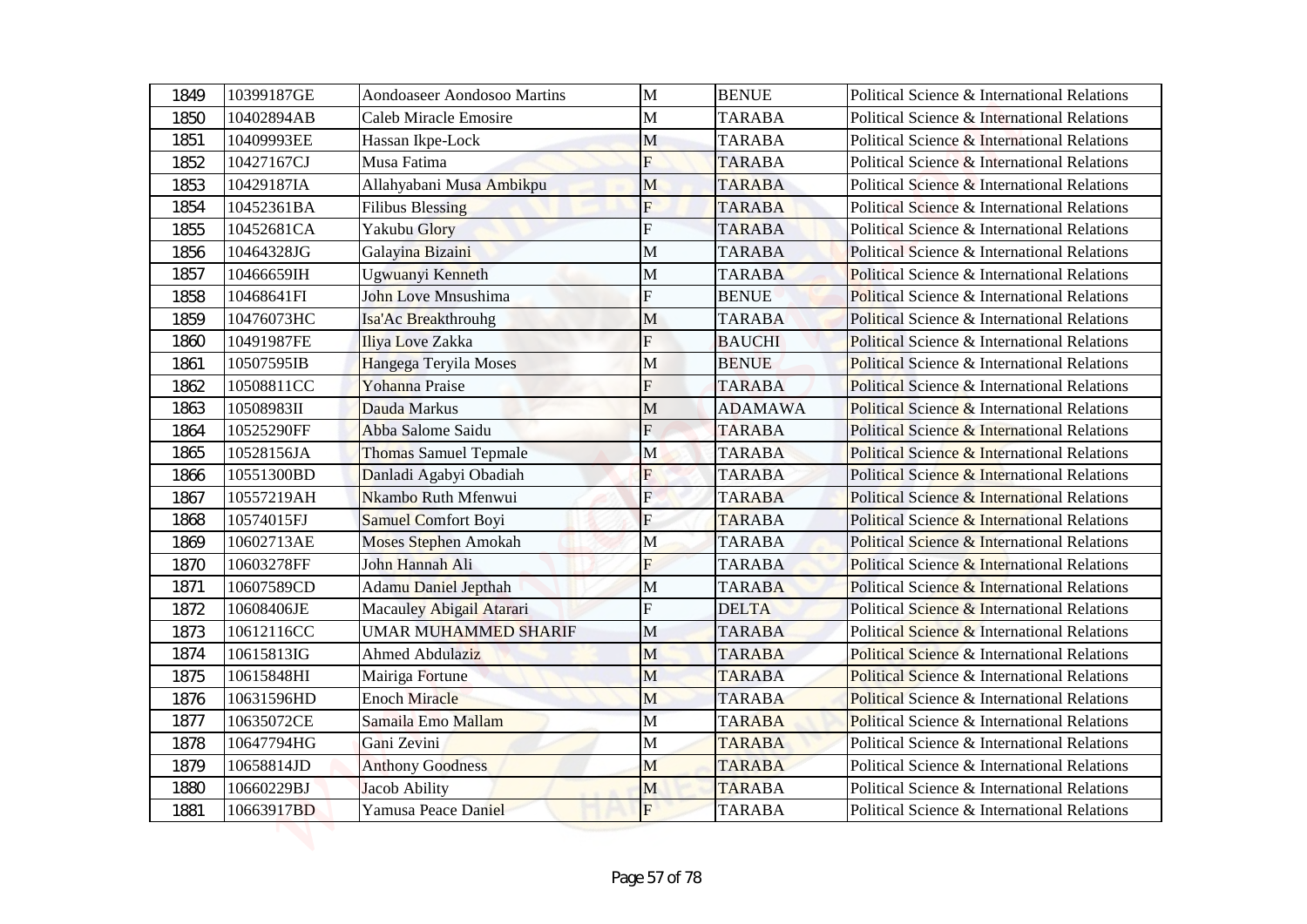| 1882 | 10670716ID | <b>Henry Precious</b>           | $\overline{F}$          | <b>ADAMAWA</b> | Political Science & International Relations |
|------|------------|---------------------------------|-------------------------|----------------|---------------------------------------------|
| 1883 | 10670822FG | Philip Regan Kabbah             | M                       | <b>TARABA</b>  | Political Science & International Relations |
| 1884 | 10678527CH | Kitso Mathias Danladi           | M                       | <b>TARABA</b>  | Political Science & International Relations |
| 1885 | 10686225BJ | James Comfort                   | F                       | <b>TARABA</b>  | Political Science & International Relations |
| 1886 | 10687010IJ | Fwayan Dogara                   | M                       | <b>TARABA</b>  | Political Science & International Relations |
| 1887 | 10689565IH | <b>Usman Umar</b>               | M                       | <b>TARABA</b>  | Political Science & International Relations |
| 1888 | 10691946CF | Polycarp Musa Hamza             | M                       | <b>TARABA</b>  | Political Science & International Relations |
| 1889 | 10693244BB | Henry Margaret                  | F                       | <b>RIVERS</b>  | Political Science & International Relations |
| 1890 | 10694174DE | <b>Zira Kefas</b>               | M                       | <b>ADAMAWA</b> | Political Science & International Relations |
| 1891 | 10696012EJ | David Henchang Sunyi            | F                       | <b>TARABA</b>  | Political Science & International Relations |
| 1892 | 10698280DF | Dantata Mono                    | M                       | <b>TARABA</b>  | Political Science & International Relations |
| 1893 | 10711871AC | Solomon Judith Shehu            | F                       | <b>TARABA</b>  | Political Science & International Relations |
| 1894 | 10715704EG | Okwoli Florence                 | F                       | <b>BENUE</b>   | Political Science & International Relations |
| 1895 | 10725191AG | <b>Baba Peter</b>               | M                       | <b>TARABA</b>  | Political Science & International Relations |
| 1896 | 10729692ID | Mustapha Abdulrahman Abdullahi  | M                       | <b>ADAMAWA</b> | Political Science & International Relations |
| 1897 | 10735175CH | <b>Rimamtanung Titus</b>        | M                       | <b>TARABA</b>  | Political Science & International Relations |
| 1898 | 10746546FI | <b>Michael Harrison Mansemo</b> | M                       | <b>TARABA</b>  | Political Science & International Relations |
| 1899 | 10748837HC | Noku Jerry Ayou                 | M                       | <b>TARABA</b>  | Political Science & International Relations |
| 1900 | 10753949GC | <b>SIPWEN WANDEMAM</b>          | $\mathbf M$             | <b>TARABA</b>  | Political Science & International Relations |
| 1901 | 10759825II | Erihii Iember Joy               | ${\bf F}$               | <b>BENUE</b>   | Political Science & International Relations |
| 1902 | 10819509AB | Kwaha Happiness Joseph          | $\overline{F}$          | <b>ADAMAWA</b> | Political Science & International Relations |
| 1903 | 10847662CJ | <b>Ugwu Kizito</b>              | M                       | <b>ENUGU</b>   | Political Science & International Relations |
| 1904 | 10849249CB | Esami Staphanie Kefas           | $\overline{\mathrm{F}}$ | <b>ADAMAWA</b> | Political Science & International Relations |
| 1905 | 10851928DF | Moses Confidence Yakubu         | F                       | <b>TARABA</b>  | Political Science & International Relations |
| 1906 | 10866045HD | Sununga Garleya Eli             | M                       | <b>TARABA</b>  | Political Science & International Relations |
| 1907 | 10874000HA | Akilu Saleh                     | M                       | <b>TARABA</b>  | Political Science & International Relations |
| 1908 | 10874473AJ | Elisha Amos                     | M                       | <b>TARABA</b>  | Political Science & International Relations |
| 1909 | 10875027JD | <b>Badio Tamar Apollos</b>      | F                       | <b>TARABA</b>  | Political Science & International Relations |
| 1910 | 10893853GJ | Dangana Salama                  | F                       | <b>TARABA</b>  | Political Science & International Relations |
| 1911 | 10898542GH | Manu Godwin                     | M                       | <b>ADAMAWA</b> | Political Science & International Relations |
| 1912 | 10902490FH | Samaila Ahmadu                  | M                       | <b>TARABA</b>  | Political Science & International Relations |
| 1913 | 10905175FD | Ajifken Utengye                 | M                       | <b>TARABA</b>  | Political Science & International Relations |
| 1914 | 10911400AC | Timothy Rimamtsiki              | M                       | <b>TARABA</b>  | Political Science & International Relations |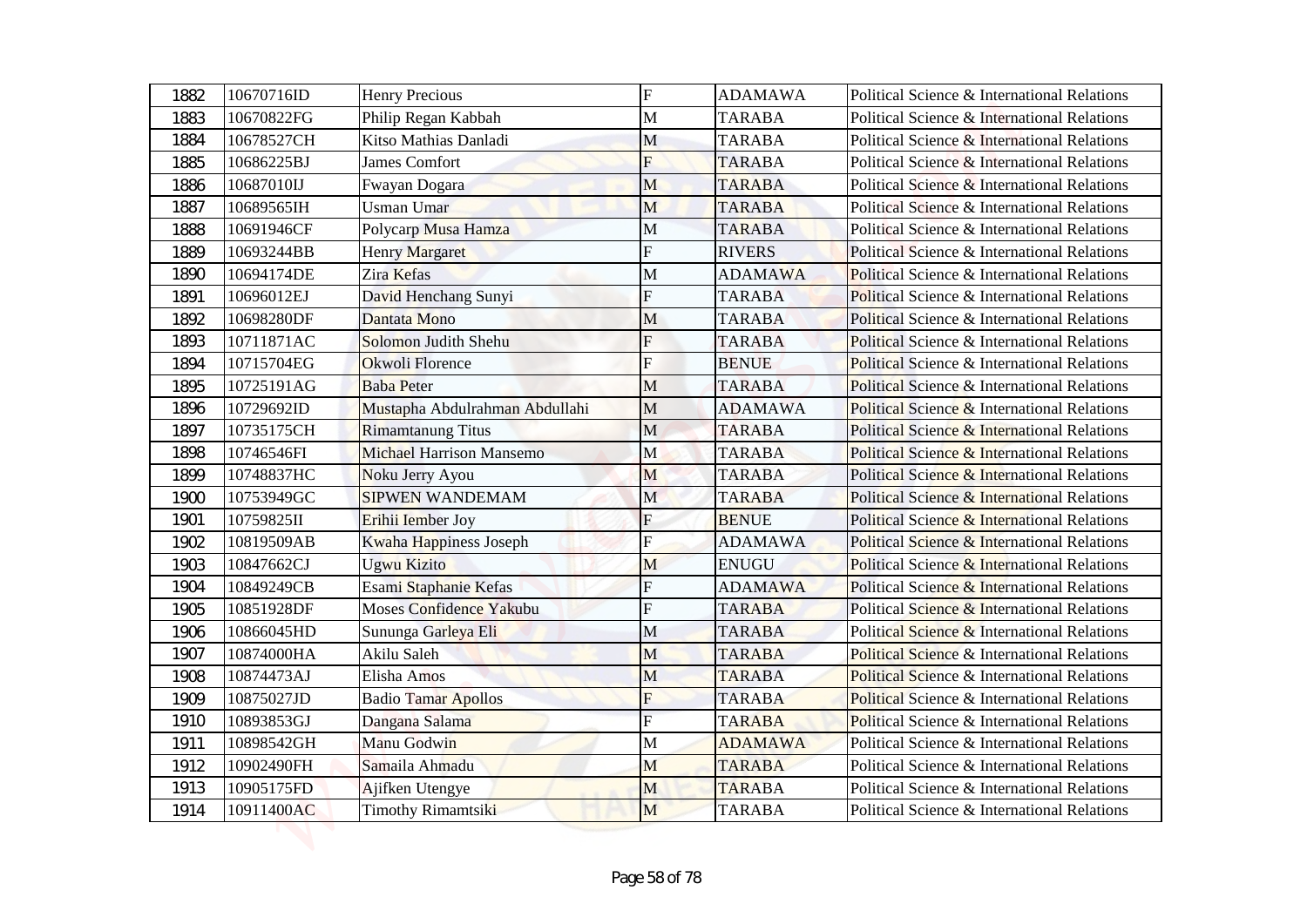| 1915 | 10911668HB | <b>Samuel Minister</b>         | $\mathbf{M}$ | <b>TARABA</b>      | Political Science & International Relations |
|------|------------|--------------------------------|--------------|--------------------|---------------------------------------------|
| 1916 | 10937117GD | Jatau Useni Danlami            | M            | <b>TARABA</b>      | Political Science & International Relations |
| 1917 | 10937732GB | Joel Ndamu                     | M            | <b>TARABA</b>      | Political Science & International Relations |
| 1918 | 10943394FA | Nahum Katita                   | F            | <b>TARABA</b>      | Political Science & International Relations |
| 1919 | 10945127IJ | Danjuma Victoria               | F            | <b>TARABA</b>      | Political Science & International Relations |
| 1920 | 10945485IC | <b>Anthony Lucky Nguye</b>     | M            | <b>TARABA</b>      | Political Science & International Relations |
| 1921 | 10948523IG | Enu Innocent                   | M            | <b>GOMBE</b>       | Political Science & International Relations |
| 1922 | 10956505AC | Ahmed Umar                     | M            | <b>TARABA</b>      | Political Science & International Relations |
| 1923 | 10956796AC | <b>Bala Divine</b>             | F            | <b>TARABA</b>      | Political Science & International Relations |
| 1924 | 10957283JD | Emmanuel Rita                  | F            | <b>BENUE</b>       | Political Science & International Relations |
| 1925 | 10967957IB | Abubakar Yusuf Salihu          | M            | <b>TARABA</b>      | Political Science & International Relations |
| 1926 | 11002500EI | <b>Nyaki Nathaniel Nater</b>   | M            | <b>TARABA</b>      | Political Science & International Relations |
| 1927 | 11005780AF | <b>Isaiah Bonosemen Benard</b> | M            | <b>ADAMAWA</b>     | Political Science & International Relations |
| 1928 | 11029351AF | Edam Rubilakayan Benos         | М            | <b>TARABA</b>      | Political Science & International Relations |
| 1929 | 11047719JE | <b>Tsenen Terfa Moses</b>      | M            | <b>TARABA</b>      | Political Science & International Relations |
| 1930 | 11056029JD | Angye Hope Zando               | $F_{\rm}$    | <b>TARABA</b>      | Political Science & International Relations |
| 1931 | 11064436JC | <b>Ibrahim</b> Faith           | Ė            | <b>TARABA</b>      | Political Science & International Relations |
| 1932 | 11066530BI | Ogar Paul Ogwihi               | M            | <b>CROSS RIVER</b> | Political Science & International Relations |
| 1933 | 11071216CF | Joseph Jude                    | $\mathbf M$  | <b>KADUNA</b>      | Political Science & International Relations |
| 1934 | 11072829DG | Paul Abel Ilu                  | M            | <b>TARABA</b>      | Political Science & International Relations |
| 1935 | 11080409JB | Danladi Evelyn Bature          | ${\bf F}$    | <b>TARABA</b>      | Political Science & International Relations |
| 1936 | 11081320HE | Abubakar Usman Umar            | M            | <b>TARABA</b>      | Political Science & International Relations |
| 1937 | 10000889BF | Jalo Shamsuddeen Abubakar      | M            | <b>TARABA</b>      | <b>Public Administration</b>                |
| 1938 | 10001092IF | Sule Abbas Isa                 | М            | <b>TARABA</b>      | <b>Public Administration</b>                |
| 1939 | 10001947EC | Gwaddyson Miriam Musa          | F            | <b>TARABA</b>      | Public Administration                       |
| 1940 | 10003089BB | Sulaiman Muhammad Danazumi     | M            | <b>TARABA</b>      | <b>Public Administration</b>                |
| 1941 | 10007915ID | Ephesian Joy                   | F            | <b>TARABA</b>      | <b>Public Administration</b>                |
| 1942 | 10020460IE | Okonkwo Olisa                  | M            | <b>GOMBE</b>       | <b>Public Administration</b>                |
| 1943 | 10025824JE | Sule Maria                     | F            | <b>BENUE</b>       | <b>Public Administration</b>                |
| 1944 | 10026683DJ | Daniel Niseh Fwani             | M            | <b>TARABA</b>      | Public Administration                       |
| 1945 | 10029059IJ | Lawe Godwin                    | M            | <b>KADUNA</b>      | <b>Public Administration</b>                |
| 1946 | 10031078EG | Yakubu Sa'Ad Sale              | M            | <b>TARABA</b>      | <b>Public Administration</b>                |
| 1947 | 10035257CC | Injin Maria                    | F            | <b>ADAMAWA</b>     | Public Administration                       |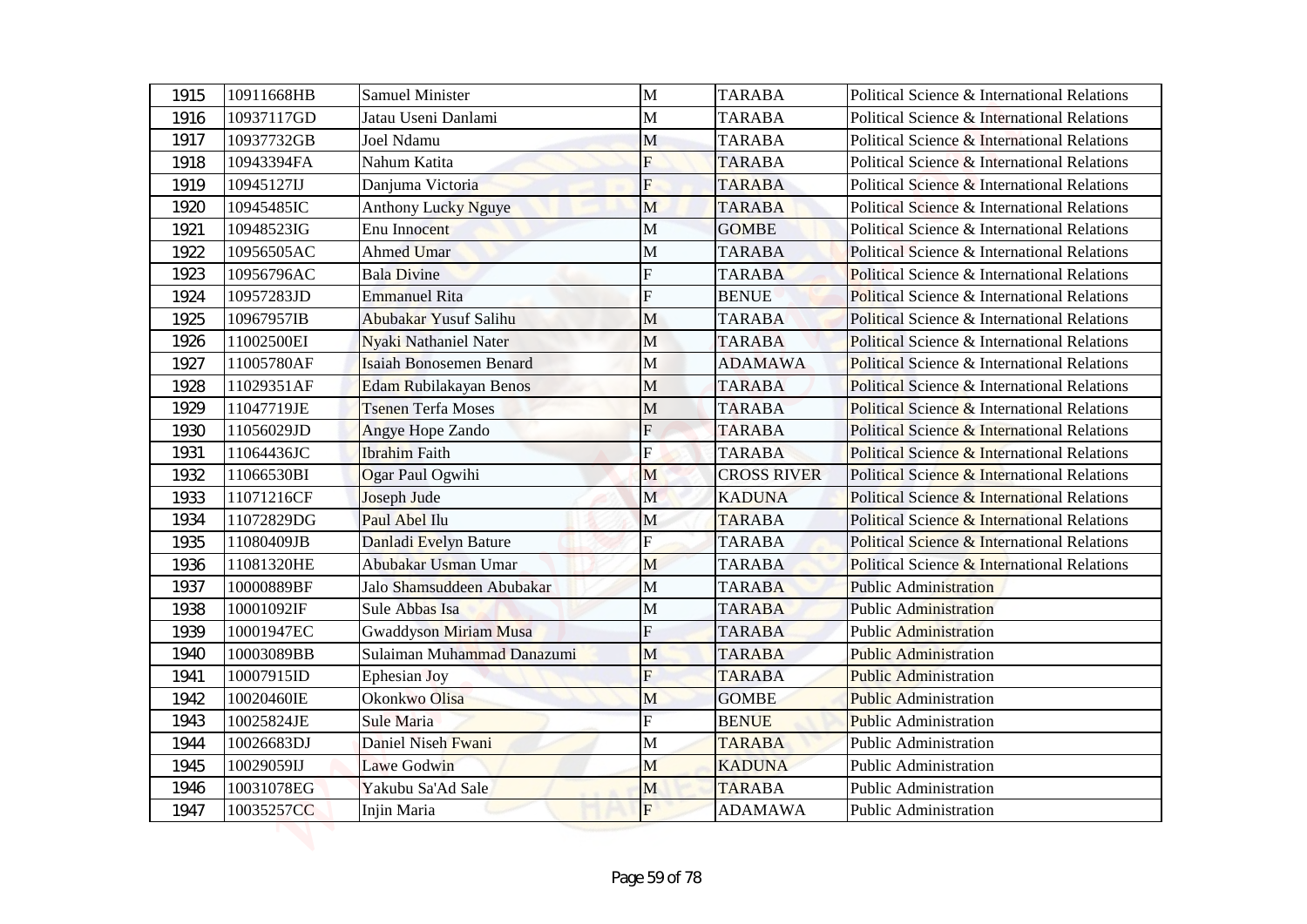| 1948 | 10037529JD | <b>Edward Irenaeus Rubong</b> | $\mathbf{M}$              | <b>TARABA</b>  | <b>Public Administration</b> |
|------|------------|-------------------------------|---------------------------|----------------|------------------------------|
| 1949 | 10040755BI | Yakubu Micah                  | М                         | <b>KATSINA</b> | Public Administration        |
| 1950 | 10052291DJ | Abana Peace Bajir             | F                         | <b>TARABA</b>  | <b>Public Administration</b> |
| 1951 | 10053044BB | Christopher Faith Awudu       | F                         | <b>TARABA</b>  | <b>Public Administration</b> |
| 1952 | 10054903GA | <b>Edu Israel</b>             | M                         | <b>TARABA</b>  | <b>Public Administration</b> |
| 1953 | 10058135GE | <b>Joseph Peace</b>           | $\overline{F}$            | <b>TARABA</b>  | <b>Public Administration</b> |
| 1954 | 10059510BD | <b>James Micheal</b>          | M                         | <b>TARABA</b>  | <b>Public Administration</b> |
| 1955 | 10062871BI | Dauda Patience                | F                         | <b>TARABA</b>  | <b>Public Administration</b> |
| 1956 | 10063713BE | <b>Christopher Emmanuel</b>   | М                         | <b>TARABA</b>  | <b>Public Administration</b> |
| 1957 | 10064785JG | Danladi Miracle               | M                         | <b>TARABA</b>  | <b>Public Administration</b> |
| 1958 | 10065003CE | Danlami Janet                 | F                         | <b>TARABA</b>  | <b>Public Administration</b> |
| 1959 | 10068776FE | Zechariah Mariyam             | F                         | <b>TARABA</b>  | <b>Public Administration</b> |
| 1960 | 10070988BE | Dauda Shadrach                | M                         | <b>TARABA</b>  | <b>Public Administration</b> |
| 1961 | 10072915FD | Isah Yakubu Shekuru           | М                         | <b>KOGI</b>    | <b>Public Administration</b> |
| 1962 | 10076028CG | Danasabe Rimamchwe Nwunuji    | M                         | <b>TARABA</b>  | <b>Public Administration</b> |
| 1963 | 10076253DA | <b>Ibrahim Aishatu</b>        | $\overline{F}$            | <b>TARABA</b>  | <b>Public Administration</b> |
| 1964 | 10081356EH | Antenyi Uji                   | М                         | <b>BENUE</b>   | <b>Public Administration</b> |
| 1965 | 10086674AB | Nuhu Rifkatu Maa              | F                         | <b>TARABA</b>  | <b>Public Administration</b> |
| 1966 | 10103133JE | Abdulhamid Adnan              | $\mathbf M$               | <b>TARABA</b>  | <b>Public Administration</b> |
| 1967 | 10109203CD | <b>Samuel Rejoice Udonkah</b> | $\boldsymbol{\mathrm{F}}$ | <b>TARABA</b>  | <b>Public Administration</b> |
| 1968 | 10109955JF | <b>Usman Hanifa Mazad</b>     | $\overline{F}$            | <b>TARABA</b>  | <b>Public Administration</b> |
| 1969 | 10115530FE | Waziri Mubarak Ahmad          | M                         | <b>TARABA</b>  | <b>Public Administration</b> |
| 1970 | 10116043GH | Barau Imirana                 | M                         | <b>TARABA</b>  | <b>Public Administration</b> |
| 1971 | 10133820IG | <b>Augustine Queen Rita</b>   | F                         | <b>TARABA</b>  | <b>Public Administration</b> |
| 1972 | 10147614CG | <b>James Godswill Atatus</b>  | M                         | <b>TARABA</b>  | <b>Public Administration</b> |
| 1973 | 10149165CJ | Abdullahi Abdulrasad          | M                         | <b>TARABA</b>  | <b>Public Administration</b> |
| 1974 | 10156719GF | Daniel Daniel Okonkwo         | M                         | <b>ANAMBRA</b> | <b>Public Administration</b> |
| 1975 | 10163003DB | Jacob Isaac Santi             | M                         | <b>TARABA</b>  | <b>Public Administration</b> |
| 1976 | 10163752BF | Jikini Julius                 | M                         | <b>TARABA</b>  | <b>Public Administration</b> |
| 1977 | 10168182BE | Hassan Abdulmanaf             | M                         | <b>TARABA</b>  | Public Administration        |
| 1978 | 10170370EG | Daniel Senen                  | M                         | <b>BENUE</b>   | <b>Public Administration</b> |
| 1979 | 10179311JC | Benjamin James Nathan         | M                         | <b>TARABA</b>  | <b>Public Administration</b> |
| 1980 | 10182140EE | <b>Bawa Nenhemiah</b>         | M                         | <b>TARABA</b>  | <b>Public Administration</b> |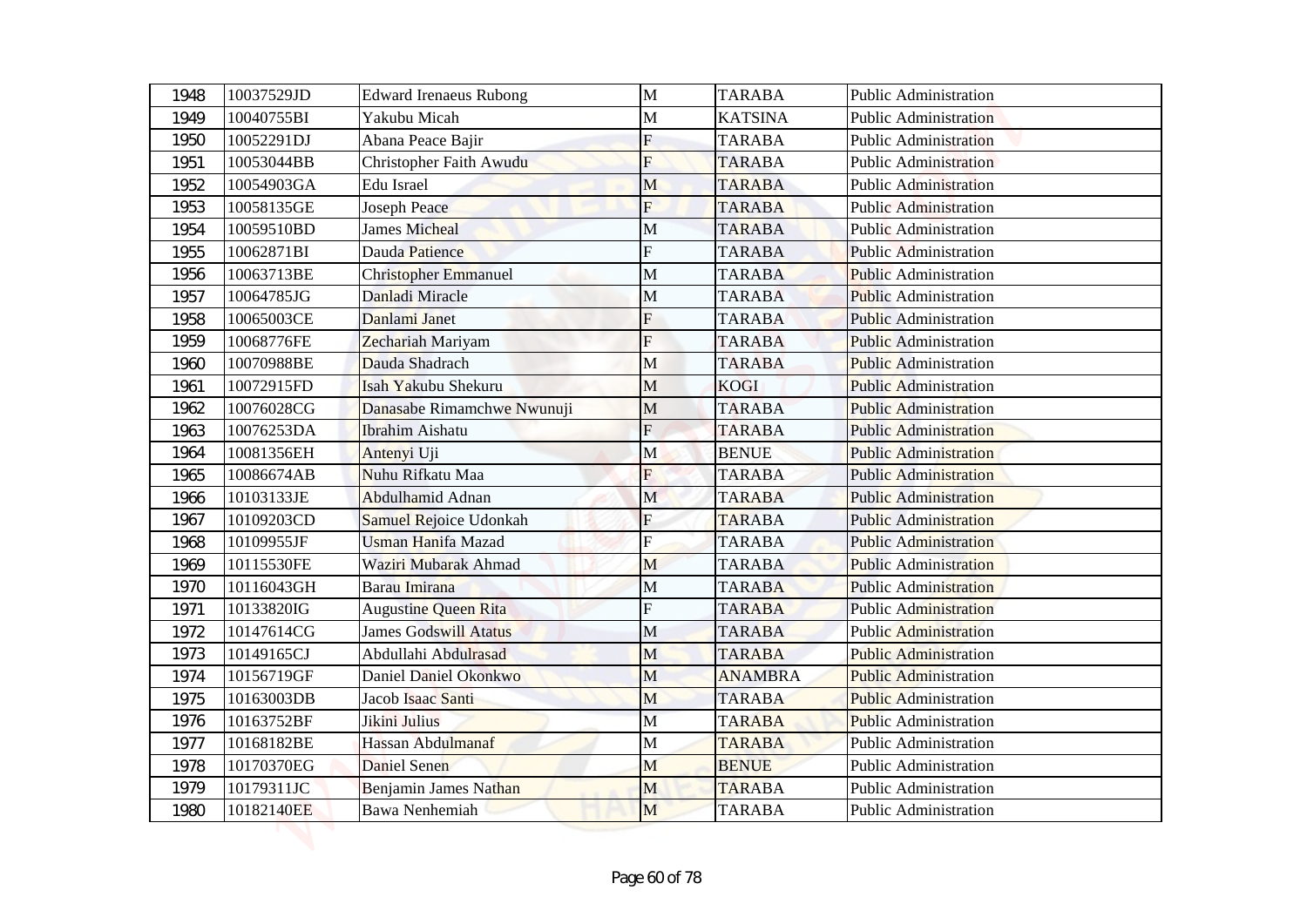| 1981 | 10183089BA | Stephen Godgift                | $\mathbf{M}$            | <b>TARABA</b>  | <b>Public Administration</b> |
|------|------------|--------------------------------|-------------------------|----------------|------------------------------|
| 1982 | 10184364GF | Kpenseh Franco                 | М                       | <b>TARABA</b>  | <b>Public Administration</b> |
| 1983 | 10184654GI | Agulla Richard Audu            | M                       | <b>BORNO</b>   | <b>Public Administration</b> |
| 1984 | 10185505DH | <b>Ezra Liberty</b>            | M                       | <b>TARABA</b>  | <b>Public Administration</b> |
| 1985 | 10185900BG | Aba Ngutor                     | M                       | <b>BENUE</b>   | <b>Public Administration</b> |
| 1986 | 10197334FC | Francis Soniya                 | $\overline{F}$          | <b>TARABA</b>  | <b>Public Administration</b> |
| 1987 | 10197859CJ | Okpe Anthonia Igwe             | F                       | <b>BENUE</b>   | Public Administration        |
| 1988 | 10203154FC | <b>Akaayar Sesugh James</b>    | M                       | <b>BENUE</b>   | <b>Public Administration</b> |
| 1989 | 10203587BE | <b>Bitrus Omega</b>            | F                       | <b>ADAMAWA</b> | <b>Public Administration</b> |
| 1990 | 10207133EG | Bala Kyauta                    | F                       | <b>TARABA</b>  | <b>Public Administration</b> |
| 1991 | 10207569JG | <b>Francis Halita</b>          | F                       | <b>TARABA</b>  | <b>Public Administration</b> |
| 1992 | 10216285EB | Tonga Intson Aken              | F                       | <b>TARABA</b>  | <b>Public Administration</b> |
| 1993 | 10218403IJ | <b>Stephen Agape</b>           | F                       | <b>TARABA</b>  | <b>Public Administration</b> |
| 1994 | 10221280JB | Tyongi Shimbayev Paul          | М                       | <b>TARABA</b>  | <b>Public Administration</b> |
| 1995 | 10234088HJ | Daniel Ikpe Gala               | M                       | <b>TARABA</b>  | <b>Public Administration</b> |
| 1996 | 10235448HD | <b>Mathias Purity</b>          | $F_{\rm}$               | <b>TARABA</b>  | <b>Public Administration</b> |
| 1997 | 10235846ED | Abubakar Adamu Baba            | M                       | <b>TARABA</b>  | <b>Public Administration</b> |
| 1998 | 10236196GA | Aondoawase Doose Anasthencia   | F                       | <b>BENUE</b>   | <b>Public Administration</b> |
| 1999 | 10236219II | Sule Eunice Eleojo             | $\mathbf{E}$            | <b>KOGI</b>    | <b>Public Administration</b> |
| 2000 | 10238563EA | <b>Bello Halilu</b>            | M                       | <b>ADAMAWA</b> | <b>Public Administration</b> |
| 2001 | 10244214GC | Garba Aliyu                    | M                       | <b>TARABA</b>  | <b>Public Administration</b> |
| 2002 | 10246021HD | Dalhatu Abdulsamad             | M                       | <b>TARABA</b>  | <b>Public Administration</b> |
| 2003 | 10248773GC | Icheen Blessing Iwerkaa        | $\overline{\mathrm{F}}$ | <b>BENUE</b>   | <b>Public Administration</b> |
| 2004 | 10248827JE | Halliru Yakubu                 | М                       | <b>TARABA</b>  | <b>Public Administration</b> |
| 2005 | 10251116BH | Ede Joy Ada                    | F                       | <b>BENUE</b>   | <b>Public Administration</b> |
| 2006 | 10268040HD | <b>MATHIAS WILSON ZEREMEH</b>  | M                       | <b>TARABA</b>  | <b>Public Administration</b> |
| 2007 | 10269543CG | <b>Sylvester Bege</b>          | F                       | <b>TARABA</b>  | <b>Public Administration</b> |
| 2008 | 10278213BC | Nafinji Amafindi               | F                       | <b>TARABA</b>  | <b>Public Administration</b> |
| 2009 | 10278223HJ | <b>Akaayar Saamoyol Patsey</b> | F                       | <b>BENUE</b>   | <b>Public Administration</b> |
| 2010 | 10278328FF | Jeremiah Kunyebga Nubunga      | M                       | <b>TARABA</b>  | Public Administration        |
| 2011 | 10283336GG | Ijafiya Priscilla              | F                       | <b>ADAMAWA</b> | <b>Public Administration</b> |
| 2012 | 10286407GI | Okoroafor Ndu                  | M                       | <b>ABIA</b>    | Public Administration        |
| 2013 | 10303339AD | Danasabe Mono Namji            | M                       | <b>TARABA</b>  | Public Administration        |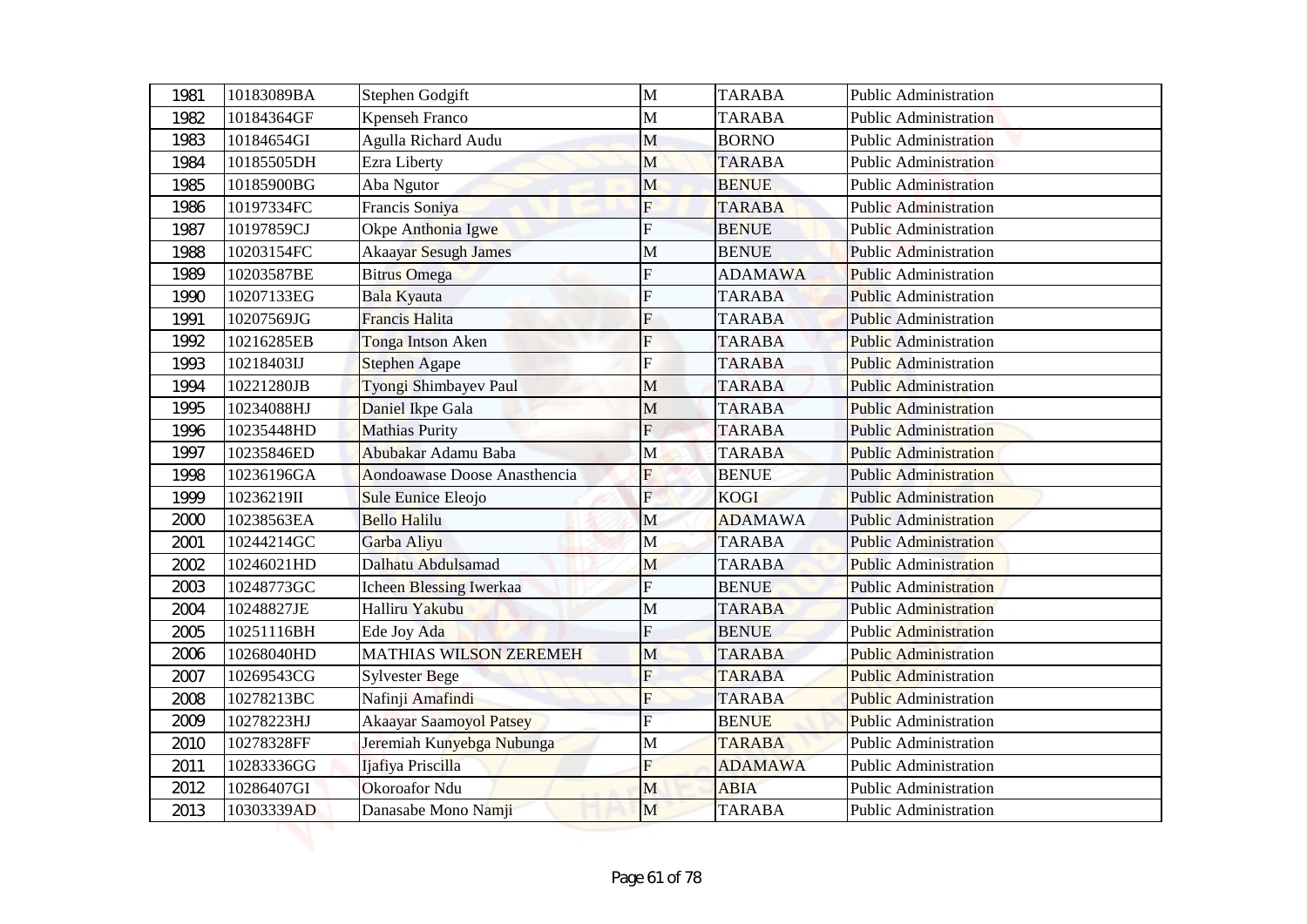| 2014 | 10323020DD | Abba Muhammad                  | $\mathbf{M}$   | <b>TARABA</b>   | Public Administration        |
|------|------------|--------------------------------|----------------|-----------------|------------------------------|
| 2015 | 10323322JH | Musa Nasir                     | M              | <b>TARABA</b>   | Public Administration        |
| 2016 | 10326892FH | Adamu Abdulmudallib Ibrahim    | M              | <b>TARABA</b>   | <b>Public Administration</b> |
| 2017 | 10327659IE | <b>Timothy Lois</b>            | F              | <b>TARABA</b>   | <b>Public Administration</b> |
| 2018 | 10329698HI | Audu Theophilus Agya           | M              | <b>BENUE</b>    | <b>Public Administration</b> |
| 2019 | 10335594EE | Danladi Wando                  | F              | <b>TARABA</b>   | <b>Public Administration</b> |
| 2020 | 10336018DD | Tanimu Friday                  | M              | <b>TARABA</b>   | Public Administration        |
| 2021 | 10336902JH | Bagama Sandamo George          | $\mathbf{M}$   | <b>ADAMAWA</b>  | <b>Public Administration</b> |
| 2022 | 10338171HD | Hammanjulde Suwaiba Zubairu    | F              | <b>TARABA</b>   | <b>Public Administration</b> |
| 2023 | 10339256BJ | Ajina Thomas Ojoda             | M              | <b>NASARAWA</b> | <b>Public Administration</b> |
| 2024 | 10342088FJ | Shukadara Ewechi Jonathan      | M              | <b>TARABA</b>   | <b>Public Administration</b> |
| 2025 | 10351717HI | Sani Yakubu John               | M              | <b>ADAMAWA</b>  | <b>Public Administration</b> |
| 2026 | 10368334IF | Magaji Markus Danwa            | M              | <b>TARABA</b>   | <b>Public Administration</b> |
| 2027 | 10368378FA | George Favour Nyenseh          | F              | <b>TARABA</b>   | <b>Public Administration</b> |
| 2028 | 10381668EH | Danladi Restore                | F              | <b>TARABA</b>   | <b>Public Administration</b> |
| 2029 | 10388542IG | George Yusuf Baniyo            | M              | <b>TARABA</b>   | <b>Public Administration</b> |
| 2030 | 10391243DE | Jonah Waisaji Comfort          | F              | <b>TARABA</b>   | <b>Public Administration</b> |
| 2031 | 10391434ED | Yaro Joshua Gift               | $\overline{F}$ | <b>TARABA</b>   | <b>Public Administration</b> |
| 2032 | 10395902CF | Hosea Rachel                   | $\mathbf{F}$   | <b>TARABA</b>   | <b>Public Administration</b> |
| 2033 | 10397891HC | Siman Indo                     | $\overline{F}$ | <b>TARABA</b>   | <b>Public Administration</b> |
| 2034 | 10398549DI | <b>Ugwuanyi Charles Chisom</b> | M              | <b>ENUGU</b>    | <b>Public Administration</b> |
| 2035 | 10398603HA | Emmanuel Stephen Jezhi         | M              | <b>FCT</b>      | <b>Public Administration</b> |
| 2036 | 10402342AI | Josephat Winner                | $\overline{F}$ | <b>IMO</b>      | <b>Public Administration</b> |
| 2037 | 10404130HG | Umar Tajudini                  | $\mathbf M$    | <b>TARABA</b>   | <b>Public Administration</b> |
| 2038 | 10406976HE | Ochai Stella Ene               | F              | <b>BENUE</b>    | <b>Public Administration</b> |
| 2039 | 10407431GH | Enyendouten Iteminde Nehemiah  | M              | <b>TARABA</b>   | <b>Public Administration</b> |
| 2040 | 10411936DF | <b>James Jesse</b>             | M              | <b>ADAMAWA</b>  | <b>Public Administration</b> |
| 2041 | 10412757JE | Mohammed Maryam Umar           | F              | <b>TARABA</b>   | <b>Public Administration</b> |
| 2042 | 10421510CF | Adamu Khadija Balanto          | F              | <b>TARABA</b>   | <b>Public Administration</b> |
| 2043 | 10422001AH | Joshua Michael                 | M              | <b>TARABA</b>   | Public Administration        |
| 2044 | 10433349BA | <b>Alfred Elvis</b>            | M              | <b>TARABA</b>   | <b>Public Administration</b> |
| 2045 | 10438432IH | Nodza Victoria Emmanuel        | $\overline{F}$ | <b>TARABA</b>   | <b>Public Administration</b> |
| 2046 | 10441865HA | Stephen Hassana Obedience      | F              | <b>TARABA</b>   | Public Administration        |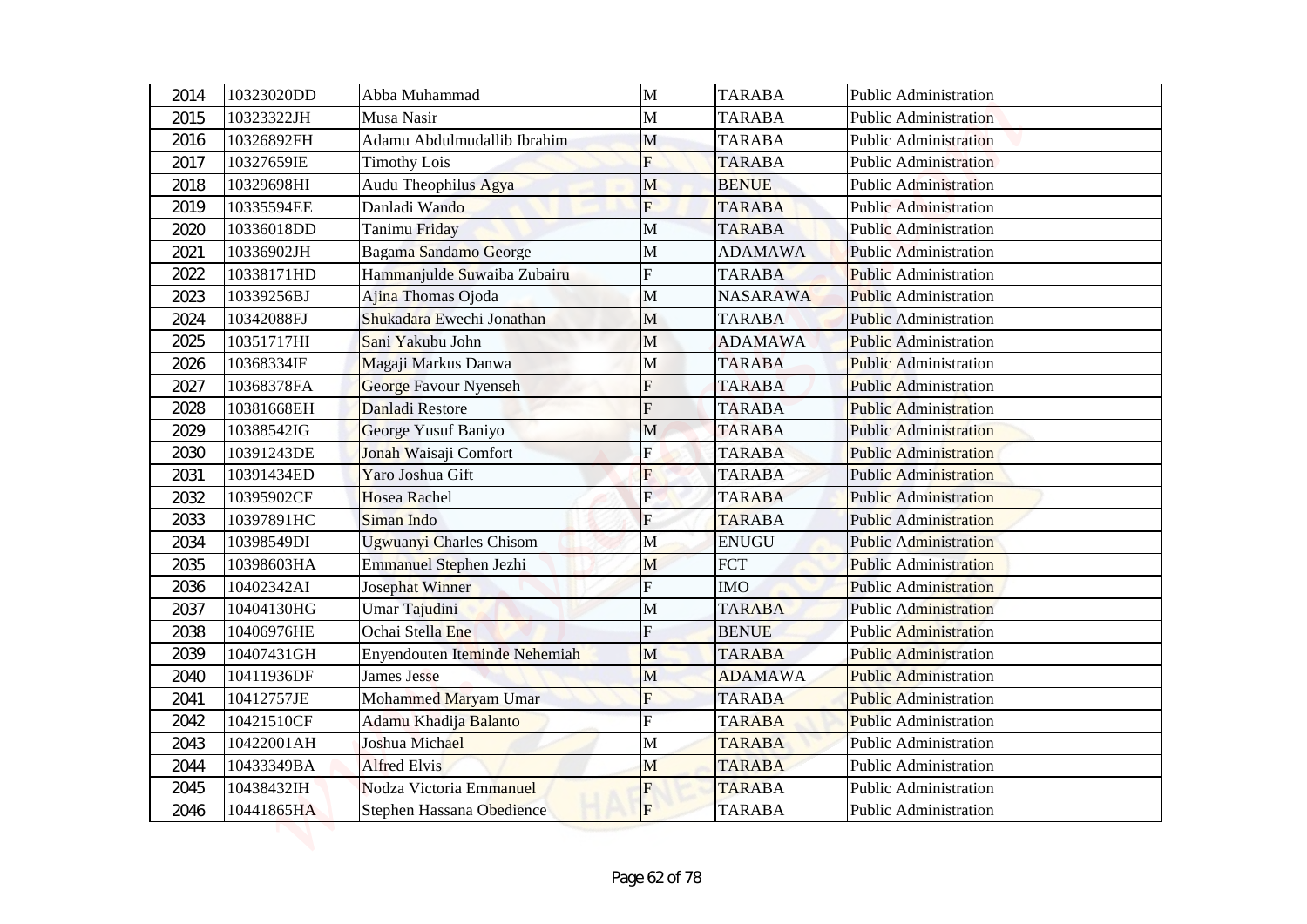| 2047 | 10445848FC | Ajiduku Happiness           | $\mathbf F$    | <b>TARABA</b>      | Public Administration        |
|------|------------|-----------------------------|----------------|--------------------|------------------------------|
| 2048 | 10449468FG | Ortswen Shiekuma Justine    | M              | <b>BENUE</b>       | <b>Public Administration</b> |
| 2049 | 10452402IB | Kefas Cynthia Taruu         | F              | <b>TARABA</b>      | <b>Public Administration</b> |
| 2050 | 10458106EB | Mahmud Abubakar Bappa       | M              | <b>TARABA</b>      | <b>Public Administration</b> |
| 2051 | 10469728JF | <b>Richard Rejoice</b>      | $\overline{F}$ | <b>TARABA</b>      | <b>Public Administration</b> |
| 2052 | 10470908EH | <b>Bello Felicia</b>        | $\mathbf{F}$   | <b>BORNO</b>       | <b>Public Administration</b> |
| 2053 | 10473096HJ | <b>Irek Sarah</b>           | F              | <b>CROSS RIVER</b> | Public Administration        |
| 2054 | 10482216HD | Musa Amina Isiaka           | F              | <b>TARABA</b>      | <b>Public Administration</b> |
| 2055 | 10488979FH | <b>Mpahar Pius Terungwa</b> | M              | <b>BENUE</b>       | <b>Public Administration</b> |
| 2056 | 10492828FD | Rabiu Ishaka                | M              | <b>TARABA</b>      | <b>Public Administration</b> |
| 2057 | 10496547FB | <b>Solomon Kingsley</b>     | M              | <b>TARABA</b>      | <b>Public Administration</b> |
| 2058 | 10497725AJ | <b>Atsale John</b>          | M              | <b>TARABA</b>      | <b>Public Administration</b> |
| 2059 | 10499891BA | Zechariah Amafokutom        | F              | <b>TARABA</b>      | <b>Public Administration</b> |
| 2060 | 10505567FE | Bala Allahyabani Afkan      | M              | <b>TARABA</b>      | <b>Public Administration</b> |
| 2061 | 10509015IJ | <b>Kefas Dorathy</b>        | F              | <b>TARABA</b>      | <b>Public Administration</b> |
| 2062 | 10516351AD | <b>Emo Faith Ebwaseh</b>    | $\overline{F}$ | <b>TARABA</b>      | <b>Public Administration</b> |
| 2063 | 10534241HB | <b>Babale</b> Ishaya        | M              | <b>TARABA</b>      | <b>Public Administration</b> |
| 2064 | 10538015AB | Garba Ibrahim               | M              | <b>TARABA</b>      | <b>Public Administration</b> |
| 2065 | 10538767HD | Ismaila Imbakyaudi Yakubu   | $\mathbf{M}$   | <b>TARABA</b>      | <b>Public Administration</b> |
| 2066 | 10564755JH | Jonathan Japhet Wakili      | M              | <b>TARABA</b>      | <b>Public Administration</b> |
| 2067 | 10565254FF | Abdullahi Zaraddeen         | M              | <b>TARABA</b>      | <b>Public Administration</b> |
| 2068 | 10565415FH | <b>Richard Gloria</b>       | F              | <b>TARABA</b>      | <b>Public Administration</b> |
| 2069 | 10566566JG | Abanda Prisca Fanwi         | $\overline{F}$ | <b>TARABA</b>      | <b>Public Administration</b> |
| 2070 | 10568514HC | Sadik Sanusi Muhammad       | $\mathbf M$    | <b>KANO</b>        | <b>Public Administration</b> |
| 2071 | 10570639AC | Ogbontolu Michael Adeniyi   | $\mathbf M$    | <b>OSUN</b>        | <b>Public Administration</b> |
| 2072 | 10583671JE | Kume Evelyn                 | $\overline{F}$ | <b>TARABA</b>      | <b>Public Administration</b> |
| 2073 | 10585103GG | Inuwa Anas Aminu            | M              | <b>TARABA</b>      | <b>Public Administration</b> |
| 2074 | 10595582FH | Asema Tyosoo Japhet         | M              | <b>TARABA</b>      | <b>Public Administration</b> |
| 2075 | 10596835IB | Sale Augustine Muhaman      | M              | <b>TARABA</b>      | <b>Public Administration</b> |
| 2076 | 10602771CE | Ojah Emmanuel               | M              | <b>BENUE</b>       | Public Administration        |
| 2077 | 10607519DJ | Nuhu Ahmad                  | M              | <b>TARABA</b>      | <b>Public Administration</b> |
| 2078 | 10609246JG | Sangari Abdulhamid Atiku    | M              | <b>TARABA</b>      | <b>Public Administration</b> |
| 2079 | 10609684ED | Samuel Simon                | M              | <b>EDO</b>         | Public Administration        |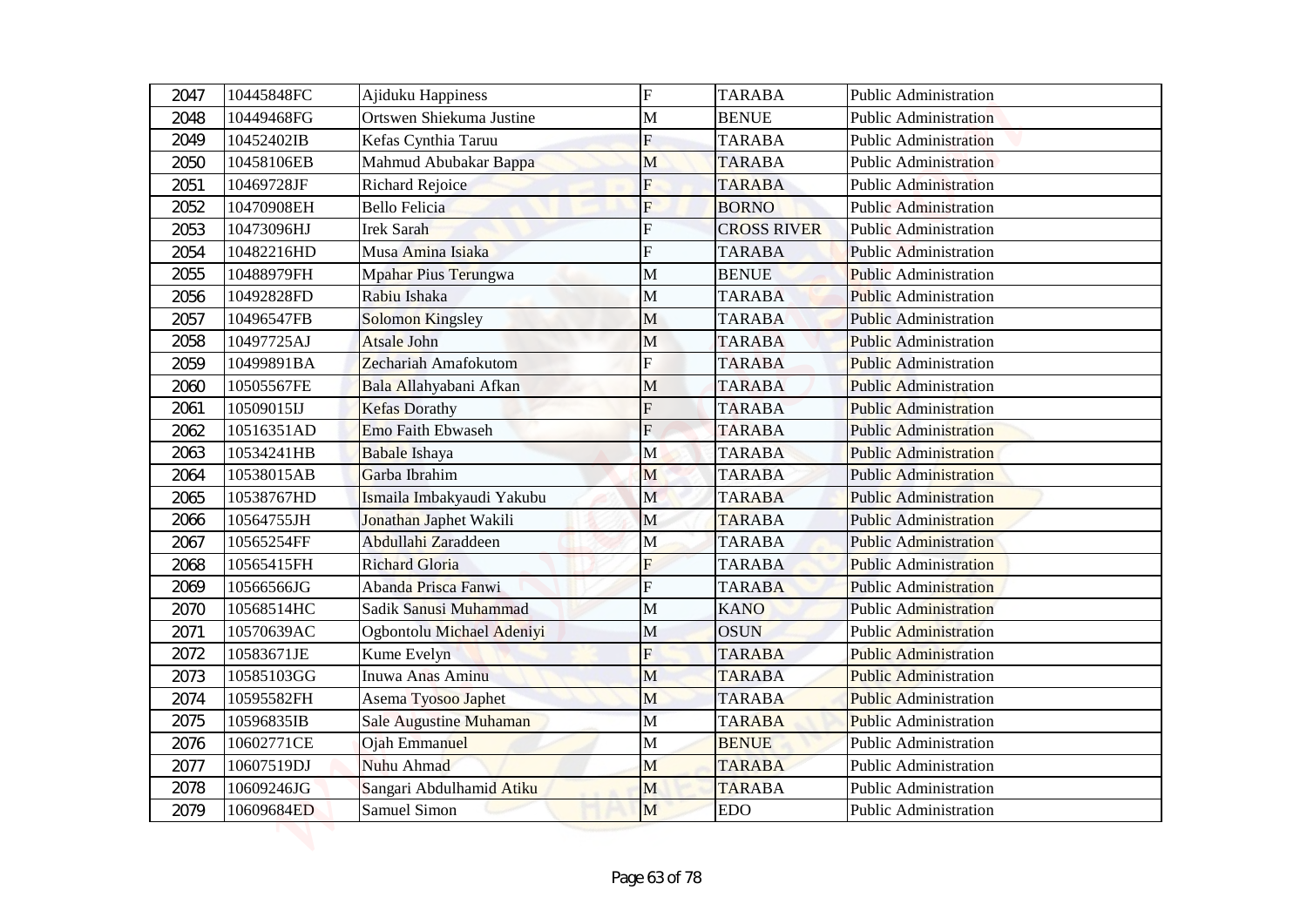| 2080 | 10611192HI | Mathias Jennifer           | $\mathbf F$    | <b>ADAMAWA</b> | Public Administration        |
|------|------------|----------------------------|----------------|----------------|------------------------------|
| 2081 | 10631733FA | <b>Caleb Grace</b>         | F              | <b>TARABA</b>  | <b>Public Administration</b> |
| 2082 | 10640822EA | Abdulkadiri Ubaida Bello   | $\overline{F}$ | <b>TARABA</b>  | <b>Public Administration</b> |
| 2083 | 10655274ED | Yusuf Yusuf Haruna         | M              | <b>TARABA</b>  | <b>Public Administration</b> |
| 2084 | 10666984CH | Bako Ishaka Musa           | M              | <b>TARABA</b>  | <b>Public Administration</b> |
| 2085 | 10668256JB | Wunuken Hope Aji           | $\mathbf{F}$   | <b>TARABA</b>  | <b>Public Administration</b> |
| 2086 | 10668542AJ | Gambo Akisani              | M              | <b>TARABA</b>  | Public Administration        |
| 2087 | 10672332IF | Joseph Habila              | $\mathbf{M}$   | <b>TARABA</b>  | <b>Public Administration</b> |
| 2088 | 10680606JF | Dan-Azumi Favour Angyu     | F              | <b>TARABA</b>  | <b>Public Administration</b> |
| 2089 | 10683447BB | Mnyim John Orhembaga       | M              | <b>BENUE</b>   | <b>Public Administration</b> |
| 2090 | 10689805EG | Ojama Victor Friday        | M              | <b>BENUE</b>   | <b>Public Administration</b> |
| 2091 | 10690481FF | <b>Yoila Roseline</b>      | F              | <b>ADAMAWA</b> | <b>Public Administration</b> |
| 2092 | 10693315IJ | Umar Alkama Adamu          | M              | <b>TARABA</b>  | <b>Public Administration</b> |
| 2093 | 10694748FI | <b>Riki Japhet</b>         | M              | <b>TARABA</b>  | <b>Public Administration</b> |
| 2094 | 10695387IB | <b>Barka Daniel Sohe</b>   | M              | <b>ADAMAWA</b> | <b>Public Administration</b> |
| 2095 | 10697102HH | Abdullahi Maryam           | $F_{\rm}$      | <b>TARABA</b>  | <b>Public Administration</b> |
| 2096 | 10701217FB | Abdullahi Hayatu Yahaya    | M              | <b>TARABA</b>  | <b>Public Administration</b> |
| 2097 | 10701823HG | Terkula Aondoyavenga David | M              | <b>BENUE</b>   | <b>Public Administration</b> |
| 2098 | 10702102BF | John Maxwell Amauba        | $\mathbf{M}$   | <b>IMO</b>     | <b>Public Administration</b> |
| 2099 | 10702184GA | <b>Gabriel Daniel</b>      | M              | <b>ADAMAWA</b> | <b>Public Administration</b> |
| 2100 | 10711382BE | Okon Friday Joseph         | M              | <b>BENUE</b>   | <b>Public Administration</b> |
| 2101 | 10724812HG | Mfaavega Saater Ephraim    | M              | <b>TARABA</b>  | <b>Public Administration</b> |
| 2102 | 10728272HF | Awo Lucky John             | M              | <b>TARABA</b>  | <b>Public Administration</b> |
| 2103 | 10728796FF | Lanshima Msughaondo S      | $\mathbf M$    | <b>BENUE</b>   | <b>Public Administration</b> |
| 2104 | 10741382DA | Isuwa Edishi               | F              | <b>TARABA</b>  | <b>Public Administration</b> |
| 2105 | 10750974GD | <b>Usnam Muhammed Sani</b> | M              | <b>TARABA</b>  | <b>Public Administration</b> |
| 2106 | 10754083EI | Kachalla Nuru              | M              | <b>TARABA</b>  | <b>Public Administration</b> |
| 2107 | 10754992DH | Salihu Abdul'Ahad Abubakar | M              | <b>TARABA</b>  | <b>Public Administration</b> |
| 2108 | 10759271AE | Mailafiya Sadiq            | M              | <b>TARABA</b>  | <b>Public Administration</b> |
| 2109 | 10766400FE | Aye Richard Terver         | M              | <b>BENUE</b>   | Public Administration        |
| 2110 | 10778755ED | Ahmad Abdulmajid           | M              | <b>KANO</b>    | Public Administration        |
| 2111 | 10779994BC | <b>Adams Paul</b>          | M              | <b>TARABA</b>  | Public Administration        |
| 2112 | 10782921FI | Sabo Bobeye Danjuma        | M              | <b>TARABA</b>  | Public Administration        |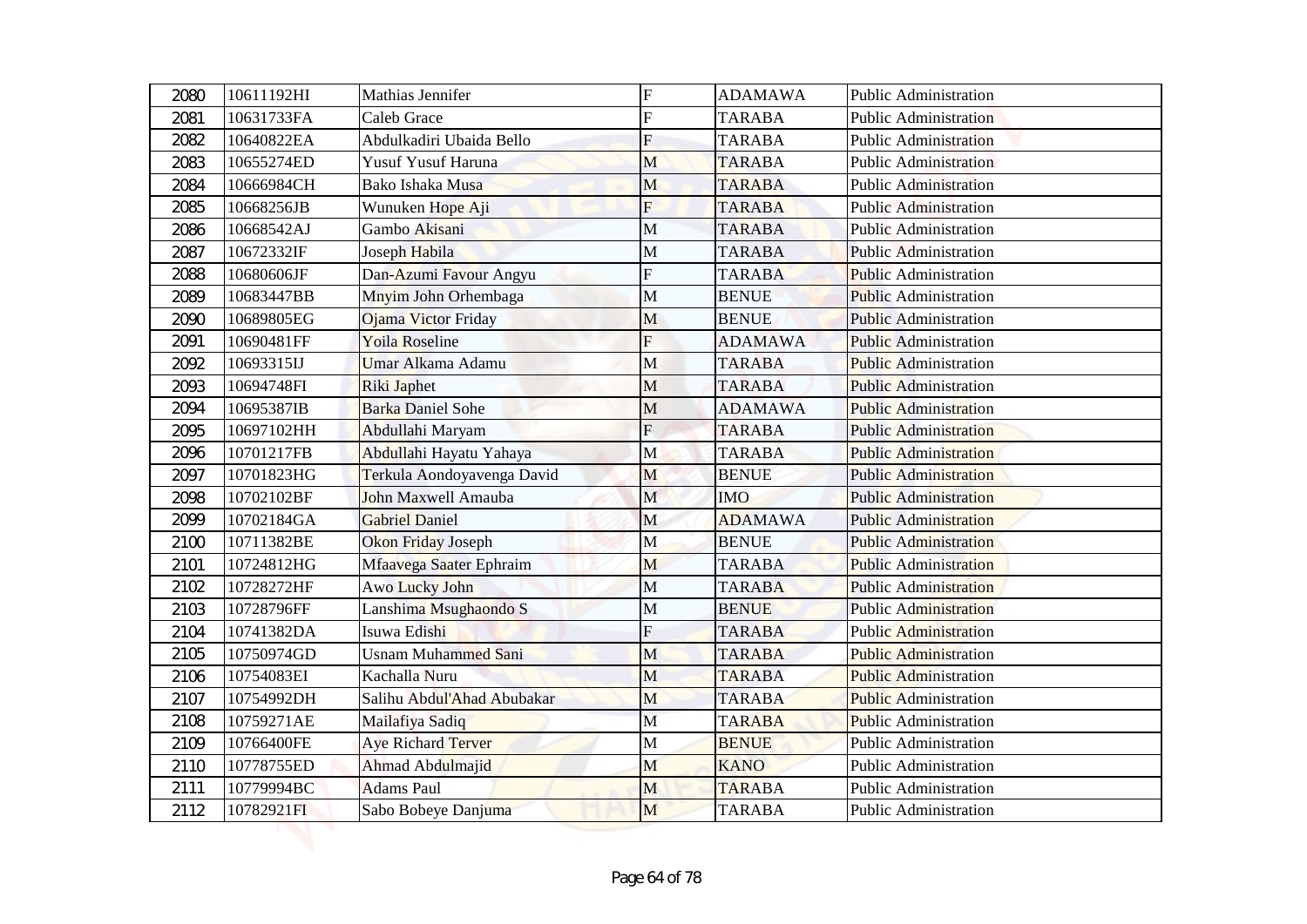| 2113 | 10851842AC | Danasabe Enoch               | M              | <b>TARABA</b>  | <b>Public Administration</b> |
|------|------------|------------------------------|----------------|----------------|------------------------------|
| 2114 | 10857806FF | Hassan Silverline Yaro       | F              | <b>TARABA</b>  | <b>Public Administration</b> |
| 2115 | 10861761CE | Joro Grace                   | $\mathbf F$    | <b>TARABA</b>  | <b>Public Administration</b> |
| 2116 | 10876275DF | Barnabas Cyprian             | M              | <b>TARABA</b>  | <b>Public Administration</b> |
| 2117 | 10893516BD | Wunuken Abel Ajizentu        | M              | <b>TARABA</b>  | <b>Public Administration</b> |
| 2118 | 10894142HF | <b>Titus Faith</b>           | M              | <b>TARABA</b>  | <b>Public Administration</b> |
| 2119 | 10895646CF | Zamani Ametunrimam           | M              | <b>TARABA</b>  | Public Administration        |
| 2120 | 10899572IB | Danladi Douglas Barau        | $\mathbf{M}$   | <b>TARABA</b>  | <b>Public Administration</b> |
| 2121 | 10901697BB | James Achonbuma              | M              | <b>TARABA</b>  | <b>Public Administration</b> |
| 2122 | 10901854CF | Bawa Shiekuma Boniface       | M              | <b>TARABA</b>  | <b>Public Administration</b> |
| 2123 | 10904107FG | <b>Abdulrazaq Musa</b>       | M              | <b>TARABA</b>  | <b>Public Administration</b> |
| 2124 | 10907059CH | <b>Manasseh Favour</b>       | F              | <b>TARABA</b>  | <b>Public Administration</b> |
| 2125 | 10911084HH | Dauda Aliyu Madina           | M              | <b>ADAMAWA</b> | <b>Public Administration</b> |
| 2126 | 10917260HG | <b>Moses</b> Mary            | F              | <b>ADAMAWA</b> | <b>Public Administration</b> |
| 2127 | 10922409FC | Inusa Zakari Ibrahim         | M              | <b>TARABA</b>  | <b>Public Administration</b> |
| 2128 | 10922968CE | <b>Bashir Salisu Maina</b>   | M              | <b>TARABA</b>  | <b>Public Administration</b> |
| 2129 | 10923871DB | <b>Boyi Rimamsomteti</b>     | M              | <b>TARABA</b>  | <b>Public Administration</b> |
| 2130 | 10924472HB | <b>Philiip Beauty</b>        | F              | <b>TARABA</b>  | <b>Public Administration</b> |
| 2131 | 10940701HI | Shikanyi Terdue              | $\mathbf{M}$   | <b>BENUE</b>   | <b>Public Administration</b> |
| 2132 | 10942334CJ | <b>Ayuba Mary</b>            | $\overline{F}$ | <b>ADAMAWA</b> | <b>Public Administration</b> |
| 2133 | 10943037FE | <b>Ngwoke Victor Sunday</b>  | M              | <b>ENUGU</b>   | <b>Public Administration</b> |
| 2134 | 10943368DB | Joel Mbanyangra              | M              | <b>TARABA</b>  | <b>Public Administration</b> |
| 2135 | 10951153FD | Benjamin Nyofor              | M              | <b>TARABA</b>  | <b>Public Administration</b> |
| 2136 | 10956282IJ | Iliya Gift                   | F              | <b>TARABA</b>  | <b>Public Administration</b> |
| 2137 | 10964014HG | <b>Geoffrey Charity</b>      | F              | <b>TARABA</b>  | <b>Public Administration</b> |
| 2138 | 10964056EH | Sadiq Bulama Abubakar        | M              | <b>TARABA</b>  | <b>Public Administration</b> |
| 2139 | 10969120IE | Magaji Aaron Danladi         | M              | <b>FCT</b>     | <b>Public Administration</b> |
| 2140 | 11017759FF | Kaa-An Orseer Michael        | M              | <b>BENUE</b>   | <b>Public Administration</b> |
| 2141 | 11030243EF | Benjamin Irarimam            | M              | <b>TARABA</b>  | <b>Public Administration</b> |
| 2142 | 11041734AH | Saawuan Terzungwe David      | M              | <b>BENUE</b>   | Public Administration        |
| 2143 | 11043298GI | Isa-Sani Ahmed               | M              | <b>TARABA</b>  | <b>Public Administration</b> |
| 2144 | 11045147FA | <b>Ahmed Sadam</b>           | M              | <b>TARABA</b>  | Public Administration        |
| 2145 | 11064275JA | <b>Ibrahim Sunday Agbuwe</b> | M              | TARABA         | Public Administration        |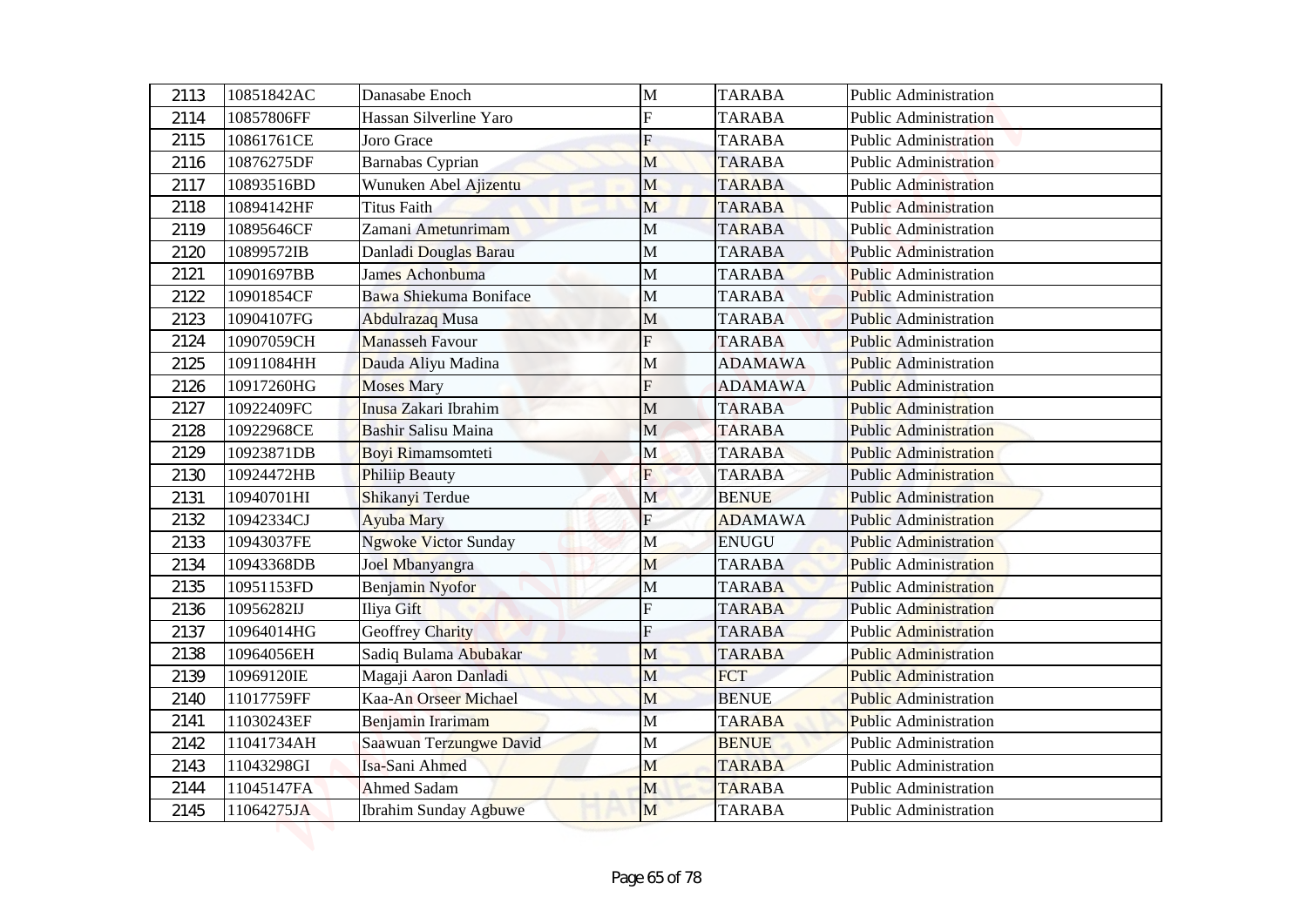| 2146 | 11064520DE | Hikon Magai Nafinji         | $\mathbf{M}$   | <b>TARABA</b>  | <b>Public Administration</b> |
|------|------------|-----------------------------|----------------|----------------|------------------------------|
| 2147 | 11064533JC | Philip Kefas                | М              | <b>TARABA</b>  | <b>Public Administration</b> |
| 2148 | 11070076FA | Abdulmumini Umar Musa       | M              | <b>TARABA</b>  | <b>Public Administration</b> |
| 2149 | 11085872JF | Rimamsikwe Rimamkap         | M              | <b>TARABA</b>  | <b>Public Administration</b> |
| 2150 | 11091753AJ | Abubakar Zahraddeen Mafindi | M              | <b>TARABA</b>  | <b>Public Administration</b> |
| 2151 | 11092339JE | Akuchun Christiana Danladi  | $\overline{F}$ | <b>KADUNA</b>  | <b>Public Administration</b> |
| 2152 | 11094396DE | Abdullahi Abubakar          | М              | <b>TARABA</b>  | <b>Public Administration</b> |
| 2153 | 11097883EJ | Muhammed Saadatu            | F              | <b>TARABA</b>  | <b>Public Administration</b> |
| 2154 | 11099835BD | Ugba Iwuese Stpehaine       | F              | <b>BENUE</b>   | <b>Public Administration</b> |
| 2155 | 11100305FI | Babaji Faisal Mohammadu     | М              | <b>TARABA</b>  | <b>Public Administration</b> |
| 2156 | 11137603AF | Jonah Achonma               | F              | <b>TARABA</b>  | <b>Public Administration</b> |
| 2157 | 11138386IB | <b>Anyim Glory Chioma</b>   | F              | <b>ENUGU</b>   | <b>Public Administration</b> |
| 2158 | 11145174IH | Maikudi Nusaiba             | F              | <b>TARABA</b>  | <b>Public Administration</b> |
| 2159 | 11146937DG | Aminu Aliyu Tafida          | М              | <b>TARABA</b>  | <b>Public Administration</b> |
| 2160 | 11171582BF | Akaakondo Masega Raphael    | M              | <b>BENUE</b>   | <b>Public Administration</b> |
| 2161 | 11175124FJ | Okesi Sarah Akamasa         | $F_{\rm}$      | <b>ADAMAWA</b> | <b>Public Administration</b> |
| 2162 | 11180636BD | Dan-Yaro Grace              | Ė              | <b>TARABA</b>  | <b>Public Administration</b> |
| 2163 | 11180916EG | Mahmud Auwal Idris          | M              | <b>TARABA</b>  | <b>Public Administration</b> |
| 2164 | 11213285DG | Gbashi Blessing Angbiandoo  | $\mathbf{E}$   | <b>TARABA</b>  | <b>Public Administration</b> |
| 2165 | 11220155IH | Sallau Abdulsalam           | M              | <b>TARABA</b>  | <b>Public Administration</b> |
| 2166 | 11226056DI | Useni Rimamjimtop           | M              | <b>TARABA</b>  | <b>Public Administration</b> |
| 2167 | 11231102DC | Usman Habiba Abubakar       | F              | <b>TARABA</b>  | <b>Public Administration</b> |
| 2168 | 11233196FF | Umar Abubakar               | M              | <b>ADAMAWA</b> | <b>Public Administration</b> |
| 2169 | 11246552EI | Danjuma Emokene Zachariah   | М              | <b>TARABA</b>  | <b>Public Administration</b> |
| 2170 | 11250271EG | <b>Mathew Dorcas</b>        | F              | <b>TARABA</b>  | <b>Public Administration</b> |
| 2171 | 11251585IB | <b>AHMED MUHAMMED</b>       | M              | <b>TARABA</b>  | <b>Public Administration</b> |
| 2172 | 11256686AH | Lawi Gideon                 | M              | <b>TARABA</b>  | <b>Public Administration</b> |
| 2173 | 11269750AD | Adashu Elizabeth Avyoma     | F              | <b>TARABA</b>  | <b>Public Administration</b> |
| 2174 | 11293932BD | Abubakar Muniba Dauda       |                | <b>TARABA</b>  | <b>Public Administration</b> |
| 2175 | 11296918HG | Ajiduku Nehemiah Nathan     | M              | <b>TARABA</b>  | <b>Public Administration</b> |
| 2176 | 11306255AB | Abdulhamid Muhammad Ardo    | M              | <b>TARABA</b>  | <b>Public Administration</b> |
| 2177 | 11313532JC | Umaru Iliyasu               | M              | <b>TARABA</b>  | <b>Public Administration</b> |
| 2178 | 11319578JD | Musa Zainab Umar            | $\mathbf{F}$   | <b>TARABA</b>  | <b>Public Administration</b> |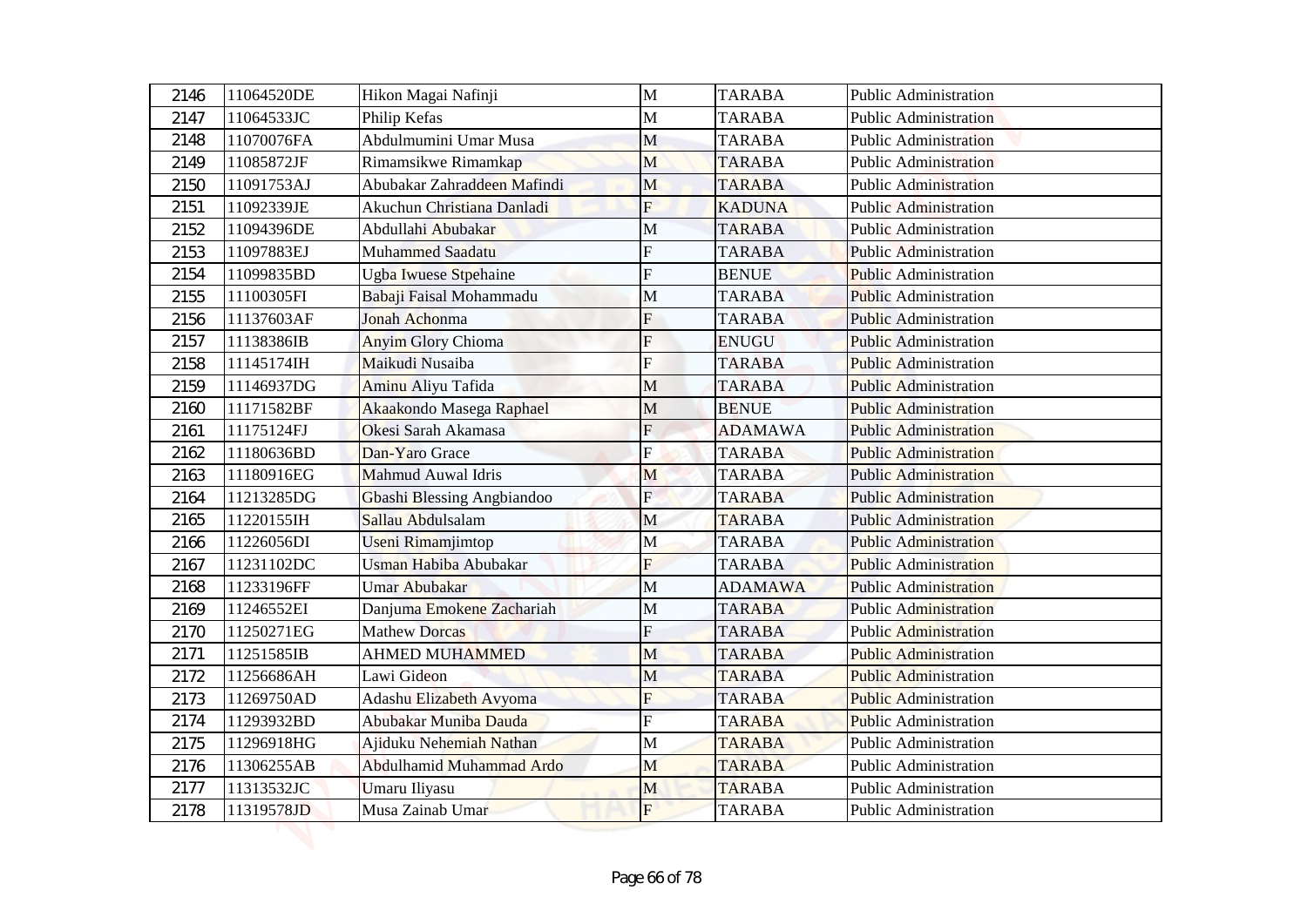| 2179 | 11329543HE | Muhammad Ishaka               | M                       | <b>TARABA</b>  | Public Administration        |
|------|------------|-------------------------------|-------------------------|----------------|------------------------------|
| 2180 | 11347034HI | Hayatu Amina Bose             | F                       | <b>TARABA</b>  | <b>Public Administration</b> |
| 2181 | 11347309CJ | Ibrahim Abdulmalik Jalo       | M                       | <b>TARABA</b>  | <b>Public Administration</b> |
| 2182 | 10000557EB | Joseph Joanna Danjuma         | F                       | <b>ADAMAWA</b> | Public Health                |
| 2183 | 10001675IC | Enoch Kwenjitirimam Annafa    | $\overline{F}$          | <b>TARABA</b>  | <b>Public Health</b>         |
| 2184 | 10002339DA | Godwin Freeman                | M                       | <b>TARABA</b>  | <b>Public Health</b>         |
| 2185 | 10011402AB | Haruna Khadija Abubakar       | F                       | <b>TARABA</b>  | <b>Public Health</b>         |
| 2186 | 10023404HJ | Nuhu Hafsat Hamidu            | F                       | <b>TARABA</b>  | <b>Public Health</b>         |
| 2187 | 10023962FE | Yenchu Winifred Facknwi       | F                       | <b>TARABA</b>  | <b>Public Health</b>         |
| 2188 | 10025895HF | Sani Fatima Sulaiman          | F                       | <b>TARABA</b>  | <b>Public Health</b>         |
| 2189 | 10026009CE | Ayuba Isaac Solomon           | M                       | <b>TARABA</b>  | <b>Public Health</b>         |
| 2190 | 10026097FB | Mikah Deborah Dauda           | F                       | <b>TARABA</b>  | <b>Public Health</b>         |
| 2191 | 10044229HC | Onoja David                   | M                       | <b>BENUE</b>   | <b>Public Health</b>         |
| 2192 | 10046884GB | Tukura Emmanuel Gagara        | M                       | <b>TARABA</b>  | <b>Public Health</b>         |
| 2193 | 10056378JH | Nwaokeleme Doris Nmesomachi   | ${\bf F}$               | ABIA           | <b>Public Health</b>         |
| 2194 | 10057321IB | <b>Micloth Nunsom Ganduro</b> | $\overline{F}$          | <b>ADAMAWA</b> | <b>Public Health</b>         |
| 2195 | 10065590AJ | Paul Vision Kobiba            | M                       | <b>TARABA</b>  | <b>Public Health</b>         |
| 2196 | 10067035DJ | <b>Anthony Cibin</b>          | M                       | <b>TARABA</b>  | <b>Public Health</b>         |
| 2197 | 10071553GF | <b>Stephen Irene Omar</b>     | F                       | <b>TARABA</b>  | <b>Public Health</b>         |
| 2198 | 10081405JE | <b>Solomon Praise Gana</b>    | M                       | <b>TARABA</b>  | <b>Public Health</b>         |
| 2199 | 10081489DG | Muhammed Mariya Yahkai        | $\overline{\mathrm{F}}$ | <b>TARABA</b>  | <b>Public Health</b>         |
| 2200 | 10084524EJ | Martin Robert Mamuda          | M                       | <b>TARABA</b>  | <b>Public Health</b>         |
| 2201 | 10101557GJ | Ahmad Misbahu                 | M                       | <b>TARABA</b>  | <b>Public Health</b>         |
| 2202 | 10104311FC | Bariya Eugenia Zikris         | F                       | <b>TARABA</b>  | <b>Public Health</b>         |
| 2203 | 10104336HE | Ahmad Ismail Goje             | M                       | <b>TARABA</b>  | <b>Public Health</b>         |
| 2204 | 10106253EG | Ashumate Simon Gbagyema       | M                       | <b>TARABA</b>  | <b>Public Health</b>         |
| 2205 | 10106303JA | Joshua Joan                   | F                       | <b>TARABA</b>  | <b>Public Health</b>         |
| 2206 | 10136964GD | <b>Ephesian Loveline</b>      | $\overline{F}$          | <b>TARABA</b>  | <b>Public Health</b>         |
| 2207 | 10146105JB | <b>Jacob Confidence</b>       | F                       | <b>TARABA</b>  | <b>Public Health</b>         |
| 2208 | 10181872HC | <b>Simon Kassong Kassong</b>  | M                       | <b>TARABA</b>  | Public Health                |
| 2209 | 10182650GG | Musa Rimamnyang Samuel        | M                       | <b>TARABA</b>  | Public Health                |
| 2210 | 10184951FA | Peter Peace Simon             | $\overline{F}$          | <b>PLATEAU</b> | <b>Public Health</b>         |
| 2211 | 10190227DD | Shida Lenox Swaibu            | M                       | <b>TARABA</b>  | Public Health                |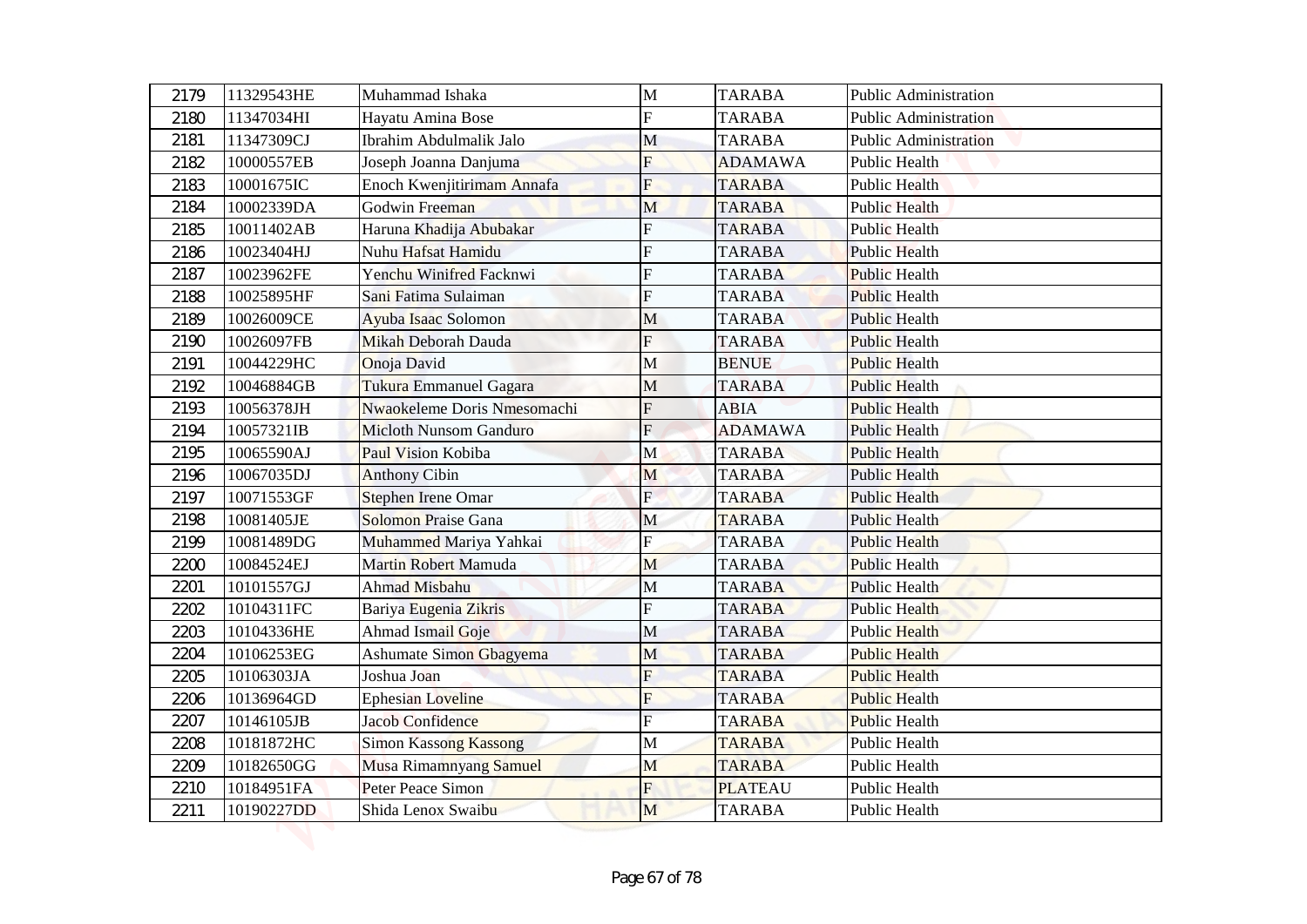| 2212 | 10199686HH | Jatau Godiya Jikeni             | $\mathbf F$    | <b>TARABA</b>  | <b>Public Health</b> |
|------|------------|---------------------------------|----------------|----------------|----------------------|
| 2213 | 10254236GG | Joseph Roseline                 | F              | <b>TARABA</b>  | <b>Public Health</b> |
| 2214 | 10268797DD | Ahmad Salima Bawa-Kirim         | $\mathbf F$    | <b>TARABA</b>  | <b>Public Health</b> |
| 2215 | 10290191GF | Damkum Munirat Adamu            | F              | <b>TARABA</b>  | Public Health        |
| 2216 | 10303498BB | Bello Walida Muhammad           | $\overline{F}$ | <b>TARABA</b>  | <b>Public Health</b> |
| 2217 | 10321928BB | Moris Faith Ijapari             | $\mathbf{F}$   | <b>ADAMAWA</b> | <b>Public Health</b> |
| 2218 | 10329998FB | <b>Moses Lovely</b>             | F              | <b>TARABA</b>  | <b>Public Health</b> |
| 2219 | 10331863IC | <b>Zinas Judith Simon</b>       | F              | <b>TARABA</b>  | <b>Public Health</b> |
| 2220 | 10336468EB | <b>Gideon Reuben</b>            | $\mathbf M$    | <b>TARABA</b>  | <b>Public Health</b> |
| 2221 | 10341445EI | Jonathan Geoffrey               | M              | <b>TARABA</b>  | <b>Public Health</b> |
| 2222 | 10361867IG | <b>Shamang Jennifer Mallam</b>  | F              | <b>TARABA</b>  | Public Health        |
| 2223 | 10368231AG | Joshua Hope Tukura              | M              | <b>TARABA</b>  | <b>Public Health</b> |
| 2224 | 10369098CE | Azashi Harmony                  | M              | <b>BENUE</b>   | <b>Public Health</b> |
| 2225 | 10372461CD | <b>Timothy Annah</b>            | F              | <b>ADAMAWA</b> | <b>Public Health</b> |
| 2226 | 10373706HB | Sule Ruth Audu                  | F              | <b>TARABA</b>  | <b>Public Health</b> |
| 2227 | 10388438BA | Zebulon Miracle Aleng           | M              | <b>TARABA</b>  | <b>Public Health</b> |
| 2228 | 10393671CF | Azuaga Patience Awashima        | F              | <b>BENUE</b>   | <b>Public Health</b> |
| 2229 | 10409839CB | Olabode Omolabake Lydia         | F              | <b>KOGI</b>    | <b>Public Health</b> |
| 2230 | 10418990BJ | Tafida Jamila Aminu             | $\mathbf{F}$   | <b>TARABA</b>  | <b>Public Health</b> |
| 2231 | 10428822BB | Nwapa Oluebube Emmanuella       | $\overline{F}$ | <b>TARABA</b>  | <b>Public Health</b> |
| 2232 | 10435236HC | Samson Patience Shallangwa      | $\overline{F}$ | <b>ADAMAWA</b> | <b>Public Health</b> |
| 2233 | 10438046IB | Nnabugwu Anasthecia Chinonyerem | $\overline{F}$ | <b>ENUGU</b>   | <b>Public Health</b> |
| 2234 | 10444661CE | Onuh Monica Ene                 | $\overline{F}$ | <b>BENUE</b>   | <b>Public Health</b> |
| 2235 | 10462456IG | Habila Blessing Shekunya        | F              | <b>TARABA</b>  | <b>Public Health</b> |
| 2236 | 10462722GE | Ahmad Zakiyya Harun             | F              | <b>TARABA</b>  | <b>Public Health</b> |
| 2237 | 10489108FI | Omachoko Gloria Chubiyojo       | F              | <b>KOGI</b>    | <b>Public Health</b> |
| 2238 | 10494339HJ | <b>Obadiah Joy Bature</b>       | $\overline{F}$ | <b>TARABA</b>  | <b>Public Health</b> |
| 2239 | 10498405AG | Chukwunyere Silverline Chinonso | $\overline{F}$ | <b>IMO</b>     | <b>Public Health</b> |
| 2240 | 10505320BJ | <b>Ndubuisi Mary</b>            | F              | <b>ENUGU</b>   | <b>Public Health</b> |
| 2241 | 10522719AI | Gambo Amatullah Abubakar        | F              | <b>TARABA</b>  | Public Health        |
| 2242 | 10527168EH | Haruna Aisha Muhammad           | F              | <b>TARABA</b>  | Public Health        |
| 2243 | 10563275HF | Sale Abubakar                   | M              | <b>TARABA</b>  | Public Health        |
| 2244 | 10565157FF | Joshua Blessing Kilyobas        | F              | <b>TARABA</b>  | Public Health        |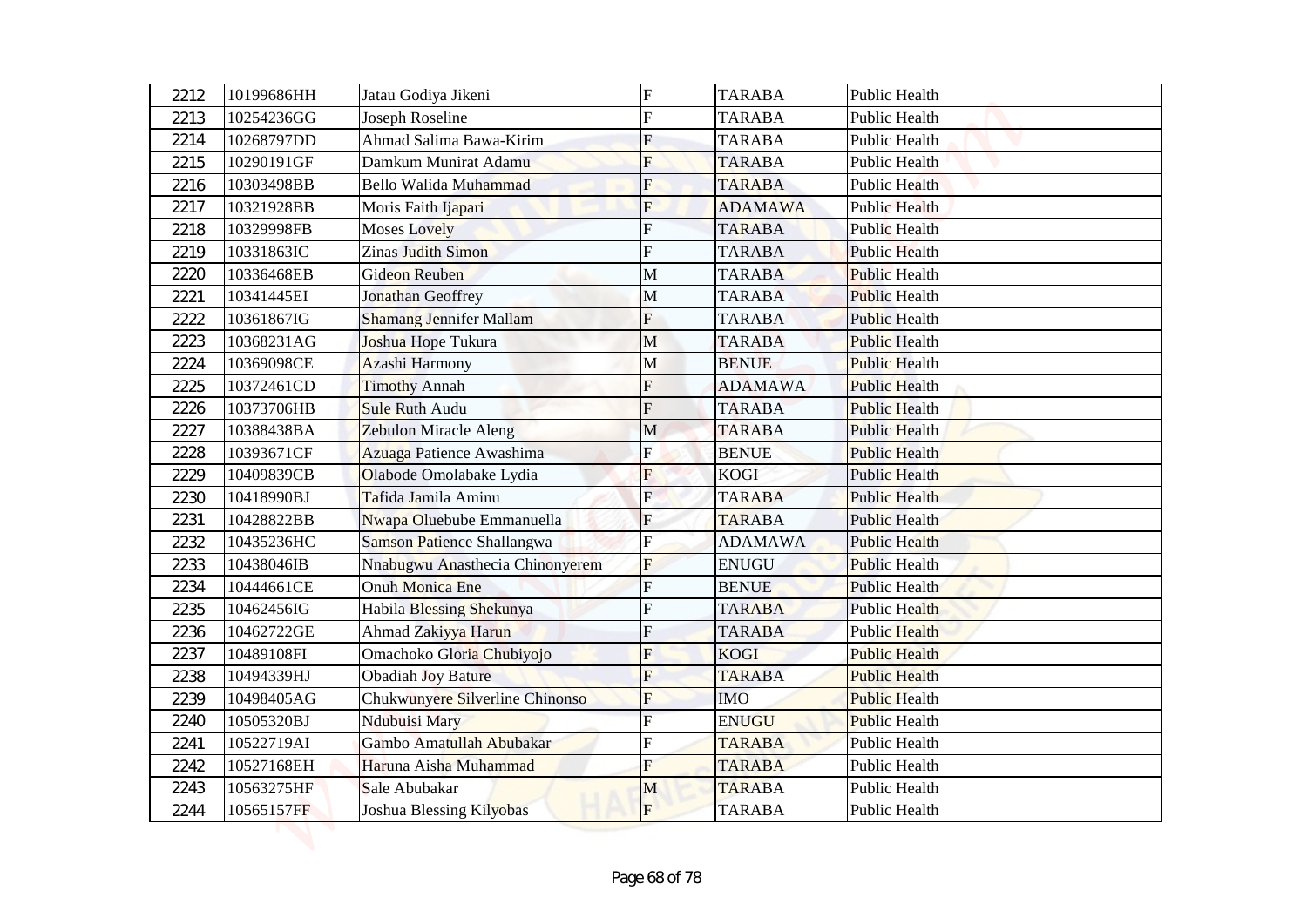| 2245         | 10586761DJ               | <b>Iorkegh Ngulumun</b>             | $\mathbf F$    | <b>BENUE</b>                       | Public Health                                |
|--------------|--------------------------|-------------------------------------|----------------|------------------------------------|----------------------------------------------|
| 2246         | 10597497DF               | Shola Miracle Iyanu                 | F              | <b>ONDO</b>                        | Public Health                                |
| 2247         | 10606495AH               | David Deborah Bille                 | $\mathbf F$    | <b>ADAMAWA</b>                     | <b>Public Health</b>                         |
| 2248         | 10612536CD               | Yakubu Fatima Atiku                 | F              | <b>TARABA</b>                      | Public Health                                |
| 2249         | 10630476DI               | Ikor Lilian Ibum                    | $\overline{F}$ | <b>CROSS RIVER</b><br><b>BENUE</b> | <b>Public Health</b>                         |
| 2250         | 10641583IF<br>10660048HH | <b>Innocent Geofrey</b>             | M<br>F         | <b>ENUGU</b>                       | <b>Public Health</b><br><b>Public Health</b> |
| 2251<br>2252 | 10661021GI               | Johnson Chinagorom<br>Ayuba Bridget | F              | <b>TARABA</b>                      | <b>Public Health</b>                         |
| 2253         | 10669447BA               | <b>Simon Israel</b>                 | $\mathbf M$    | <b>TARABA</b>                      | <b>Public Health</b>                         |
| 2254         | 10682621GE               | Koryol Terkende Clement             | M              | <b>BENUE</b>                       | <b>Public Health</b>                         |
| 2255         | 10683184CE               | Abubakar Karimatu Ibrahim           | F              | <b>TARABA</b>                      | <b>Public Health</b>                         |
| 2256         | 10699844JG               | Abubakar Fauziya Abdullahi          | F              | <b>TARABA</b>                      | <b>Public Health</b>                         |
| 2257         | 10716659JB               | <b>Adamu Shafi'U</b>                | M              | <b>TARABA</b>                      | <b>Public Health</b>                         |
| 2258         | 10752237FH               | Solomon Sandra Mashi                | F              | <b>TARABA</b>                      | <b>Public Health</b>                         |
| 2259         | 10782929DE               | <b>Ezekiel Solomon Nathan</b>       | M              | <b>TARABA</b>                      | <b>Public Health</b>                         |
| 2260         | 10809863DD               | Babaji Salimatu Adam                | $\mathbf F$    | <b>TARABA</b>                      | <b>Public Health</b>                         |
| 2261         | 10811789HF               | <b>Salihu Grace</b>                 | F              | <b>TARABA</b>                      | <b>Public Health</b>                         |
| 2262         | 10851019EG               | Aveukani Vakkai                     | M              | <b>TARABA</b>                      | <b>Public Health</b>                         |
| 2263         | 10877971II               | <b>Boniface Timothy</b>             | $\mathbf{M}$   | <b>TARABA</b>                      | <b>Public Health</b>                         |
| 2264         | 10947819GE               | <b>Nwoke Otuosorochi Mercy</b>      | $\overline{F}$ | <b>EBONYI</b>                      | <b>Public Health</b>                         |
| 2265         | 10951840CJ               | Haram Jamila Adamu                  | F              | <b>TARABA</b>                      | <b>Public Health</b>                         |
| 2266         | 10956010DC               | Ishaku Keno                         | M              | <b>TARABA</b>                      | Public Health                                |
| 2267         | 10968810EE               | Joel Adams Onuh                     | M              | <b>KOGI</b>                        | <b>Public Health</b>                         |
| 2268         | 10972601CA               | Ankaa Terfa                         | $\mathbf M$    | <b>BENUE</b>                       | <b>Public Health</b>                         |
| 2269         | 10972946FC               | Felix Abednego Agbazi               | $\mathbf M$    | <b>NASARAWA</b>                    | <b>Public Health</b>                         |
| 2270         | 10999038FF               | Pyop Paula Precious                 | $\overline{F}$ | <b>KADUNA</b>                      | <b>Public Health</b>                         |
| 2271         | 11024546GE               | Nache Nathan                        | M              | <b>KADUNA</b>                      | <b>Public Health</b>                         |
| 2272         | 11094952BF               | Massema Faith Atuwaseh              | F              | <b>TARABA</b>                      | <b>Public Health</b>                         |
| 2273         | 11261019AG               | Christopher Ifunanya Love           | F              | <b>ANAMBRA</b>                     | <b>Public Health</b>                         |
| 2274         | 11282009IG               | Abubakar Nana-Aisha                 | F              | <b>TARABA</b>                      | Public Health                                |
| 2275         | 11306997AG               | Shadrach Favour Danjuma             | F              | <b>TARABA</b>                      | Public Health                                |
| 2276         | 11321647JE               | Umar Almustapha                     | M              | <b>TARABA</b>                      | Public Health                                |
| 2277         | 11349018ED               | Tseemga Dominic                     | M              | <b>TARABA</b>                      | Public Health                                |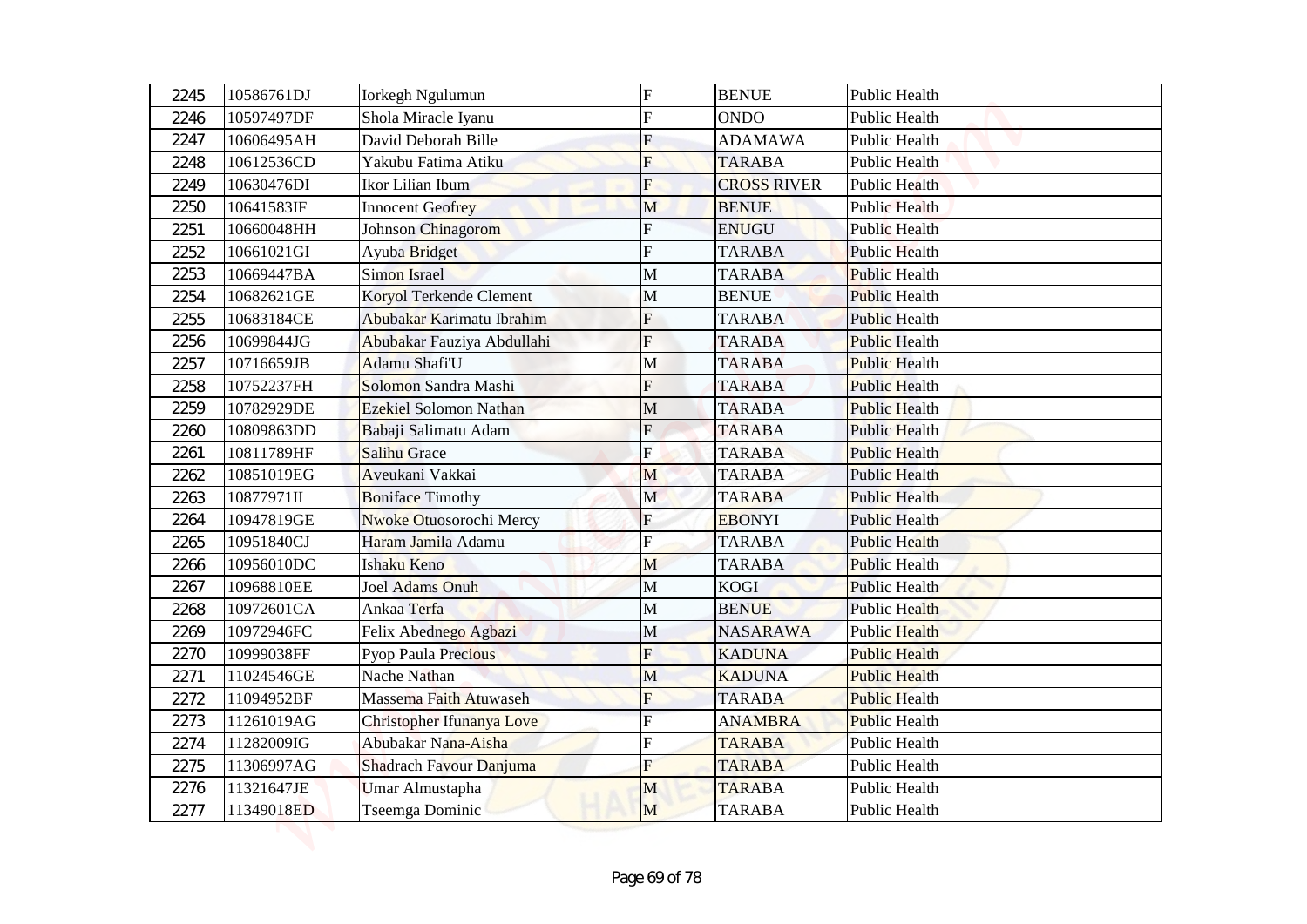| 2278 | 11351033BC | Suleiman Zainab Abdulhamid       | $\overline{F}$ | <b>TARABA</b>      | Public Health           |
|------|------------|----------------------------------|----------------|--------------------|-------------------------|
| 2279 | 10219396CA | Saawuan Tertsea Jeremiah         | M              | <b>BENUE</b>       | <b>Public Relations</b> |
| 2280 | 10224848FH | Nuga Wakanbasa                   | $\overline{F}$ | <b>TARABA</b>      | <b>Public Relations</b> |
| 2281 | 10228364IC | Felix Ukpah Manja                | M              | <b>TARABA</b>      | <b>Public Relations</b> |
| 2282 | 10229436GH | Jasper Glory Agyolikita          | $\overline{F}$ | <b>TARABA</b>      | <b>Public Relations</b> |
| 2283 | 10233699IC | David Jekuncy Dinshiya           | F              | <b>TARABA</b>      | <b>Public Relations</b> |
| 2284 | 10234165EC | Shedrach Faith                   | F              | <b>TARABA</b>      | <b>Public Relations</b> |
| 2285 | 10239443BJ | Shuaibu Aishat Muhammad          | F              | <b>TARABA</b>      | <b>Public Relations</b> |
| 2286 | 10241748II | Jibrin Elijah Saidu              | M              | <b>TARABA</b>      | <b>Public Relations</b> |
| 2287 | 10243831EH | <b>Joseph Chinyere</b>           | F              | <b>EBONYI</b>      | <b>Public Relations</b> |
| 2288 | 10246049IG | <b>Golfa Comfort</b>             | F              | <b>ADAMAWA</b>     | <b>Public Relations</b> |
| 2289 | 10247823AC | <b>Willy Janet Rimamskep</b>     | F              | <b>TARABA</b>      | <b>Public Relations</b> |
| 2290 | 10257832EF | <b>Silas David Anche</b>         | M              | <b>NASARAWA</b>    | <b>Public Relations</b> |
| 2291 | 10263474JE | <b>Alasure Abubakar Ibrahim</b>  | M              | <b>TARABA</b>      | <b>Public Relations</b> |
| 2292 | 10266678IF | Onyibe Rita Odinaka              | F              | <b>ENUGU</b>       | <b>Public Relations</b> |
| 2293 | 10273073AJ | Peter Favour Ejugha              | $\mathbf F$    | <b>CROSS RIVER</b> | <b>Public Relations</b> |
| 2294 | 10286189ED | <b>Ameh George Godwin</b>        | M              | <b>BENUE</b>       | <b>Public Relations</b> |
| 2295 | 10288728IJ | Hassan Judith Stephen            | $\overline{F}$ | <b>BORNO</b>       | <b>Public Relations</b> |
| 2296 | 10292197GB | <b>Asanarimam Tsintop Dogari</b> | $\mathbf{F}$   | <b>TARABA</b>      | <b>Public Relations</b> |
| 2297 | 10296253BI | Sonore Gloria Musa               | $\overline{F}$ | <b>TARABA</b>      | <b>Public Relations</b> |
| 2298 | 10312652JH | Haniel Mifarya Ayuka             | $\overline{F}$ | <b>ADAMAWA</b>     | <b>Public Relations</b> |
| 2299 | 10315125FA | Muhammed Maimuna Gengle          | F              | <b>ADAMAWA</b>     | <b>Public Relations</b> |
| 2300 | 10323463GC | Kefas Alpha                      | $\overline{F}$ | <b>TARABA</b>      | <b>Public Relations</b> |
| 2301 | 10325437FH | Joseph Florence Mamza            | F              | <b>TARABA</b>      | <b>Public Relations</b> |
| 2302 | 10327391BF | Manaseh Ediseh Habiba            | F              | <b>TARABA</b>      | <b>Public Relations</b> |
| 2303 | 10329932FF | Shuaibu Bashir Abubakar          | M              | <b>SOKOTO</b>      | <b>Public Relations</b> |
| 2304 | 10333592DG | Maijankai Abigail                | F              | <b>TARABA</b>      | <b>Public Relations</b> |
| 2305 | 10334492FC | Kemuel Vanessa Mutari            | $\overline{F}$ | <b>ADAMAWA</b>     | <b>Public Relations</b> |
| 2306 | 10341523AI | <b>Ukwe Christopher</b>          | M              | <b>TARABA</b>      | <b>Public Relations</b> |
| 2307 | 10354718JG | Masho Laaberu Sule               | F              | <b>TARABA</b>      | <b>Public Relations</b> |
| 2308 | 10361022AC | Terhemba Surumshima Lilian       | F              | <b>BENUE</b>       | <b>Public Relations</b> |
| 2309 | 10361198FG | <b>Manaseh Grace</b>             | $\overline{F}$ | <b>TARABA</b>      | <b>Public Relations</b> |
| 2310 | 10362613HJ | Sunday Yabodagodiya              | M              | <b>TARABA</b>      | <b>Public Relations</b> |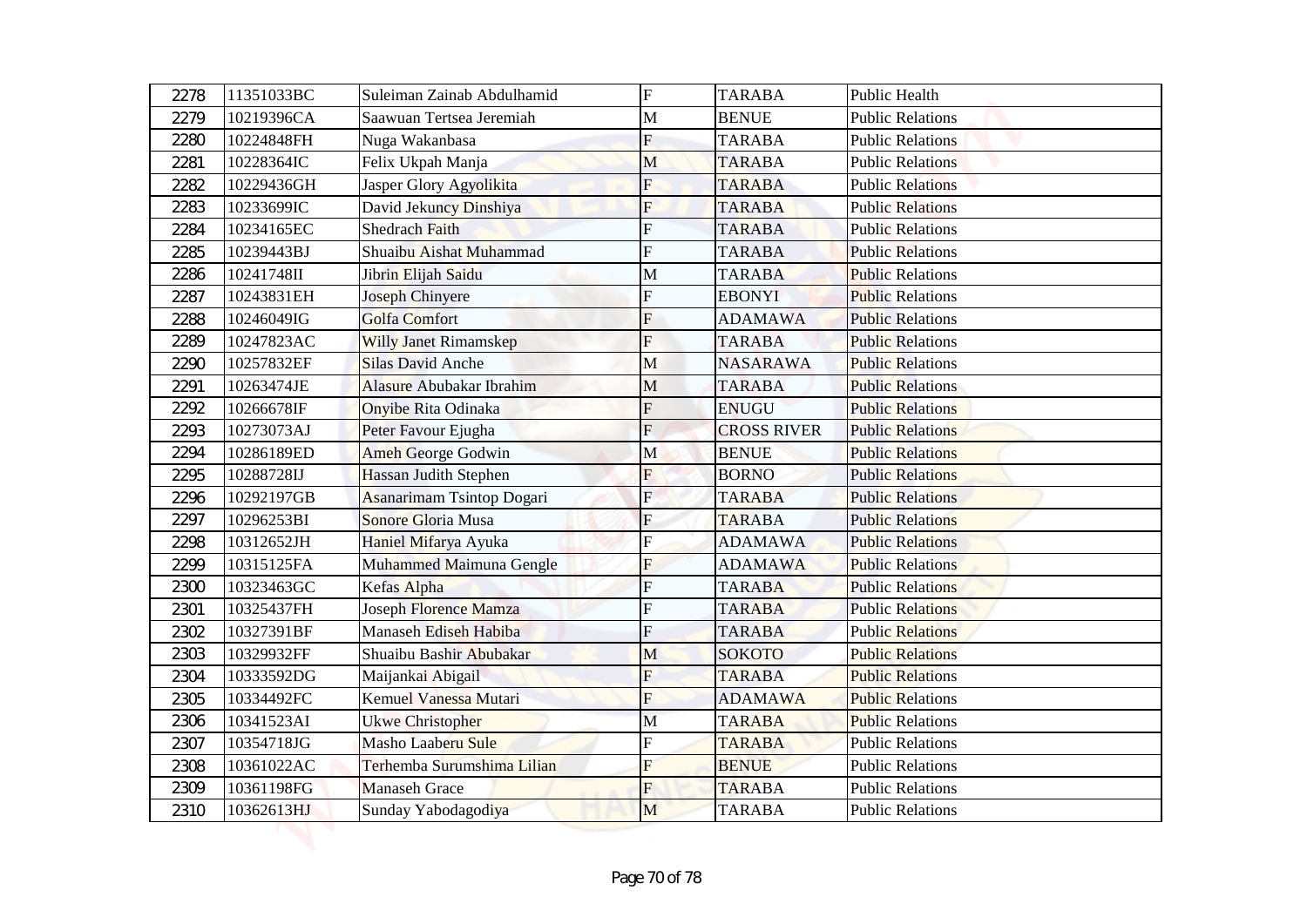| 2311 | 10364412BH | Ambikya Bitrus Peter           | M              | <b>TARABA</b>      | <b>Public Relations</b> |
|------|------------|--------------------------------|----------------|--------------------|-------------------------|
| 2312 | 10365758FD | Ishaku Mary Awukabu            | F              | <b>BENUE</b>       | <b>Public Relations</b> |
| 2313 | 10366343EE | Luka Samaila Awunuzhi          | M              | <b>TARABA</b>      | <b>Public Relations</b> |
| 2314 | 10368560IG | Soteno Purity Tanalepwa        | F              | <b>ADAMAWA</b>     | <b>Public Relations</b> |
| 2315 | 10371025GD | Danladi Nanbet Angela          | $\overline{F}$ | <b>PLATEAU</b>     | <b>Public Relations</b> |
| 2316 | 10378725EJ | Jerison Unice                  | $\overline{F}$ | <b>ADAMAWA</b>     | <b>Public Relations</b> |
| 2317 | 10379481BC | Tsokwa Gamboro Ali             | M              | <b>TARABA</b>      | <b>Public Relations</b> |
| 2318 | 10384131DA | <b>Jared Gloria</b>            | F              | <b>ADAMAWA</b>     | <b>Public Relations</b> |
| 2319 | 10384853JF | Kperafa Ezewa                  | F              | <b>TARABA</b>      | <b>Public Relations</b> |
| 2320 | 10392944HC | Apaki Leemeye Florence         | F              | <b>BENUE</b>       | <b>Public Relations</b> |
| 2321 | 10393106HB | <b>Billy Omon Collins</b>      | M              | <b>EDO</b>         | <b>Public Relations</b> |
| 2322 | 10394699EF | Ndamsa Promise John            | F              | <b>TARABA</b>      | <b>Public Relations</b> |
| 2323 | 10395290BI | Ezra Felicia                   | F              | <b>TARABA</b>      | <b>Public Relations</b> |
| 2324 | 10406135HF | <b>Amos Benty Gwanbang</b>     | F              | <b>TARABA</b>      | <b>Public Relations</b> |
| 2325 | 10406551II | <b>Daniel Charles</b>          | M              | <b>TARABA</b>      | <b>Public Relations</b> |
| 2326 | 10410766FD | Adamu Christiana Ehi           | $\mathbf F$    | <b>BENUE</b>       | <b>Public Relations</b> |
| 2327 | 10412563JE | Iormba Tavershima Samuel       | M              | <b>BENUE</b>       | <b>Public Relations</b> |
| 2328 | 10415330DI | <b>Wonder Praise</b>           | F              | <b>CROSS RIVER</b> | <b>Public Relations</b> |
| 2329 | 10422314DI | Akachukwu Kingsley             | $\mathbf{M}$   | <b>ENUGU</b>       | <b>Public Relations</b> |
| 2330 | 10426688BB | <b>Emmanuel Precious</b>       | $\overline{F}$ | <b>TARABA</b>      | <b>Public Relations</b> |
| 2331 | 10428233DC | Ogboru Obaro Emmanuella        | $\overline{F}$ | <b>TARABA</b>      | <b>Public Relations</b> |
| 2332 | 10429836HD | David Faith Amachon            | F              | <b>TARABA</b>      | <b>Public Relations</b> |
| 2333 | 10433610AD | Japhet Kelita Gambo            | $\overline{F}$ | <b>TARABA</b>      | <b>Public Relations</b> |
| 2334 | 10441106BJ | Nokshuan Livia                 | F              | <b>PLATEAU</b>     | <b>Public Relations</b> |
| 2335 | 10442925JB | Odoh Moses Adoyi               | M              | <b>BENUE</b>       | <b>Public Relations</b> |
| 2336 | 10444000GH | Mlan Judith Wandoo             | $\overline{F}$ | <b>TARABA</b>      | <b>Public Relations</b> |
| 2337 | 10444538AF | Daniang Fier'An                | M              | <b>PLATEAU</b>     | <b>Public Relations</b> |
| 2338 | 10450551AI | Friday Chioma Okoh             | $\overline{F}$ | <b>ENUGU</b>       | <b>Public Relations</b> |
| 2339 | 10450775BF | Husseini Abubakar Ladan        | M              | <b>TARABA</b>      | <b>Public Relations</b> |
| 2340 | 10452058EG | Zakariah Marvellous Bitrus     | F              | <b>TARABA</b>      | <b>Public Relations</b> |
| 2341 | 10453014II | Muhammad Firdausi Bello        | F              | <b>TARABA</b>      | <b>Public Relations</b> |
| 2342 | 10461139GA | <b>Atume Gladness Emmanuel</b> | $\overline{F}$ | <b>BENUE</b>       | <b>Public Relations</b> |
| 2343 | 10470308AE | Gamaliel Alpha Robinson        | F              | <b>TARABA</b>      | <b>Public Relations</b> |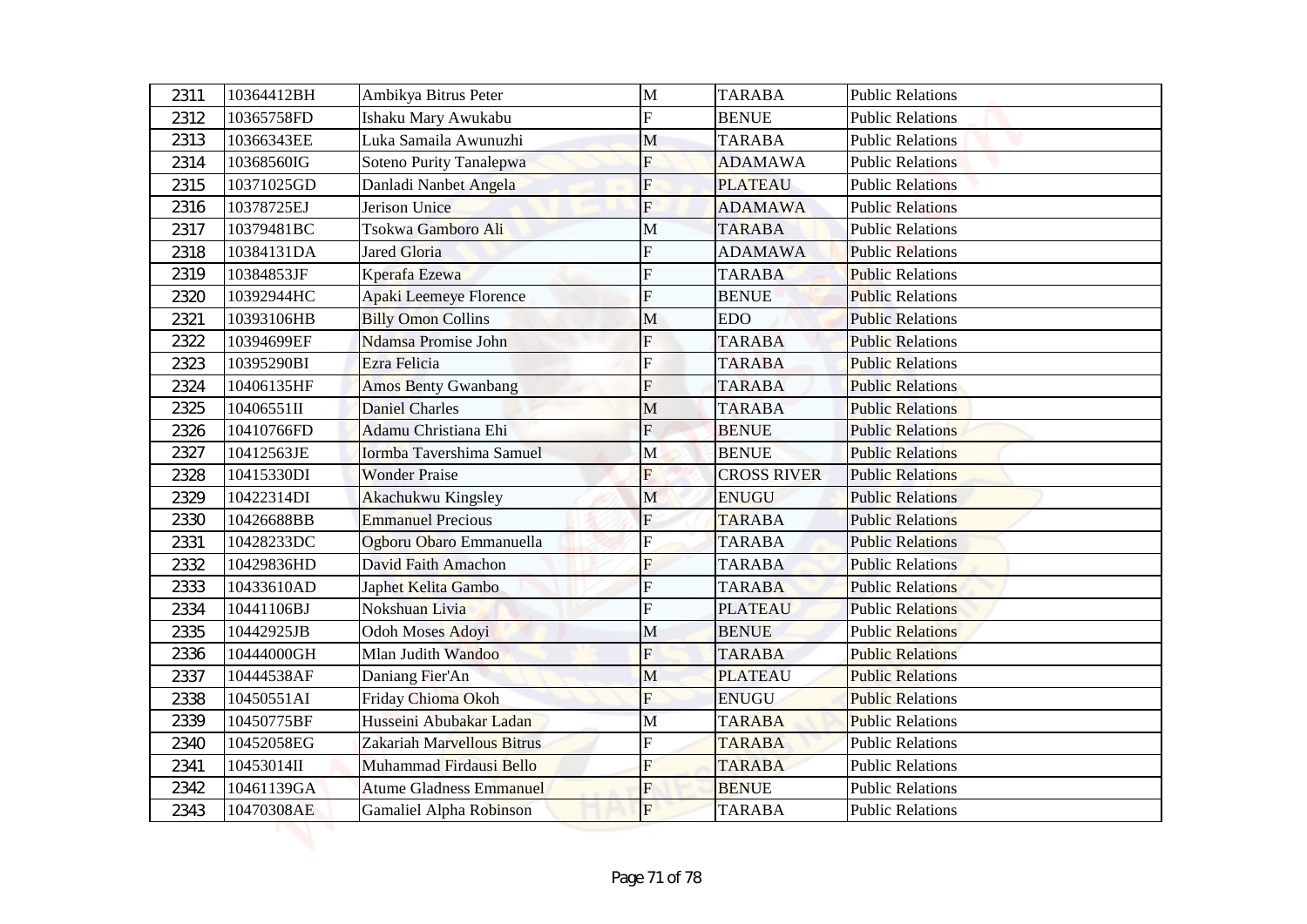| 2344 | 10474546JE | Manager Praise Usman               | $\overline{F}$ | <b>TARABA</b>      | <b>Public Relations</b> |
|------|------------|------------------------------------|----------------|--------------------|-------------------------|
| 2345 | 10487813GD | Wuyahze Mary                       | F              | <b>KADUNA</b>      | <b>Public Relations</b> |
| 2346 | 10500344AJ | Nelson Pheetami Assaria            | M              | <b>TARABA</b>      | <b>Public Relations</b> |
| 2347 | 10504669DC | Dogo Victoria                      | F              | <b>FCT</b>         | <b>Public Relations</b> |
| 2348 | 10505269HF | Japhet Confidence                  | M              | <b>TARABA</b>      | <b>Public Relations</b> |
| 2349 | 10505974JE | Daniel Peace Ndubuisi              | $\mathbf{F}$   | <b>ENUGU</b>       | <b>Public Relations</b> |
| 2350 | 10510283GI | <b>Clement Favour Nnabu</b>        | F              | <b>EBONYI</b>      | <b>Public Relations</b> |
| 2351 | 10520587AC | <b>Kendo Ndeyire Timothy</b>       | F              | <b>TARABA</b>      | <b>Public Relations</b> |
| 2352 | 10528854DD | Mahmud Fatima                      | F              | <b>TARABA</b>      | <b>Public Relations</b> |
| 2353 | 10529210DC | Agbeh Faith Thomas                 | F              | <b>CROSS RIVER</b> | <b>Public Relations</b> |
| 2354 | 10546368GF | <b>Agaba Donald Adakole</b>        | M              | <b>BENUE</b>       | <b>Public Relations</b> |
| 2355 | 10549569GF | Gana Divine Karaniya               | F              | <b>TARABA</b>      | <b>Public Relations</b> |
| 2356 | 10551177JB | <b>Ibrahim Jemimah</b>             | F              | <b>TARABA</b>      | <b>Public Relations</b> |
| 2357 | 10551220FJ | Jatau Eyiseh Ali                   | F              | <b>TARABA</b>      | <b>Public Relations</b> |
| 2358 | 10557409BJ | Yusuf Khadija Sani                 | F              | <b>KADUNA</b>      | <b>Public Relations</b> |
| 2359 | 10563301JE | Matudi Ebwaseh                     | $\mathbf F$    | <b>TARABA</b>      | <b>Public Relations</b> |
| 2360 | 10572847HB | Nev Sengohol Angel                 | F              | <b>TARABA</b>      | <b>Public Relations</b> |
| 2361 | 10573514BA | Koshekai Shiloh Bashir             | M              | <b>ADAMAWA</b>     | <b>Public Relations</b> |
| 2362 | 10574087DH | <b>Anongo</b> Titus                | $\mathbf{M}$   | <b>TARABA</b>      | <b>Public Relations</b> |
| 2363 | 10596838HC | <b>Bala Anthonia</b>               | $\overline{F}$ | <b>ADAMAWA</b>     | <b>Public Relations</b> |
| 2364 | 10597093ID | <b>Bawa Salvation</b>              | M              | <b>TARABA</b>      | <b>Public Relations</b> |
| 2365 | 10597371CF | Sanusi Confidence                  | M              | <b>TARABA</b>      | <b>Public Relations</b> |
| 2366 | 10598177DC | <b>Mbachu Victor Chikazie</b>      | M              | <b>ANAMBRA</b>     | <b>Public Relations</b> |
| 2367 | 10598229HA | Saidu Aishatu Usman                | F              | <b>TARABA</b>      | <b>Public Relations</b> |
| 2368 | 10598266FG | Kasimu Nasiru Soku                 | M              | <b>TARABA</b>      | <b>Public Relations</b> |
| 2369 | 10000846EH | Bello Aliyu                        | M              | <b>TARABA</b>      | <b>Sociology</b>        |
| 2370 | 10002921DA | <b>Hyacinth Blessing Ifechukwu</b> | $\overline{F}$ | <b>ANAMBRA</b>     | Sociology               |
| 2371 | 10003937IG | Ahmad Saidu                        | M              | <b>GOMBE</b>       | Sociology               |
| 2372 | 10004151CG | <b>Ahmad Aliyu</b>                 | $\mathbf M$    | <b>TARABA</b>      | Sociology               |
| 2373 | 10019596FH | <b>Meshack Valantine</b>           | $\mathbf M$    | <b>BENUE</b>       | Sociology               |
| 2374 | 10022358BG | Siman Godwin                       | M              | <b>TARABA</b>      | Sociology               |
| 2375 | 10031006GI | Augustine Benjamin                 | M              | <b>TARABA</b>      | Sociology               |
| 2376 | 10040296DH | Erukpe Simon                       | M              | <b>BENUE</b>       | Sociology               |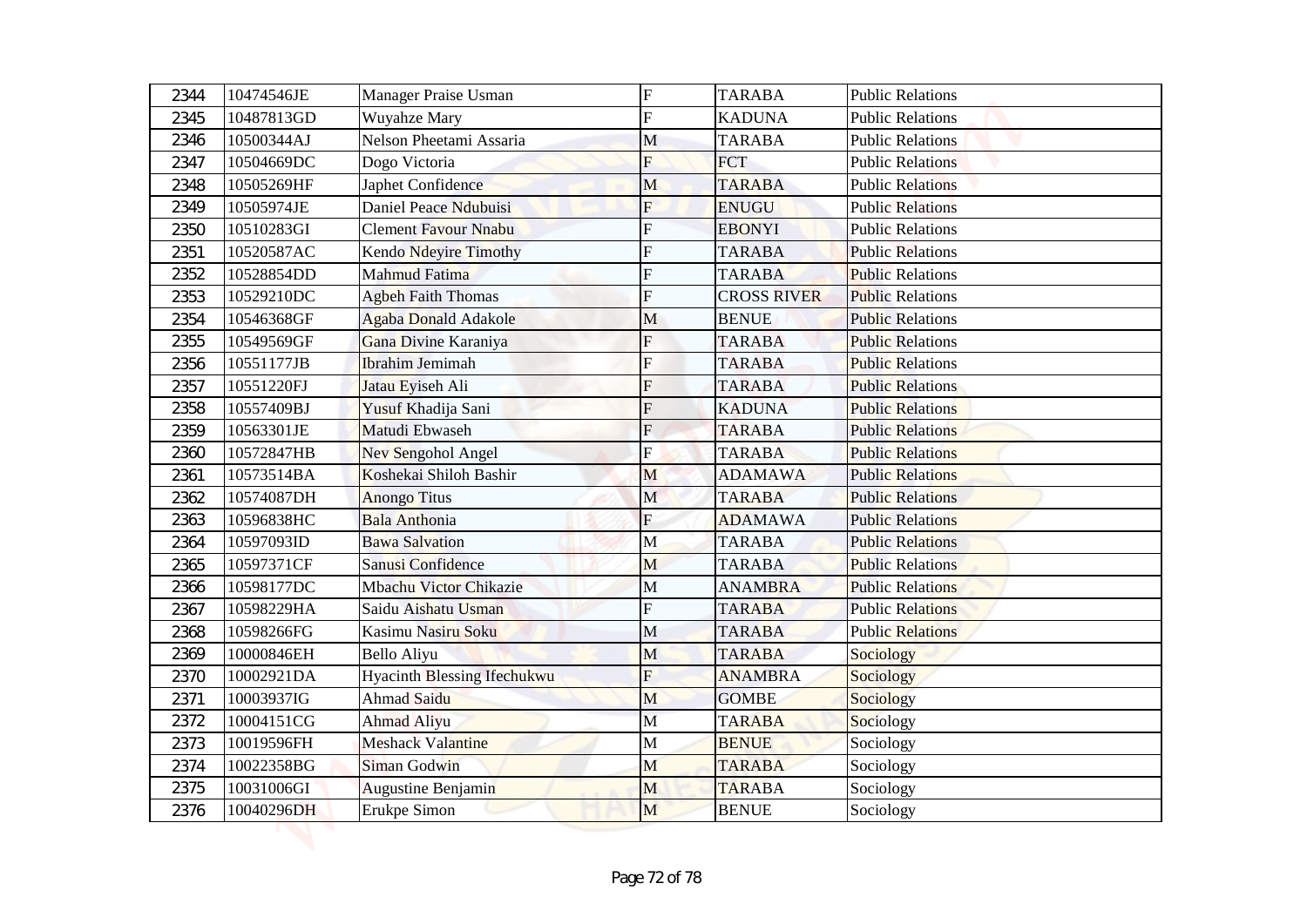| 2377 | 10055286HF | James Japhet                      | M                       | <b>TARABA</b>   | Sociology |
|------|------------|-----------------------------------|-------------------------|-----------------|-----------|
| 2378 | 10055645GF | Musa Yusuf                        | M                       | <b>TARABA</b>   | Sociology |
| 2379 | 10056674IC | Balarabe Layuza                   | $\overline{F}$          | <b>ADAMAWA</b>  | Sociology |
| 2380 | 10063828FH | David Kpasibe                     | F                       | <b>TARABA</b>   | Sociology |
| 2381 | 10067543GH | Dimaska Alpha                     | M                       | <b>TARABA</b>   | Sociology |
| 2382 | 10067948BG | Iliya Rayinu Yaro                 | M                       | <b>TARABA</b>   | Sociology |
| 2383 | 10075668DJ | Only Fuhsi Lana                   | M                       | <b>TARABA</b>   | Sociology |
| 2384 | 10081794JB | <b>Andrew Abigial</b>             | F                       | <b>ADAMAWA</b>  | Sociology |
| 2385 | 10081825JF | Sunday Kefas Dama                 | $\mathbf M$             | <b>NASARAWA</b> | Sociology |
| 2386 | 10082009CI | Mahmud Aisha Dabo                 | F                       | <b>TARABA</b>   | Sociology |
| 2387 | 10084451HE | Ikegwuonu Chinenyenwa Marycynthia | $\overline{F}$          | <b>ANAMBRA</b>  | Sociology |
| 2388 | 10096757BG | Nuru Yahaya                       | M                       | <b>TARABA</b>   | Sociology |
| 2389 | 10109782DC | Nafinyi Patience                  | F                       | <b>TARABA</b>   | Sociology |
| 2390 | 10117840BB | Adamu Jafaru                      | $\mathbf M$             | <b>TARABA</b>   | Sociology |
| 2391 | 10134706EH | <b>Markus Nazareth</b>            | $\mathbf M$             | <b>TARABA</b>   | Sociology |
| 2392 | 10137289FI | Saidu Abdulmajeed Musa            | M                       | <b>TARABA</b>   | Sociology |
| 2393 | 10139821CI | Nicholas Shalom Bala              | M                       | <b>ADAMAWA</b>  | Sociology |
| 2394 | 10143572CH | <b>Stephen Monica</b>             | F                       | <b>TARABA</b>   | Sociology |
| 2395 | 10145377EE | Yeba Nunga                        | $\mathbf{M}$            | <b>TARABA</b>   | Sociology |
| 2396 | 10145801DD | Yakubu Jemimah                    | $\overline{F}$          | <b>NIGER</b>    | Sociology |
| 2397 | 10146401HG | Yahaya Yasir Muhammed             | M                       | <b>TARABA</b>   | Sociology |
| 2398 | 10150961HD | Utsan Happy Ambi                  | $\overline{\mathrm{F}}$ | <b>TARABA</b>   | Sociology |
| 2399 | 10153570AG | Abdullahi Adam                    | M                       | <b>TARABA</b>   | Sociology |
| 2400 | 10155533DE | Joseph Salome Danga               | F                       | <b>TARABA</b>   | Sociology |
| 2401 | 10162783BC | Joseph Tiben                      | M                       | <b>TARABA</b>   | Sociology |
| 2402 | 10175133BG | Adamu Isa Muhammed                | M                       | <b>PLATEAU</b>  | Sociology |
| 2403 | 10175959GA | Mshiku George Aondoaor            | M                       | <b>BENUE</b>    | Sociology |
| 2404 | 10176515EB | Justine Ezra                      | M                       | <b>TARABA</b>   | Sociology |
| 2405 | 10178135DB | Philemon Alhamdu Nuhu             | $\mathbf M$             | <b>TARABA</b>   | Sociology |
| 2406 | 10178184HI | Habibu Auwal                      | $\mathbf M$             | <b>TARABA</b>   | Sociology |
| 2407 | 10178328DE | <b>Bulus Joseph</b>               | M                       | <b>TARABA</b>   | Sociology |
| 2408 | 10178344ID | Simon Cynthia Angahar             | $\overline{F}$          | <b>TARABA</b>   | Sociology |
| 2409 | 10179955AD | Terzungwe Hwange Jacob            | M                       | TARABA          | Sociology |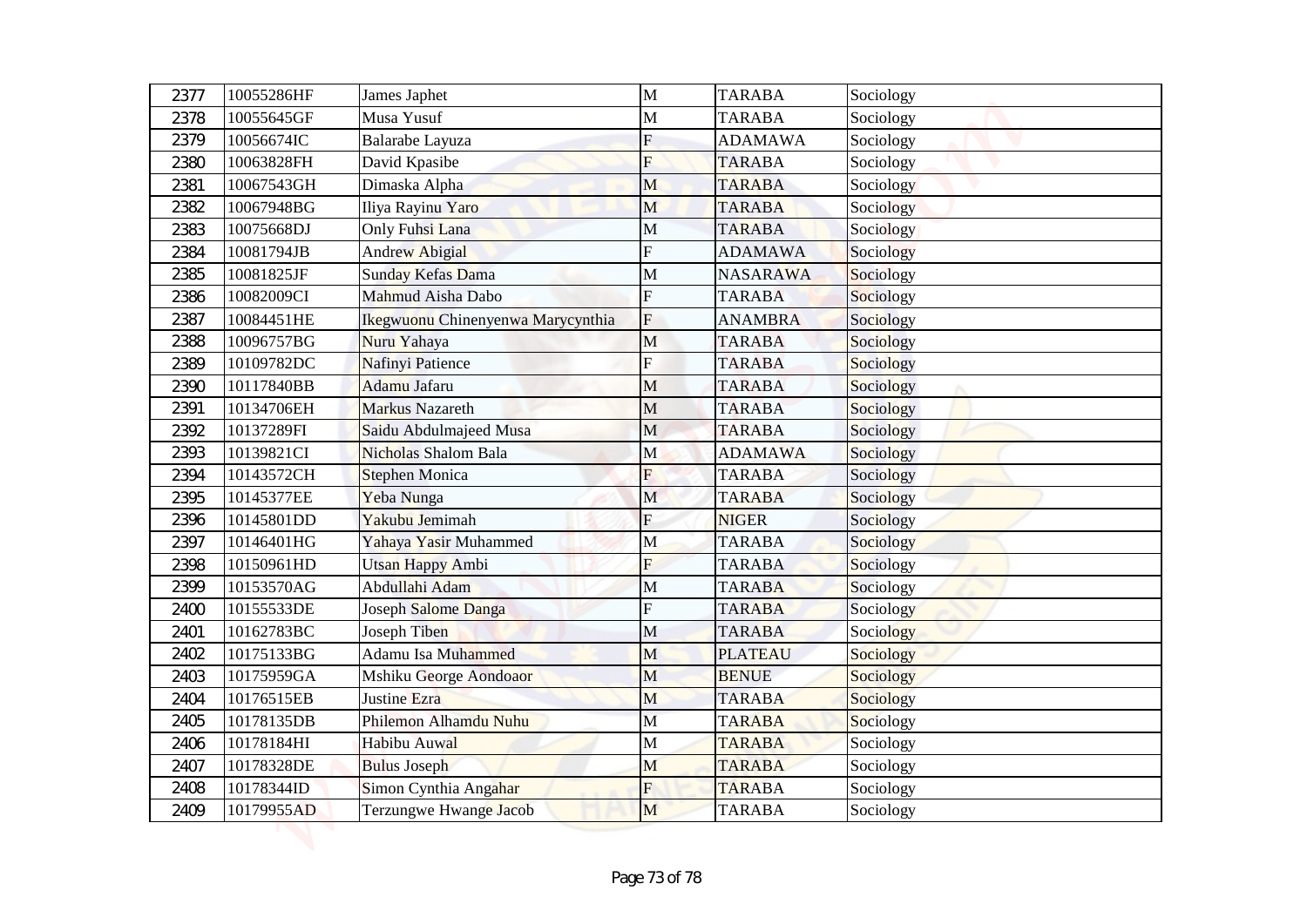| 2410         | 10186116EH               | Aliyu Muhammad Mubarak                | M                         | <b>TARABA</b>                    | Sociology              |
|--------------|--------------------------|---------------------------------------|---------------------------|----------------------------------|------------------------|
| 2411         | 10195397ED               | Mwarga Kwaghsaanga                    | M                         | <b>BENUE</b>                     | Sociology              |
| 2412         | 10197816GB               | Sunday Augustina Nwaze                | $\overline{F}$            | <b>ABIA</b>                      | Sociology              |
| 2413         | 10199538DG               | Isa'Ac Thankgod                       | M                         | <b>CROSS RIVER</b>               | Sociology              |
| 2414         | 10201077HF               | <b>Abdul Comfort Gambo</b>            | $\overline{F}$            | <b>TARABA</b>                    | Sociology              |
| 2415         | 10202413EE<br>10211350AF | Adamu Maryam<br>Mohammed Adamu Taninu | $\overline{F}$            | <b>TARABA</b><br><b>NASARAWA</b> | Sociology              |
| 2416<br>2417 | 10213709AJ               | Misa Amrat Njidda                     | M<br>F                    | <b>TARABA</b>                    | Sociology<br>Sociology |
| 2418         | 10217053GF               | Isa Ibrahim Yunusa                    | $\mathbf M$               | <b>TARABA</b>                    | Sociology              |
| 2419         | 10218399AE               | <b>Bulus Baichi Ashu</b>              | M                         | <b>TARABA</b>                    | Sociology              |
| 2420         | 10225062JE               | <b>Ugeeh Barnabas</b>                 | M                         | <b>BENUE</b>                     | Sociology              |
| 2421         | 10228955FF               | Zakariya Godwin                       | M                         | <b>TARABA</b>                    | Sociology              |
| 2422         | 10230349EE               | Philip Grace Maliki                   | F                         | <b>TARABA</b>                    | Sociology              |
| 2423         | 10233488DG               | Joel Amachundi Awudu                  | M                         | <b>TARABA</b>                    | Sociology              |
| 2424         | 10233874EC               | Achoga Demenenge Remy                 | $\mathbf{M}$              | <b>BENUE</b>                     | Sociology              |
| 2425         | 10235153IF               | Kefas Ishaku                          | M                         | <b>TARABA</b>                    | Sociology              |
| 2426         | 10236740HH               | Ishaya Adayini Proverbs               | M                         | <b>BENUE</b>                     | Sociology              |
| 2427         | 10238665CF               | <b>Jesse Jude</b>                     | M                         | <b>GOMBE</b>                     | Sociology              |
| 2428         | 10246314GH               | <b>Umekafor Ebube Miracle</b>         | $\mathbf{M}$              | <b>ANAMBRA</b>                   | Sociology              |
| 2429         | 10248549FF               | Muhammad Gaddafi Tijjani              | M                         | <b>TARABA</b>                    | Sociology              |
| 2430         | 10250636AC               | <b>Williams Blessing</b>              | $\boldsymbol{\mathrm{F}}$ | <b>TARABA</b>                    | Sociology              |
| 2431         | 10270556JB               | <b>Tanko Ndesire</b>                  | $\overline{\mathrm{F}}$   | <b>TARABA</b>                    | Sociology              |
| 2432         | 10271126DA               | Ismail Abdullahi                      | M                         | <b>TARABA</b>                    | Sociology              |
| 2433         | 10277067FF               | Adimani Aten Wunuji                   | $\mathbf M$               | <b>TARABA</b>                    | Sociology              |
| 2434         | 10278313AD               | Mohammed Umar                         | $\mathbf M$               | <b>TARABA</b>                    | Sociology              |
| 2435         | 10285843BE               | Audi Zahraddini                       | M                         | <b>TARABA</b>                    | Sociology              |
| 2436         | 10288056GI               | Kafwa Hassan                          | M                         | <b>TARABA</b>                    | Sociology              |
| 2437         | 10335458GE               | Achinyang Godwin Fera                 | M                         | <b>TARABA</b>                    | Sociology              |
| 2438         | 10335510AF               | Salah Barrau Muhammad                 | $\mathbf M$               | <b>TARABA</b>                    | Sociology              |
| 2439         | 10346568AF               | Kefas Nahum Akawu                     | $\mathbf M$               | <b>TARABA</b>                    | Sociology              |
| 2440         | 10362318JB               | Tunaga Sylvester Luper                | M                         | <b>TARABA</b>                    | Sociology              |
| 2441         | 10368850IJ               | Haruna Hycienth                       | M                         | <b>TARABA</b>                    | Sociology              |
| 2442         | 10374242BF               | Sani Muhammad Lamido                  | M                         | TARABA                           | Sociology              |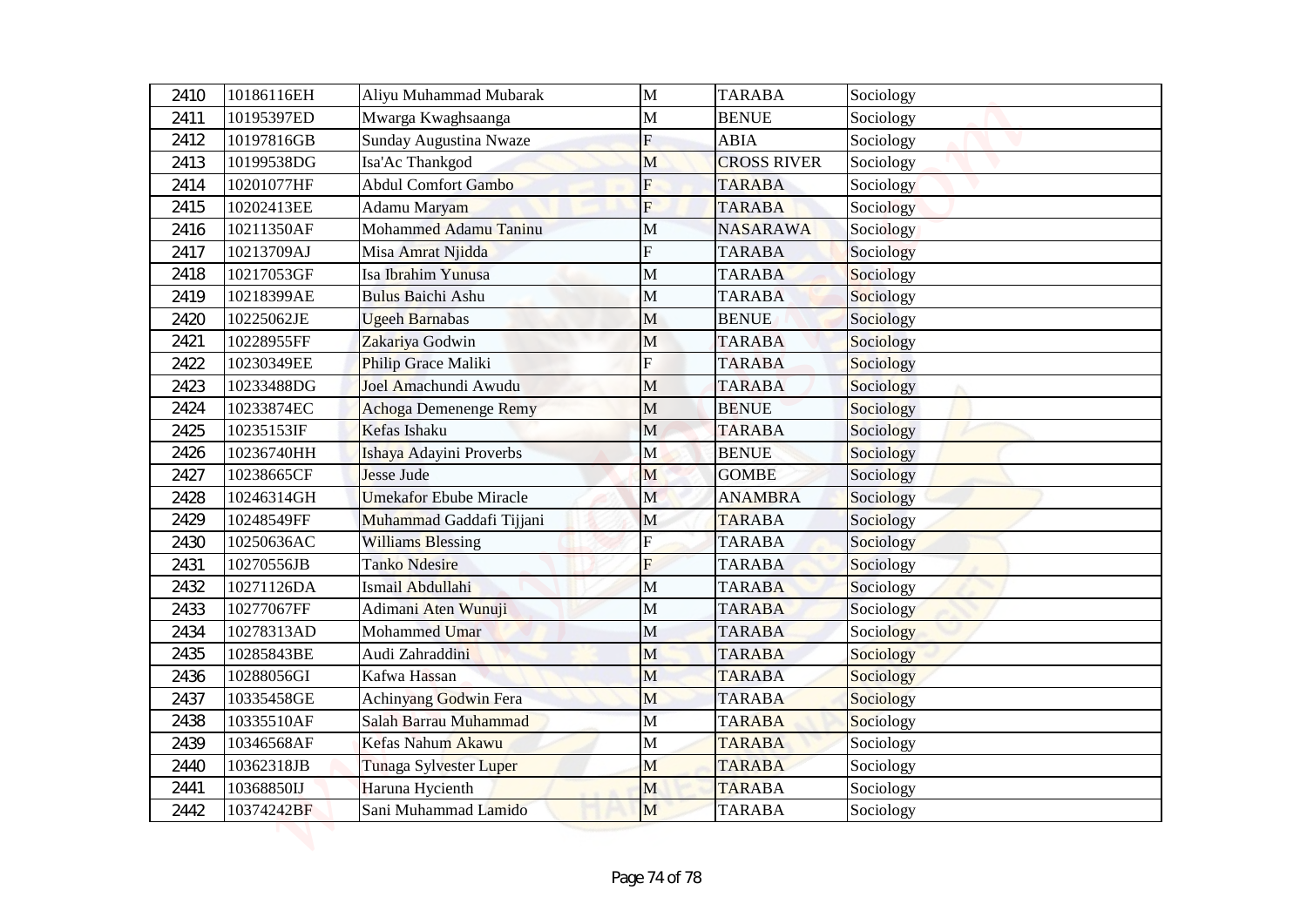| 2443 | 10382422BG | Nuhu Tamar Wisdom                    | $\mathbf F$               | <b>TARABA</b>  | Sociology                               |  |
|------|------------|--------------------------------------|---------------------------|----------------|-----------------------------------------|--|
| 2444 | 10382472GA | Rabarka Rahila                       | $\overline{F}$            | <b>TARABA</b>  | Sociology                               |  |
| 2445 | 10382941BB | Muhammed Musa                        | M                         | <b>TARABA</b>  | Sociology                               |  |
| 2446 | 10398162DF | Jonathan Bweseh Elijah               | M                         | <b>TARABA</b>  | Sociology                               |  |
| 2447 | 10402235DI | <b>Timothy Suzan</b>                 | F                         | <b>TARABA</b>  | Sociology                               |  |
| 2448 | 10407379CJ | <b>Enyendouten Ntkosire Nehemiah</b> | M                         | <b>TARABA</b>  | Sociology                               |  |
| 2449 | 10411187FB | Saad Usman                           | М                         | <b>TARABA</b>  | Sociology                               |  |
| 2450 | 10423551BD | Luka Freedah                         | $\mathbf F$               | <b>TARABA</b>  | Sociology                               |  |
| 2451 | 10429613GD | Haruna Abubakar Shumo                | M                         | <b>TARABA</b>  | Sociology                               |  |
| 2452 | 10430001GD | Ogwu Glory                           | F                         | <b>KOGI</b>    | Sociology                               |  |
| 2453 | 10439835EJ | <b>Tikon Elizabeth</b>               | F                         | <b>TARABA</b>  | Sociology                               |  |
| 2454 | 10441115IJ | <b>Tasiu Sharif Dikko</b>            | M                         | <b>TARABA</b>  | Sociology                               |  |
| 2455 | 10441294DH | Nukan Nwenjwaseh                     | M                         | <b>TARABA</b>  | Sociology                               |  |
| 2456 | 10441954JE | Haruna Fwanya Maigari                | M                         | <b>TARABA</b>  | Sociology                               |  |
| 2457 | 10446670BB | Appa Ato                             | M                         | <b>TARABA</b>  | Sociology                               |  |
| 2467 | 10880441FA | Victor Zion                          | M                         | <b>TARABA</b>  | Soil Science & Land Resource Management |  |
| 2468 | 10892578BE | Aondoaver Atiku Diamond              | M                         | <b>TARABA</b>  | Soil Science & Land Resource Management |  |
| 2469 | 10898335AJ | Shadrach Jennifer                    | F                         | <b>TARABA</b>  | Soil Science & Land Resource Management |  |
| 2470 | 10909783AD | <b>John Moses</b>                    | $\mathbf{M}$              | <b>TARABA</b>  | Soil Science & Land Resource Management |  |
| 2471 | 10913112AH | Onyekwe Ugonna Elijah                | $\mathbf M$               | <b>IMO</b>     | Soil Science & Land Resource Management |  |
| 2472 | 10919810IJ | Jacob Theophilus John                | M                         | <b>TARABA</b>  | Soil Science & Land Resource Management |  |
| 2473 | 10936896EH | Ibrahim Abdulaziz Inuwa              | M                         | <b>BAUCHI</b>  | Soil Science & Land Resource Management |  |
| 2474 | 10943123IH | Gomna Simeon Namtor                  | $\mathbf M$               | <b>BENUE</b>   | Soil Science & Land Resource Management |  |
| 2475 | 10943447IF | Abubakar Muktar                      | M                         | <b>TARABA</b>  | Soil Science & Land Resource Management |  |
| 2476 | 10971703JF | <b>Betty Faith</b>                   | F                         | <b>ADAMAWA</b> | Soil Science & Land Resource Management |  |
| 2477 | 11008123FH | Sokin Salome Madaki                  | $\overline{F}$            | <b>TARABA</b>  | Soil Science & Land Resource Management |  |
| 2478 | 11009499AD | <b>Emmanuel Rejoice</b>              | F                         | <b>TARABA</b>  | Soil Science & Land Resource Management |  |
| 2479 | 11047590JD | Zakariyya Isa                        | M                         | <b>TARABA</b>  | Soil Science & Land Resource Management |  |
| 2480 | 11048925GF | Sambo Umar                           | M                         | <b>GOMBE</b>   | Soil Science & Land Resource Management |  |
| 2481 | 11064718CC | Kuruku Andenyangtso Garba            | M                         | <b>TARABA</b>  | Soil Science & Land Resource Management |  |
| 2482 | 11076024FE | <b>Ezekiel Queen</b>                 | $\boldsymbol{\mathrm{F}}$ | <b>ADAMAWA</b> | Soil Science & Land Resource Management |  |
| 2483 | 11079726AG | Yushau Abdullahi                     | M                         | <b>TARABA</b>  | Soil Science & Land Resource Management |  |
| 2484 | 11087101JE | Abba Sunday Emmanuel                 | M                         | <b>BENUE</b>   | Soil Science & Land Resource Management |  |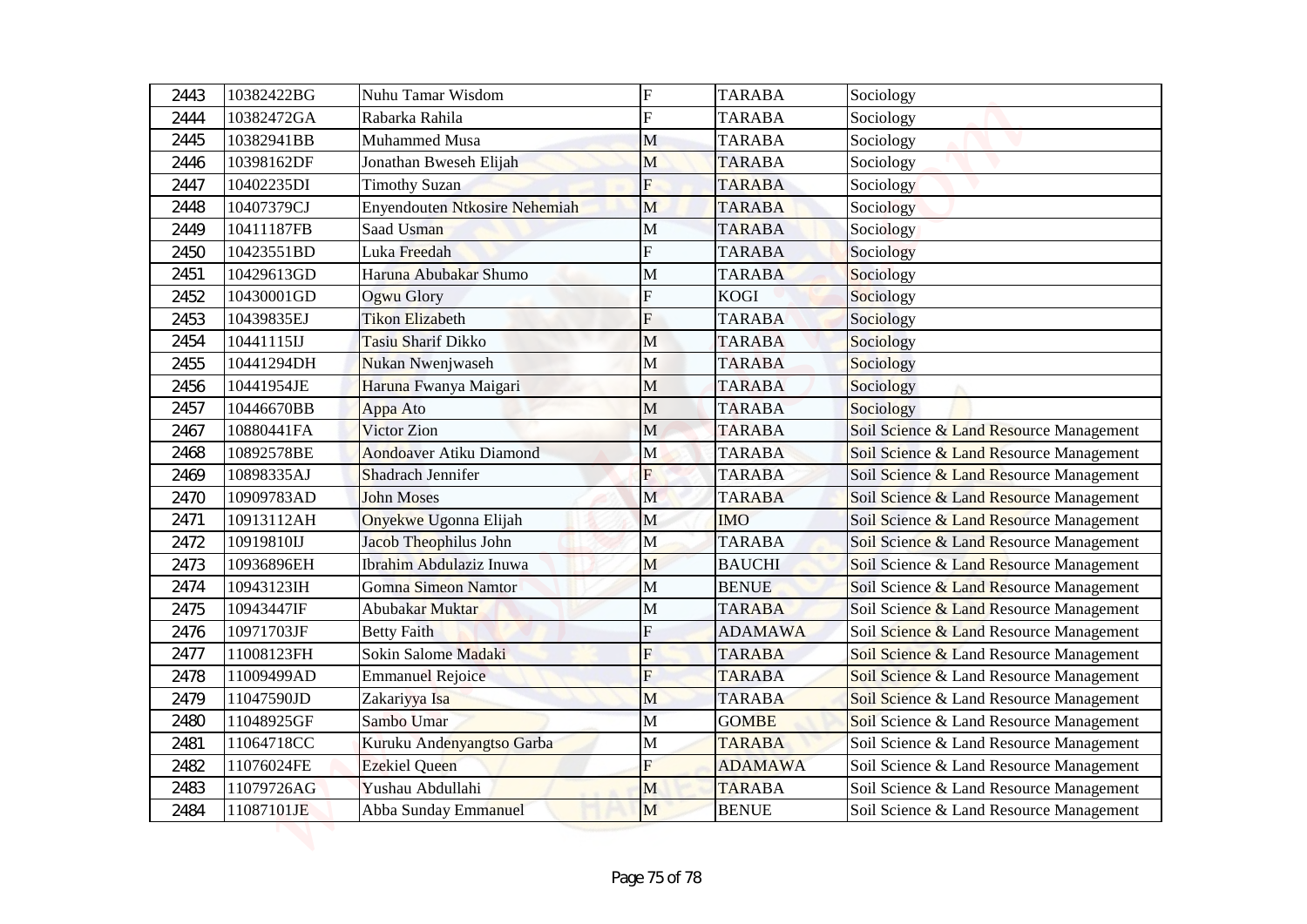| 2485 | 11091252FH | <b>Sughter Terngu</b>       | M                       | <b>TARABA</b>   | Soil Science & Land Resource Management |  |
|------|------------|-----------------------------|-------------------------|-----------------|-----------------------------------------|--|
| 2486 | 10001450HI | Bala Joy Jeremiah           | F                       | <b>TARABA</b>   | Theatre & Film Studies                  |  |
| 2487 | 10043887DB | Idibore Jerry Bawa          | M                       | <b>TARABA</b>   | Theatre & Film Studies                  |  |
| 2488 | 10089774BD | Danasabe Wa'Ando Sofia      | F                       | <b>TARABA</b>   | Theatre & Film Studies                  |  |
| 2489 | 10113617HA | Aondonengen Thaddeus Ornega | M                       | <b>TARABA</b>   | Theatre & Film Studies                  |  |
| 2490 | 10114308DE | Masho Laa'Am Adamu          | $\overline{F}$          | <b>TARABA</b>   | Theatre & Film Studies                  |  |
| 2491 | 10162586CB | Keyebga Dayebga Sambo       | M                       | <b>TARABA</b>   | Theatre & Film Studies                  |  |
| 2492 | 10163457CH | Iorbee Cynthia Mngueshima   | F                       | <b>BENUE</b>    | Theatre & Film Studies                  |  |
| 2493 | 10236339BJ | <b>Useni Pius Garba</b>     | $\mathbf{M}$            | <b>TARABA</b>   | Theatre & Film Studies                  |  |
| 2494 | 10263569AD | <b>Samuel Glory Doose</b>   | F                       | <b>TARABA</b>   | Theatre & Film Studies                  |  |
| 2495 | 10339431HG | Okwudu Henry Izuchukwu      | M                       | <b>ANAMBRA</b>  | Theatre & Film Studies                  |  |
| 2496 | 10341098CC | <b>Hilary Hilary Ezindu</b> | M                       | <b>TARABA</b>   | Theatre & Film Studies                  |  |
| 2497 | 10347185JE | <b>James Jemimah Joy</b>    | F                       | <b>TARABA</b>   | Theatre & Film Studies                  |  |
| 2498 | 10359864IB | Koonoo Isidore              | M                       | <b>BENUE</b>    | Theatre & Film Studies                  |  |
| 2499 | 10363305EA | Torkuma Tyoawa Emmanuel     | $\mathbf{M}$            | <b>BENUE</b>    | Theatre & Film Studies                  |  |
| 2500 | 10380257BC | <b>Solos Recab</b>          | M                       | <b>ADAMAWA</b>  | Theatre & Film Studies                  |  |
| 2501 | 10443699JH | Efungwu Sochimaobi Emmanuel | M                       | <b>ENUGU</b>    | Theatre & Film Studies                  |  |
| 2502 | 10452203JG | John Monday Kaanen          | M                       | <b>TARABA</b>   | Theatre & Film Studies                  |  |
| 2503 | 10474677IJ | Morroco Becky Nwajim        | F                       | <b>ADAMAWA</b>  | Theatre & Film Studies                  |  |
| 2504 | 10563289DD | <b>Mark Lucky</b>           | M                       | <b>TARABA</b>   | Theatre & Film Studies                  |  |
| 2505 | 10569853DC | <b>Simon Mary Luck</b>      | $\overline{\mathrm{F}}$ | <b>ADAMAWA</b>  | Theatre & Film Studies                  |  |
| 2506 | 10602269HF | Yakubu Saminu               | M                       | <b>TARABA</b>   | Theatre & Film Studies                  |  |
| 2507 | 10641409CF | John Emmanuel               | M                       | <b>ADAMAWA</b>  | Theatre & Film Studies                  |  |
| 2508 | 10671732EC | Bala Abraham                | $\mathbf M$             | <b>TARABA</b>   | Theatre & Film Studies                  |  |
| 2509 | 10721843FJ | Danladi Oseni Christopher   | $\mathbf M$             | <b>BENUE</b>    | Theatre & Film Studies                  |  |
| 2510 | 10724493GD | Ogale Stephen Agida         | M                       | <b>TARABA</b>   | Theatre & Film Studies                  |  |
| 2511 | 10942648FH | Ismaila Ajuji Fonon         | M                       | <b>GOMBE</b>    | Theatre & Film Studies                  |  |
| 2512 | 10949776BD | Manasseh John               | M                       | <b>TARABA</b>   | Theatre & Film Studies                  |  |
| 2513 | 11106283GJ | <b>Bulus Wazota</b>         | F                       | <b>TARABA</b>   | Theatre & Film Studies                  |  |
| 2514 | 11129114FI | Bala Helen Agbu             | F                       | <b>TARABA</b>   | Theatre & Film Studies                  |  |
| 2515 | 11138085BE | Peter Abigail               | $\overline{\mathrm{F}}$ | <b>NASARAWA</b> | Theatre & Film Studies                  |  |
| 2516 | 11215006BE | Danung Sandra               | F                       | <b>PLATEAU</b>  | Theatre & Film Studies                  |  |
| 2517 | 11224235GJ | Tubasen Matswen Adihinchu   | M                       | <b>TARABA</b>   | Theatre & Film Studies                  |  |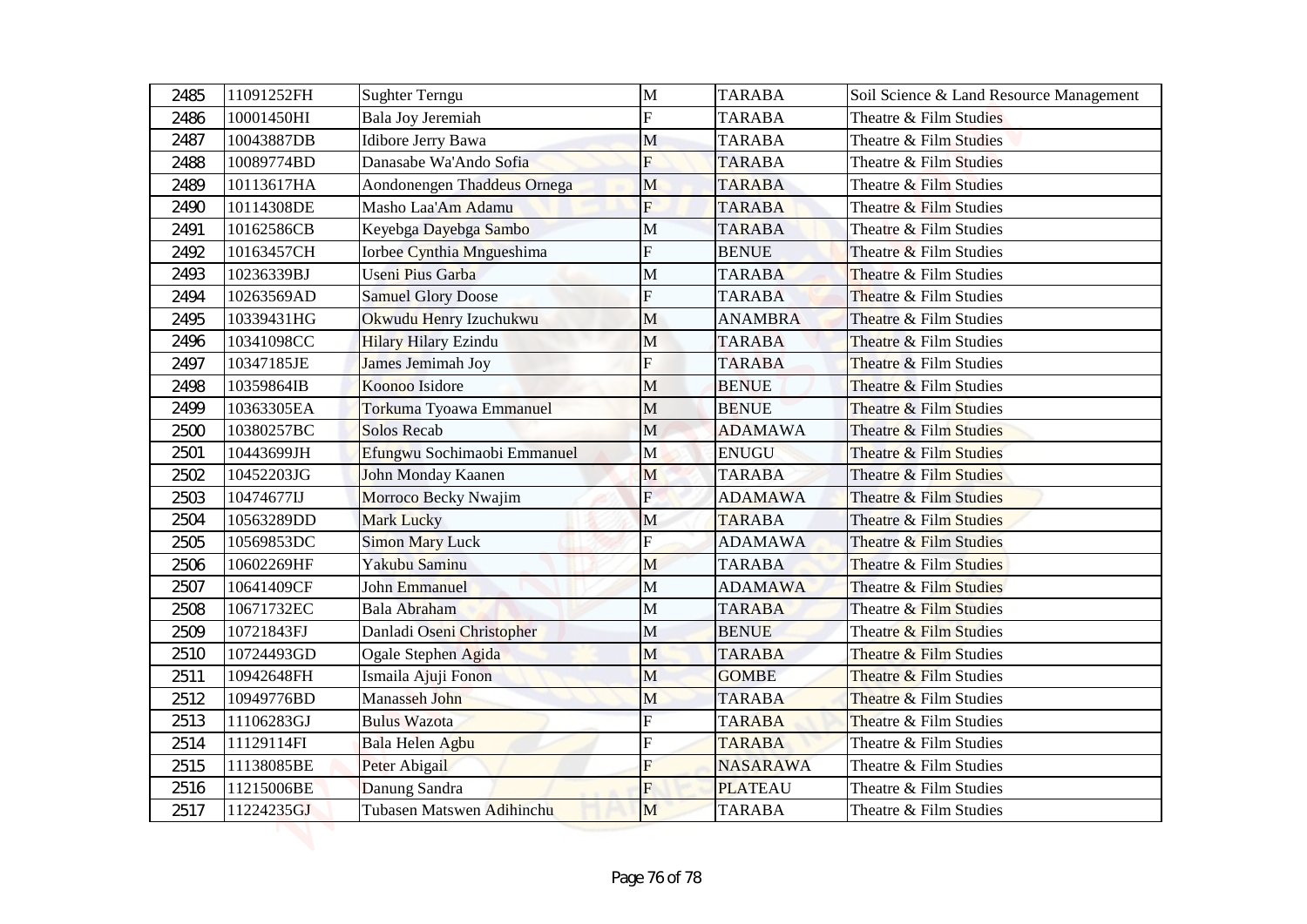| 1190 | 11176762JC | <b>Balanwe Emmanuel Julius</b>      | $\mathbf{M}$   | <b>TARABA</b>    | Tourism |
|------|------------|-------------------------------------|----------------|------------------|---------|
| 1191 | 11242250FD | Sanusi Ahmed Maishanu               | M              | <b>TARABA</b>    | Tourism |
| 1192 | 11257846BJ | Abdullahi Jamilu Jao                | M              | <b>TARABA</b>    | Tourism |
| 1193 | 11303592DG | Dauda Honest                        | M              | <b>TARABA</b>    | Tourism |
| 1194 | 11311605FD | Habila Noseh Haruna                 | M              | <b>TARABA</b>    | Tourism |
| 1729 | 11172126DC | Muhammad Fatima Adam                | $\overline{F}$ | <b>TARABA</b>    | Tourism |
| 1730 | 11257493BB | Uba Alheri                          | F              | <b>TARABA</b>    | Tourism |
| 1731 | 11297154EH | Igohia Christopher Terkimbi         | M              | <b>TARABA</b>    | Tourism |
| 2458 | 10446913FI | Usman Aminu Abubakar                | М              | <b>TARABA</b>    | Tourism |
| 2459 | 10450397IC | <b>Bako Comfort</b>                 | F              | <b>TARABA</b>    | Tourism |
| 2460 | 10450901CF | Wama Joseph Agyo                    | F              | <b>TARABA</b>    | Tourism |
| 2461 | 10465178GI | <b>Agon Christopher Tarvershima</b> | M              | <b>BENUE</b>     | Tourism |
| 2462 | 10465541EG | Zakari Yahaya                       | M              | <b>TARABA</b>    | Tourism |
| 2463 | 10469797IC | <b>Adakole Eric Ella</b>            | М              | <b>BENUE</b>     | Tourism |
| 2464 | 10471170DH | Abubakar Abdulwahab                 | M              | <b>TARABA</b>    | Tourism |
| 2465 | 10498039DH | <b>Ibrahim Diana Manu</b>           | $\mathbf F$    | <b>TARABA</b>    | Tourism |
| 2466 | 11154375DC | Tanimu Umar Kalajanga               | M              | <b>TARABA</b>    | Tourism |
| 2518 | 10000311AD | Nazi Joel                           | M              | <b>ADAMAWA</b>   | Zoology |
| 2519 | 10002591FA | Solomon Spencer Shadokwa            | $\mathbf M$    | <b>TARABA</b>    | Zoology |
| 2520 | 10002993AI | <b>Abraham Hikima Maxwel</b>        | M              | <b>ADAMAWA</b>   | Zoology |
| 2521 | 10047273FI | <b>Fidelis Precious</b>             | $\mathbf{F}$   | <b>ENUGU</b>     | Zoology |
| 2522 | 10052338JC | Danlami Uhwemisire Siman            | M              | <b>TARABA</b>    | Zoology |
| 2523 | 10147788IG | Telli Priscilla Adamu               | $\overline{F}$ | <b>TARABA</b>    | Zoology |
| 2524 | 10176117HB | <b>Tor Vanenge Kenneth</b>          | M              | <b>BENUE</b>     | Zoology |
| 2525 | 10184067ID | Musa Andenyangtso                   | M              | <b>TARABA</b>    | Zoology |
| 2526 | 10184587HF | <b>Peculiar Matthew</b>             | $\overline{F}$ | <b>TARABA</b>    | Zoology |
| 2527 | 10185391II | David Kingsley                      | M              | <b>TARABA</b>    | Zoology |
| 2528 | 10227680JH | <b>Bulus Ndonima</b>                | F              | <b>TARABA</b>    | Zoology |
| 2529 | 10232423DA | Sunday Joshua                       | M              | <b>BENUE</b>     | Zoology |
| 2530 | 10340565GJ | <b>Augutine Joy Nwaigwe</b>         | F              | <b>ENUGU</b>     | Zoology |
| 2531 | 10375409AG | <b>Filibus Ruth</b>                 | F              | <b>TARABA</b>    | Zoology |
| 2532 | 10425759IC | Bala Natima Foma                    | F              | <b>TARABA</b>    | Zoology |
| 2533 | 10439625JH | Goodness Peace Udoh                 | $\mathbf{F}$   | <b>AKWA IBOM</b> | Zoology |